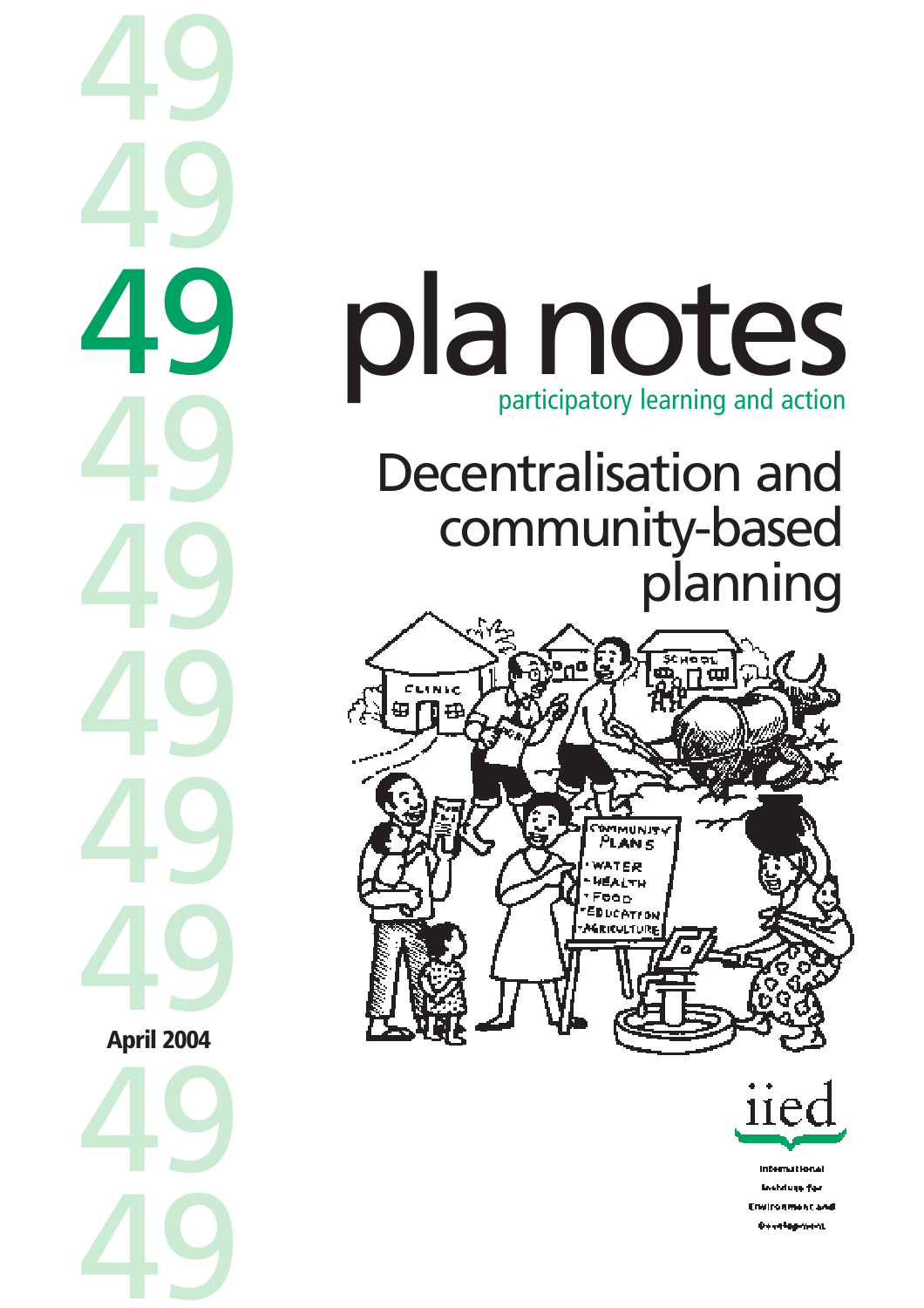# planotes participatory learning and action

*PLA Notes* (Notes on Participatory Learning and Action), formerly known as *RRA Notes*, is published three times a year in April, August, and December. Established in 1988 by the Sustainable Agriculture and Rural Livelihoods Programme (SARLs) of the International Institute for Environment and Development (IIED), *PLA Notes* enables practitioners of participatory methodologies from around the world to share their field experiences, conceptual reflections, and methodological innovations. The series is informal and seeks to publish frank accounts, address issues of practical and immediate value, encourage innovation, and act as a 'voice from the field'.

We are grateful to the Swedish International Development Cooperation Agency (SIDA) and the UK Department for International Development (DFID) for their financial support. Thanks also to Khanya-Managing Rural Change CC, South Africa for their additional support for this special issue. **Editors:** Angela Milligan, Nicole Kenton **Editorial Assistant:** Holly Ashley **Editorial Advisory Board:** Nazneen Kanji, Michel Pimbert, Cecilia Tacoli, Bansuri Taneja, and John Thompson

**Cover illustration:** Regina Faul-Doyle **Design and layout:** Andy Smith **Printed by:** Russell Press, Nottingham, UK

There is no copyright on this material and recipients are encouraged to use it freely for not-for-profit purposes only. Please credit the authors and the *PLA Notes* series.

### **Contributing to the series**

We welcome contributions to *PLA Notes*. These may be articles, feedback, tips for trainers, or items for the In Touch section. A summary of our guidelines for contributors is printed on the inside back cover. For a full set of guidelines, visit our website www.planotes.org, or contact the editor at the address on the back cover, or email pla.notes@iied.org

### **Subscribing to PLA Notes**

To subscribe to *PLA Notes*, please complete the subscriptions form at the back of this issue, or subscribe online at

www.planotes.org. For subscription enquiries, contact Earthprint Limited, Orders Department, PO Box 119, Stevenage, Hertfordshire SG1 4TP, UK. Tel: +44 (0)1438 748111 Fax: +44 (0)1438 748844 Email: iied@earthprint.com Website: www.earthprint.com

### **Back issues**

Back issues 1-40 in PDF format are now available to download free of charge online. To purchase back issues of *PLA Notes* please see the green order form at the end of this issue. All IIED publications, including *PLA Notes* back issues and subscriptions, are available through:

Earthprint Limited, Orders Department, PO Box 119, Stevenage, Hertfordshire SG1 4TP, UK.

Tel: +44 (0)1438 748111 Fax: +44 (0)1438 748844 Email: orders@earthprint.co.uk

Website: www.earthprint.com We regret that we are unable to

supply, or respond to, requests for free hard copies of back issues.



IIED is committed to promoting social justice and the empowerment of the poor and

marginalised. It also supports democracy and full participation in decision-making and governance. We

strive to reflect these values in *PLA Notes*. For further information about IIED and the SARLs programme, contact IIED, 3 Endsleigh Street, London WC1H 0DD, UK.

Tel: +44 (0)20 7388 2117 Fax: +44 (0)20 7388 2826 Email: sustag@iied.org Website: www.iied.org

### **Participatory development**

Participatory Learning and Action (PLA) is an umbrella term for a wide range of similar approaches and methodologies, including Participatory Rural Appraisal (PRA), Rapid Rural Appraisal (RRA),

Participatory Learning Methods (PALM), Participatory Action Research (PAR), Farming Systems Research (FSR), Méthod Active de Recherche et de Planification Participative (MARP), and many others. The common theme to all these approaches is the full **participation** of people in the processes of **learning** about their needs and opportunities, and in the **action** required to address them.

Participatory approaches offer a creative way of investigating issues of concern to poor people, and planning, implementing, and evaluating development activities. They challenge prevailing biases and preconceptions about people's knowledge.

The methods used range from visualisation, to interviewing and group work. The common theme is the promotion of interactive learning, shared knowledge, and flexible, yet structured analysis. These methods have proven valuable for understanding local perceptions of the functional value of resources, processes of agricultural intervention, and social and institutional relations. Participatory approaches can also bring together different disciplines, such as agriculture, health, and community development, to enable an integrated vision of livelihoods and wellbeing. They offer opportunities for mobilising local people for joint action.

In recent years, there has been a number of shifts in the scope and focus of participation:

- emphasis on sub-national, national and international decision-making, not just local decision-making;
- move from projects to policy processes and institutionalisation;
- greater recognition of issues of difference and power; and,
- emphasis on assessing the quality and understanding the impact of participation, rather than simply promoting participation. Recent issues of *PLA Notes* have

reflected, and will continue to reflect, these developments and shifts. We particularly recognise the importance of analysing and overcoming power differentials which work to exclude the already poor and marginalised.

**INVESTIGATION Internation for Event General and** .<br>Pr<del>estaura</del>nt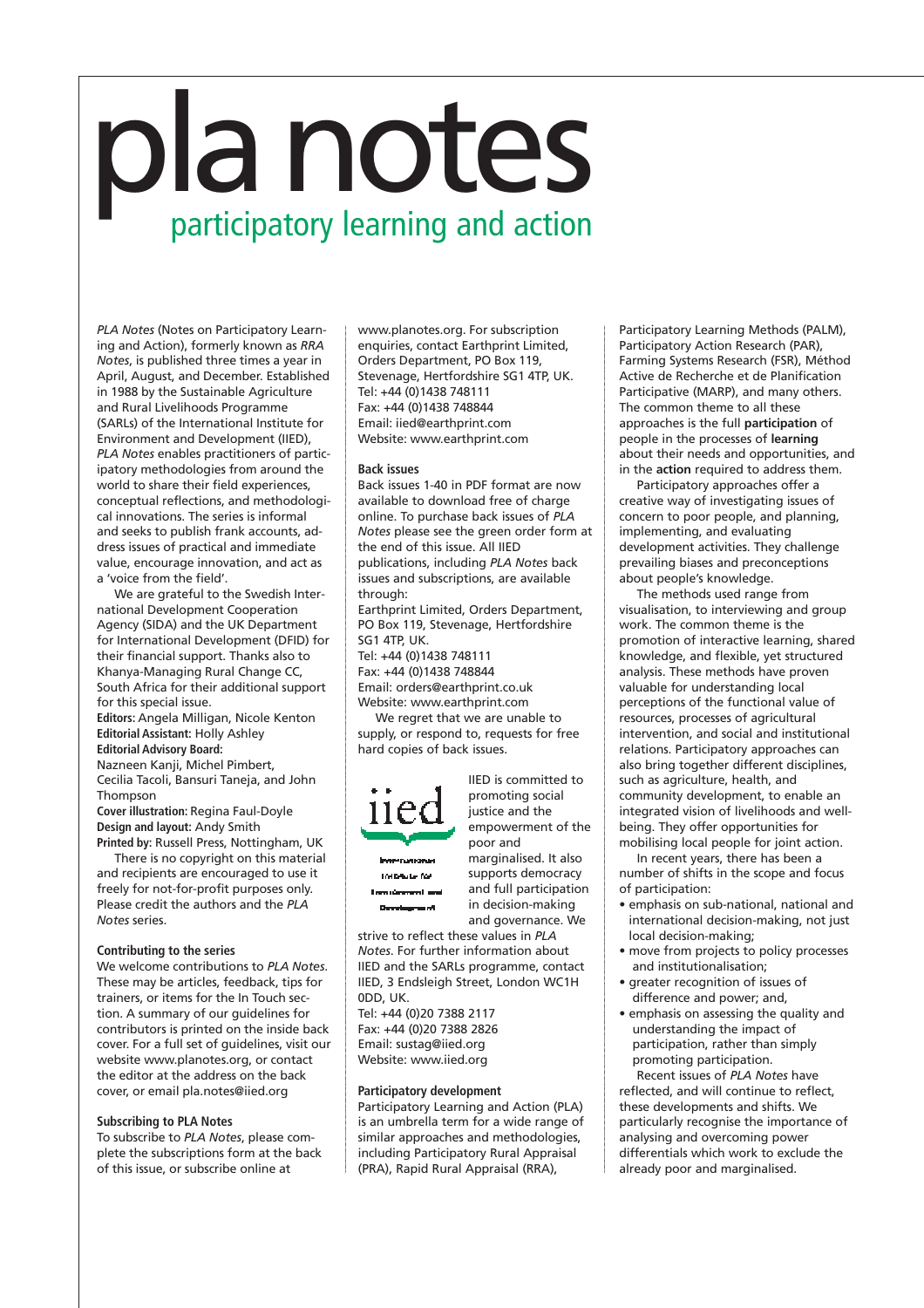### planotes



**Data was brought together and changed into information and ideas in small groups. This approach allowed triangulation and the evolution of individual positions through rigorous dialogue. (see chapter 8, page 52)**

### **THEME SECTION**

|    | <b>THEME SECTION</b>                                                                                                                                                                   |
|----|----------------------------------------------------------------------------------------------------------------------------------------------------------------------------------------|
| 1. | Decentralisation and community-based planning<br>Overview: decentralisation and participatory planning                                                                                 |
|    |                                                                                                                                                                                        |
|    | <b>EXPERIENCES FROM THE FOUR-COUNTRY CBP PROJECT</b>                                                                                                                                   |
| 2. | Linking the community to local government: action research in four African<br>countries                                                                                                |
|    |                                                                                                                                                                                        |
| 3. | Experiences of CBP in South Africa<br>Sam Chimbuya, Cecile Ambert, Marc Feldman, Teboho Maine and                                                                                      |
| 4. | Experiences with CBP from Uganda<br>Tom Blomley, Paul Kasule-Mukasa, Fiona Nunan and Charles Kiberu 28                                                                                 |
| 5. | Planning with the area council: experience with CBP in Ghana<br>Ernest Tay Awoosah, John Cofie-Agamah, BJ Oppong, Sampson Kwarteng                                                     |
| 6. | Empowering communities through CBP in Zimbabwe: experiences in Gwanda<br>and Chimanimani                                                                                               |
|    | Absolom Masendeke, Andrew Mlalazi, Ashella Ndhlovu and Douglas Gumbo 41                                                                                                                |
|    | OTHER EXPERIENCES OF CBP IN AFRICA, ASIA AND LATIN AMERICA                                                                                                                             |
| 7. | Experience of the Programme Nationale de Gestion de Terroirs (PNGT2) in<br>Burkina Faso                                                                                                |
| 8. | Challenging and changing the big picture: the roles of participatory<br>research in public policy planning                                                                             |
| 9. | Experiences in Panchayat-based planning in the mountains,<br>Himachal Pradesh, India                                                                                                   |
|    | 10. Some experiences from the Philippines in urban community development<br>planning: the participatory SAPIME approach                                                                |
|    | 11. The use of participatory three-dimensional modelling in community-based<br>planning in Quang Nam province, Vietnam<br>James Hardcastle, Barney Long, Le Van Lanh, Giacomo Rambaldi |
|    | 12. Municipal rural development plans in Brazil: working within the politics of<br>participation                                                                                       |
|    | <b>GENERAL SECTION</b>                                                                                                                                                                 |
|    | 13. Reducing domestic abuses against housewives of haor areas of Bangladesh:<br>understanding the impact of Concern's intervention                                                     |
|    | 14. Extracts from 'Teach Yourself Citizens' Juries: A handbook by the DIY Jury<br>Steering Group'                                                                                      |
|    |                                                                                                                                                                                        |
|    | <b>REGULARS</b>                                                                                                                                                                        |
|    |                                                                                                                                                                                        |
|    |                                                                                                                                                                                        |

**RCPLA Network**......................................................................................................**104**

**CONTENTS CONTENTS**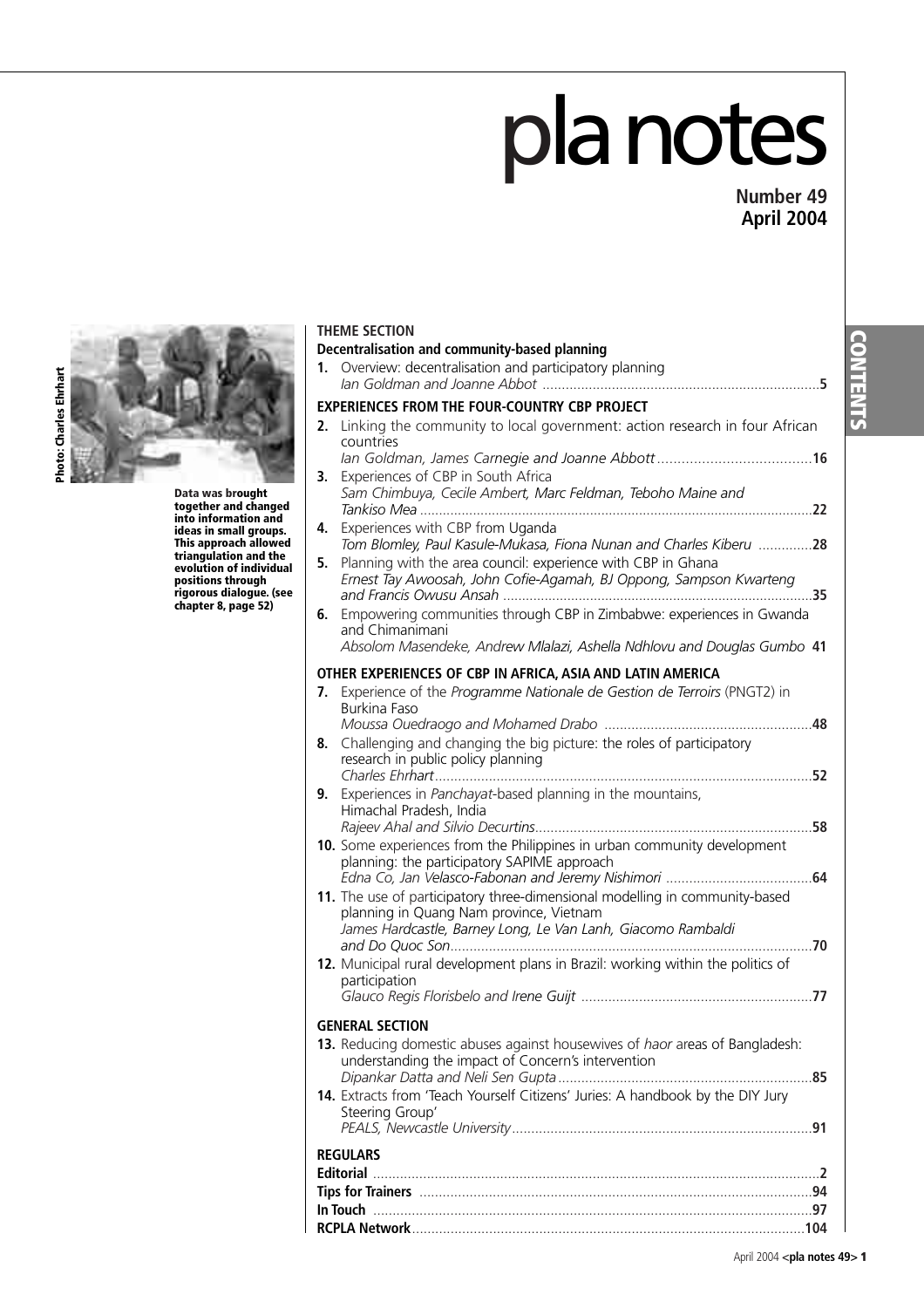### editorial

### **Welcome to issue 49 of** *PLA Notes*

### **News**

Firstly, allow me to introduce myself as Acting Editor of *PLA Notes*, as Angela Milligan is now on maternity leave. As we go to press, I am delighted to announce that Angela had a baby boy, Lindley, on 21st March. I am sure you will all join me in congratulating Angela and her family and wishing them well.

My name Is Nicole Kenton and I have been working in the Drylands Programme at IIED for the past 13 years, and as some might say, time for a change! I am delighted to be able to take up this new challenge and I would like to thank Angela for ensuring that the handover was smooth and thorough, and to thank her for all her work on this issue, since she did the bulk of the coordination and editing prior to going on leave. I am also indebted to Holly Ashley, the Editorial Assistant, without whom I would not have been able to produce this issue. Holly, as previous Editor of *PLA Notes*, has provided invaluable experience and help and has worked long hours to get this issue to print. I am also grateful to Andy Smith for his usual high standard of design work. I look forward to working with both of them on the next issues. My thanks also go to the *PLA Notes* Editorial Board for their support and their detailed comments on the articles, with special thanks to Bansuri Taneja. And last, but not least, I would like to thank the two guest editors for their professional and tireless efforts in commissioning and assisting the authors and coordinating all the contributions, and of course I would like to thank the authors themselves. You will see

that the quality of the articles is a reflection of the hard work, professionalism and dedication of all parties involved.

### **Theme section**

The guest editors of this special issue of *PLA Notes* on decentralisation and community-based planning (CBP) are **Dr Ian Goldman** and **Dr Joanne Abbott**.

Ian Goldman has a Master's degree in Tropical Agricultural Development, and wrote his thesis on enabling planning. He has worked for long periods in Mexico, Zambia, the UK and South Africa, and on short assignments in many countries of Africa and Europe.

Ian was a founder of Khanya-Managing Rural Change in 1998, a collectively-owned and managed company working on sustainable livelihoods and community-driven development. Since then Ian has been involved in a range of work focusing on poverty and reconnecting citizens with the state. One element of this has been on community-based planning, where Ian initiated and has been the project manager of the four-country action research project. He is currently Executive Chair of Khanya.

Jo Abbot completed her PhD at University College London in Biological Anthropology in 1996, combining natural and human science research approaches to examine local use and management of miombo woodlands in a protected area, Lake Malawi National Park. She subsequently joined IIED in London where she worked as a Research Associate, focusing on policy and practice issues around participation, biodiversity, and rural livelihoods in sub-Saharan Africa. For the last four years, she has worked for CARE

International, first in Uganda and currently in South Africa and Lesotho, where she coordinates CARE's programme on rural livelihoods, HIV/AIDS, and good governance.

As Jo used to work for IIED and coordinated *PLA Notes* for three and a half years, editing eleven issues, it has been something of a déjà vu for her to be guest editing an issue five years later!

This issue on decentralisation and community-based planning draws on the four-country CBP Project, the action-research study in Africa which Ian managed. This project is outlined in article two, and articles three to six give experiences from the four countries – South Africa, Uganda, Ghana, and Zimbabwe. The issue also includes other examples, outside of the four-country CBP Project, from francophone Africa, Asia, and Latin America.

What is community-based planning? It is defined in the overview as 'planning by communities, for their communities, which is not isolated from but links into the local and or national government planning systems'. Given increasing decentralisation in many countries, this theme is timely. CBP attempts to be more responsive to local people's needs, through participatory planning and resource allocation, by improving the quality of services, and by deepening democracy through promoting community action and involvement at a local level.

The country studies in this issue seek to draw comparisons between the different approaches, objectives and scales used in community-based planning projects. They highlight the need to look beyond the narrower focuses that have been prevalent in the past, which have resulted in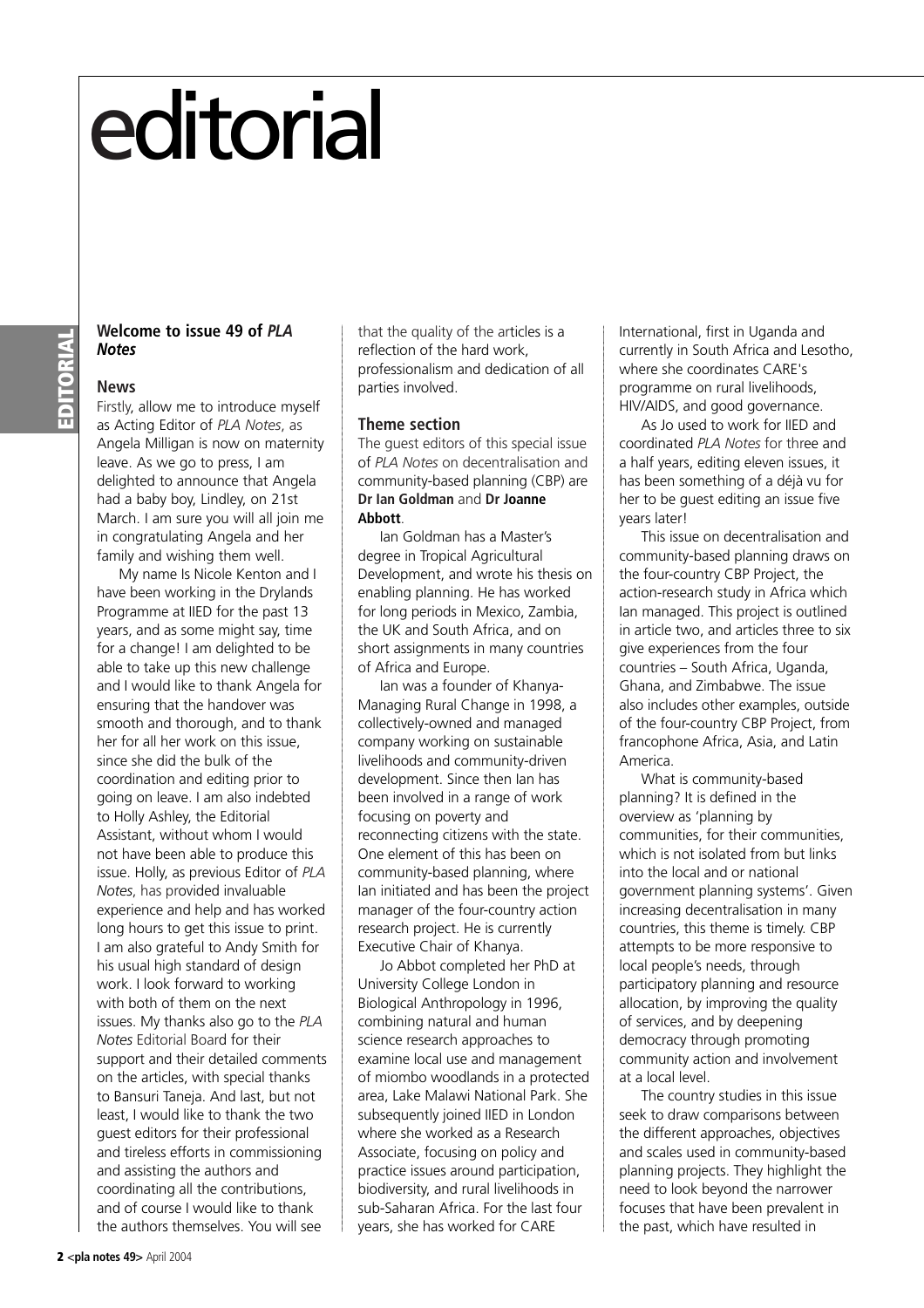**EDITORIAL**

barriers to participation for the most vulnerable, or have been less than inclusive in their scope and implementation, or have failed to deliver real democratic power to the communities concerned.

The underlying principle of CBP, that the guest editors and authors have sought to demonstrate in this special issue, is how communities can plan for their future, as part of an integrated planning process for an area, thereby improving local governance.

### **General section**

For this issue we bring you two general articles. The first is by **Dipankar Datta** and **Neli Sen Gupta**, and explores the effects of the work undertaken by Concern Worldwide in *haor* areas of Bangladesh to promote the socio-economic empowerment of poor women, principally by examining the level of domestic violence experienced by housewives.

Our second general article is a little different to the usual, and we hope that you enjoy it! It comes in the form of a series of cartoon extracts by **Kate Charlesworth** taken from *Teach Yourself Citizens' Juries: A handbook by the DIY Jury Steering Group*, published by the Policy, Ethics and Life Sciences (PEALS) Programme

at the University of Newcastle. These extracts look at what a citizens' jury is, why you might want to have one, what the main ingredients of one are, and how to get started.

### **Regular features**

Continuing with the special theme, this issue's **Tips for Trainers** section brings you two extracts from Khanya-Managing Rural Change's *Action Research for Community-Based Planning* project manual.

The manual offers a practical 'how to' approach to communitybased planning, giving a background to the subject, and providing useful information about facilitating and organising CBP activities. These short extracts discuss two of the initial phases of the CBP process: how to ensure the effective representation of people within the planning community, and how to prepare and run a pre-planning community meeting.

Our **In Touch** section contains the usual selection of book reviews, forthcoming events and courses, and our e-participation website reviews. We always welcome contributions from our readers for this section, so please get in touch at the usual address.

The **RCPLA Network** (Resource

Centres for Participatory Learning and Action) has undergone a review of its vision and mission statements with the aim of taking on a far more proactive role within the development sector. You will see from the update, that in order to orient member organisation towards this new focus, it is organising a number of activities this year, including a series of writeshops to document field experiences. We look forward to hearing more about the outcomes of these activities in future issues.

### *PLA Notes* **celebrates its 50th issue!**

The next issue will be our 50th and to celebrate this anniversary, we will be inviting past guest editors of *PLA Notes* to give an up-to-date picture of developments in their particular areas, and also to look ahead and think about – what next? And even, what will be in the 100th issue! We are very pleased and privileged to have Robert Chambers guest-edit this special issue and welcome any contributions for our **In Touch** section. In the meantime, enjoy this 49th issue of *PLA Notes*. We welcome your feedback and comments. As Angela would say, happy reading! **Nicole Kenton, Acting Editor**

### **Corrections**

*PLA Notes* 48: In our In Touch section on page 82, we gave a wrong website address for PEANuT. The correct address is: www.northumbria.ac.uk/peanut Our apologies to PEANuT for this.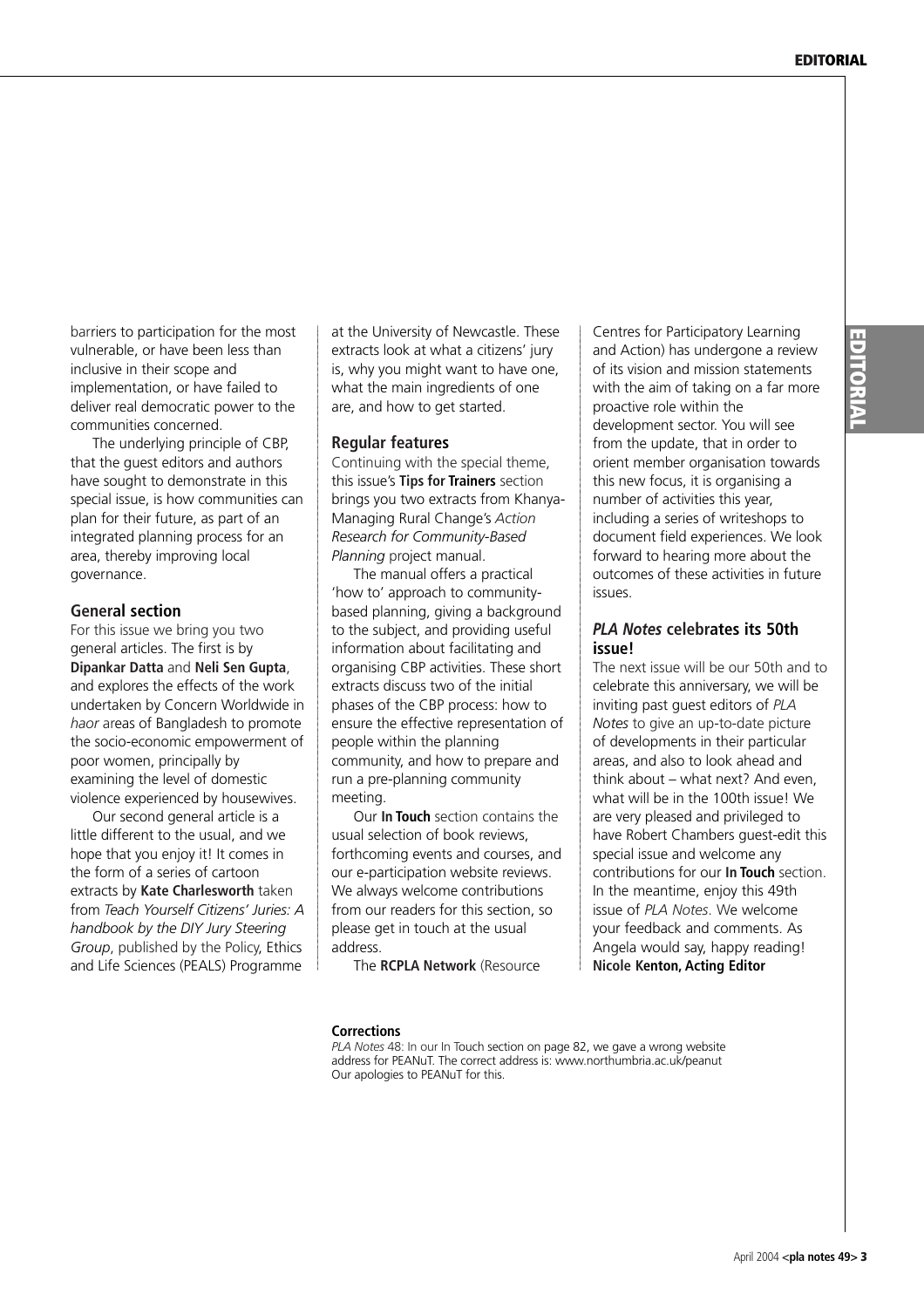### DECENTRALISATION AND COMMUNITY-BASED PLANNING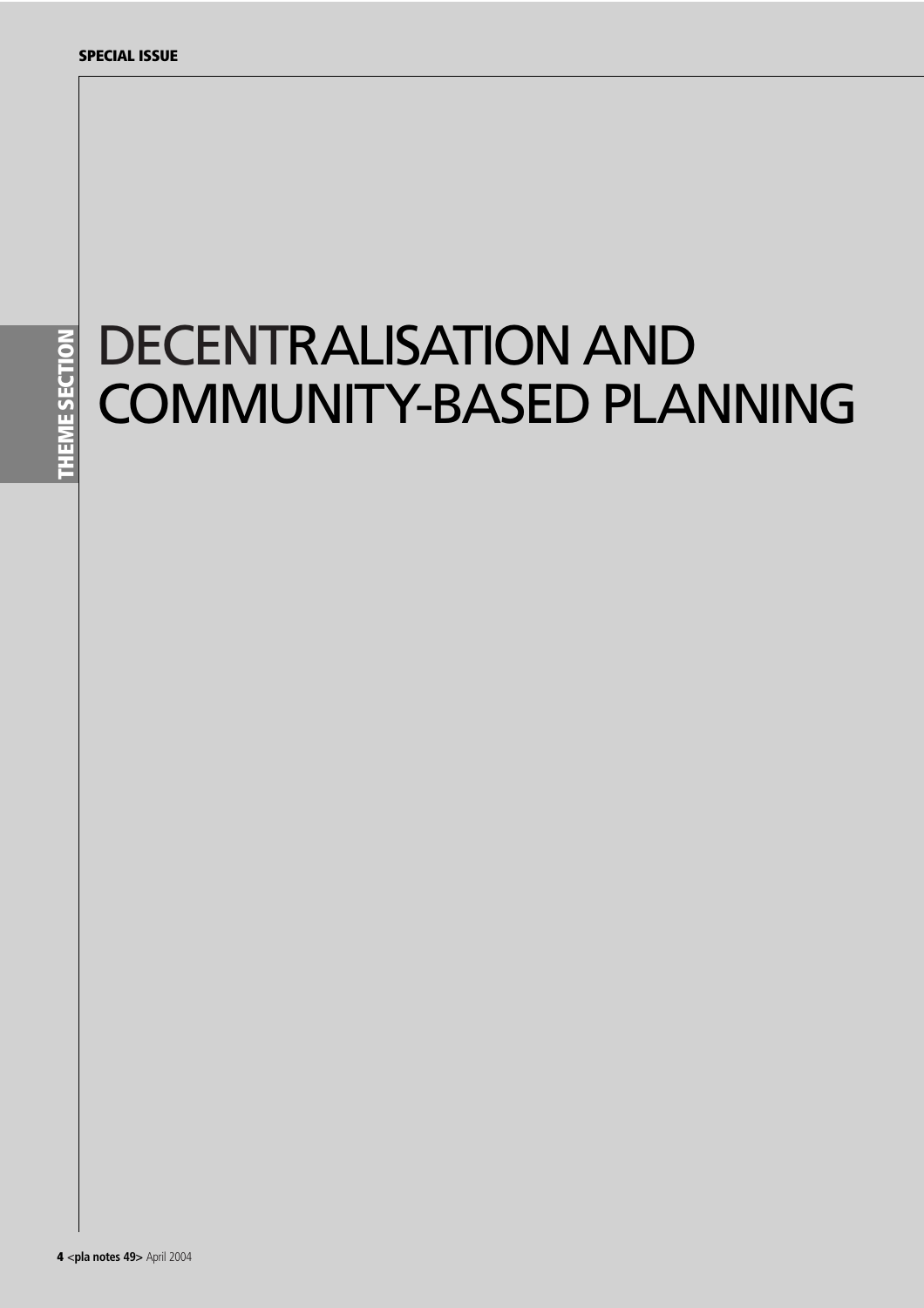## Overview: Decentralisation and participatory planning **1**

### **Caption: villagers from Dour Yarce village present their plan to visitors from different African countries, including Ian Goldman, Hans Binswanger from the World Bank, and Jean-Paul Sawdogo, PNGT**

### **by IAN GOLDMAN and JOANNE ABBOT**

### **Introduction**

This issue of PLA Notes focuses on community-based planning (CBP)**<sup>1</sup>** – planning by communities, for their communities, which is not isolated from but links into the local and national government planning systems. Thirteen years on from the *RRA Notes* theme issue on Local Level Adaptive Planning**2**, it is interesting to review where debates and experiences have and have not moved on compared to those in the early 1990s. A review is also timely given the increased emphasis on decentralisation in many countries throughout the 1980s and 1990s. We also consider the relevance of community-driven development models, including the participatory poverty analyses, being promoted by parts of the World Bank over the last five to ten years, which typically have included a CBP component. The issue draws from an action-research study in Africa on community-based planning, known as the CBP Project, undertaken in South Africa, Ghana, Zimbabwe and Uganda, and outlined in article two. It also includes other



examples, outside of the four-country CBP Project, from Francophone Africa, Asia, and Latin America.

We believe CBP is important as it attempts to make planning and resource allocation systems more responsive to local people's needs – improving the quality of services, while deepening democracy through promoting community action and involvement in planning and managing local development. It thus aims to improve both governmental and other services as well as to empower communities. However, different CBP processes have different objectives. Some focus more on community mobilisation, others on improving participation in local government planning or emphasising participatory forms of information gathering

**<sup>1</sup>** Note that we use CBP to refer to community-based planning in general. Elsewhere we refer specifically to the CBP Project (a four-country action research project in Africa – see articles two to six).

project in Africa – see articles two to six). **<sup>2</sup>** *RRA Notes 11*, Proceedings of the Local Level Adaptive Planning Workshop, London. 1991. In this issue, adaptive planning refers to planning that takes account of basic needs and promotes integrated development through appropriate technologies.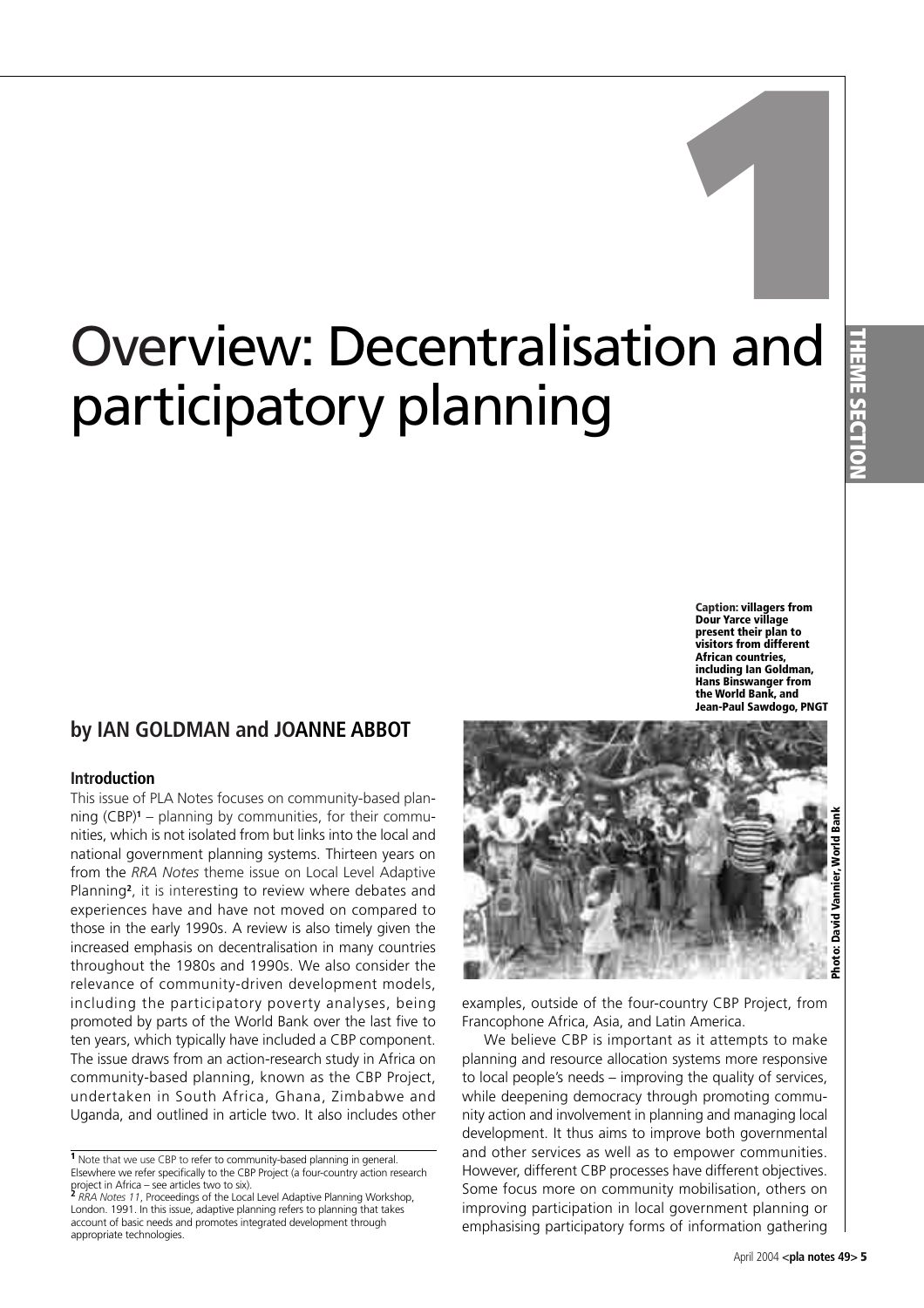**"We believe CBP is important as it attempts to make planning and resource allocation systems more responsive to local people's needs – improving the quality of services, while deepening democracy through promoting community action and involvement in planning and managing their development"**

to inform national or sectoral policies. This theme issue tries to separate out the different approaches and highlights their objectives so that useful comparisons on methodology, scope, and scale can be made.

In the overview to the *RRA Notes* issue on adaptive planning, Pretty and Scoones (1991) provide a good starting point for the current issue. They discuss some of the issues around adaptive planning, highlighting that traditional land-use planning has tended to:

- focus on narrow technical issues with little use of local knowledge;
- be data and information hungry;
- result in maps or other outputs that local people may not understand; and,

• fail to tease out complex problems, such as vulnerability. In discussing the institutionalisation of adaptive or participatory processes, they highlight:

- that local people may be involved in information collection but not decision-making;
- that politicians may accept participation but not democracy, whereas effective participation implies the devolution of the power to decide;
- the importance of local accountability;
- the need to sensitise bureaucrats to be adaptive planners, how to use the methodologies, and to how to use local information and link it to the formal planning system; and,
- they ask whether adaptive planning can revitalise the processes of government, encouraging an active bargaining process for external support.

The earlier issues of *RRA Notes* had a natural resource bias, perhaps reflecting the emergence of adaptive planning from a rural appraisal origin. However the point of departure for this issue is communities planning in an integrated way for their future, which will include natural **People from Ward 19, Mangaung, South Africa vote for their preferred outcomes**



resources but also many other sectors, as part of holistic and integrated planning for an area.

### **The drive towards community-based or driven planning**

In the move towards decentralisation there has been a tendency to promote holistic development planning at local government level, such as Integrated Development Plans (IDPs) in South Africa, district plans in Uganda, and municipal rural development plans in Brazil.

These plans are meant to be integrated and multisectoral, and supposedly guide spending allocations. However in many countries there is inherent conflict between a planning system driven through local government, and sectoral planning aligned with national ministries. Indeed many countries have multiple planning systems that are not readily integrated or synchronised. For example, Zimbabwe's planning systems include the following plans: development, physical, environmental, land-use, water catchment, national park, and forest area, and this is by no means uncommon**3**.

So challenges remain in how to develop a vertical planning system, which effectively integrates plans at community, local government, and national government levels – as well as horizontal integration across sectors at all levels. Starting at the local level, CBP may offer some ways forward for overcoming these challenges.

End uses of and approaches to community-based planning CBP can be undertaken for the following reasons:

• to improve the quality of integrated plans by incorporating perspectives and understanding from local communities;

**<sup>3</sup>** PlanAfric (1999), "Rural Planning – Zimbabwe Country Study", produced as part of an IIED study on Rural Planning and Sustainable Livelihoods.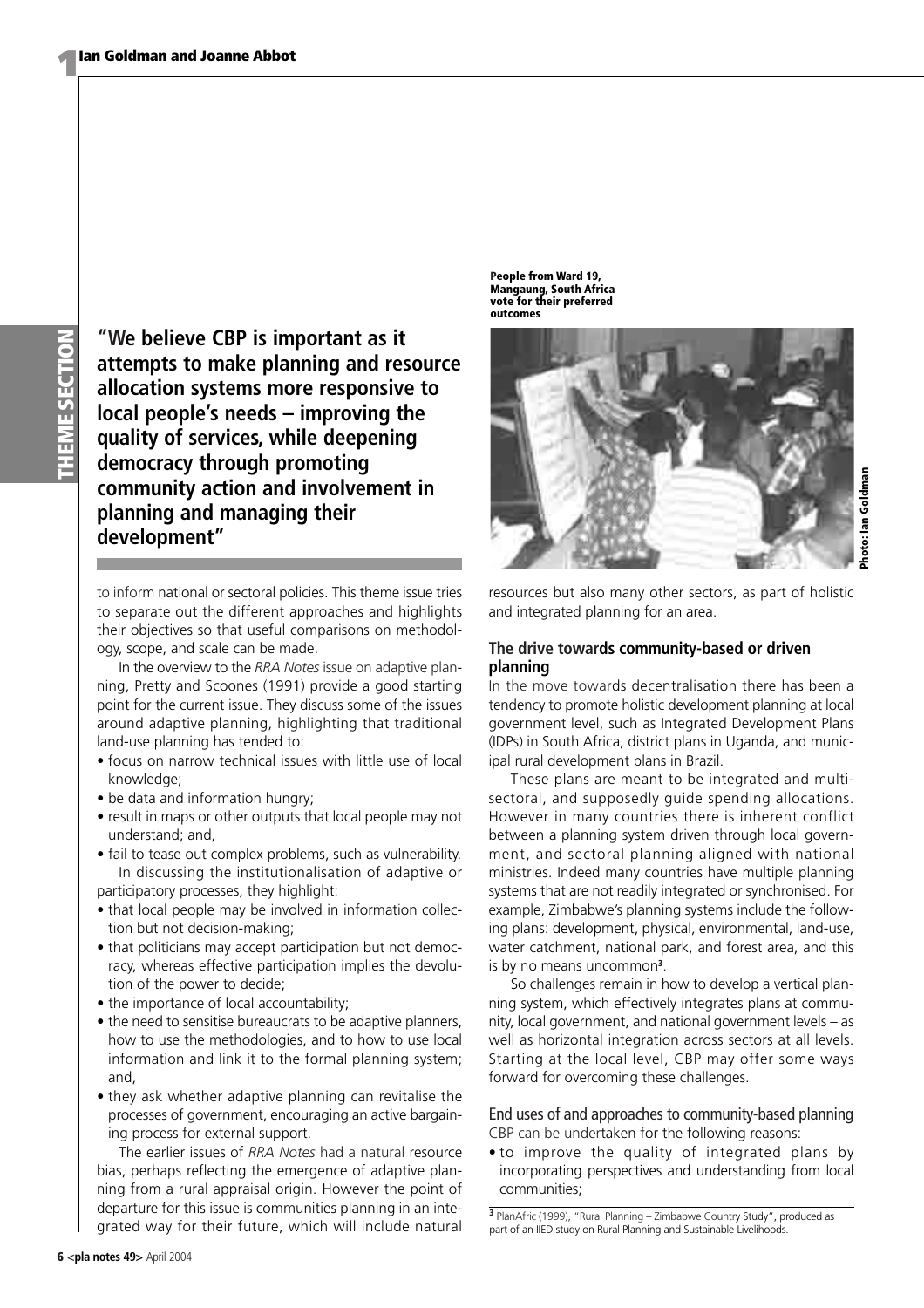ing communities to control their own development. Table 1 shows some of the characteristics of the articles included. **Table 1: Some characteristics of the examples included in this theme issue Case studies | Community planning unit | Integrated** CBP project **(nos of people) community level plan** Yes **Relatively short process in community**

• to improve sectoral plans and so the quality of services, once again by incorporating information generated by

• to promote community action, sometimes as a means of releasing latent energy of communities or to reduce the demands on government by shifting responsibilities to communities (e.g. for maintaining infrastructure in countries where government is seeking to reduce its responsi-

• to promote community control over development, either in improving local influence over decisions, or in manag-

• to comply with policy or legislative directives for public participation in different types of plans and planning

The current issue focuses on approaches that attempt to integrate a number of these objectives, i.e. where plans are linked to higher level systems, whether local or national government or sectoral departments, but also on empower-

and with local communities;

ing development directly; and,

bilities);

processes.

**"The point of departure for this issue is communities planning in an integrated way for their future, which will include natural resources but also many other sectors, as part of holistic and integrated planning for an area"**

One tension in the different approaches lies in the tradeoffs between depth and scale. Shorter, quicker approaches can be applied and replicated more widely, and offer opportunities for roll-out within the resources (human, financial etc.) of government without high levels of external support (beyond initial training). But they are inherently less intensive and so less transformational than those that involve much higher levels and longer processes of facilitation, support, and input. In this edition an example of the latter is that from Brazil (see article 12), while the communitybased planning (CBP) project and the examples from South

| <b>Case studies</b>                                           | Community planning unit<br>(nos of people)          | Integrated<br>community<br>level plan | Relatively short process in community                                             | Long intensive<br>process                   | <b>Contribution to</b><br>high level plans |
|---------------------------------------------------------------|-----------------------------------------------------|---------------------------------------|-----------------------------------------------------------------------------------|---------------------------------------------|--------------------------------------------|
| CBP project                                                   |                                                     | Yes                                   | 4-5 days planning, plus preplanning/ follow-up                                    |                                             | Local government                           |
| South Africa                                                  | Ward (10-15,000)                                    | Yes                                   | 5 days planning, plus preplanning/ follow-up                                      |                                             |                                            |
| Zimbabwe                                                      | Ward (6-8,000)                                      | Yes                                   | 5 days planning, plus preplanning/ follow-up                                      |                                             |                                            |
| Ghana                                                         | Area Council                                        | Yes                                   | 5 days planning, plus preplanning/ follow-up                                      |                                             |                                            |
| Uganda                                                        | Parish (5,000)                                      | Yes                                   | 3 days planning, plus preplanning/follow-up                                       |                                             |                                            |
| Uganda/<br>Tanzania partici-<br>patory poverty<br>assessments | Community                                           | In some cases                         | 2 weeks                                                                           |                                             | National plans                             |
| <b>Brazil</b>                                                 | Municipio (municipality)<br>$<$ 20,000 <sup>4</sup> | Yes                                   |                                                                                   | Several months.<br>with on-going<br>support | Local government                           |
| Philippines                                                   | Barangay (village)                                  | Yes                                   | 3-4 week profiling                                                                |                                             | Intended                                   |
| Vietnam                                                       | Commune (3-5,000)                                   | Yes                                   | 10 days PRA training; followed by 12-day training<br>in modelling                 |                                             | <b>District</b>                            |
| <b>Burkina Faso</b>                                           | CVGT (1000+)                                        | Yes                                   |                                                                                   |                                             | In future                                  |
| India                                                         | Gram Panchayat<br>$(1.000 - 5.000)$                 | Yes                                   | Series of planning events and workshops at different levels<br>over several weeks |                                             | <b>District and State</b>                  |

**<sup>4</sup>** Although some municipalities can have millions of people, e.g. Sao Paolo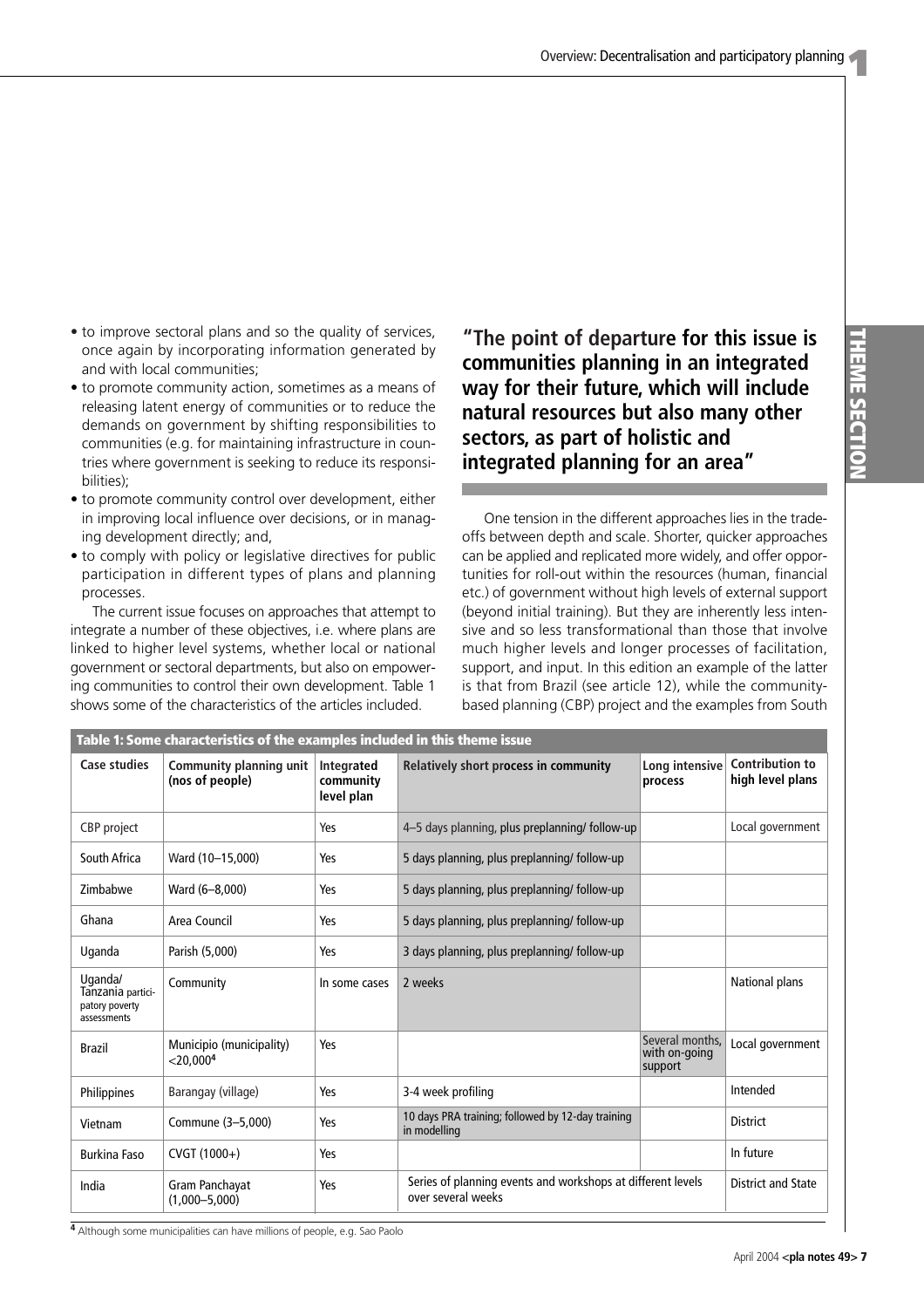**"Key to the success of CBP is not just the planning itself, but the whole system around it. We focus here on a few key elements: the planning methodology, the facilitation, the training, the link with community-managed funds, accountability/monitoring and evaluation, and the linkage to the local government planning system"**

Africa, Zimbabwe, Uganda, and Ghana are closer to the former. The more intensive transformational approaches often build on Freire's work, and in Africa these include the Training for Transformation work originating in Zimbabwe, and the Development Education and Leadership Training for Action (DELTA) approach, both described in *RRA Notes* 11 (Leach, 1991).

Another tension linked to the depth and scale relates to the end use of the process, whether community planning is more closely linked to community and local government plans (most examples in this issue) or informing national planning processes (e.g. the Participatory Poverty Analyses (PPAs) or Poverty Reduction processes). Ehrhart (article eight) outlines some of the challenges associated with PPAs where the participatory analysis has more national than local benefit and where any policy outcomes of CBP may or may not be experienced in the communities where the assessments were undertaken. In the evolution of the CBP Project in South Africa over 2003/4, the importance of linkages to local government planning are emphasised, and new tools have been developed to assist with this.

Across all the examples in this issue, some key themes emerge for comparison:

- approach taken and methodologies used;
- evidence of impact;
- replication and scaling up.

### **Approach and methodology**

Key to the success of CBP is not just the planning itself, but the whole system around it. We focus here on a few key elements: the planning methodology, the facilitation, the training, the link with community-managed funds, accountability/monitoring and evaluation, and the linkage to the local government planning system.

**Participants attending a planning workshop for the CBP project in New Edubiase, Ghana**



### Methodology

The different models all use a variety of PRA tools. The major difference is between those taking a long-term approach, focused on a small number of communities, which is the case in the Philippines and Brazilian cases, and those deliberately compromising on the depth of the methodology with the intent to have the resources to cover many communities, perhaps an entire unit of local government (e.g. municipality, district etc.). The contrast between these two approaches, related to their differing objectives, is highlighted in article two, and how approaches were developed that could be empowering and yet not too costly.

Most methodologies involved a classic situation analysis, development of objectives, planning for action, typically using PRA tools. In the case of the CBP project, the methodology was based on livelihoods analysis with social groups (focus groups), specifically seeking to identify and build on the diversity in the community, and use understanding of people's livelihoods, and their preferred outcomes to drive the planning. The use of a strengths-based approach to developing preferred livelihood outcomes, and not problems, is one of the most innovative features of this methodology. In Tanzania, the emphasis was on focus groups and not community-wide meetings, and the Brazil paper points to a diversity of participatory events and processes, community-wide and more focused.

In the Brazilian case study, a three-part PRA process was used, followed by participatory formulation of a municipal rural development plan (MRDP). Note that in the Brazilian context, the municipalities have small populations, equivalent to or slightly larger than the wards/parishes in the other countries. The three elements of the PRA process included mobilisation, typical PRA, and lastly the deepening and developing of proposals, such that the overall process takes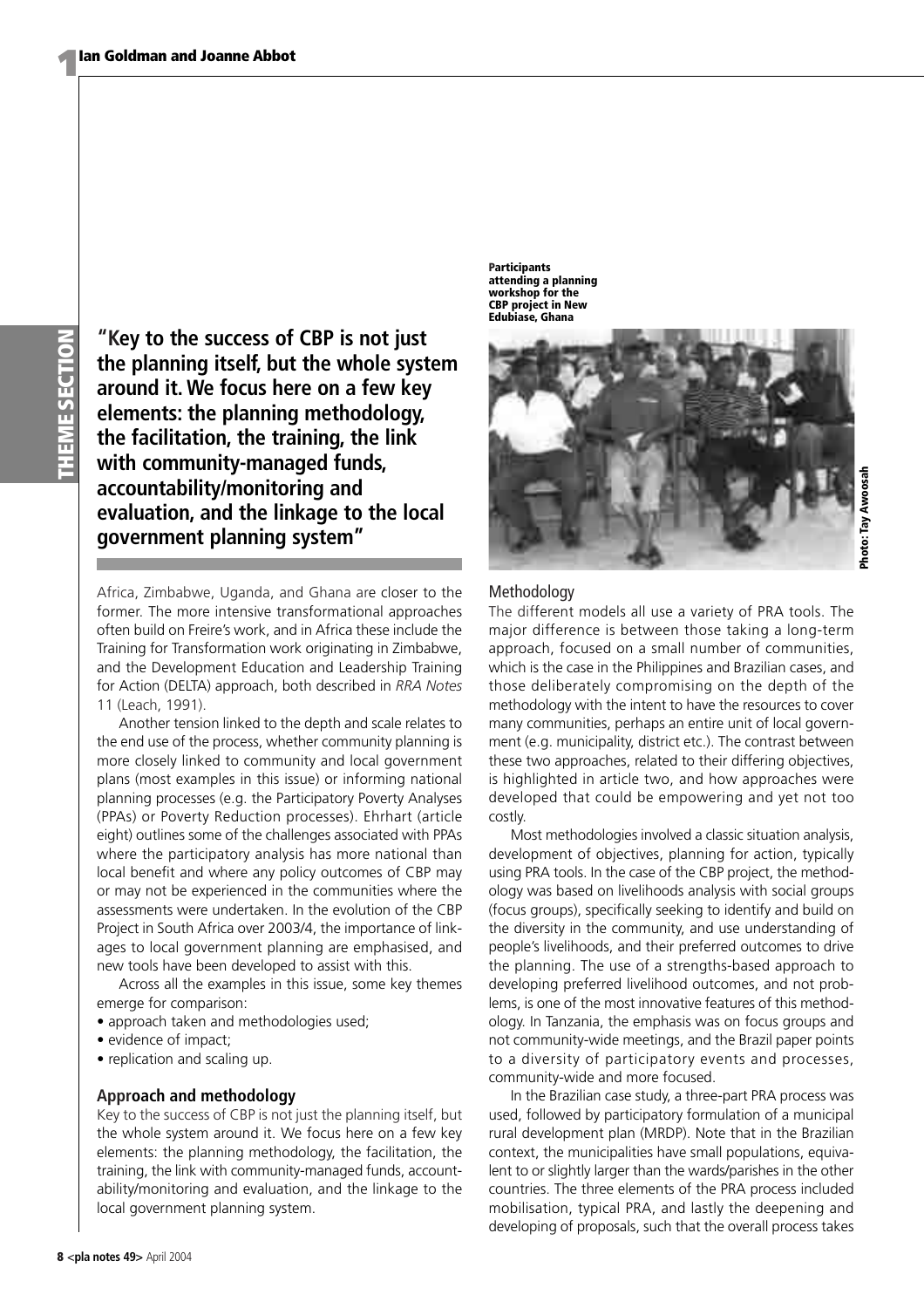many months.

In the PPA, the use of the participatory tools was primarily to improve understanding of the context, and in Uganda a community action plan (CAP) was also developed in response to priority problems. In Tanzania the decision was taken not to have a CAP, as without this being linked to the formal planning system, it was difficult to support implementation in the communities which had been included.

The paper on Vietnam highlights one particular tool, a form of mapping using a scaled and geo-referenced 3-D model, which provides the basis for a broader participatory planning framework. Many of the different approaches described in this edition, including the India example (article nine), have incorporated a mapping or transect tool. In the Vietnam case, the mapping has been made three-dimensional, and seems to have had a positive response from communities.

### Facilitation

The use of facilitators varies. In all cases communities were directly involved in the planning process, usually assisted by external facilitators. To promote replication, within the four countries involved in the CBP project, the external facilitators have been municipal officials, local NGOs, and other local service providers. In Burkina, facilitators were from the PNGT programme. In South Africa, ward committee (WC) members were not initially trained directly, but in the rolling out this year, one WC member has been trained per ward and first indications are that ward committee members are very positive and in most cases have had good capacity to undertake the planning.

In Brazil, rural workers unions (STRs) played a key role, as well as farmer groups, which later broadened to include the municipal councils and other municipal-level groups. In Burkina Faso, initial work was facilitated with farmer groups, and this later expanded to village committees. In Vietnam, Village Protection Teams formed as 'legalised' wardens, now control illegal access to resources. As in the Philippines case, an NGO provided the support for a more

**Box 1: Pillars of the community-driven development approach**

• empowering communities (with an emphasis on community plans, and community-managed funds);

• empowering local governments (through fiscal, administrative, and political decentralisation);

• realigning the centre;

• improving accountability, downwards and upwards; and,

• capacity-development at all levels.

**"One of the key motivating factors behind CBP is to improve accountability between local government and communities. A key weakness in many attempts at decentralisation is that there is little pressure from below for performance at local government level, often undermining decentralisation processes"**

intensive empowerment process. In many cases an initial change agent facilitation role of an NGO (e.g. CARE Uganda), company (e.g. Khanya), or project (e.g. PNGT) was critical in introducing the innovative approach.

Many of the examples suggest that local service providers and municipal officials can facilitate a CBP process (e.g. the Core Facilitation Team at ward level in Zimbabwe, or sub-county staff in Uganda) following initial training and support.

### **Training**

A variety of training of facilitators can be seen. In South Africa, this started as a pure learning-by-doing experience, supplemented by a two-day PRA training. This has now evolved into a two-week theory and experience-based training, during which facilitators work in a community to draw up a ward plan. Uganda also found that the initial training was insufficient, and is now experimenting with an experience-based training model. Clearly if this is to be carried across a whole district (for example in Uganda covering 170 parishes in the pilot district, Bushenyi), some cascade model of training has to be used. With the Tanzanian PPA, a threeweek training was conducted, as well as a one-week training so that facilitator/researchers understood the policy-making process. The SAPIME methodology in the Philippines used five days of training. In Burkina, villages were not trained to undertake the planning, but village officials have had training to assist with implementation (e.g. in procurement and financial management).

### Community-managed funds

A complementary aspect to community involvement in planning is the ability to make decisions about the use of real money. This happened in Burkina, in the four-country CBP Project, either through funds provided by the munici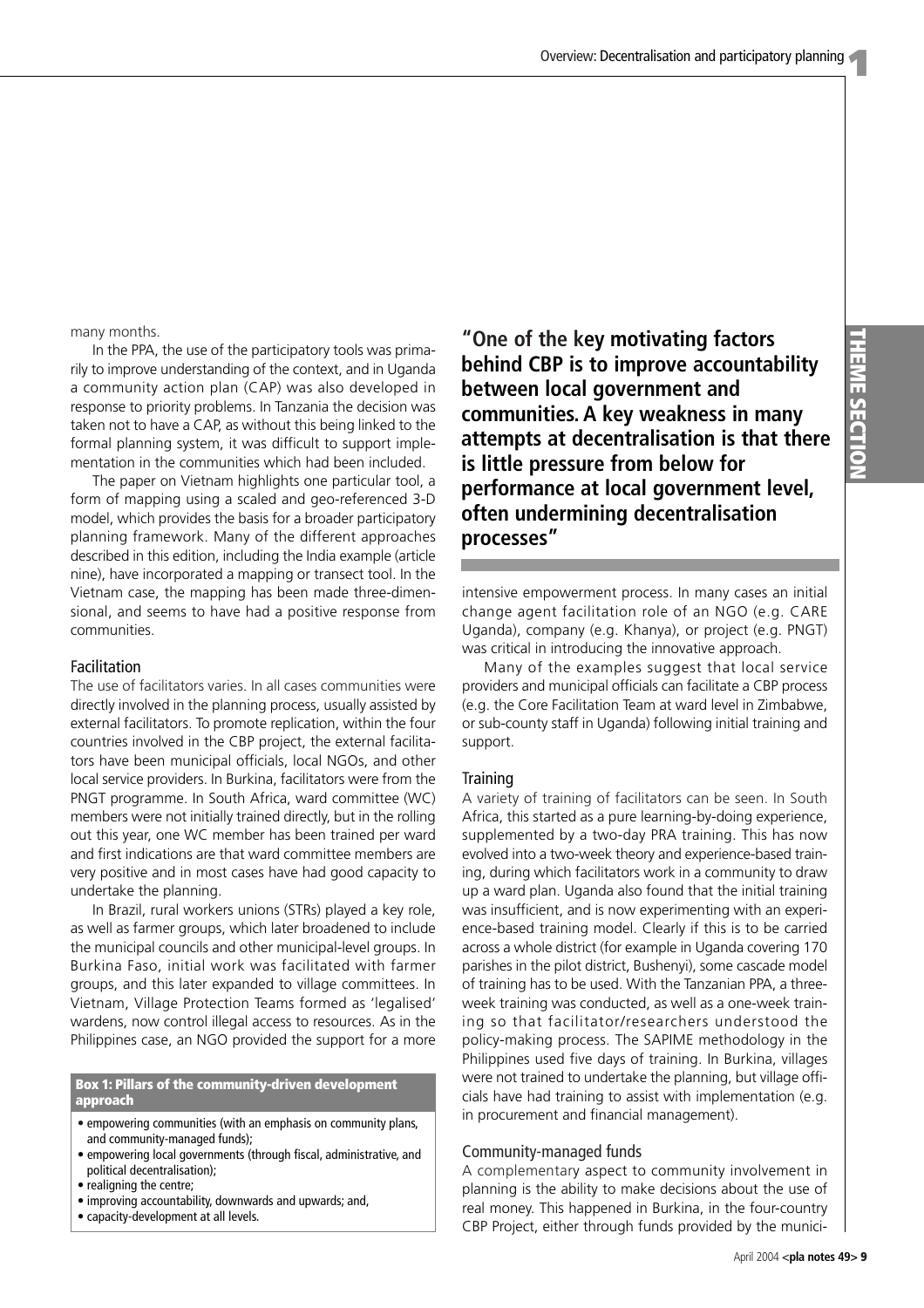**"A challenge is to see how CBP can be deepened and widened, so that the methodologies have local benefits in community-driven development and empowerment, but also can be applied at a sufficient scale to deliver significant benefits to significant numbers of people"**

pality (SA, \$1,500–8,000 per ward), or through the use of local revenue (Uganda, Zimbabwe, Ghana). This element is stressed in the community-driven development approach (see Box 1) and is a key characteristic of many of the large community-driven development projects such as in Guinea (World Bank, 2003), or Burkina Faso.

In Brazil and Uganda, as also in Bolivia (CBP, 2002), the planning related directly to the municipal or district plan, and so to the municipal or district budget. In the CBP Project work in South Africa, Ghana, and Zimbabwe, the planning sought to link the community plans with the local government plan, and indeed in the elaboration of the project in 2003/4, specific methodologies and training have been developed for municipalities so they can incorporate and use information from the community plans. In Vietnam, the planning process allows the community to influence decisions about the use of resources, especially in the allocation of district and provincial funds to locally identified priorities.

### Accountability and monitoring and evaluation (M&E)

One of the key motivating factors behind CBP is to improve accountability between local government and communities. A key weakness in many attempts at decentralisation is that there is little pressure from below for performance at local government level, often undermining decentralisation processes. Improved accountability was a key element in the Brazilian example, and in the CBP project this aspect has been emphasised in the scaling-up. Uganda offers good examples of simple mechanisms for improving accountability. For example, all funds available to communities and different levels of government must be publicly displayed, typically on flip charts on the walls of local government offices.

Just the presence of a plan can provide a clear direction for political representatives, and for which they can be held accountable. The Araponga case in the Brazil article

**10 <pla notes 49>** April 2004

**A resident presents goals and strategies to deal with crime in Mantshali, South Africa**



oto: Ian Goldman **Photo: Ian Goldman**

provides a good example of this. Another interesting aspect of the Bolivian experience is the use of civil society structures to hold the municipality to account (Vigilance Committees), made up of representatives from grassroots organisations (OTBs), and these participate in the planning process. In Vietnam, support is required to ensure the accountability and collaboration of the local authorities, upon which the communities rely for processing cases against those who infringed the law in communitycontrolled areas.

Beyond these examples, accountability is an area where considerable work is needed to assist in developing good practice models and approaches. Improving accountability can also be viewed as part of ongoing support for the implementation of community-based plans, and support to the community structures during implementation.

### Linkage to local government and higher-level plans

In Brazil and Bolivia, the community plan developed is the municipal plan, i.e. the plan for the lowest level of local government. In the CBP project there was direct impact on local government plans in Uganda, South Africa, and Zimbabwe. Over the last six months, the deepening of the methodology in South Africa has included developing a methodology for the local government to incorporate and use the information generated from the CBP project in the local government plan. In the Philippines, this is highlighted but does not seem to have happened yet while in Burkina Faso, this should happen as communes are created next year. The PPA process is explicitly designed to inform national planning processes, and concrete examples from the more advanced Uganda process are illustrated. It would be useful to see how CBP in local government contexts could also lead to the benefits of the PPA, where detailed snapshots are used to inform higher-level decision-making and policy-setting.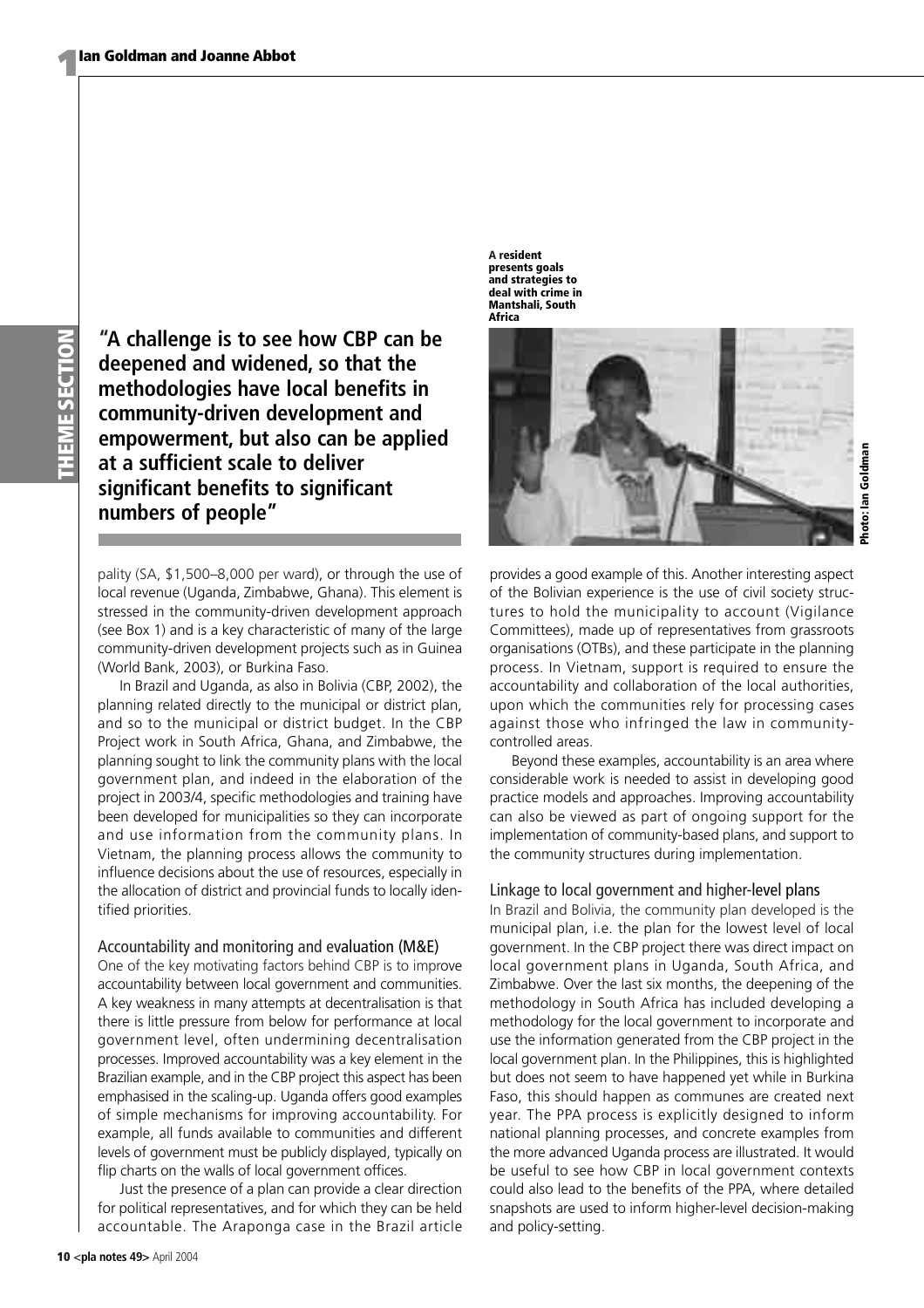| <b>Table 2: Impact of CBP</b>                                          |                                                                                                                                                                                                                                                                                                                                                                                                                          |  |  |  |
|------------------------------------------------------------------------|--------------------------------------------------------------------------------------------------------------------------------------------------------------------------------------------------------------------------------------------------------------------------------------------------------------------------------------------------------------------------------------------------------------------------|--|--|--|
| Impact                                                                 | <b>Evidence of impact</b>                                                                                                                                                                                                                                                                                                                                                                                                |  |  |  |
| Quality of plans at:                                                   |                                                                                                                                                                                                                                                                                                                                                                                                                          |  |  |  |
| Community level                                                        | In most cases there were no plans previously.                                                                                                                                                                                                                                                                                                                                                                            |  |  |  |
| Local government level                                                 | In South Africa, the IDP was informed and reoriented by the inputs from CBP, as were the sub-county and district<br>plans in Uganda and district plans in Zimbabwe. There is a need to strengthen this, which is happening at present<br>in South Africa and Vietnam. CBP provided a model for developing more participatory forms of local government<br>plans in Brazil (MRDPs).                                       |  |  |  |
| <b>National level</b>                                                  | From Tanzania and Uganda, PPAs seem to have promoted decentralisation, and in Uganda an increased emphasis<br>on water and sanitation.                                                                                                                                                                                                                                                                                   |  |  |  |
| Quality of services                                                    | There is little evidence around this, except the evaluation in South Africa showed that there was an impact on the<br>quality of services where service providers participated in the planning (e.g. police).                                                                                                                                                                                                            |  |  |  |
| Community action                                                       | In Burkina Faso, there seems to have been extensive action resulting and a major community contribution. In the<br>four CBP project countries there does seem to have been significant impact on community action, at least while<br>implementing the community-managed funds. However it is not clear this is sustainable without an ongoing<br>system, as in Burkina, or which is emerging in South Africa and Uganda. |  |  |  |
| Community participation and<br>control over development                |                                                                                                                                                                                                                                                                                                                                                                                                                          |  |  |  |
| Control over use of funds                                              | Communities have had control over the use of funds allocated to the plan in many of the cases, even if these have<br>been very limited in Ghana and Zimbabwe.                                                                                                                                                                                                                                                            |  |  |  |
| Capacity-development                                                   | There has been evidence of significant capacity development in many of the examples, both in community and their<br>service providers, e.g. evaluations in Burkina and Mangaung (South Africa). In South Africa and Vietnam, there is<br>increasing emphasis on training the ward and district committee members respectively, and greater emphasis on<br>training in Uganda to promote wider replication.               |  |  |  |
| Accountability of local<br>government and community<br>representatives | Largest impact seems to be in the intensive examples such as Brazil. Should emerge in others if the work with the<br>community is sustained as intended.                                                                                                                                                                                                                                                                 |  |  |  |

### **Impact**

On pages 6-7, we suggested a number of possible impacts on:

- the quality of plans at different levels;
- the quality of services;
- community action;
- community participation and control over development; and,
- fulfilling government requirements for participation.

What evidence do we see from these examples? Independent evaluations have been conducted in South Africa and Uganda, and a multistakeholder review in Brazil. Table 2 summarises some impacts that seem to be emerging.

One of the objectives of CBP was to change resource allocations so that they are more responsive to people's priorities, including that for poor people. There is evidence of that happening at municipal level, e.g. in Mangaung in South Africa. In Uganda, the evidence that emerged from the PPA process led to an increased emphasis on water. In Bolivia, a decision to create (very small) municipalities was accompanied by massive resource shifts from urban to rural areas (Khanya, 2002). However we are yet to see system-wide changes which can be linked directly to CBP, as in terms of widespread rollout these are still at early stages.

In terms of policy impacts, CBP has been incorporated into new national policy, e.g. in the rollout of the Harmonised Participatory Planning Guidelines (HPPG) in Uganda, the addition of a performance indicator for the South African Department of Provincial and Local Government, and the addition of a community-empowerment pillar to the decentralisation approach in Zimbabwe.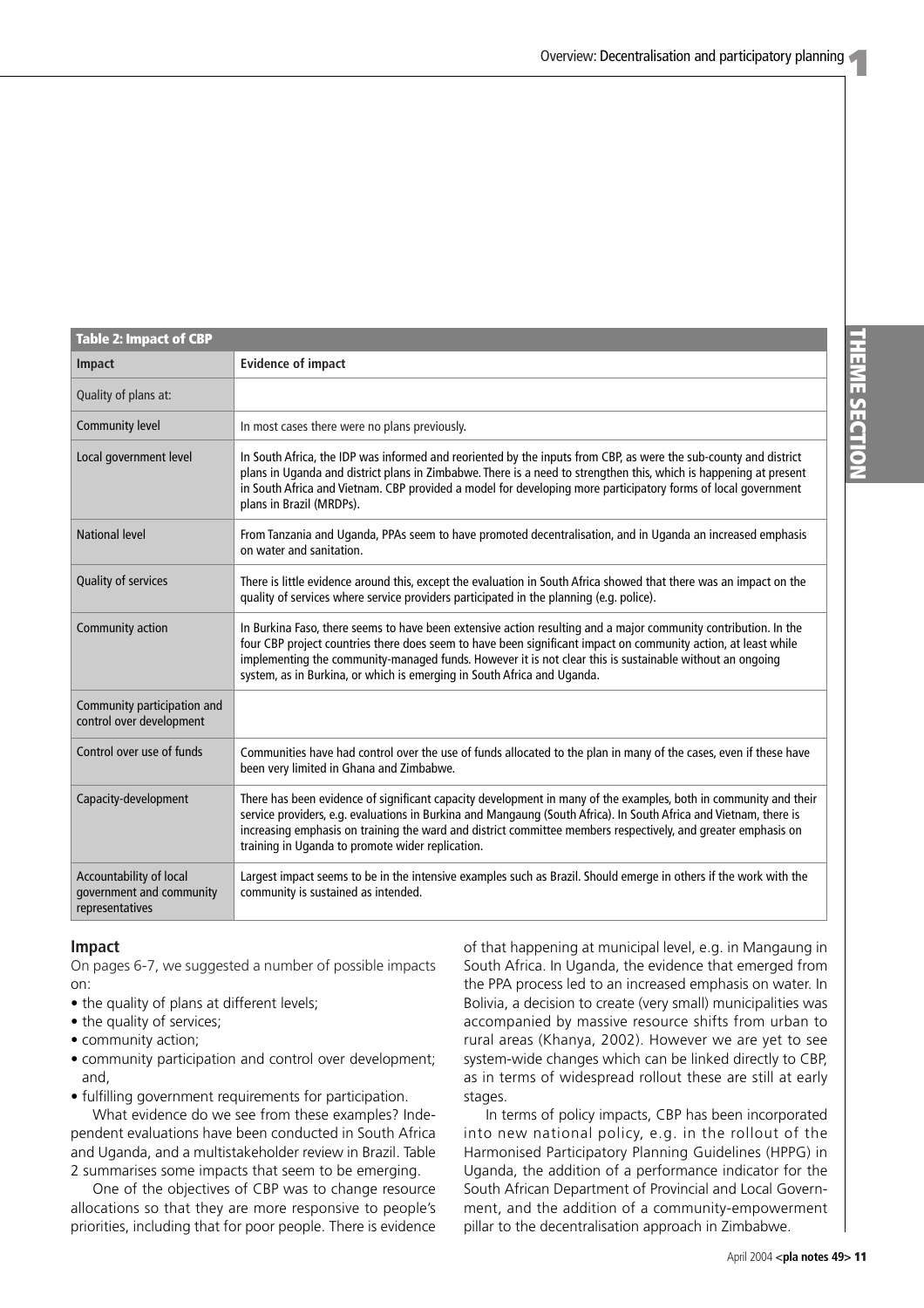| Table 2: Impact of CBP                                                                                                                                                                                                                                          |                                                                                                                                                                                                                                                                                                                                                                                                                                                                                    |  |  |
|-----------------------------------------------------------------------------------------------------------------------------------------------------------------------------------------------------------------------------------------------------------------|------------------------------------------------------------------------------------------------------------------------------------------------------------------------------------------------------------------------------------------------------------------------------------------------------------------------------------------------------------------------------------------------------------------------------------------------------------------------------------|--|--|
| <b>Issue</b>                                                                                                                                                                                                                                                    | <b>Examples from case studies</b>                                                                                                                                                                                                                                                                                                                                                                                                                                                  |  |  |
| 1. Strong political commitment to decentralisation and<br>empowerment is vital. Donors should support local<br>champions of community-driven development<br>(CDD)                                                                                               | National rollout programme (PNGT, Burkina).<br>Involving national departments and local governments in the learning process (South<br>Africa).<br>Selecting local governments, which are committed to empowering citizens (South Africa<br>and Vietnam).<br>Making the plan obligatory for accessing local budgets (as suggested in Philippines).<br>Empowering poor groups to negotiate more effectively using the information from the<br>plan (Brazil, Philippines).            |  |  |
| 2. Successful scale-ups put money in the hands of<br>communities and local governments, to harness their<br>latent capacity through learning-by-doing. This is<br>supplemented by relevant capacity building.                                                   | CBP in South Africa, Uganda, Burkina Faso.                                                                                                                                                                                                                                                                                                                                                                                                                                         |  |  |
| 3. Best practice in one context can be poor practice in<br>another. Field-testing through pilots reveals problems<br>and suggests adaptations that can be crucial.                                                                                              | Pilots in all cases.                                                                                                                                                                                                                                                                                                                                                                                                                                                               |  |  |
| 4. Stakeholders require context-specific manuals,<br>procedures, and training courses at different levels<br>(national, state, local government, community). These<br>need constant revision in the light of new experiences<br>and contexts.                   | CBP manual developed, tested, adapted for each country. Revised versions being<br>produced in South Africa and Uganda, fully integrated with local government planning<br>system.<br>Training manuals developed (Uganda, Philippines, South Africa).<br>Guides for district planners developed (South Africa).<br>Comprehensive manuals, documentaries, and toolkits, in English and Vietnamese,<br>accessible both in printed, CD, and downloadable electronic formats (Vietnam). |  |  |
| 5. Good systems for sharing and spreading knowledge<br>help inform different stakeholders precisely what their<br>roles are, and help create common values.                                                                                                     | Training in all cases.                                                                                                                                                                                                                                                                                                                                                                                                                                                             |  |  |
| 6. Incentives for stakeholders should be aligned with<br>programme objectives.                                                                                                                                                                                  | Ensuring that production of CBP part of incentives for local government (Uganda).                                                                                                                                                                                                                                                                                                                                                                                                  |  |  |
| 7. Physical scaling-up (mass replication) needs<br>supplementation by social scaling-up (making the<br>process more inclusive) and conceptual scaling-up<br>(moving beyond participation to embedding<br>empowerment in the entire development process).        | Social scaling-up - using social groups as basis of planning (CBP). Empowering groups<br>to negotiate (Brazil).<br>Conceptual scaling up - widening the CBP agenda to include community funds,<br>implementation (South Africa, Uganda).                                                                                                                                                                                                                                           |  |  |
| 8. Success depends on training tens of thousands of<br>communities to execute/manage projects/accounts.<br>Good scaling-up logistics lower costs and improve<br>community ownership, and hence sustainability. So do<br>community co-financing and contracting. | Developing community financing mechanisms (Burkina, South Africa).<br>Using local officials as facilitators as part of their normal job (Uganda).<br>Using community representatives as part of their responsibility (South Africa).<br>Developing local trainers to support facilitators (Uganda, Zimbabwe).                                                                                                                                                                      |  |  |
| 9. Scaling-up is a long-haul process that can take as<br>long as 15 years.                                                                                                                                                                                      | Building a long-term agenda including CBP, e.g. Uganda Local Government<br>Development Programme, PNGT in Burkina.                                                                                                                                                                                                                                                                                                                                                                 |  |  |
| 10. Ease of replication is key to rapid scaling-up. Rules<br>and procedures must be carefully designed, yet be so<br>simple and transparent that they can be replicated<br>easily in tens of thousands of communities with limited<br>skills.                   | Improved emphasis on documentation could promote more systematic learning. Multi-<br>language toolkits, use of the local media, and cascade training proved useful in<br>Vietnam.<br>CBP examples highlight potential trade-off between depth and scale i.e. tensions<br>between Issues 1 (empowerment) and 10 (replication).                                                                                                                                                      |  |  |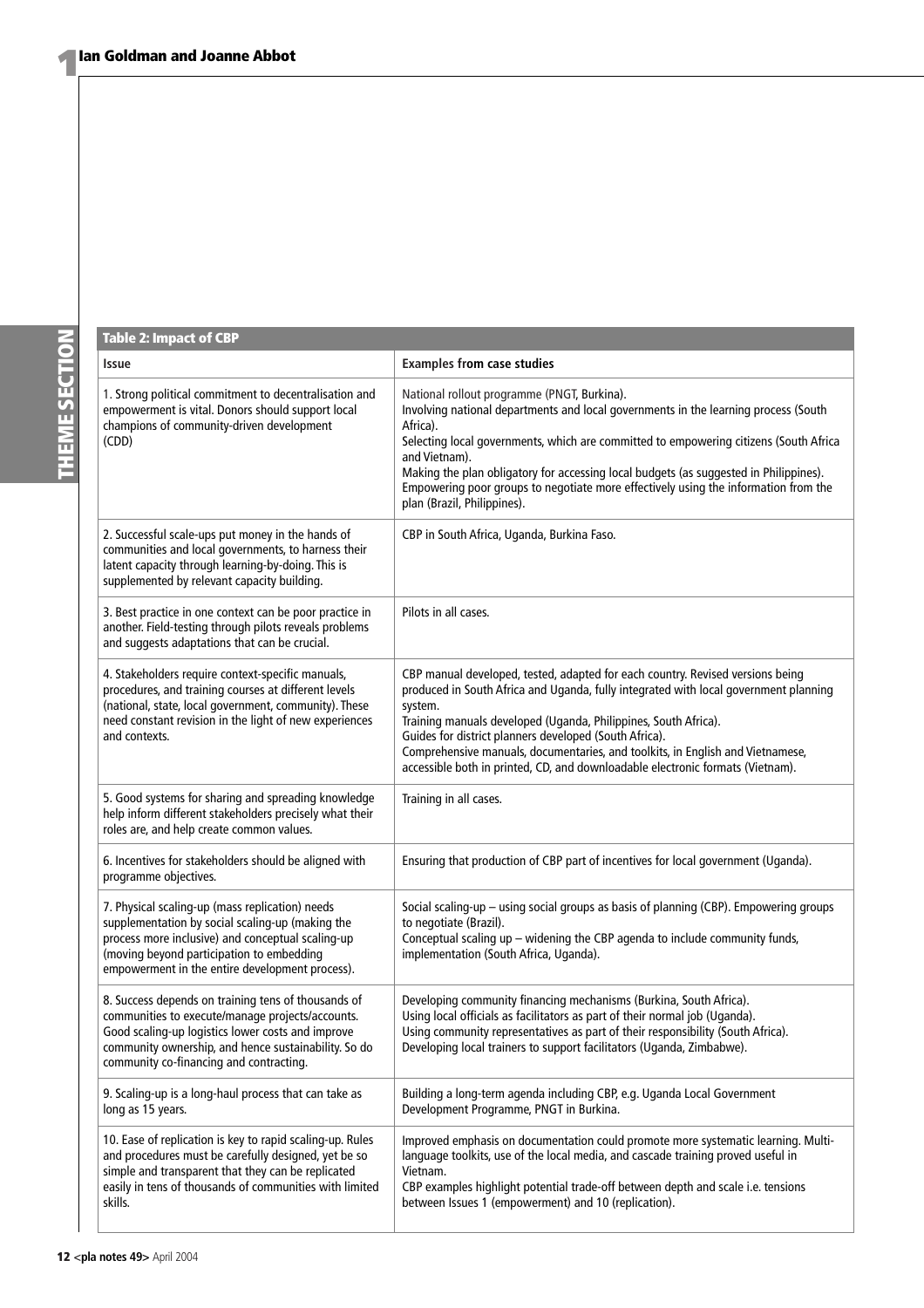### **Upscaling**

In order for CBP to have an impact, the approach needs to be deepened (to increase the effectiveness of the approach), as well as widened, so that it can have a largerscale impact. There does seem to be early evidence of effectiveness, and some areas of how the approach can be deepened are drawn out in the CBP project paper (article two), including:

- improving linkages to the local, national, or sectoral government planning systems and developing tools for analysing information from the community plans (deepening);
- improving the quality with which the methodology is applied (for example in some places the use of preferred livelihoods outcomes was not systematically applied, leading to a reversion to a problem and infrastructurebased approach);
- a recognition that the use of community-managed funds is an essential component, either through a direct funding allocation (as in South Africa or Burkina Faso), or through local revenue raising (such as Uganda), which should be linked to knowledge of the funds available;
- strengthening local government's support for implementation and plan follow-up;
- improving the use of monitoring tools, and accountability mechanisms by community structures as well as local government;
- developing a mechanism for promoting budget allocations for disadvantaged groups whose priorities can otherwise 'get lost' when plans are aggregated; and,
- effective integration of traditional leaders, opinion leaders, civil society organisations and service providers (including the private sector) in the planning process.

This sets an agenda for the deepening process, and work on this has started in South Africa for example. The Brazilian example also shows a more political agenda, around the solidarity of worker groups.

Another challenge is how CBP can be achieved at scale, so that impacts are significant in country terms. Table 2 draws out critical issues proposed around upscaling community-driven development (Binswanger, 2003), which are relevant to CBP. Some highlights from the CBP examples are included. These did not necessarily happen in all cases, but illustrate examples that could be followed elsewhere.

### **Conclusions**

The articles in the current issue show examples of attempts to develop participatory planning systems that will empower communities, but are also linked to government planning systems. In many ways the debates that arise from this issue are similar to those from the earlier RRA *Notes*. We see a similar range of concerns about quality and training, and similar methodologies, all using PRA-type tools.

What appears to be different is the intention for systemic effects, to influence at scale, and to ensure that the priorities of poor people are integrated effectively into the government planning system. A key point of departure is the focus on the decentralised planning system as well as the planning methodology – the latter was often the only emphasis in many early examples of RRA and PRA. All the examples in the current issue emphasise an improved institutional analysis and understanding, positioning planning within a governance arena rather than a toolbox, and recognising the importance of mainstream government planning processes. The emerging decentralising contexts offer new and exciting opportunities for local participation, and much of the impetus for CBP seems to be both driven by, and drives, democratic decentralisation which reaches to communities. A new political literacy transcends many articles – obvious in many ways (as the Brazil article suggests) but a missing piece in many early PRA processes. While there is still room for innovation in the development of tools (as the Vietnam case illustrates), the way in which participatory approaches are used, facilitated, sequenced, analysed, and linkages are created between different stakeholders seems more important in determining the outcomes of the CBP than the exact tools themselves.

A challenge is to see how CBP can be deepened and widened, so that the methodologies have local benefits in community-driven development and empowerment, but also can be applied at a sufficient scale to deliver significant benefits to significant numbers of people. The upscaling happening in Uganda and South Africa, and others community-driven development (CDD) projects such as PNGT2 in Burkina, would seem to provide emerging lessons for how this upscaling can happen.

So in these articles we see examples of participation and participatory methodologies being integrated into mainstream government processes, which is a major step forward on a long journey to improved local governance.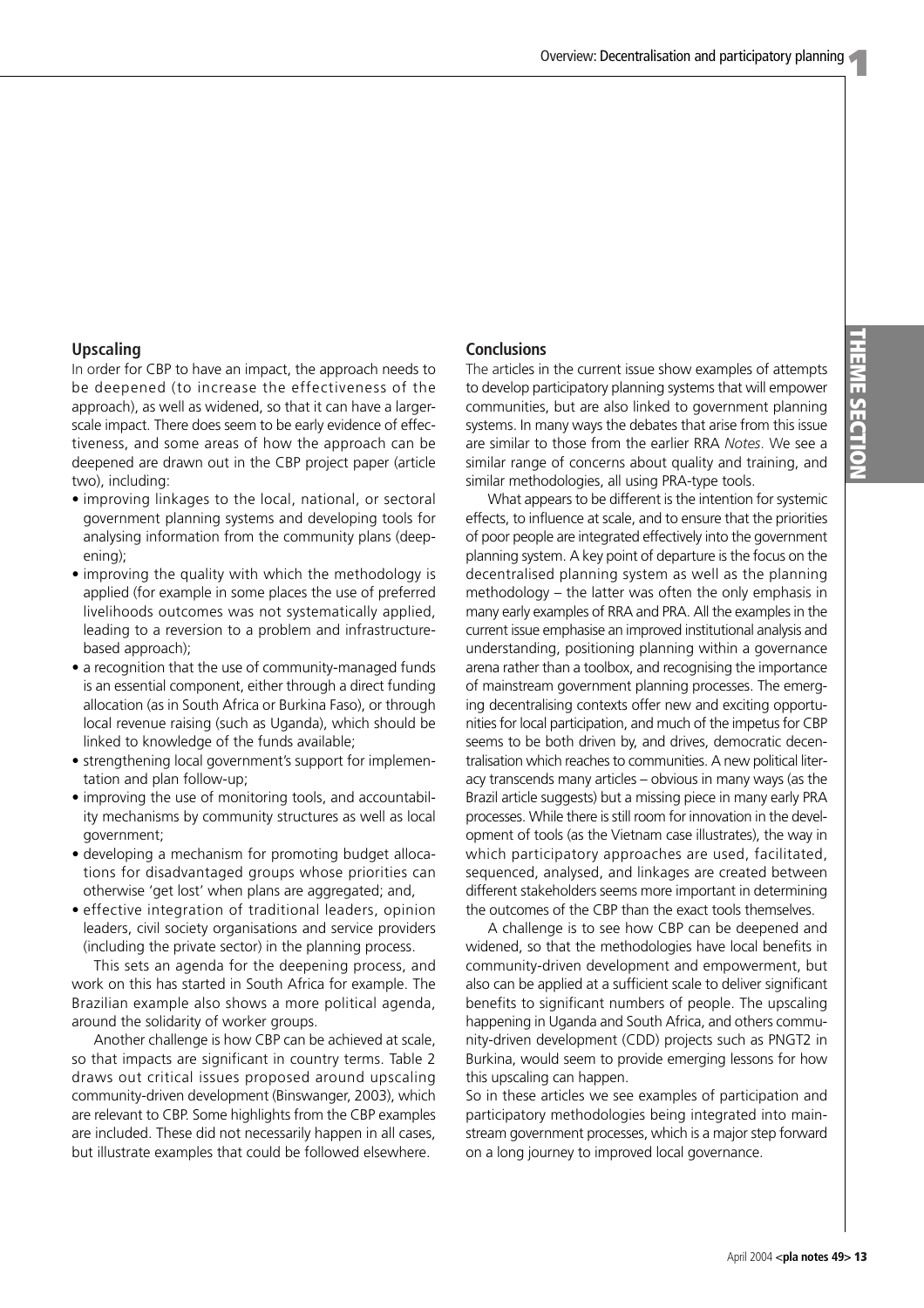### **CONTACT DETAILS**

Dr Ian Goldman, Khanya-managing rural change cc, 17 James Scott Street, Brandwag, Bloemfontein 9301, South Africa. Tel: +27 51 430 0712; Fax: + 27 51 430 8322; Email: goldman@khanya-mrc.co.za

Dr Joanne Abbot, Programme Coordinator, CARE South Africa – Lesotho, 23 Jorissen Street, 8th Floor, Braamfontein Centre, PO Box 221 WITS 2050, South Africa. Tel: + 27 11 403 3288; Email: joabbot@caresa.co.za

### **ABOUT THE AUTHORS**

Ian Goldman is the Executive Chair of Khanyamanaging rural change, an organisation working on community-driven development and sustainable rural livelihoods in Africa. He is the project manager for the four-country CBP project.

Joanne Abbot is Programme Coordinator for CARE South Africa-Lesotho. She was also involved in the CBP Project, notably in Uganda.

### **REFERENCES**

Khanya (2002) 'Report on Study Visit to Bolivia'. Bloemfontein: Khanya-managing rural change cc.

Leach, M (1991). 'Delta and village level planning in Sierra Leone: possibilities and pitfalls.' *RRA Notes 11: Proceedings of the Local Level Adaptive Planning Workshop, London,* 11 (6) 42–44.

World Bank (2003): 'Report on Meeting of community-driven development (CDD) Project Directors, Ougadougou, October 2003'. Washington: World Bank.

CBP (2002): "Report on Study Visit to Bolivia", Bloemfontein, Khanya-managing rural change. Binswanger, H (2003): Report produced for meeting of Caucus of African Ministers about community-driven development (CDD), Burkina Faso, November 2003.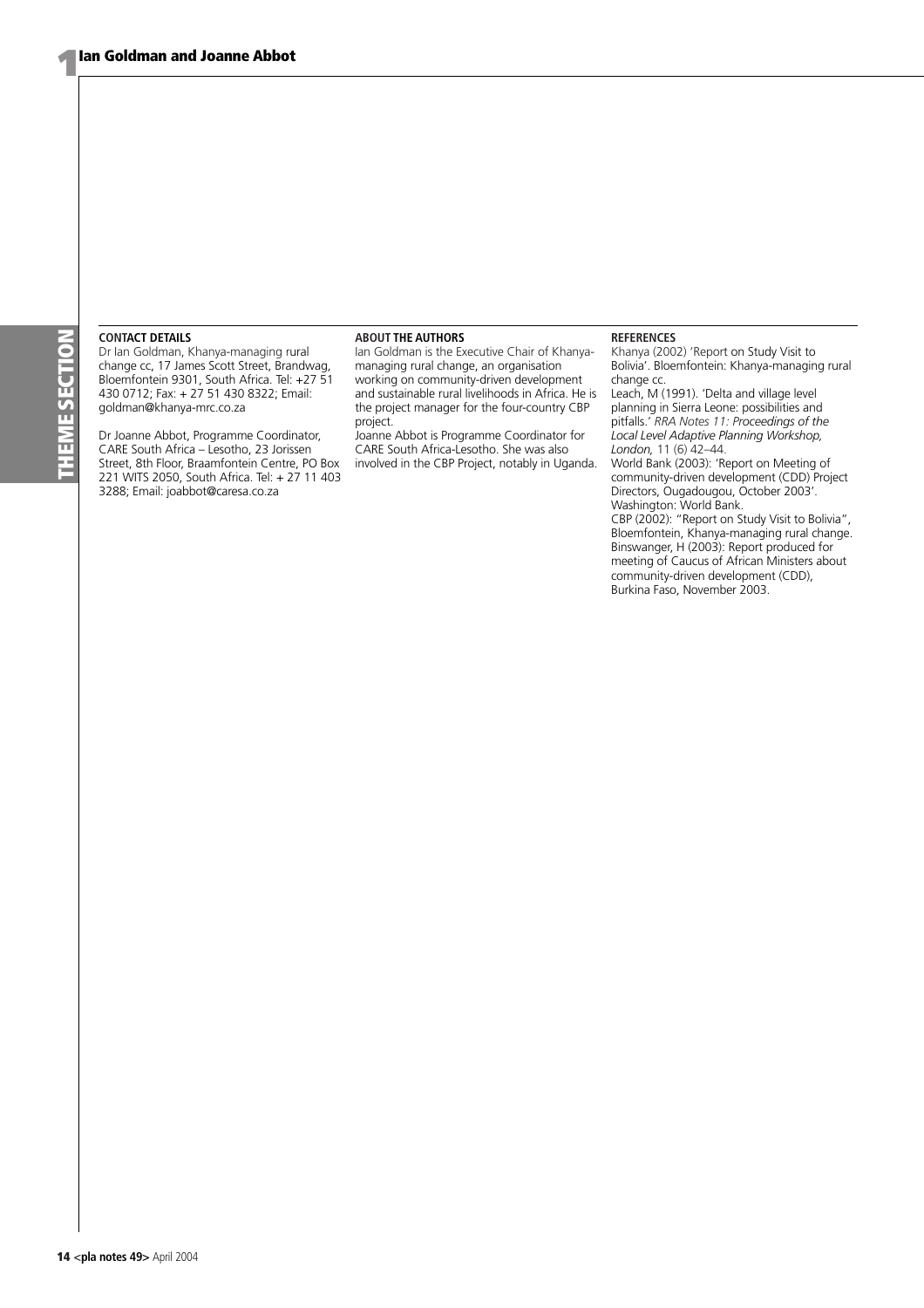### EXPERIENCES FROM THE FOUR-COUNTRY CBP PROJECT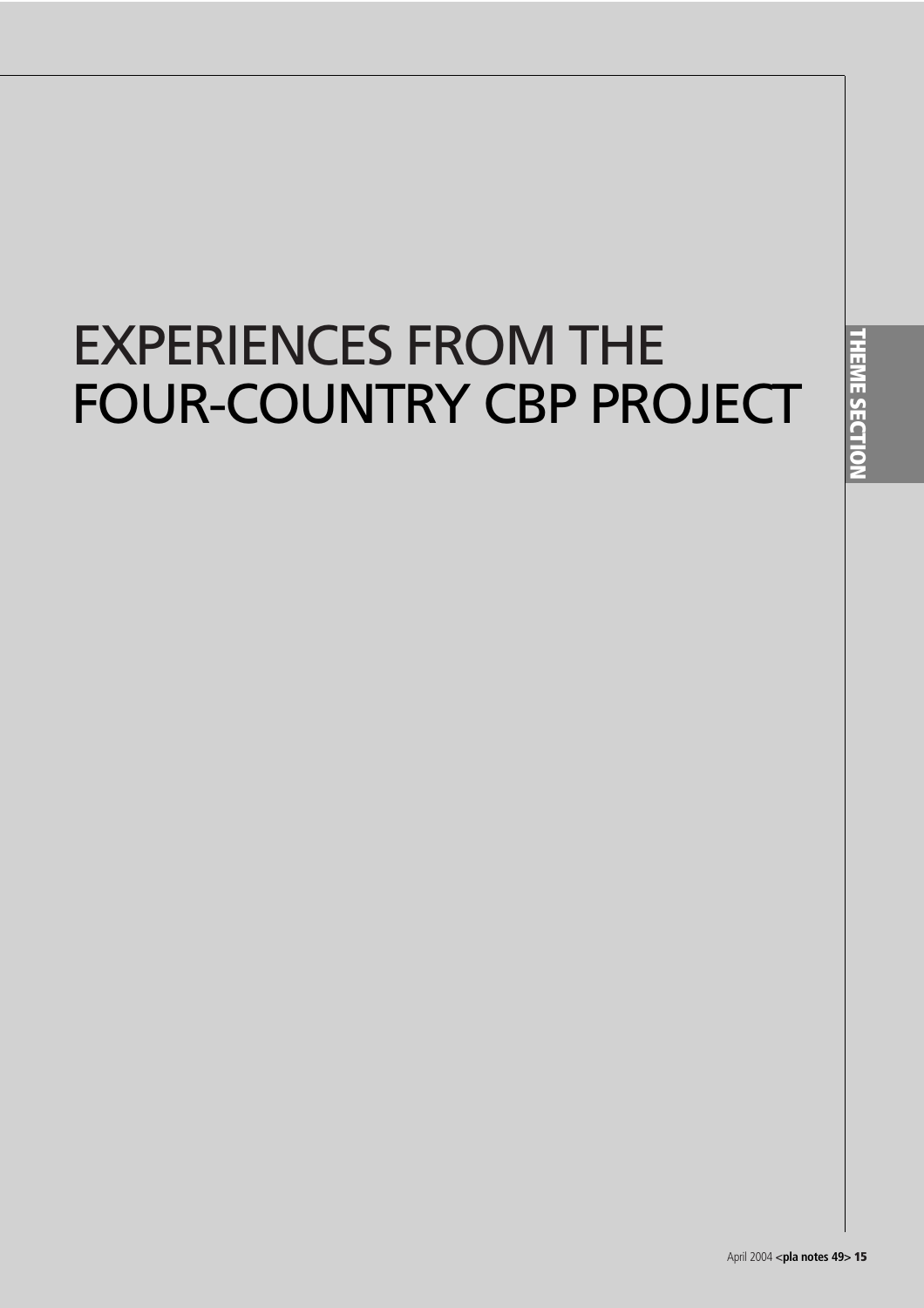### Linking the community to local government: action research in four African countries **2**<br>Linkind

### **by IAN GOLDMAN, JAMES CARNEGIE and JOANNE ABBOT**

### **Introduction**

This paper introduces the work on the project Action Research on Community-Based Planning, providing both the background to the topic and findings after two years. How community involvement in planning and management can link to decentralised delivery systems has formed the basis of this DFID-funded action-research project covering Uganda, Zimbabwe, Ghana, and South Africa. Several other papers in this edition focus on the experience of particular partner countries – South Africa, Zimbabwe, Uganda, and Ghana.

### **Background**

The CBP (community-based planning) project was developed as a response to two challenges:

- an analysis of the institutional issues in trying to implement a sustainable livelihoods approach; and,
- a realisation of the limitations of efforts to promote decentralisation, where these concentrated on local government itself, and not also on how local government serves citizens.

### The challenges of implementing a Sustainable Livelihoods Approach

The Sustainable Livelihoods Approach (SLA) emerged in the

nineties from best practice as participatory holistic development approach building on people's strengths and working in partnerships from the community to the policy levels**1**. Khanya implemented a study funded by DFID looking at the institutional support required to implement a sustainable livelihoods approach (Khanya, 2000). This work was conducted in Zimbabwe, Zambia, and South Africa (in two provinces). The key findings are summarised in the need to develop the following six governance issues from micro to macro levels in order to effect a livelihoods approach: Micro level (community level)

- poor people are active and involved in managing their own development (claiming their rights and exercising their responsibilities); and,
- the presence of a responsive, active, and accessible network of local service providers (community-based, private sector, and/or government).
- Meso level (local government)
- at local government level (lower meso) services are facilitated, provided, or promoted effectively and responsively, coordinated, and held accountable;
- the region/province (upper meso) providing support and supervision to local governments.

**<sup>1</sup>** For more information on the SLA refer to www.livelihoods.org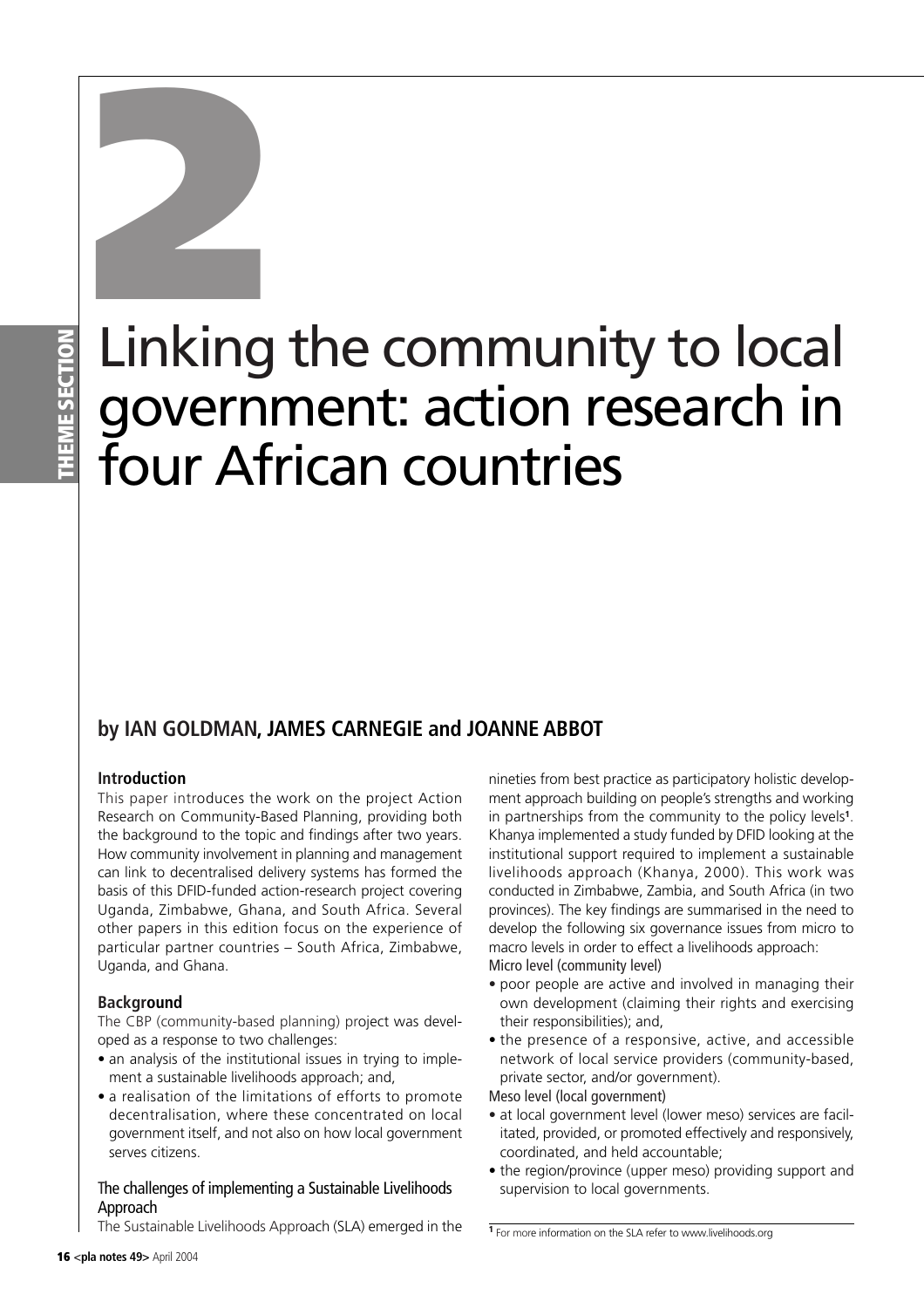**A female participant presents her group's work, New Edubiase, Ghana**



### Macro level (policy)

Photo: Tay Awoosah, ISODEC **Photo: Tay Awoosah, ISODEC**

- The centre providing strategic direction, redistribution, coordination and oversight;
- The international level supporting capacity of nations and regions to address poverty.

It is also essential to ensure effective linkages between the different levels.

This research highlighted the major gap between the micro and meso levels, where most communities in Africa do not receive many services from government, and depend rather on community-based services such as traditional healers, local crèches, advice from other farmers, local shops, local markets, and various forms of reciprocity. There are some very interesting examples of work at the meso level, and setting the appropriate macro/policy environment, e.g. the Local Government Development Programme (LGDP) in Uganda and the Rural District Council Capacity-Building Programme (RDCCBP) in Zimbabwe, and

**"The requirement for widely dispersed and accessible services implied by the second suggests a rethinking of service delivery paradigms. Addressing how community involvement in planning and management can link to decentralised delivery systems has formed the basis of this actionresearch project"**

the focus on developmental local government and integrated development planning (IDPs) in South Africa. The Ugandan and Zimbabwean programmes have been pioneers in how to develop effective local government, but neither has been effective in strengthening community levels, and both recognised this deficiency, and were keen to see how to address this. Similarly while the IDP process recognises the need for participation, it lacks the appropriate methodology for doing this.

The first of the governance issues above implies community involvement in planning and management of local development. The requirement for widely dispersed and accessible services implied by the second suggests a rethinking of service delivery paradigms. Addressing how community involvement in planning and management can link to decentralised delivery systems has formed the basis of this action-research project.

### **Action-research on community-based planning**

The purpose of the project is that:

*Realistic plans have been developed in each country for policy change, implementation or piloting of communitybased planning systems, which participating institutions are committed to take forward.*

The project has involved a range of partners in the four countries, including:

- the key national organisation involved in decentralised planning (to consider promoting policy impacts);
- a local government where the learnings are being implemented immediately; and,
- a development facilitator involved in participatory planning. In this way it has micro-macro linkages imbedded in the design. It is an action-research project, building on committed partners for whom these questions are critical.

The project has involved in-country reviews of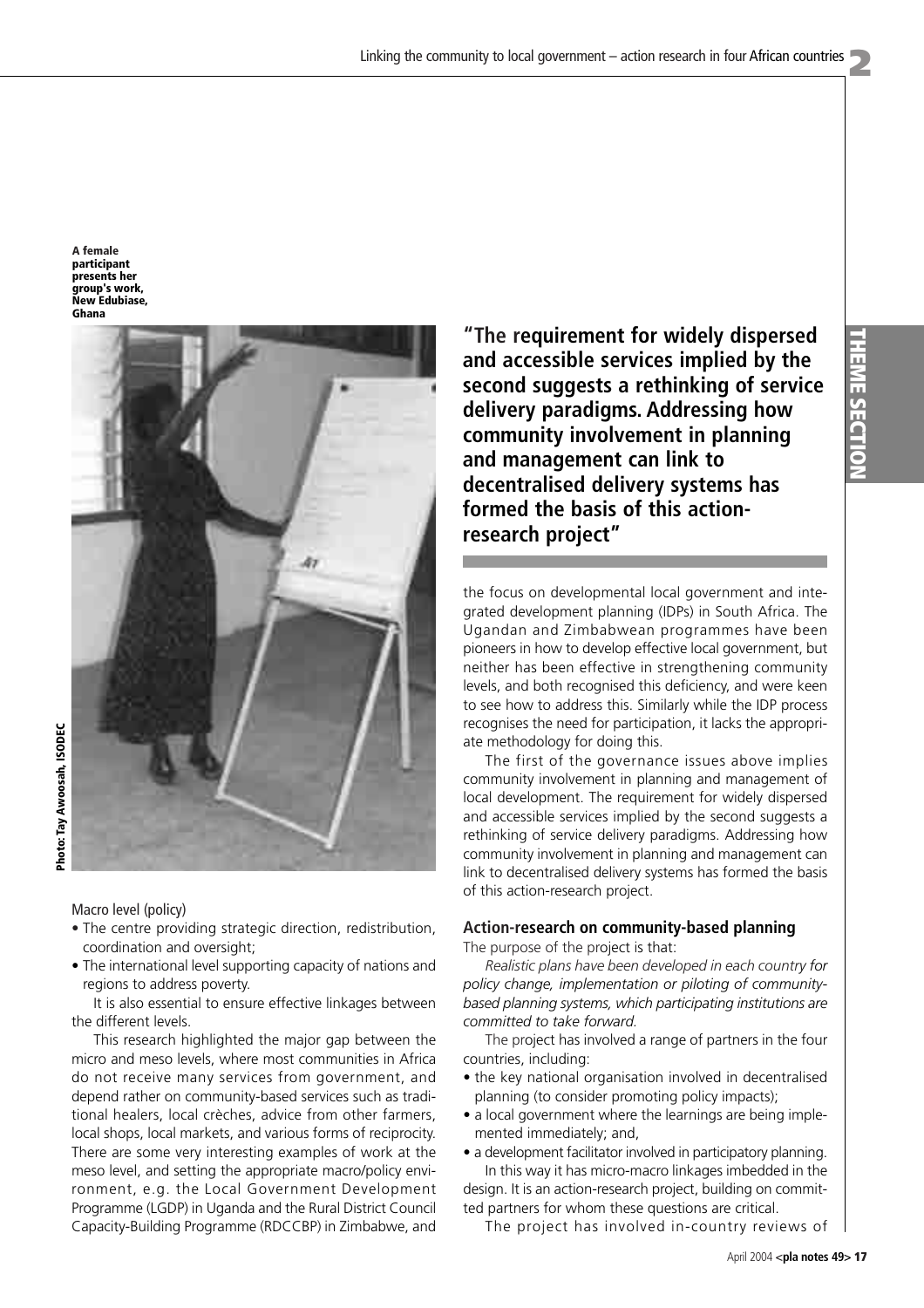**18 <pla notes 49>** April 2004

**Table 1: Proposed approach to community-based planning linked to the IDP**

| Pure empowerment CBP approach                                            | Proposed 3rd Way for CBP in this project                                                                                                                                     | <b>Conventional participatory planning</b>                                                                                                     |  |
|--------------------------------------------------------------------------|------------------------------------------------------------------------------------------------------------------------------------------------------------------------------|------------------------------------------------------------------------------------------------------------------------------------------------|--|
| Directly related to local action                                         | Starts with community view. Planning for local<br>action, municipal, provincial, and other inputs                                                                            | Primarily related to municipal budgets, decisions,<br>actions                                                                                  |  |
| Intensive, time-consuming                                                | Limited time, e.g. three to four days plus follow-up<br>contacts, budget cycle related                                                                                       | Limited time, budget cycle related, typically two<br>hours                                                                                     |  |
| Process oriented                                                         | Partnership approach including capacity-building<br>and empowerment                                                                                                          | Delivery oriented                                                                                                                              |  |
| Decisions primarily on members' own<br>resources                         | Decisions on own resource proposals, proposals for<br>government, and other resources through IDP                                                                            | Decisions primarily on government-controlled<br>resources                                                                                      |  |
| Learning process crucial                                                 | Mutual learning crucial                                                                                                                                                      | Learning process as a side-effect                                                                                                              |  |
| Not necessarily inclusive, initiative-<br>based                          | Inclusive, covering whole ward/parish/area                                                                                                                                   | Inclusive, area-covering, (democratic right)                                                                                                   |  |
| Focus primarily on rights, strengths,<br>opportunities, as well as needs | Strategic planning: linking people's strengths,<br>opportunities, needs, and local knowledge with<br>external specialists' know-how, to find effective<br>solutions for many | Strategic planning: linking people's needs and local<br>knowledge with external specialists' know-how, to<br>find effective solutions for many |  |
| No consideration of municipality-wide<br>approaches for community needs  | Focus on the ward, but some consideration of<br>municipality-wide issues                                                                                                     | Consideration of municipality-wide approaches<br>through negotiation across communities                                                        |  |

experience, cross-country sharing, development of pilot and revised methodologies, and visits to other countries from whom lessons can be learnt. The design did not envisage piloting during this project, but as a subsequent phase. In fact, piloting has happened in all the four countries and full-scale implementation has happened across at least one local authority in each country.

The approach being adopted in the CBP project is that we need to address all the focuses of CBP in a manner that is implementable and sustainable using the resources available to local governments and in local communities. The four focuses include:

- to improve the quality of integrated plans by incorporating more accurate information from local communities;
- to improve sectoral plans and so the quality of services, once again by incorporating more accurate information from local communities;
- to promote community action, sometimes as a means of releasing latent energy of communities or to reduce the demands on government by shifting responsibilities to communities (e.g. for maintaining infrastructure in countries where government is seeking to reduce its responsibilities); and,
- to promote community control over development, either

in improving their influence over decisions, or in managing development directly.

Therefore the CBP project has focused on the question of what sort of community-based planning system can be implemented which is holistic, which reflects the complex reality of people's lives, is linked to the mainstream planning system (usually local government, but also sectoral), can be empowering, and is realistic within the resource envelopes (human and financial) available within a local government area. This is further expanded in the overview.

This article focuses on the generic approaches developed in the project, and the articles on each country bring out the specific adaptations and experience of each country.

### **Principles underlying this approach to CBP**

Key principles were developed that underpin the approach to CBP being followed in this project (and which emerge from the principles of the Sustainable Livelihoods Approach). These include:

- ensuring that poor people are included in planning;
- systems need to be realistic and practical, and the planning process must be implementable using available resources within the district/local government, and must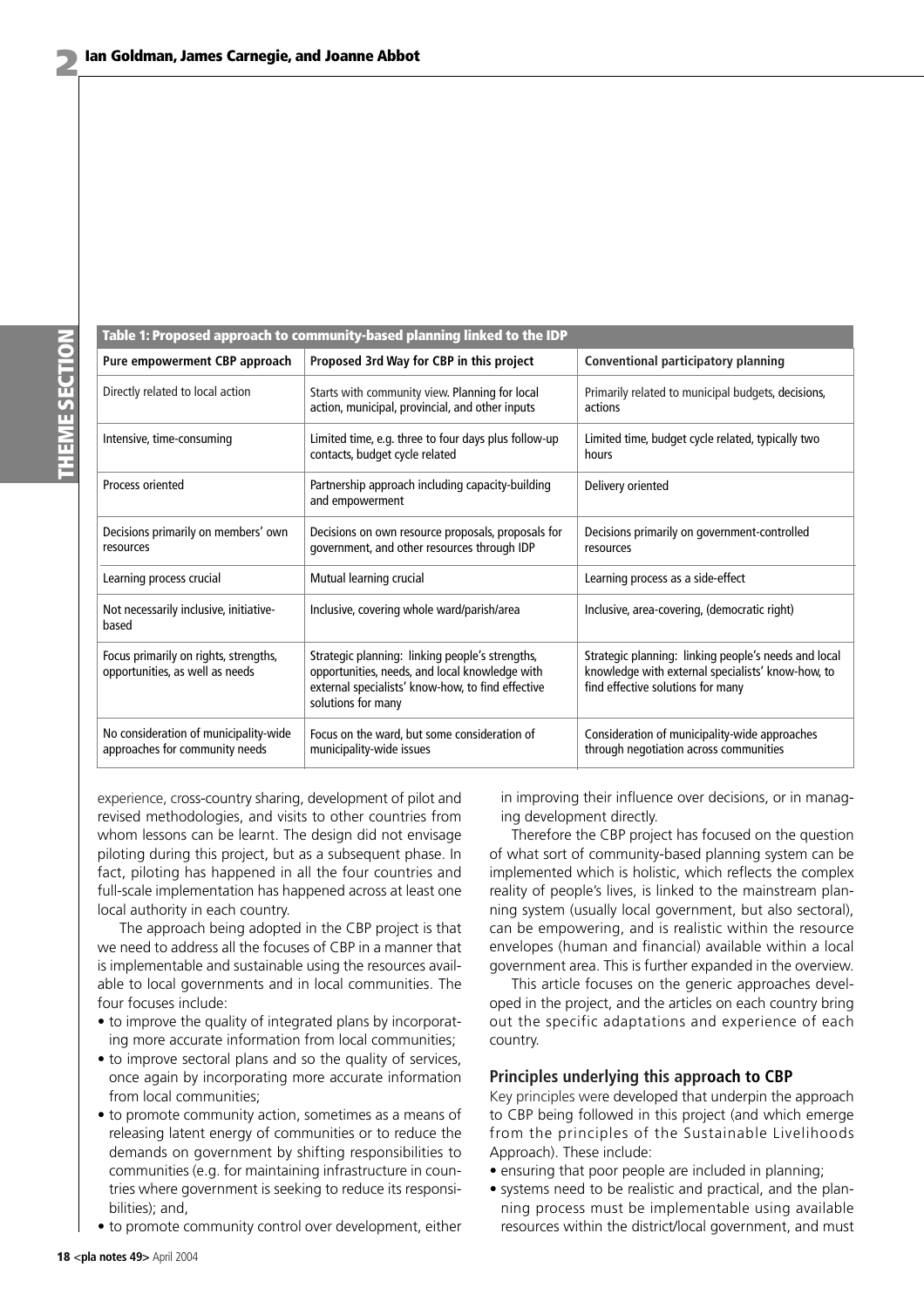| <b>Table 2: Planning activities</b> |                                                                                                                                                                                                                                                                                                                                                                                                                                                   |  |
|-------------------------------------|---------------------------------------------------------------------------------------------------------------------------------------------------------------------------------------------------------------------------------------------------------------------------------------------------------------------------------------------------------------------------------------------------------------------------------------------------|--|
| <b>Stage</b>                        | <b>Planning activities</b>                                                                                                                                                                                                                                                                                                                                                                                                                        |  |
| Preparation                         | Preparatory meetings with ward committees and opinion leaders one to two weeks prior to the planning<br>being due to start.                                                                                                                                                                                                                                                                                                                       |  |
| Situation analysis (2 days)         | • meeting different social groups to analyse their livelihoods.<br>• using a Venn diagram process to analyse local support institutions, whether CBO, government, NGO, or<br>private sector.<br>• mapping the resources and problems of the community.<br>• doing a timeline of key historical events in the community.<br>• doing a SWOT analysis of the community.                                                                              |  |
| Planning                            | • in a community meeting all the outcomes and key vulnerabilities identified by different social groups are<br>prioritised, and a vision statement drawn up for the ward.<br>. based on the top five priorities, groups then work on each of the development priorities to develop<br>objectives, strategies, and projects/activities including what the community will do, what the local<br>government needs to do, and what others need to do. |  |
| Action planning                     | • proposals are then made for projects to be submitted to the main local government plan, and in SA for<br>the approximately \$2-5,000 that was guaranteed to each ward to support their process.<br>• the ward committee draws up an action plan to take the plans forward.                                                                                                                                                                      |  |
| Implementation                      | • project groups take forward implementation of community activities, in some cases with support from<br>local government.<br>• monitoring by ward/parish committees, and reporting to local governments and citizens.                                                                                                                                                                                                                            |  |

link in and integrate with existing processes, particularly local government planning;

- planning must be linked to a legitimate structure that can take funds, such as a ward/parish;
- planning should not be a one-off exercise, but be part of a longer process;
- the plan must be people-focused and empowering;
- planning must be based on vision and strengths/opportunities, not problems;
- plans must be holistic and cover all sectors;
- the process must be learning-oriented;
- planning should promote mutual accountability between community and officials;
- systems should be flexible and simple; and,
- there must be commitment by councillors and officials and there must be someone responsible to ensure the plan is implemented.

The **clients** of the planning are communities/interest groups/individuals, local politicians as well as technical staff of local governments, and service providers (including national and provincial government departments, and NGOs).

Table 1 compares some different approaches to CBP, and illustrates the approach being undertaken in this project.

### **Challenges of this approach**

Some of the key challenges that this type of CBP raises are:

- the need for a short process (and so not too resourceintensive) and yet sufficiently in-depth to address the needs of poor people, and to be empowering in how the planning is conducted;
- in order to have sufficient facilitators, there is a need to develop a facilitation capacity not just in local government, but by ward/area committee members, as well as in a range of service agencies operating within an area (e.g. departments of social development, agriculture, health, education, who also need to get to know the priorities themselves), and who need to provide their time at no cost;
- the need for a community budget to be available immediately to support local action after the planning, and avoid planning without a budget which has been a common problem; and,
- the need to train people to undertake planning, including ward/parish committees, and developing their ability to plan and manage development in their wards.

**<sup>2</sup>**This tool can be found in the generic CBP manual available at www.khanya-mrc.co.za/cbp/SA.htm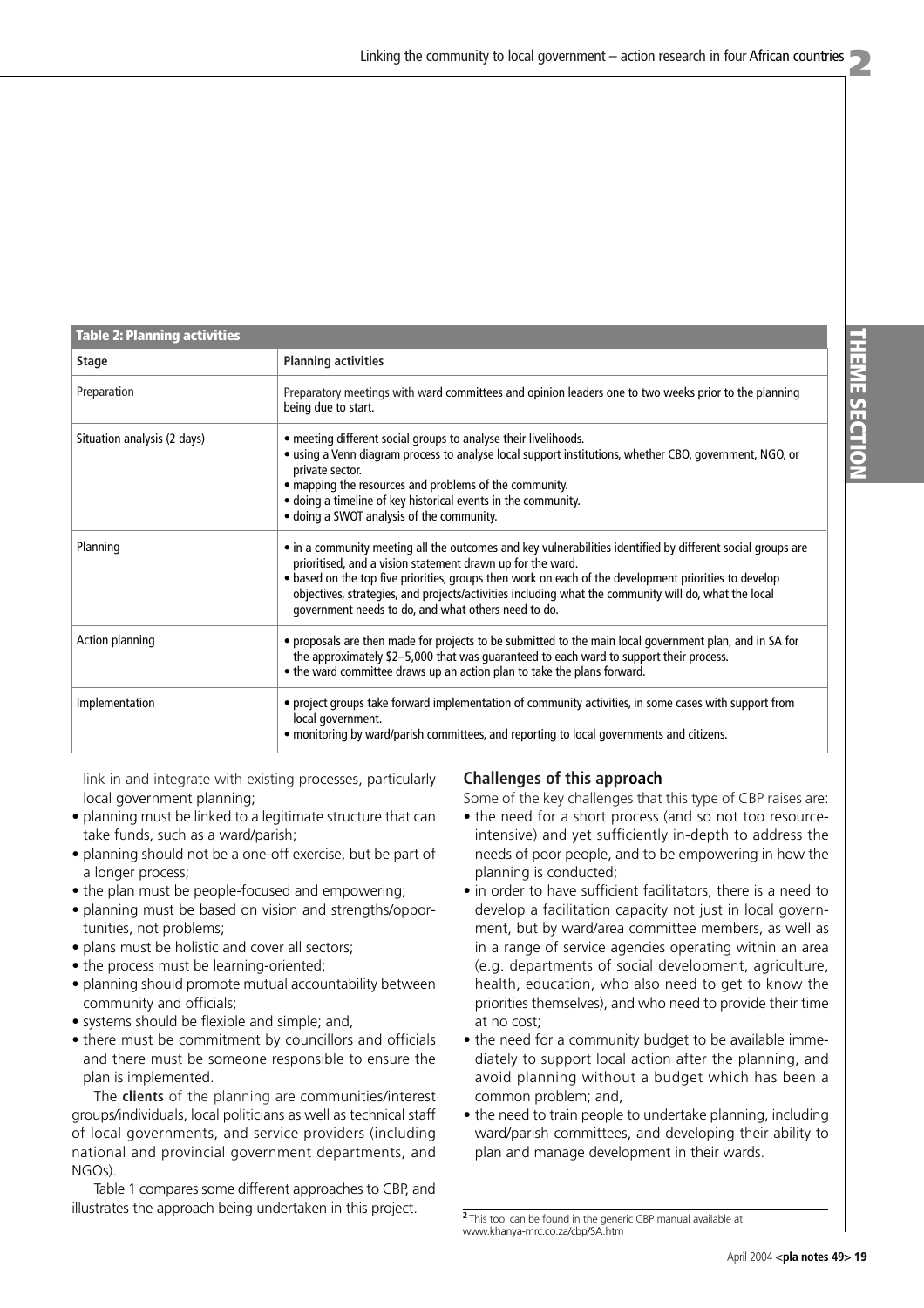**"This is part of the process of changing the relationship between state and citizen, from one where the citizen is passive, begging for resources from a supposedly all-powerful and beneficent state, to a more realistic and empowering relationship"**

### **The core methodology**

The core methodology that was developed involved the use of a variety of PLA tools, combined into a three to five day strategic planning process. This was not done at the lowest level of organisation (e.g. a village), but rather at the next level above (e.g. a ward, parish), typically of 5–10,000 people. At this level all countries could conceive of the whole country being covered using the resources available in terms of staff and finances. Table 2 summarises the elements in the planning process.

Some of these planning methods used established PRA/PLA tools, such as the Venn diagram, seasonal calendars, mapping, timelines, etc. However, there were some critical innovations developed across the four countries:

- Basing the analysis on a participatory livelihoods analysis of different social groups (or in some cases interest groups) which assumes that communities are diverse and that the interests of these groups differs. A tool developed by Khanya in the prior research was used, which analysed peoples' assets, vulnerabilities, preferred outcomes, livelihoods strategies, and also developed some semi-quantitative data, to avoid the generalisations which are a problem in much PRA-type data collection**2**.
- Development of priorities based around **outcomes**, not needs, and the use of these outcomes to develop a community vision.
- A fairly typical planning process based on goals, strategies, and then projects and activities. Many of the countries focus on projects – this planning focused more on activities which the ward/parish could undertake themselves, as well as the support they needed from the local government, or other service providers (see Table 2).
- Building on the strengths of groups in the planning process.
- Making proposals for larger projects for incorporation in the local government plan.

The combination of these elements led to a strengths-

**Villagers from Dour Yarce village, Burkina Faso, presenting plans**



**Photo: David Vannier, World Bank**Photo: David Vannier, World Bank

based plan based around local action, rather than a problem-based plan usually about pieces of social infrastructure, implemented and funded by others, and usually a fanciful wish list which can never be implemented. This is part of the process of changing the relationship between state and citizen, from one where the citizen is passive, begging for resources from a supposedly all-powerful and beneficent state, to a more realistic and empowering relationship, where the state provides a supportive environment, people act on their development, and the state listens to people's views and supports where possible.

### **Results**

In the first year of piloting, some two million people were covered by the methodology in six local governments in the four countries. In South Africa and Uganda this was integrated immediately into the local government's plan. Some independent evaluations were carried out in Uganda and South Africa. These were positive, finding that the methodologies had worked, and had led to community action as a result. In the case of Uganda there were some questions as to how far the priorities of the poor were incorporated and the decision was taken to upscale. A range of areas where the methodology needed to be strengthened were identified which have been the focus during 2003. These were notably:

- improving the linkage to the local government plan and developing tools for analysing information from the community plans (deepening);
- improving the quality with which the methodology was applied (for example in some places the use of outcomes was not systematic, leading to a reversion to a problem and infrastructure-based approach);
- a recognition that the use of community-managed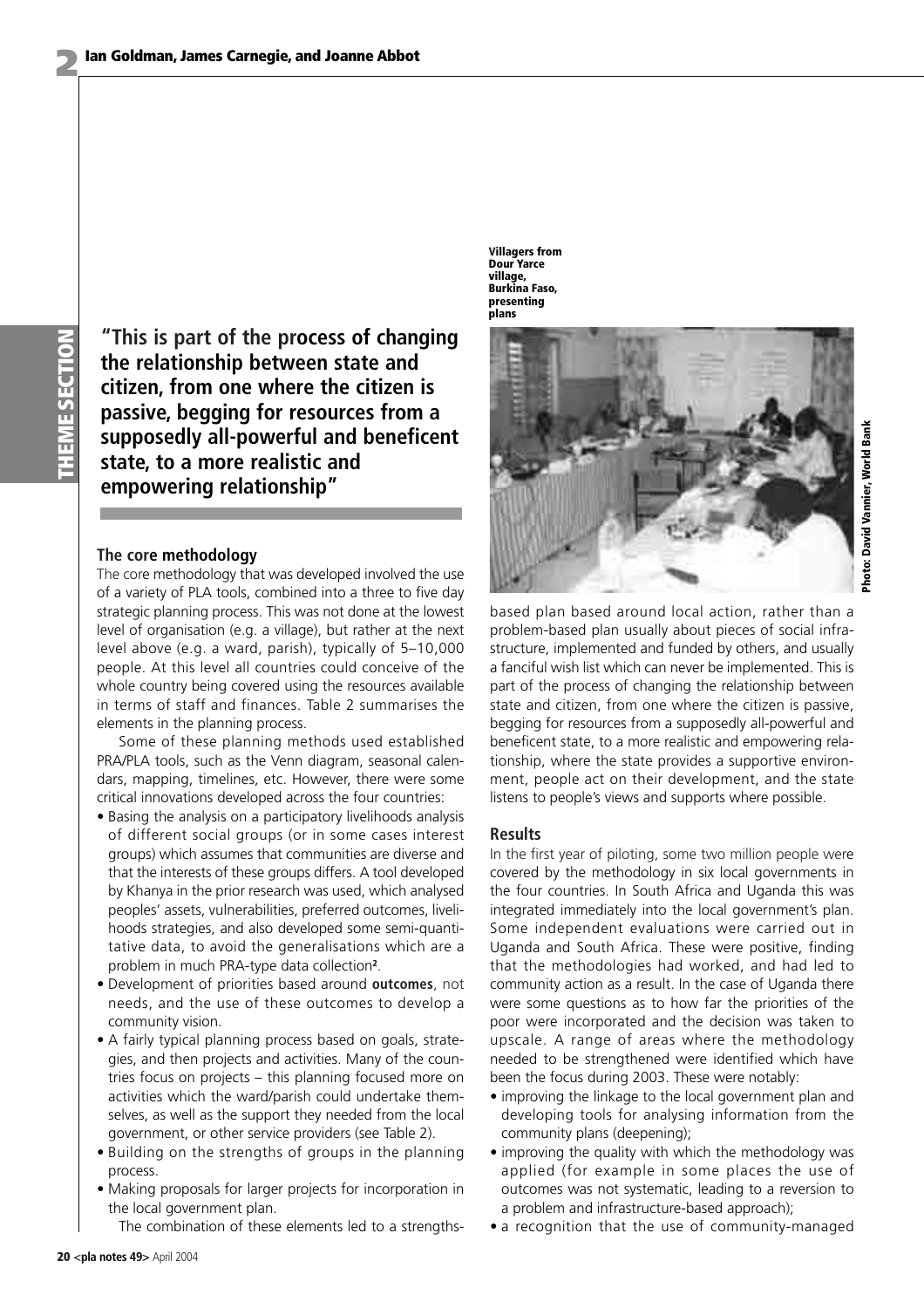**A resident drawing a base map for mapping exercise, Mangaung local municipality, Bloemfontein, South Africa**

Photo: Ian Goldman **Photo: Ian Goldman**



funds was an essential component, either through a direct funding allocation (as in SA), or through local revenue raising (in the other three countries) which should be linked to knowledge of the funds available;

- strengthening local government's support for implementation;
- improving the use of monitoring tools, and accountability by community structures as well as local government;
- develop a mechanism for promoting budget allocation for **disadvantaged groups** (i.e. in the guidelines, use of prioritisation criteria, etc.); and,
- integration of **traditional leaders**, opinion leaders and service providers effectively in the planning process.

An important spin-off has also been the development of a positive relationship between participating NGOs and the state, with a recognition by government of NGO's knowledge of participatory methodologies, and by NGOs of the need to link to macro-level processes to make a significant impact on systems and so on poverty.

**"An important spin-off has also been the development of a positive relationship between participating NGOs and the state, with a recognition by government of NGO's knowledge of participatory methodologies, and by NGOs of the need to link to macrolevel processes to make a significant impact on systems and so on poverty"**

### **Upscaling**

The challenge of such projects is the uptake and upscaling in country championed by government. As the project is a learning project, based on partnerships from the beginning, this has occurred. In Uganda's case CBP methodology was incorporated in a Harmonised Participatory Planning Guide (HPPG) for parish and subcounty planning, and an attempt was made to the cover the whole country in one go, later scaled down to about half the country. This is part of the next phase of LGDP. In SA's case the decision was taken to cover eight local governments, covering about five to eight million people, with a range from the city of Durban (eThekwini) to a small rural municipality. In Zimbabwe the wish to mainstream CBP led to a change in the approach to decentralisation, and the addition of a priority around community empowerment. One of the important realisations was that if this was to be upscaled a training of trainers methodology would be needed, and a manual and training programme were developed, and are being applied and rolled out in Zimbabwe and South Africa.

### **CONTACT DETAILS**

Ian Goldman, Khanya-managing rural change cc, 17 James Scott Street, Brandwag, Bloemfontein 9301, South Africa. Tel: +27 51 430 0712; Fax: + 27 51 430 8322; Email: goldman@khanya-mrc.co.za

James Carnegie, Khanya-managing rural change cc, 17 James Scott Street, Brandwag, Bloemfontein 9301, South Africa. Tel: +27 51 430 0712; Fax: + 27 51 430 8322; Email: james@khanya-mrc.co.za

Joanne Abbot, Programme Coordinator, CARE South Africa – Lesotho, 23 Jorissen Street, 8th Floor, Braamfontein Centre, PO Box 221 WITS 2050, South Africa. Tel: + 27 11 403 3288; Email: joabbot@caresa.co.za

### **REFERENCES**

CBP Partners (2003) 'Making the link between micro and meso: learning from experience on community-based planning (CBP).' *Natural Resource Perspectives 88,* October 2003. London: Overseas Development Institute. Khanya (2000) 'Institutional Support for Sustainable Livelihoods in Southern Africa.' Bloemfontein: Khanya-managing rural change. Available at www.khanya-mrc.co.za Reports on each country and examples of manuals are available at: www.khanya-mrc.co.za/cbp.htm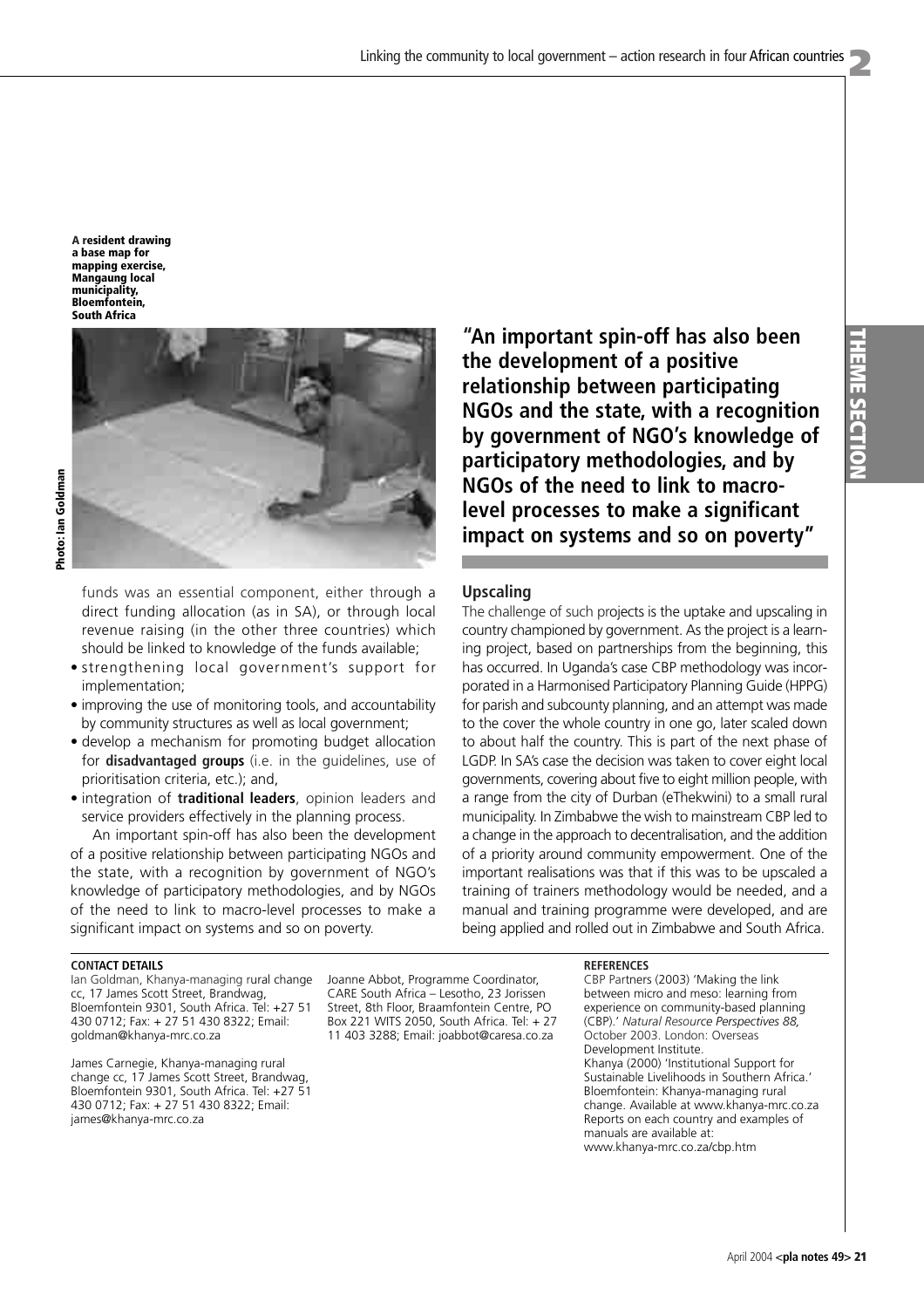## Experiences of CBP in South Africa **12**

### **by SAM CHIMBUYA, CECILE AMBERT, MARC FELDMAN, TEBOHO MAINE and TANKISO MEA**

### **Background**

Article two outlines the overall approach to communitybased planning, as well as some of the experiences of using CBP in Mangaung Municipality in South Africa, one of the early partners in the project. This article takes this further, describing this experience in some detail, as well as the lessons that have been learnt as CBP has been rolled out to eight municipalities during 2003–4.

### Participatory structures within municipalities: the role of Ward Committees

The South African Constitution of 1996 provides for the establishment of three distinct spheres of government (the national, provincial, and the municipal level), each with dedicated as well as shared competencies. Table 1 shows the different levels of government and their roles.

### Legal basis of participation

The Municipal Structure Act 117 of 1998 defines categories of municipalities and the institutional structures below municipalities. In this system, ward committees are the only legally recognised structure below municipalities and act as the formal communication link between the community



**Ward Committee member Conference Majola presenting the HIV/AIDS component of Ward Two Mangaung's plan back to the community**

and council. Local government's role (according to the White Paper on local government) is to ensure that all citizens have access to basic services, to promote democracy and human rights and economic and sectoral development. The White Paper urges municipalities to:

- establish a culture of municipal governance that complements formal representative participatory government;
- encourage, and create conditions for, the community to participate in the affairs of the municipality; and,
- build the capacity of the community, especially women and other disadvantaged groups, to enable them to participate in the affairs of the municipality so as to foster community participation.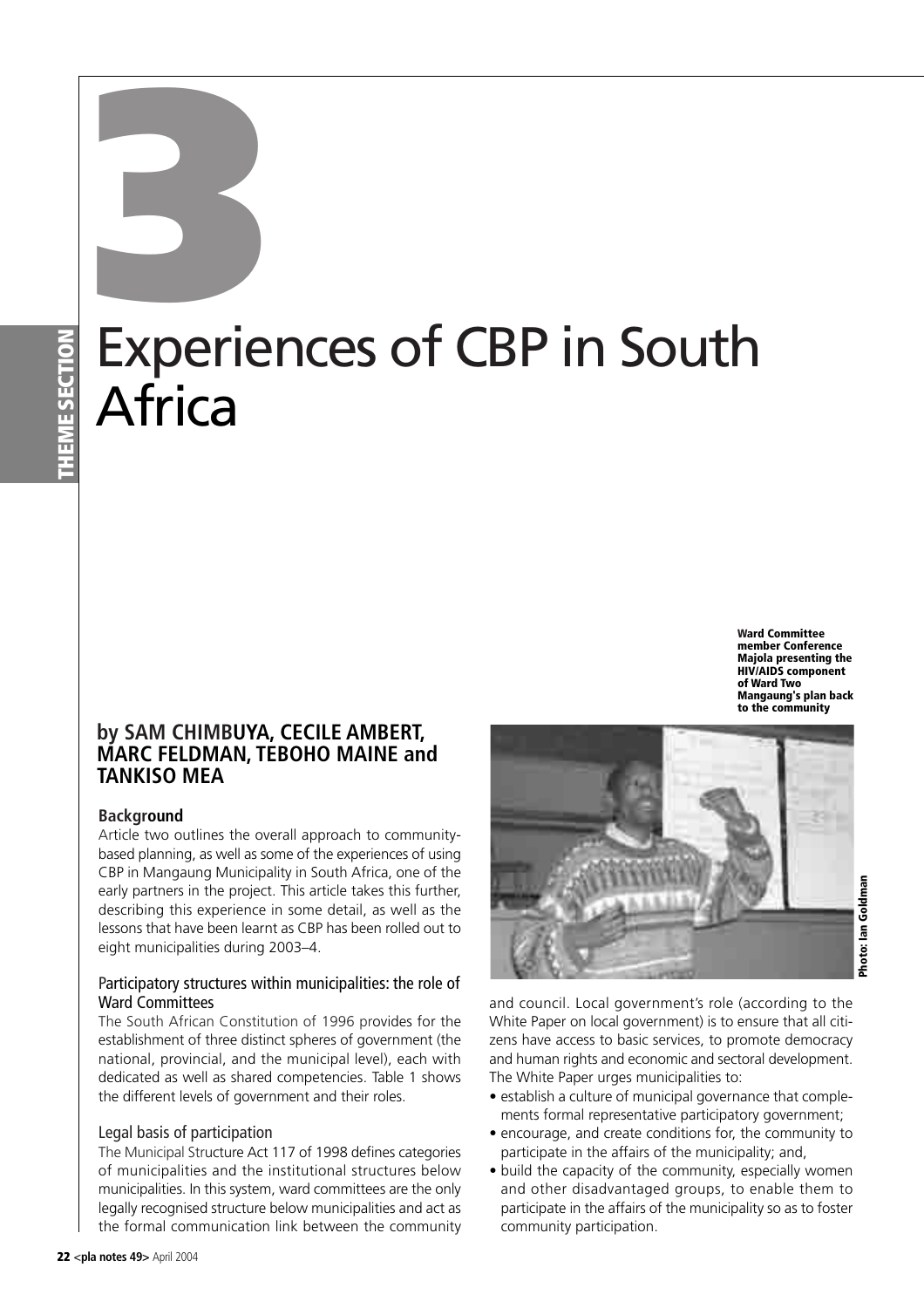| Table 1: The structures of government that provide services to communities |                          |                              |                                                                                                                                                     |
|----------------------------------------------------------------------------|--------------------------|------------------------------|-----------------------------------------------------------------------------------------------------------------------------------------------------|
| Level                                                                      | <b>Approx population</b> | <b>Structure</b>             | Role                                                                                                                                                |
| Province                                                                   | $1.5 - 9$ million        | <b>Provincial Government</b> | Major responsibility for service delivery e.g. agriculture, health, education.                                                                      |
| Metro (city)                                                               | 3 million                | Metro (six in South Africa)  | Integrated local and district functions. Also play significant role in service<br>delivery.                                                         |
| <b>District</b>                                                            | 500,000 to 1 million     | <b>District Municipality</b> | New level of local government and role emerging. Plays a support and<br>strategic role for local municipalities, as well as managing some services. |
| Local Municipality                                                         | 50-800,000               | <b>Local Municipality</b>    | Responsible for local government planning, infrastructure services,<br>services not catered for by high levels.                                     |
| Ward                                                                       | $5 - 15,000$             | Ward committee               | Only legally recognised level below local government. Very limited role at<br>present but used as level for community-based planning.               |

### CBP in the context of the planning system in South Africa

Two national planning processes, the nationwide Medium Term Expenditure Framework facilitated by Treasury and the Municipal Systems Act (MSA) specify community participation requirements as part of the formulation of municipal Integrated Development Plans (IDPs). IDPs were introduced as part of the post-Apartheid process of creating a more responsive public administration and to assist with the integration of development at local government level. The realisations of the participatory aspects of the IDP formulation process are contingent on the following:

- **Representation**: through broadening the range of stakeholders that need to be involved in the IDP process (e.g. the local press, NGOs, women, community leaders);
- **Responsiveness**: through promoting flexible planning practices that respond to community priorities and operate in partnership with communities; and,
- **Accountability**: IDPs are proposed as a means for public assessment and prioritisation of needs within communities.

CBP supports the participatory objectives of the IDP by grounding local governance through effective linkages with communities. The strategic thrust of municipal level decision-making in the IDPs is maintained while empowering communities to take on development responsibility and making the local government more accountable.

### **The initial application of CBP in Mangaung**

Article two in this edition describes the four-country CBP project. The initial partners in the CBP project in South Africa were Mangaung Local Municipality, the section on Decentralised Development Planning in the national Department of Provincial and Local Government (DPLG), and CARE with Khanya as the project managers. Mangaung Local Municipality comprises urban and rural areas inhabited by some 800,000 inhabitants spread across 43 wards. Mangaung committed its own resources to support the project, in part through the R50,000 (US\$5,000 – the exchange rate was R10 to one US\$) allocated per ward in support of ward plan implementation as well as resourcing a training process for facilitators.

### The planning methodology

The four- to five-day planning methodology used in Mangaung aligns closely with the generic methodology described in article two. A learning-by-doing process was used to train facilitators; soon after morning classes, afternoon practicals were conducted, followed by reflection sessions held in the evenings. This was strengthened by a cascading learning-by-doing process where the first ward plan was led by a Khanya person; this was followed by trainees taking charge of the facilitator's roles in the next two wards while Khanya supervised the process. Finally trainees facilitated ward planning without assistance from Khanya.

The methodology was modified based on the experience in the initial wards. In affluent and commercial farming areas time was shortened and social groups were fewer as meetings could only be held in the evenings after work. In predominantly black areas there was participation fatigue and more time was needed to explain the merits of CBP in the context of the IDP. The key elements of the initial approach are shown below in Table 2.

### Initial results

An independent evaluation was conducted of the impact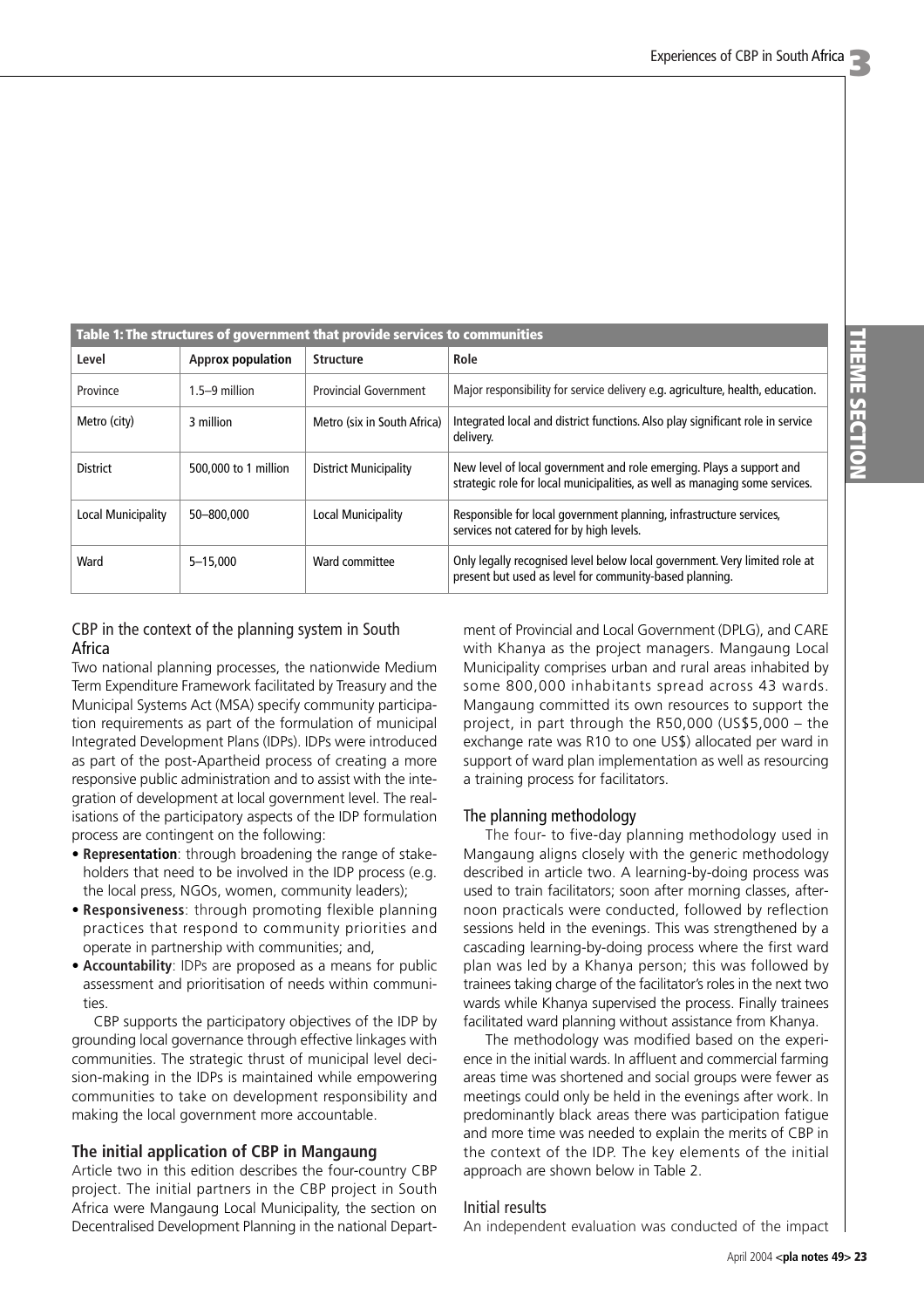| Table 2: Elements of the initial CBP approach in Mangaung (with comments on the modified approach) |                                                                                                                                                                                                                                                                                                      |  |  |
|----------------------------------------------------------------------------------------------------|------------------------------------------------------------------------------------------------------------------------------------------------------------------------------------------------------------------------------------------------------------------------------------------------------|--|--|
| <b>Elements</b>                                                                                    | Approach                                                                                                                                                                                                                                                                                             |  |  |
| Training of lead trainers                                                                          | Through learning-by-doing. In the modified approach lead trainers from eight municipalities were<br>trained in the classroom and in the field. Course included PRA tools.                                                                                                                            |  |  |
| <b>Training of Facilitators</b>                                                                    | Through cascade learning by doing plus two-day PRA training. Training of facilitators was done by lead<br>trainers mentored by Khanya. Ward committee members were included as facilitators.                                                                                                         |  |  |
| Community participation and ownership                                                              | Social groups are used for livelihood analysis to obtain a wider spectrum of the preferred outcomes.                                                                                                                                                                                                 |  |  |
| Political buy-in                                                                                   | Ward committee members take part in the ward planning as facilitators or as working group leaders.<br>They also ensure the ward plan reaches the municipalities.                                                                                                                                     |  |  |
| Stakeholder involvement                                                                            | Service providers in the ward (such as police, or home-based care CBOs) are involved in the situation<br>analysis and working groups and take on responsibilities in implementing some elements of ward<br>plans.                                                                                    |  |  |
| Finance                                                                                            | Untied funds of US\$7,000 were provided for implementing ward plans by municipality. The<br>community itself undertakes many projects, without outside funding.                                                                                                                                      |  |  |
| Link to local government planning process                                                          | Projects identified in the ward plans that require large sums of money were submitted to the<br>municipality for inclusion in the IDP projects and programmes. Ward priorities used to develop<br>overall LG priorities, as well as to inform development programmes.                                |  |  |
| Follow-up and community management                                                                 | Ward councillors and ward committee took on the responsibility of supervising implementation of<br>ward plan. Almost all wards implemented their ward plans with 98% of funds used appropriately<br>according to audit. This was done with rudimentary monitoring of implementation by municipality. |  |  |

of CBP six months after planning started. Of the wards, 42 completed their plan and 41 of the 42 wards spent their R50,000 allocation. In 18 of the 20 wards surveyed, there were regular ward committee meetings afterwards, suggesting that ward planning enhances ward committee activity levels. Ward 19 (Mangaung East) failed to take off completely as the ward committee failed to understand the process.

### Ward level

There were no ward plans prior to CBP. Local action occurred in almost all wards to implement their plans, although there were some problems with some of the projects funded. In Ward 20 (a predominantly white population) there was initial hostility to participatory planning from the councillor who was used to working with selected persons from NGOs. However in the end an implementable ward plan was produced.

### Municipal IDPs

The ward planning changed the course of Mangaung's IDP. Economic development was overwhelmingly the top development priority rather than the traditional municipal focus on infrastructure. Other priorities emerged such as HIV and security, where the municipality has to play an enabling

rather than provider role. CBP also contributed to shaping development programmes and projects, in particular for year two of the IDP.

### Improved services

Where service providers participated in the ward planning process this appears to have enhanced service provision. In north Mangaung the municipality is now cutting grass more frequently and broken signboards have been replaced. In Ward Two, the crime rate has dropped due to the increase in police patrols.

### Community empowerment, ownership, and action

Community empowerment and ownership of the ward development agenda and process were raised as significant outcomes of the CBP process by ward councillors, contributing to 'proud community members and ward committees'.

### Impact on local government

There was a significant shift in emphasis from infrastructure to Local Economic Development initiatives in the municipal IDP in response to CBP results. The 30 trained municipal facilitators found the methodology empowering, enhancing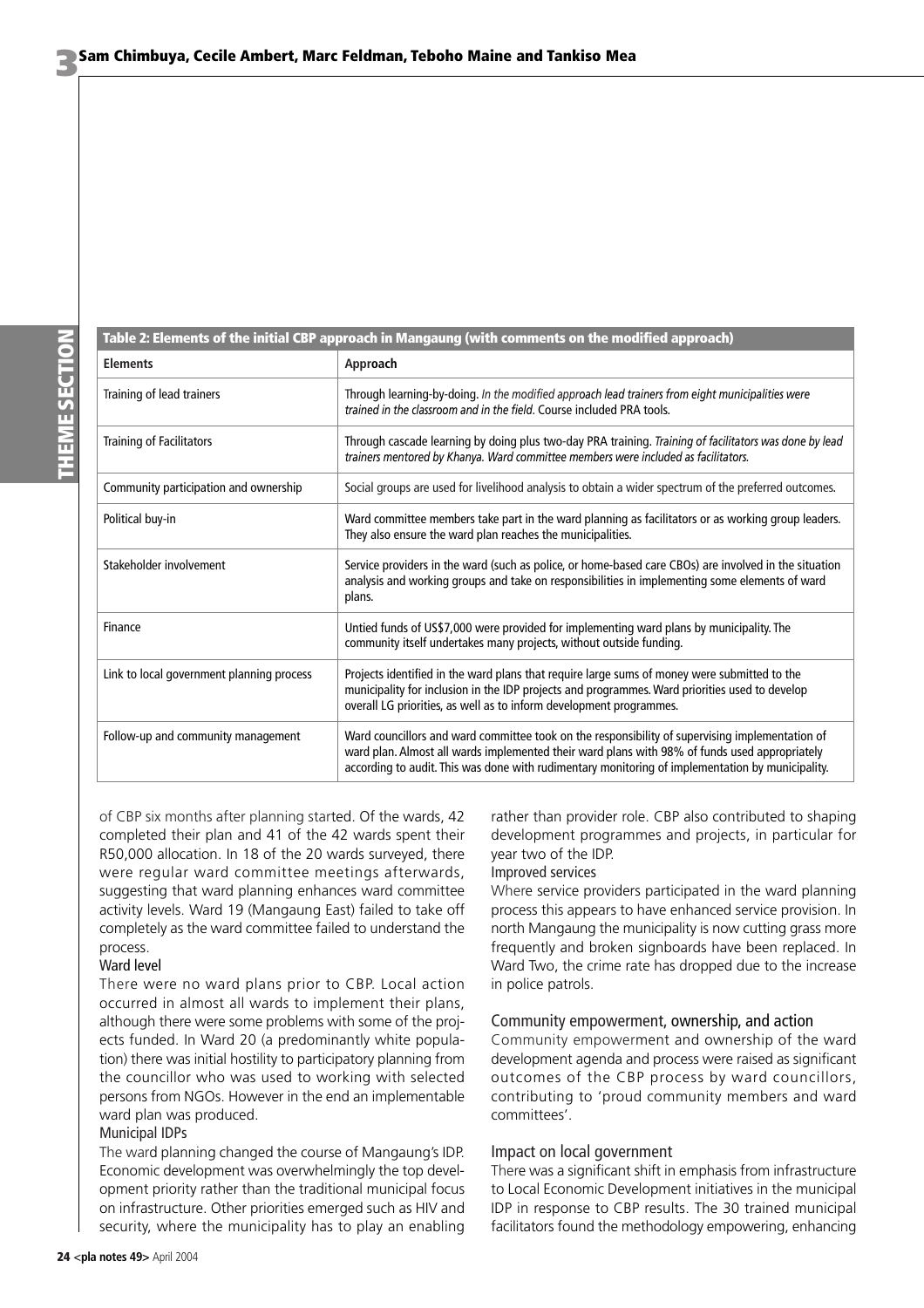**THEME**

**SECTION**

**Ward Committee member Sam presents the housing component in Ward Two's plan, Mangaung**



the spirit of participation and enabling sector department realignment.

The financial cost of ongoing CBP facilitation is relatively low, but the initial facilitator training costs are significant. A ten-day training for 50 facilitators will cost about R490,000 (about US\$70,000: the exchange rate is at R7 to the US Dollar). Ward allocations of R50,000 (US\$7,000) to support wards taking forward their plans was critical. This catalytic allocation levered substantial community voluntary action. Initiating CBP in the early stages of the IDP review ensures that its outcomes can be carried out very early in the IDP review process so that the plans and projects can be included in the IDP budget.

### **Upscaling CBP in South Africa**

A national workshop held in October 2002 reviewed Mangaung's CBP experience and agreed to establish a national steering committee to scale up this experience. The Steering Committee Members include the South Africa Local Government Association, the National Department of Provincial and Local Government (DPLG), the Free State Department of Local Government and Housing, the Municipalities of Mangaung, Ethekwini, Greater Tzaneen, Thabo Mofutsanyane, IDT, GTZ, with Khanya as CBP Project Manager providing the secretariat, and later the Development Bank of Southern Africa (DBSA). Based on the lessons learnt from the Mangaung experience, the steering committee recommended widening and deepening the participatory process and strengthening linkages to the IDP. The elements of scaling up include:

• establishing a national coalition and partnership of national government, donors, municipalities, and service providers;

**Farmers from Ward Two in BelaBela (Warmbaths) at a Local Municipality meeting as part of the national training of trainers**



- developing methodological guidelines;
- piloting as a learning process;
- rolling out of a cascade training process including a two week training of facilitators supported by a service provider; and,
- securing resources to support rollout, including significant contributions from municipalities themselves.

The DPLG (through Netherlands Aid), DBSA, DFID, and GTZ are supporting the process, while significant inputs are also being contributed by participating municipalities, amounting to a total ZAR 6 million (around US\$0.9 million).

During this process Khanya partnered with a service provider with expertise in IDPs called Development Works. The initial CBP methodology was modified slightly, notably to include a reconciliation process in the middle where the results from the situation analysis are brought together to inform learnings against priorities. An additional dimension was introduced through the development of a manual to strengthen linkages between the process and outputs of CBP and IDP and ensure that information arising from one process can be used in the other, so as to:

- systematically consider IDP information for alignment between the ward plans and the IDP; and,
- use strategic information emerging from the ward plans to inform the strategic and operational contents of the IDP.

To support the application of this approach additional guidelines had to be developed and three manuals have now been produced:

- a CBP facilitators manual;
- a training manual for a two-week training course for CBP facilitators; and,
- guidelines for IDP Managers to manage the CBP process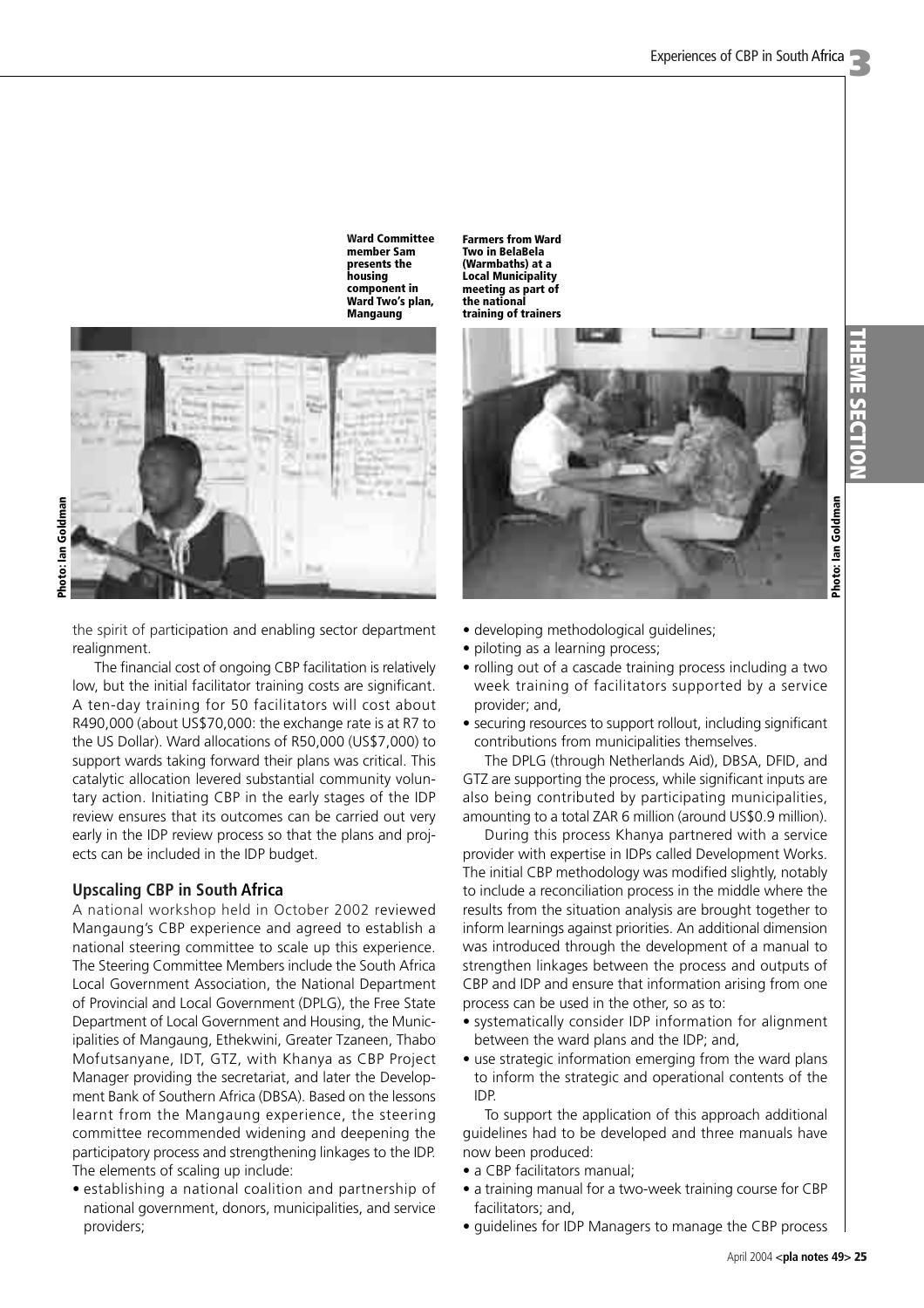| <b>Elements</b>                           | <b>Modified approach</b>                                                                                                                                                                                                                                                                                                             |
|-------------------------------------------|--------------------------------------------------------------------------------------------------------------------------------------------------------------------------------------------------------------------------------------------------------------------------------------------------------------------------------------|
| Training of lead trainers                 | Participating municipalities sent four lead trainers for a ten-day training course. The course combined<br>classroom with practical PRA training and the implementation of a ward planning process.                                                                                                                                  |
| Training of facilitators                  | Trained trainers run a training course for facilitators drawn from the ward committees in their respective<br>municipalities supported by a service provider. Facilitators were also trained through doing ward<br>planning.                                                                                                         |
| Community participation and ownership     | One ward committee member is being trained to strengthen ward ownership.                                                                                                                                                                                                                                                             |
| Political buy-in                          | Ward committee members take part in the ward planning as facilitators or as working group leaders.<br>They also ensure the ward plan reaches the municipalities.                                                                                                                                                                     |
| Stakeholder involvement                   | Service providers in the ward (such as police, or home-based care CBOs) are involved in the situation<br>analysis and working groups and take on responsibilities in implementing some elements of ward plans.                                                                                                                       |
| Finance                                   | The cost of the pilot is borne by external funds. However costs for training and planning (as well as<br>implementation support costs) are provided by the municipality.                                                                                                                                                             |
| Link to local government planning process | This has been much increased and training conducted on how to take this forward. This stage will<br>happen during the period February to May 2004.                                                                                                                                                                                   |
| Follow-up and community management        | Ward councillors and ward committees will take on the responsibility of supervising the implementation<br>of the ward plan. More emphasis has been placed on M&E of implementation by the wards, whether by<br>the ward committee, by citizens of the ward committee, or by the Municipality (i.e. three different types<br>of M&E). |

and the use of CBP information in the IDP review process. Some revisions to the approach are shown in Table 3.

**Table 3: The approach taken during national rollout**

### **Lessons learnt**

Some of the key lessons learnt during this process have been:

- Emphasising the strengths-based approach to build on local conditions and avoiding planning for the impossible (typically with massive investment requested in infrastructure) and supporting the community action-orientated plans. Working objectives are screened as part of the reconciliation exercise to identify the strengths in the community that have a bearing on achieving that objective and to avoid 'shopping list' planning.
- Ensuring linkages for integrating the ward plans with local government plans. Ward plans are drawn upon to inform the priorities, objectives, strategies, and projects of the IDP. However, CBP priorities and objectives are outcomesfocused and strengths-based. This means that where the practice of IDP is problem-based, the two are not always easily reconcilable.
- Improving monitoring mechanisms so that ward/area committees, community members, and local government

can monitor the plans effectively. In Mangaung, after the disbursement of process funds, their use, although monitored, was the sole responsibility of the ward committee. Transparency, and simple and effective monitoring mechanisms meant that 99% of the funds were accounted for.

- Developing mechanisms to support community-based implementation and management, and not seeing planning as an end but a beginning. This entails institutionalising the planning and implementation process through legitimate structures such as the ward committees.
- Ensuring political buy-in and support role of ward councillors, the mayor, municipal officials, and the municipal manager. This needs to include institutionalising the administrative support requirements for rolling out CBP and 'mainstreaming' it as part of the municipal planning and implementation process.
- Managing the role of customary/traditional authorities where there is competition between them and the statutory authorities. Where they are operational, customary or traditional authorities should be involved at the preplanning stage to ensure their ownership of the plan especially where the ward councillor and committee are ineffective. In practice, challenges may arise where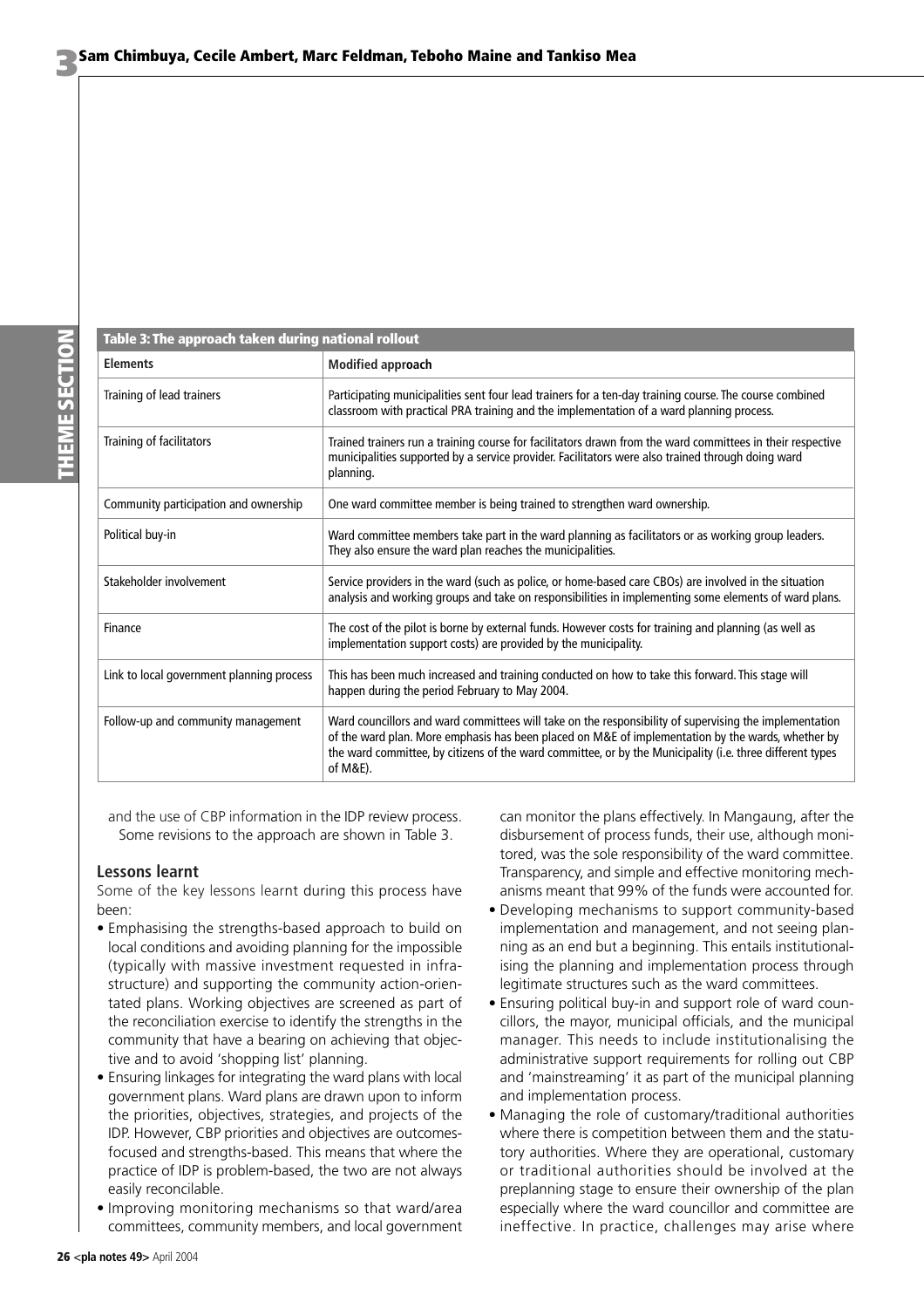**Groups from Ward 4 BelaBela meeting using a local house and doing a SWOT analysis**



customary or traditional authorities' areas of jurisdiction overlap within the boundaries of a ward, in particular where more than one customary or traditional authority exists within the same ward.

### **CONTACT DETAILS**

Sam Chimbuya, Senior Consultant, Khanyamanaging rural change. Email: sam@khanyamrc.co.za

Cecile Ambert, Development Works. Email: devworks@global.co.za

Teboho Maine, IDP Manager of Mangaung Local Municipality. Email: maine@civic.mangaungcity.co.za

Tankiso Mea, Head of the Speaker's Office in Mangaung Local Municipality. Email: mea@civic.mangaungcity.co.za

Marc Feldman, Development Works. Email: marcfeld@global.co.za

### **Some comments by facilitators and councillors on the CBP process in Mangaung Municipality**

Facilitators found the experience of CBP very powerful. Some of the comments made were:

"I was annoyed when my Head of Department nominated me. But now I am glad that I could play a role in this process. My eyes were opened and I can now make better contributions in my department".

"Initially, I was extremely sceptical. However, I think the process is an absolute necessity. We in government do not always know what the needs of communities are. This process helped me to understand these needs and priorities better. For the first time in my life we actually asked people their opinion".

"It is the best thing that happened to Bloemfontein. I cannot see how we could have worked as councillors for such a long time without direct interaction with the community. Those who did not know about you will now know".

### **Ways forward in the future**

This phase of upscaling finishes in August 2004, with a review of the experience of the pilots and proposals for how this could be upscaled nationally. This will include reviewing the methodology and guidelines, as well as making proposals for national support. This approach would aim to provide a methodology, which municipalities can use to give effect to their participation mandate. This will be based on an assessment of the rollout process, in terms of the levels of energy released, whether community action happens, and whether improved IDPs and services result from the process.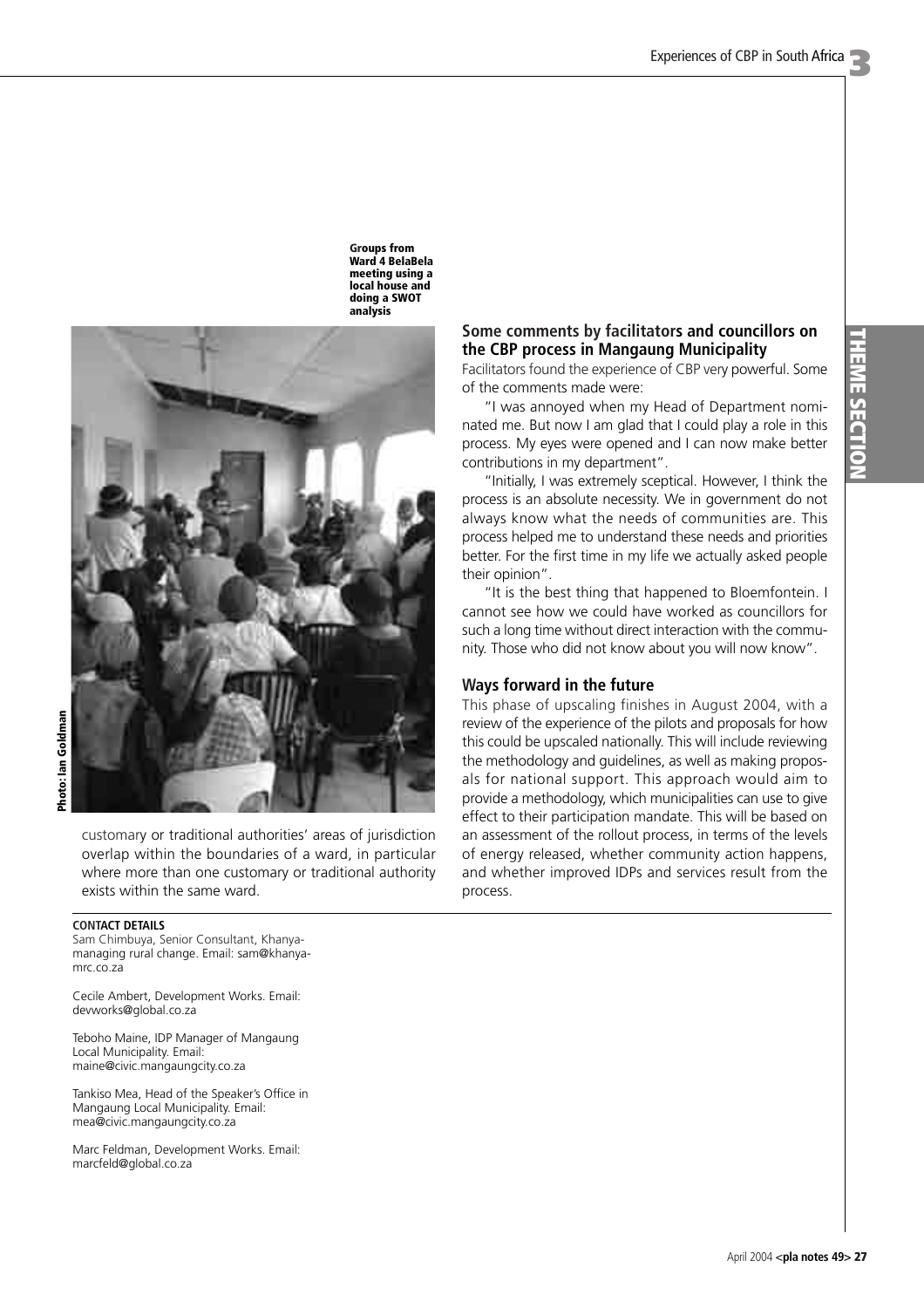## Experiences with CBP from Uganda Experien

### **by TOM BLOMLEY, PAUL KASULE-MUKASA, FIONA NUNAN and CHARLES KIBERU**

### **Background**

The Government of Uganda is strongly committed to decentralisation, as evidenced by the devolution of responsibilities for local planning, resource allocation and budgeting, and investment management to local governments. It is a statutory requirement for each local government to produce a three-year integrated rolling development plan.

The Local Government Act 1997 created five tiers of Local Councils (see Table 1). The highest level is the District/City Council (lower council level five, or LC5). This is followed by the county/municipal council (LC4); the sub-county/municipal division/town council (LC3); the parish/ward council (LC2); and the village council (LC1). The table below summarises the nature of local council structures, their populations, and roles.

Prior to the introduction of the Community-based Planning project in Uganda, there were a number of participatory planning models in use, ranging from the use of Participatory Rural Appraisal (PRA) techniques for identifying community needs, to the involvement of communities in the provision of services and maintenance thereafter. Uganda has had an innovative Local Government Development Programme (LGDP) that has made great strides in the development of local government and lower level structures. However the Ministry recognised that it did not sufficiently address the strengthening of the lowest levels (LC2 and LC1) and so was keen to be a partner in the four-country project, and see how CBP could complement what Uganda was already undertaking.

A steering group was formed to oversee the implementation of the CBP project, which consisted of the Office of the Prime Minister, the Local Government Development Programme, Plan for Modernisation of Agriculture (PMA), CARE International, Bushenyi District Local Government**1**, United Nations Capital Development Fund (UNCDF), and Uganda Participatory Development Network (UPDNet).

### **From CBP to Harmonised Participatory Planning Guidelines (HPPG)**

This CBP steering group commissioned a study to review the diverse approaches to CBP in Uganda within the context of decentralisation, which was funded by DFID under the fourcountry CBP project. A national workshop was held to discuss the lessons emerging from the study, which were then shared with other partners in the four-country project. Key policy

**<sup>1</sup>** It was decided to include one local government where CBP would be implemented, and Bushenyi is an active and innovative local government in the south west of Uganda, which was already being supported by a range of CARE International initiatives.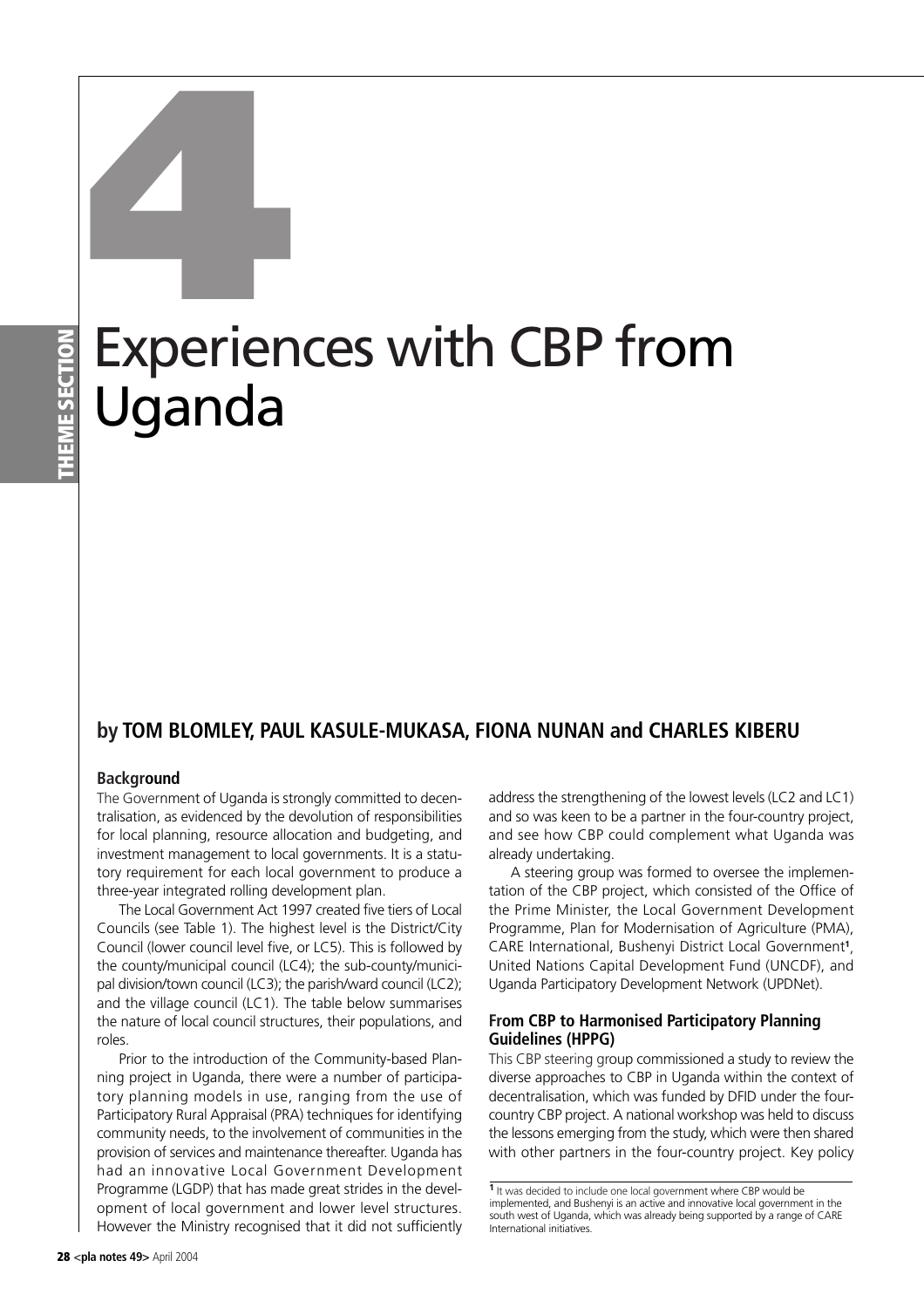| Table 1: Levels of local administration in Uganda and their roles |                          |                                                              |                                                                                                                                                                                                                                                            |  |  |
|-------------------------------------------------------------------|--------------------------|--------------------------------------------------------------|------------------------------------------------------------------------------------------------------------------------------------------------------------------------------------------------------------------------------------------------------------|--|--|
| Level                                                             | <b>Approx population</b> | <b>Structure</b>                                             | Role                                                                                                                                                                                                                                                       |  |  |
| District/city Council<br>(LC5)                                    | $1.5 - 2.5$ million      | District local government/<br>city council (Kampala<br>only) | Primary local government structure. Elected council appoints and oversees<br>executive staff. Major responsibility for service delivery e.g. agriculture,<br>health, education, water/sanitation. Increasing emphasis on out-sourcing<br>service delivery. |  |  |
| County/ municipal<br>(LC4)                                        | 50-200,000               | County council/<br>municipal council                         | County councils within the rural areas are an administrative structure.<br>These include Municipal councils in urban areas.                                                                                                                                |  |  |
| Sub-county (LC3)                                                  | 60-120.000               | Sub-county council                                           | Integrated local and district functions. Lowest legal level of LG that can<br>manage and disburse funds. It also includes town councils and municipal<br>divisions in the urban areas. This level plays a significant role in service<br>delivery.         |  |  |
| Parish (LC2)                                                      | $4 - 20.000$             | Parish council                                               | Not a legal level of local government $-$ but has administrative community<br>level functions. Council members elected from village level<br>representatives.                                                                                              |  |  |
| Village (LC1)                                                     | 2,000                    | Village council                                              | Not a legal level of local government - but has administrative community<br>level functions.                                                                                                                                                               |  |  |

issues that emerged included:

- The current basis for local government planning (developed in 1998) was based on PRA principles and emphasised identification and solutions of problems. Constraint-based planning methods can lead to simply addressing symptoms (and not root causes) of poverty, and rarely raise or address issues such as gender, environment, or HIV/AIDs.
- Despite efforts by government to issue a single set of planning guidelines for community level, there was a multiplicity of planning approaches and systems being implemented by a range of actors. NGOs were particularly guilty of ignoring local government planning cycles, by leading the facilitation process themselves, and undertaking 'project/sector-specific' planning to fit in their own project schedules.
- Planning at the community level was still viewed as a mechanism by which lower level stakeholders could voice their needs to higher-level authorities. It was rarely used as a means to mobilise local resources, influence local decisionmaking, and identify opportunities for lower level development.
- Planning within local governments remained highly sectoral. This sectoral thinking discouraged opportunities for multi-disciplinary action, reinforced project structures, and meant that sectors outside of the five national priority programme areas (roads, water, health, education, and agriculture) were frequently missed out.

To begin the development of a CBP approach to lower

level local government planning in Uganda, it was decided to pilot the approach in Bushenyi District, which had agreed to be an implementing partner in the project. Bushenyi was supported by the DFID-funded Integrated Lake Management project, which provided significant resources to support Bushenyi. This initiative strongly supported the subsequent development of government guidelines for planning at lower local government levels, the Harmonised Participatory Planning Guidelines (HPPG).

### **The initial experience in Bushenyi**

Bushenyi District had decided to implement CBP in all 170 parishes (covering approximately 1,000 villages). The Ugandan partners adapted the core CBP manual developed under the four-country CBP project to produce a version for Bushenyi, modifying the methodology to a three-day planning process (see Table 2). A training of trainers was implemented in February 2002, and the planning process undertaken in March and April, linking into the overall district planning process. The piloting of the CBP process within Bushenyi District attracted considerable interest from national government institutions as well as donors and projects supporting decentralisation.

An evaluation**<sup>2</sup>** was commissioned under the four-country CBP project for the Bushenyi experience in 2002 some four to six months after CBP had been conducted. The evaluation

**<sup>2</sup>** This was carried out by an independent consultant selected by the CBP working group in Uganda.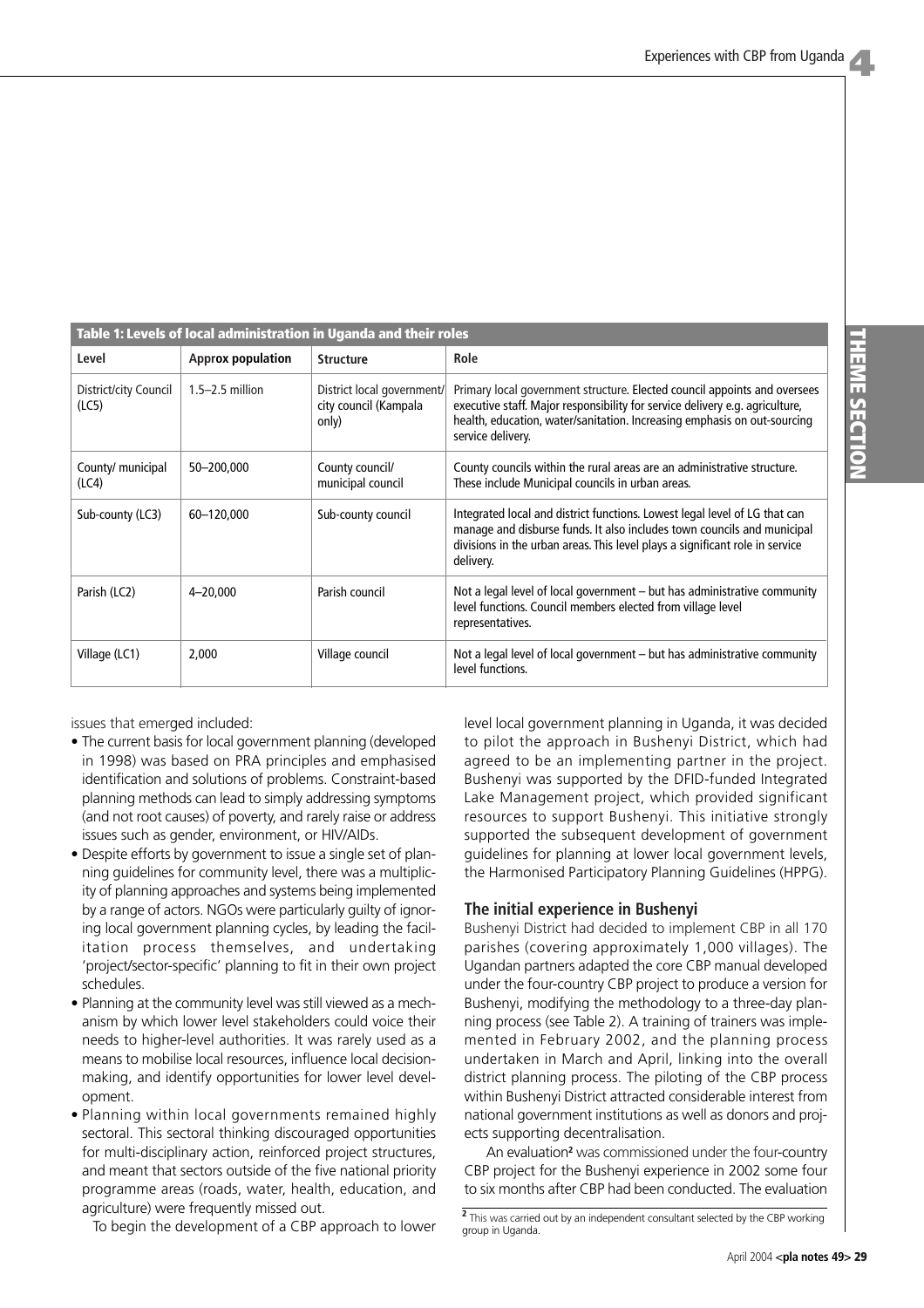**Table 2: Application of the CBP methodology in Bushenyi District**

| <b>Element</b>                               | <b>Adaptation in Bushenyi</b>                                                                                                                                                                                                                                                                                                                                                                                                                                                                                                                                                                                                                                            |  |
|----------------------------------------------|--------------------------------------------------------------------------------------------------------------------------------------------------------------------------------------------------------------------------------------------------------------------------------------------------------------------------------------------------------------------------------------------------------------------------------------------------------------------------------------------------------------------------------------------------------------------------------------------------------------------------------------------------------------------------|--|
| Planning unit                                | Parish and sub-county                                                                                                                                                                                                                                                                                                                                                                                                                                                                                                                                                                                                                                                    |  |
| Methodology                                  | Visioning and livelihoods analysis, including interest groups, such as women and people living with a<br>disability) rather than social groups found within communities.<br>Less emphasis was put on outcomes in the first round.                                                                                                                                                                                                                                                                                                                                                                                                                                        |  |
| Facilitation of parish plans                 | By sub-county staff (sub-county chief, community development, agricultural extension).                                                                                                                                                                                                                                                                                                                                                                                                                                                                                                                                                                                   |  |
| Training                                     | Three-day training session by district staff of sub-county staff, supported by CARE Uganda and the<br>Integrated Lake Management Project.                                                                                                                                                                                                                                                                                                                                                                                                                                                                                                                                |  |
| Financing of planning process                | District local government, sub-county local government, community contribution in kind, Local<br>Government Development Programme, Poverty Action Fund, CARE, four-country CBP project.                                                                                                                                                                                                                                                                                                                                                                                                                                                                                  |  |
| Funding of the plans                         | From local revenue for community projects.                                                                                                                                                                                                                                                                                                                                                                                                                                                                                                                                                                                                                               |  |
| Linkage to sub-county and district plans     | LGDP system<br>• Sub-county local government plans integrated in the district plans.<br>. Sub-county local governments seek guidance from district local government. before implementing<br>projects that will have recurrent cost on the district local government budget.<br>. District informs sub county local governments in writing of projects to be implemented in their<br>respective areas.<br>Introduced with CBP<br>• The parish and sub-county planning manuals under the HPPG were 60% adopted under CBP. The<br>sections/ideas included visioning as opposed to problem approach, used livelihood analysis and<br>the programme for the planning process. |  |
| Implementation of the parish plans           | Implementation of parish plans is either contracted out to the private sector or implemented directly<br>by the community through self-help programmes, with targeted support from sub-county or district<br>level staff. Non-governmental organisations may be contracted to implement certain components.                                                                                                                                                                                                                                                                                                                                                              |  |
| Monitoring of implementation at parish level | . By parish executive and parish council.<br>· District and sub-county local government officials.<br>• NGOs, CBOs, and civil society organisations.<br>. The parish residents themselves as key stakeholders.                                                                                                                                                                                                                                                                                                                                                                                                                                                           |  |

itself adopted a participatory approach to ensure a wide range of views and concerns were taken into account and to enable the evaluation to be used as a learning experience for those involved. The conclusions included (Androa, 2002):

- more training was needed for facilitators on cross-cutting issues (gender, environment and HIV/AIDS), as these were not prioritised and adequately covered, and on some of the tools;
- more feedback to the communities is needed, such as approval of the plan being announced on radio, public notices and other media;
- refreshments at meetings are a good way of showing appreciation for the time and input people have given;
- the process was too hurried and more time should ideally

be given in the future; and,

• documentation of the process would be useful so that lessons can be learnt and shared.

The evaluation report was used in the review of the HPPG and learning from the experience of Bushenyi was further facilitated by the District being represented on the steering group.

### **Taking forward the HPPG**

The Bushenyi Pilot was run in 2001–2 and the district has continued with CBP since then. Following the South Africa CBP Workshop in August 2001, the Ministry of Local Government worked with the Northern Uganda Social Action Fund, the Office of the Prime Minister, and the UN Capital Development Fund, to initiate a process to review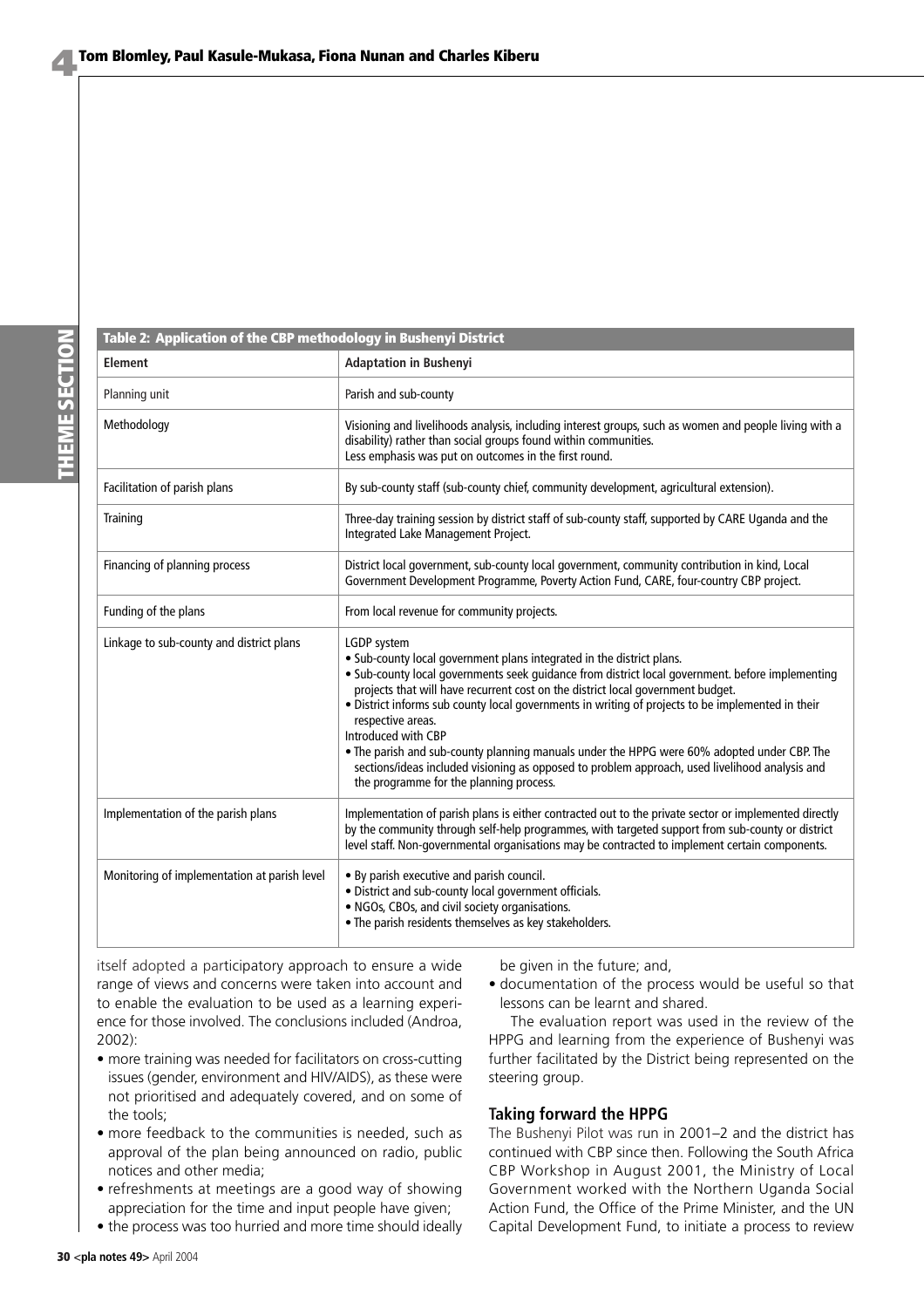| Table 3: Comparison between CBP and problem-based planning                                                                               |                                                                                                                                                                                                                                                                                                                              |  |  |  |
|------------------------------------------------------------------------------------------------------------------------------------------|------------------------------------------------------------------------------------------------------------------------------------------------------------------------------------------------------------------------------------------------------------------------------------------------------------------------------|--|--|--|
| <b>Local Government and Planning Guide</b><br>1998 and March 2002                                                                        | Community-based planning approach                                                                                                                                                                                                                                                                                            |  |  |  |
| Investments based on identification of<br>constraints and problems.                                                                      | Investment identification based on negotiation of shared vision.                                                                                                                                                                                                                                                             |  |  |  |
| Focus on community meetings at village<br>level with no effort to disaggregate<br>population, particularly the poor and<br>marginalized. | Livelihoods analysis identifies different groups, including poor and marginalized households and<br>solicits their views directly. Views of women solicited and gender sensitive investments identified.<br>Checklists for screening investments gives higher rank to those investments that impact upon poor<br>households. |  |  |  |
| No explicit poverty focus as emphasis is on<br>community priorities.                                                                     | Livelihoods analysis promotes better understanding of poverty and project profile incorporates<br>question on linkages between investment and poverty eradication.                                                                                                                                                           |  |  |  |
| No effort to identify assets or opportunities<br>for investments.                                                                        | SWOT analysis of livelihoods looks at natural resources as investable assets.                                                                                                                                                                                                                                                |  |  |  |
| No efforts to mainstream environmental<br>issues.                                                                                        | Checklist for screening investments that encourages consideration of environmental impacts.                                                                                                                                                                                                                                  |  |  |  |
| No analysis of community strengths or<br>weaknesses.                                                                                     | SWOT analysis part and parcel of planning process.                                                                                                                                                                                                                                                                           |  |  |  |

the investment and planning guidelines for lower local governments, which had been in operation since 1998. Considerable input was provided by the Uganda CBP partners and from the experience of Bushenyi Local Government. In 2002, an initial version of national guidelines was prepared, known as the HPPG, which was a combined manual for villages, parishes, and sub-counties.

After an internal review by MoLG, the draft HPPG were distributed to all local governments and town councils in the country, and five two-day regional workshops held in which local government staff (planners, administrative officers, and civil society) were presented with the guidelines and provided guidance in their use. The guidelines were used at village, parish, and sub-county levels.

This rollout enabled widespread piloting of the guidelines, providing essential feedback for the finalisation of the guidelines. The rollout was reviewed in the first half of 2003. This indicated that 50% of the 14 local governments sampled had applied some aspects of the HPPG, but that despite the considerable efforts made to ensure widespread dissemination, capacity gaps existed at local level, restricting the adoption of these guidelines, and its rather bulky and 'user-unfriendly' format restricted uptake. As a result the guidelines have been simplified, and some key decisions made:

• It was acknowledged that detailed planning at village level was too resource intensive and unsustainable. It was agreed that village priorities, from a range of stakeholder groups, would be incorporated into Parish Development Plans, rather than undertaking CBP at village level.

- It was split into two manuals: one for parishes/wards, and another for sub-counties/municipal councils, so that each group had a shorter more focused manual.
- In addition, greater effort was to be placed on providing focused skills-based training for local government facilitators. This coincided with efforts by the four countries to develop generic CBP training of trainer guidelines, which could be adopted for use locally. The generic guidelines were produced in January 2003.
- It was decided to reduce the scale of the rollout, to only 26 districts for 2003–4, to have a better control on the quality, and to ensure that this would be accompanied by the training above.

The approach used in the revised HPPG is shown in Table 4.

### **Innovations in the use of participatory methodologies**

The CBP programme in Uganda introduced some of the following attributes to the participatory planning process in Uganda:

- a shift in approach to complement the 'needs-based', with the 'vision-based' focus of planning;
- a new emphasis on the parish planning level for participatory planning, as previously more emphasis was placed on the sub-county level of planning;
- planning based on social/interest groups, recognising that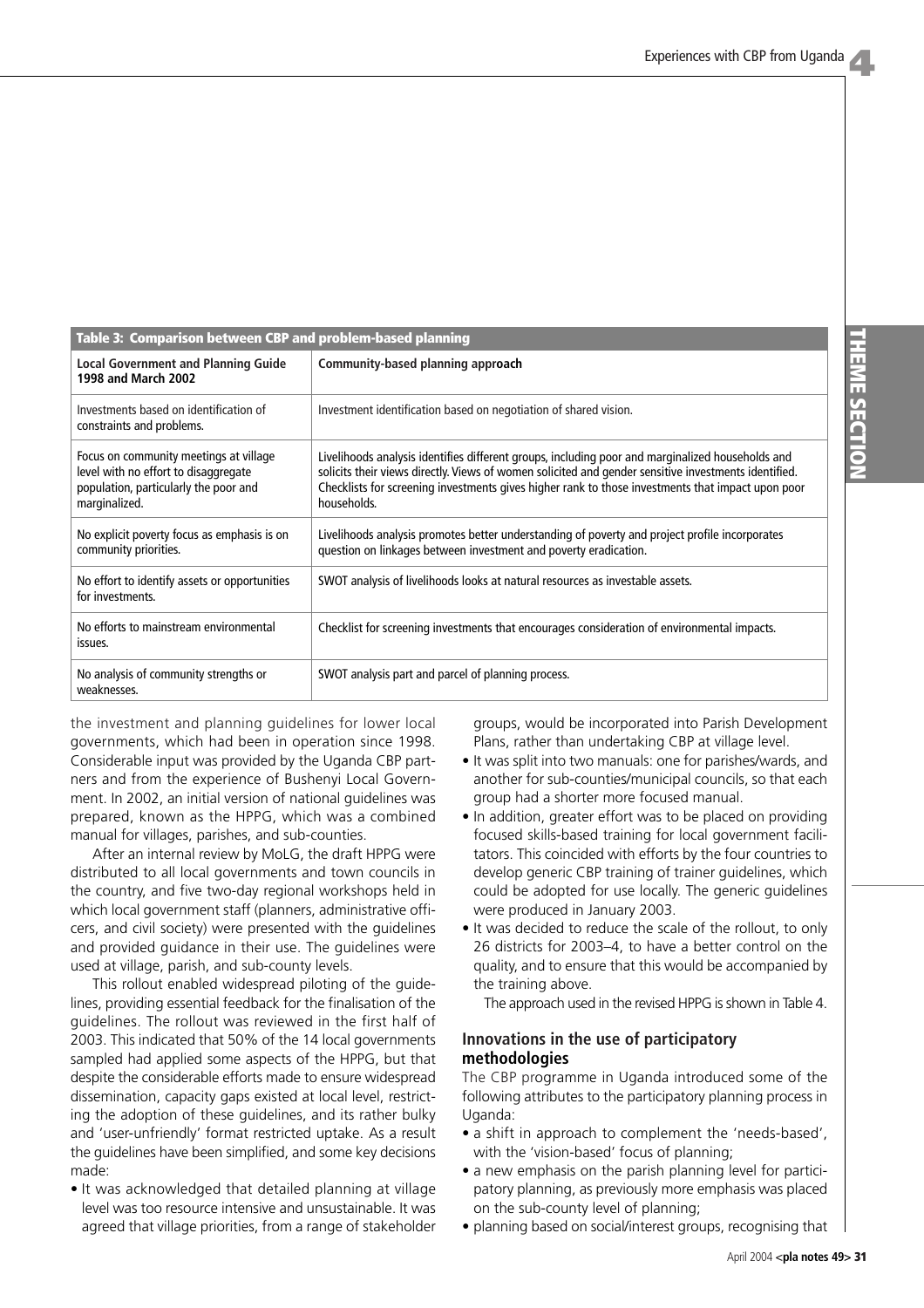| Table 4: Approach to planning in the revised HPPG |                                                                                                                                                                  |  |  |
|---------------------------------------------------|------------------------------------------------------------------------------------------------------------------------------------------------------------------|--|--|
| <b>Element</b>                                    | <b>Adaptation for HPPG</b>                                                                                                                                       |  |  |
| Planning unit                                     | Parish and sub-county.                                                                                                                                           |  |  |
| Methodology                                       | Situation and livelihoods analyses, service provider analysis, timeline mapping, SWOT analysis,<br>developing a vision and a budgeted action plan.               |  |  |
| Facilitation of parish plans                      | By sub-county staff (including, for example, community development and agricultural extension<br>staff) plus parish chief.                                       |  |  |
| Training                                          | Being finalised – training of training and then training by district staff of sub-county staff planned.                                                          |  |  |
| Financing of planning process                     | By district.                                                                                                                                                     |  |  |
| Funding of the parish plans                       | Implementation of Parish Development Plans is through implementation by local communities,<br>funding from local revenue, national government, NGOs, and donors. |  |  |
| Linkage to district plans                         | Parish Development Plans are incorporated into sub-county Development Plans, which are in turn<br>incorporated into District Development Plans.                  |  |  |
| Implementation of the parish plans                | Implemented through communities, all levels of local government and through SDPs and DDPs.                                                                       |  |  |
| Monitoring of implementation at parish level      | By sub-county.                                                                                                                                                   |  |  |

communities are diverse with differing interests;

- involvement of non-council stakeholders (NGOs, CBOs, PSOs) in the planning process;
- inclusion of methodological issues in the guidelines (i.e. description of the 'how to') in relation to the various tools proposed; and,
- harmonisation of planning activities with the Local Government Budget Framework Paper (LGBFP).

All of these attributes have supported the integration of the approach and subsequent plans into mainstream local government development planning. Finally, efforts are now underway to ensure that the rather ad-hoc nature of the CBP working group is more formally institutionalised with regard to the Ministry of Local Government and other central government structures. A working group established by MoLG to advise on participatory planning processes from parish to district level is currently being merged with the CBP working group to ensure that CBP lessons are mainstreamed within government.

### **Lessons learnt**

Many lessons were learnt from the initial implementation and review, which have led to an improved and agreed set of guidelines. These lessons include:

• **The original guidelines were too long and complicated** and the revised version has made the guides simpler, shorter, and more user-friendly.

- **The importance of the strong sense of ownership, interest, and momentum by the Government of Uganda** with a high degree of ownership from LGDP in the Ministry of Local Government and the adoption of the CBP principles in the design of the Northern Uganda Social Action Fund (NUSAF).
- **The necessity to build incentives within facilitating agencies (particularly local governments) if local-level planning is to be institutionalised across Uganda.** Participatory planning criteria are now included in the annual performance assessment process conducted by central government on local governments. Those local governments that score highly on these annual assessments stand to gain greater funding allocations from the centre, and are accorded greater flexibility in how the funding is allocated in support of local planning needs.
- **The participation of non-governmental actors in the development of government guidelines strengthened the process.** The interaction of government with the NGO sector resulted in a healthy debate and even some changed perceptions regarding the respective roles and contributions that each can make to the other, both at local and national levels.
- **Piloting and review have enabled the development of well thought through and practical guidelines.** The process was field tested in the whole country, beginning with Bushenyi District, allowing opportunities for review and finalisation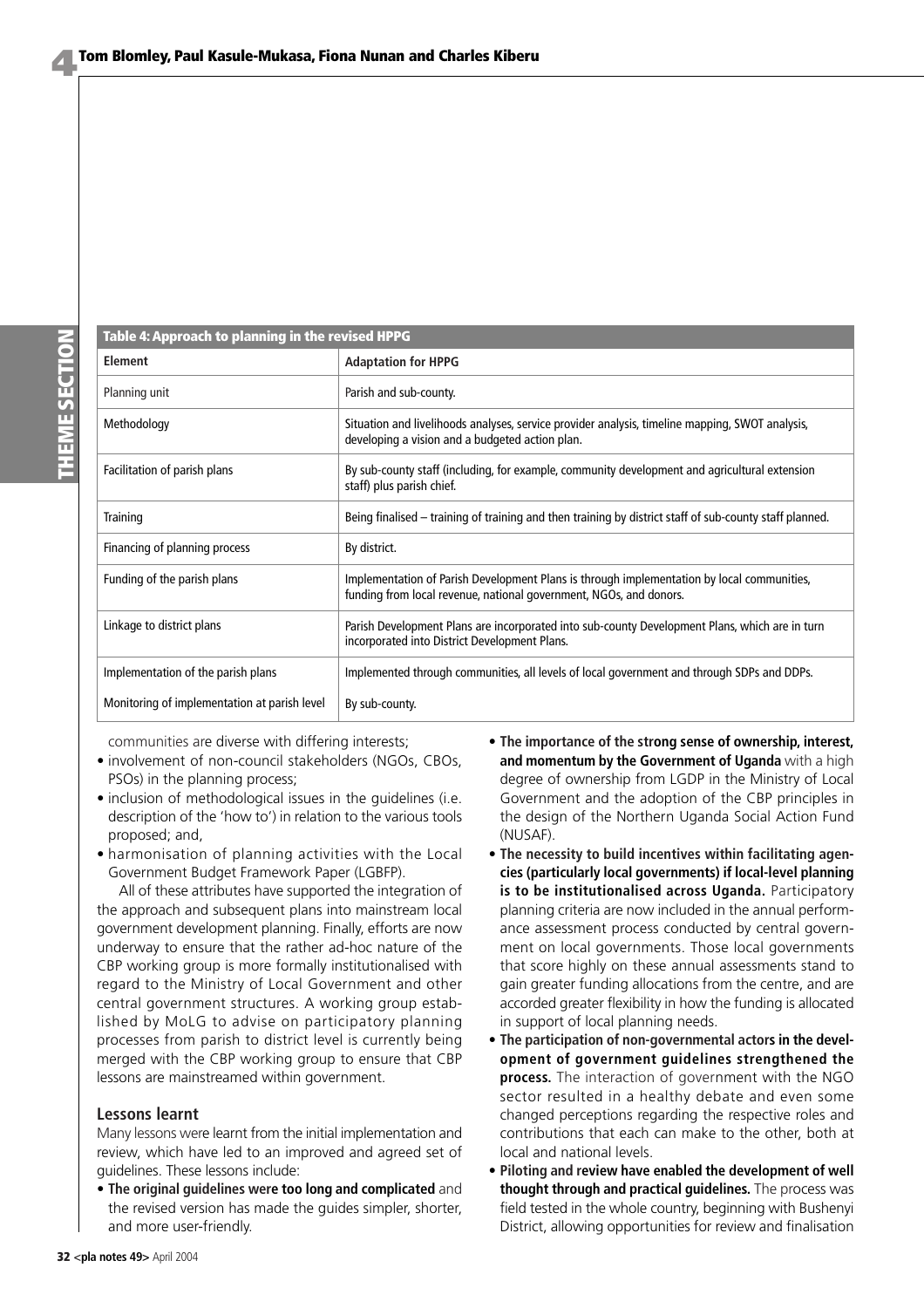

following a structured review process, involving both governmental and non-governmental institutions. There is an appreciation that the process is a long term initiative, requiring corresponding training and capacity building, as well as adjustments in the methods used as the process evolves and develops.

- **It takes time and patience** to change how planning takes place, and to put local institutions and communities in the driving seat. It requires changes in attitudes of local governments, as well as modifications in the systems and structures at district and national levels. Development of new nationally approved guidelines is an important step in the right direction – but it requires a parallel process of training and capacity building, which is now being developed and implemented.
- **The new planning approach challenges parallel planning systems within local government, as it should incorporate all planning needs** (see below).

### **Way forward**

In addition to an extensive capacity building programme to support the adoption of the HPPG manuals, there are three key challenges ahead for effective implementation of the CBP approach and of its resultant plans. These are integrating the results of parish and sub-county plans with district level plans, the existence of parallel environmental planning, with the challenge of integration of the environmental plans into mainstream development plans, and the challenge of ensuring that CBP results in immediate rather than deferred action.

Community-based planning is a cross sectoral, multidisciplinary process that works from the bottom up. This **Group meeting under tree in Katooka parish**



approach does not fit well with the existing approach to district development planning. District level planning remains highly sectoral – with sectoral plans providing the foundation for a final district development plan. The forthcoming revision of guidelines for district development planning provides an excellent opportunity to influence the development of a new approach to planning at district level, which should facilitate improved integration of PDPs and SDPs into district development plans.

Currently the planning under the HPPG is for the subsequent financial year. This can result in many months separation between the planning process and implementation, while communities are implementing what they planned last year. For CBP to be fully effective in promoting community action, it is important that the planning leads to immediate implementation. This suggests a differentiation between sub-county planning, which primarily uses external resources and so needs to be part of the annual budgeting process, and parish level planning which primarily uses a community's own resources and some of which could be implemented in the current financial year.

The existence of separate guidelines for environmental action planning, and subsequently, separate plans, has confused the integration of environmental and natural resource (ENR) issues into mainstream planning. As so many people within Uganda are directly dependent on the natural resource base, full integration of ENR into mainstream planning, rather than separate planning, would improve resource allocation and hence management. The National Environmental Management Authority (NEMA) has begun to become engaged in the new planning processes being developed within Ministry of Local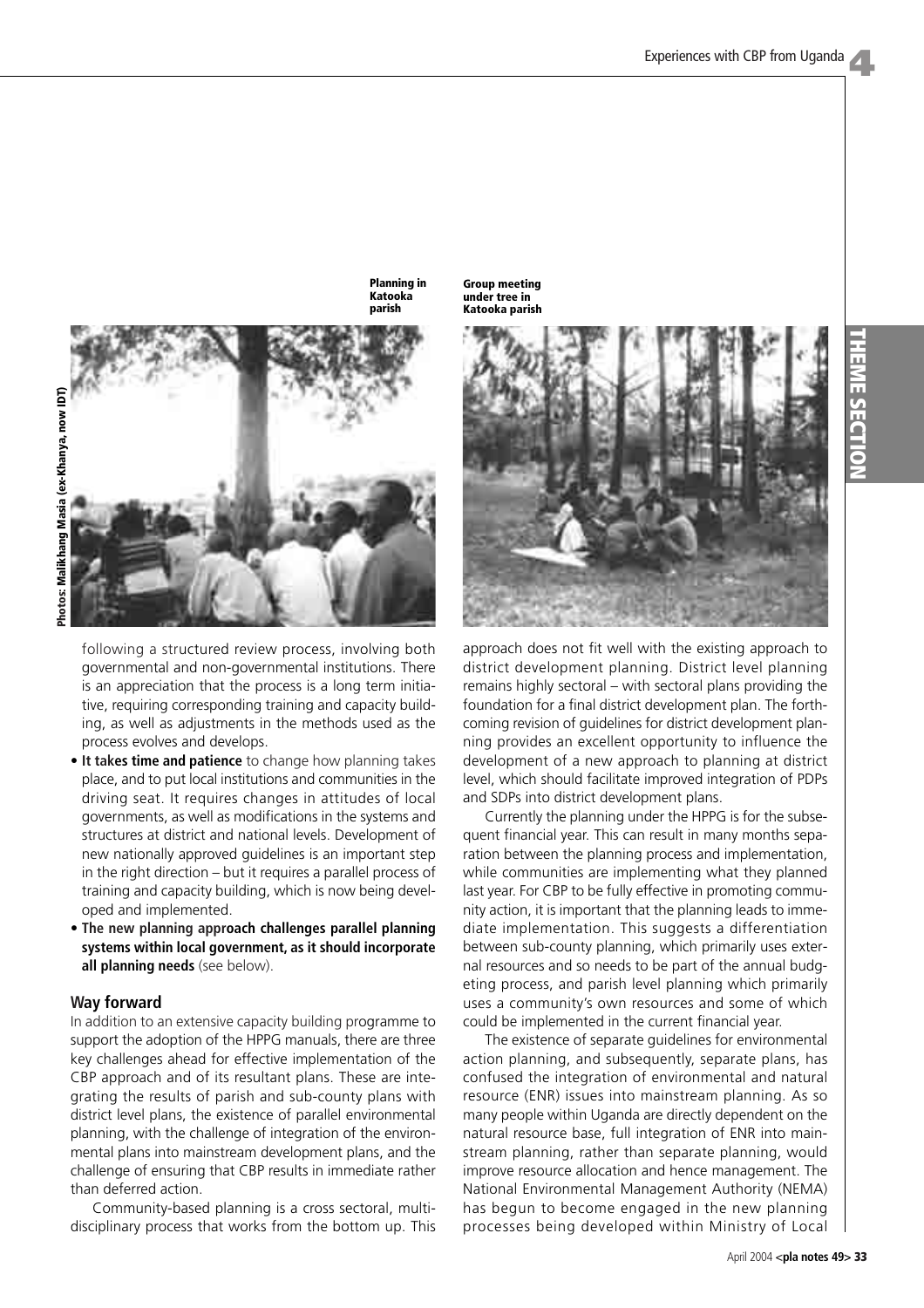THEME SECTION **THEME SECTION**

Government, but there is more work to be done in improving integration of approaches. Ultimately, a communitybased planning approach within local government is

needed to improve the sustainability of planning by requiring fewer resources than those needed for multiple planning processes.

### **CONTACT DETAILS**

Tom Blomley, Participatory Forest Management Adviser, Forest and Beekeeping Division, Ministry of Natural Resources and Tourism, PO Box 420, Dar es Salaam, Tanzania. Email: blomley.pfm@cats-net.com

Paul Kasule-Musaka, Senior Programme Engineer, Ministry of Local Government, PO Box 7723, Kampala, Uganda. Email: pkasulem@molg.go.ug

Fiona Nunan, Institutional and Social Development Advisor, Integrated Lake Management, PO Box 29829, Kampala, Uganda. Email: fionanunan@infocom.co.ug

Charles Kiberu, Deputy Chief Administrative Officer, Bushenyi District Local Council, Bushenyi, Uganda. Email: namunaka@yahoo.com

### **REFERENCES**

Androa, GR, (2002). 'Evaluation of Community-Based Planning in Bushenyi District, Kampala.' *Report*. Kampala, Uganda: Ministry of Local Government.

Bushenyi District Local Government (2002) 'Bushenyi Participatory Planning Manual.' *Report*. Bushenyi, Uganda: Bushenyi District Local Government.

Mentor Consult (2003) 'Testing and Reviewing the Harmonised Participatory Planning Guide for Lower Level Local Councils, Process Report July 2003.' *Report*. Kampala, Uganda: Ministry of Local Government.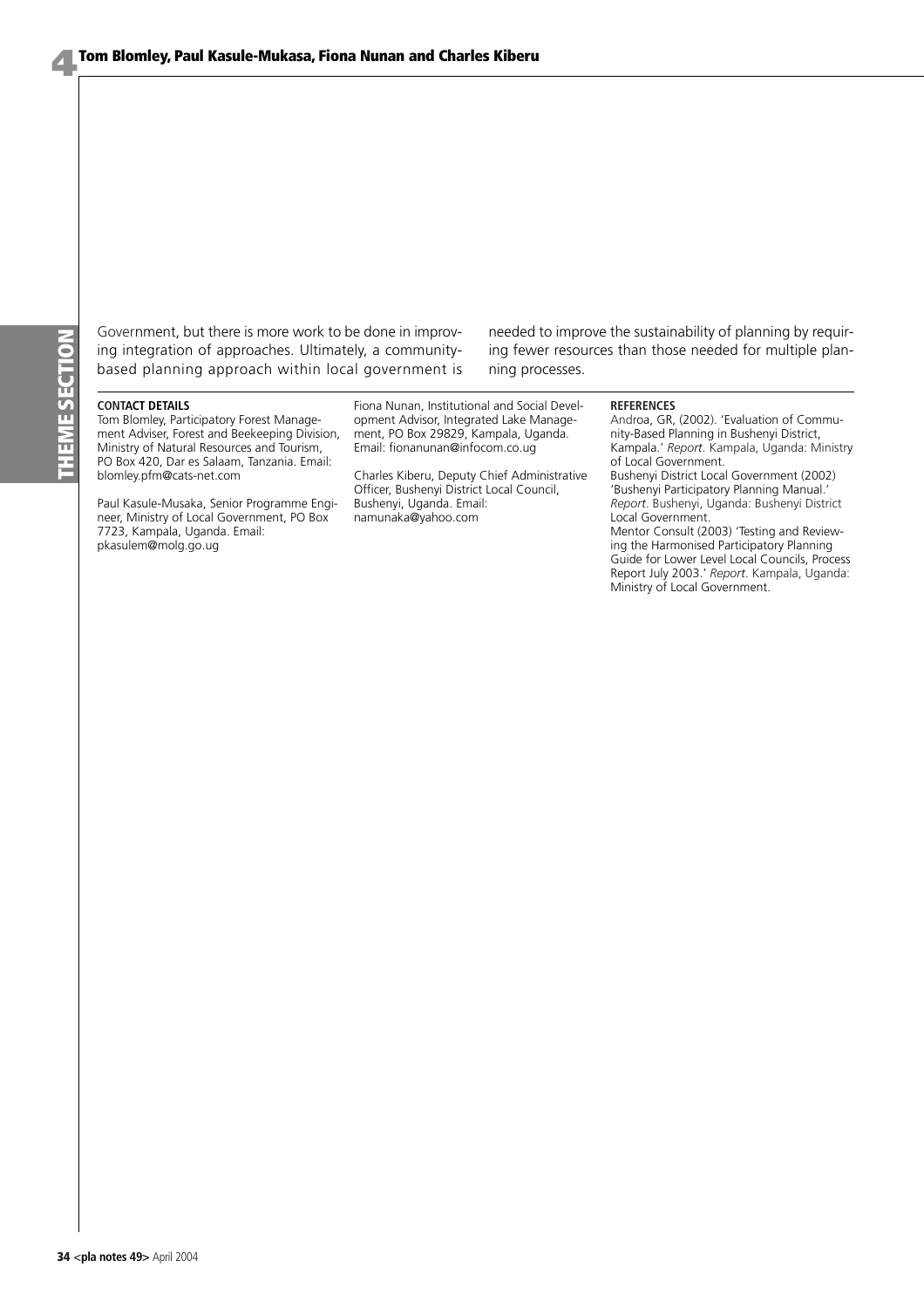# Planning with the area council: experience with CBP in Ghana 5<br>
5<br> **Suncil:**

#### **by ERNEST TAY AWOOSAH, JOHN COFIE-AGAMAH, BJ OPPONG, SAMPSON KWARTENG and FRANCIS OWUSU ANSAH**

#### **Introduction**

The concept and practice of participatory planning (also called variously bottom-up planning, sub-district planning, etc.) is not new in Ghana, however the link to the national planning system is either weak or non-existent. This article highlights the experiences of two projects which aim to deepen community participation in planning and link it to the existing planning system of the country. It also discusses Ghana's experience in planning at the sub-district level, reviewing approaches by the communities, NGOs, project interventions, etc. and outlines Ghana's local government system, CBP and its lessons, and the way forward.

#### Background

The Local Government Act of 1993 (Act 462) established the current local government system, while the National Development Planning (Systems) Act of 1994 (Act 480) provides for a decentralised planning system in Ghana. However a number of factors hamper their effective implementation, including limited financial and human resources. As a result, structures like the town/area councils, which provide the link between the community and District Assembly (DA), are either functioning poorly or do not exist. In practice, participatory planning has usually not been applied in sub-district planning, except in planning for specific projects.

Ghana has a four-tier system. It consists of a Regional Coordinating Council on the first tier, the Metropolitan/ Municipal and District Assemblies on the second tier, Town/Zonal/Urban/Area Councils on the third tier and the Unit Committees on the fourth tier.

Traditionally, social and project participation is promoted through public fora or by representation. Public fora are mainly open community meetings to which invitation is by public announcement (beating the gong-gong). Discussions at these meetings are open to all, but in practice a few vocal individuals dominate the discussions. In most cases women and the marginalised, though they may be present, may not make any contribution or challenge any decision. Representation is based on the traditional structure and is limited in most cases to male family and tribal heads. Where NGOs are involved, all-inclusive participation approaches have often been adopted, e.g. separating discussants by gender, livelihood and age.

The legal basis of participation is through representation at the Assembly level, with elections held once every four years. The Local Government Act provides for the election of 70% of the membership of the Assembly and 30%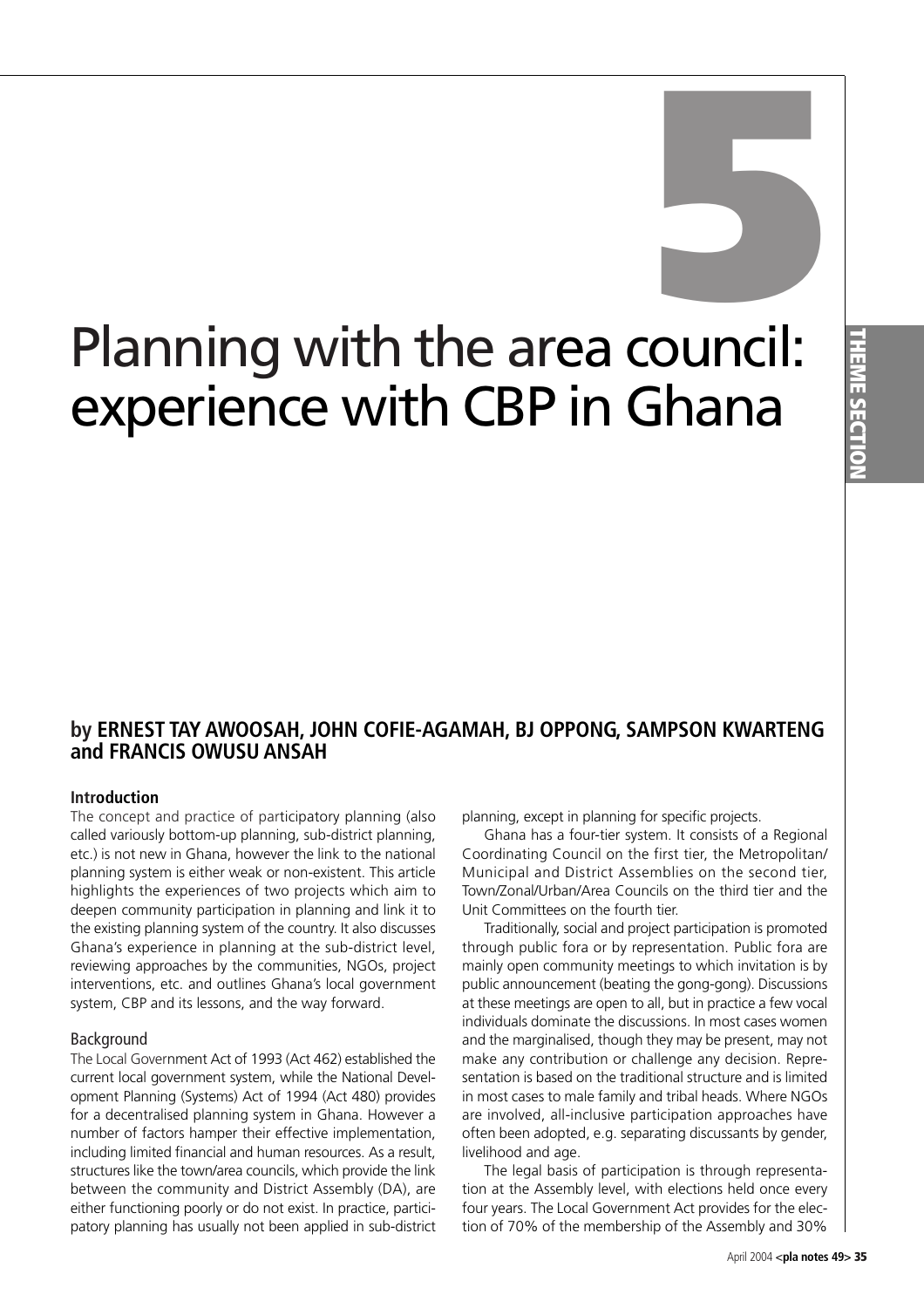|      | Table 1: Steps in the formal local government planning process (abridged)                                                                                                                                                                                              |  |  |  |
|------|------------------------------------------------------------------------------------------------------------------------------------------------------------------------------------------------------------------------------------------------------------------------|--|--|--|
| Step | <b>Involves</b>                                                                                                                                                                                                                                                        |  |  |  |
| 1.   | Sensitisation of all stakeholders <sup>1</sup> in the planning and resource-mobilisation system to give inputs to the preparation of the five-year<br>development plan.                                                                                                |  |  |  |
| 2.   | Collection, collation and reviewing of data/information from the above sources including questionnaires necessary for producing district<br>profiles on education, health, agriculture, commerce, industry, poverty, etc. which aid in the plan preparation.           |  |  |  |
| 3.   | Every Unit Committee submits its plans to serve as input for the composite plan of the Assembly through the area councils                                                                                                                                              |  |  |  |
| 4.   | All Unit Committees' plans are then harmonised into a holistic unit. Together with the inputs from departments, NGOs/CBOs and other donor<br>agencies, a district profile is built to serve as the basis of fashioning the Five-Year Development Plan of the district. |  |  |  |
| 5.   | Critical review of the profile by the District Planning and Co-ordinating Unit and a consultant employed for that purpose.                                                                                                                                             |  |  |  |
| 6.   | From the reviewed profile a Statement of Plan/Project Proposal is prepared.                                                                                                                                                                                            |  |  |  |
| 7.   | The Project Proposal is then submitted to sector heads for their technical assessment.                                                                                                                                                                                 |  |  |  |
| 8.   | The Statement of Plan is then submitted to appropriate sub-committees for ranking. Ranking is important because of the limited finances of<br>the Assembly.                                                                                                            |  |  |  |
| 9.   | All proposals from sub-committees are then submitted to the Executive Committee for debate.                                                                                                                                                                            |  |  |  |
| 10.  | The first Draft Document is then prepared and sent to all the Area Councils for public hearing.                                                                                                                                                                        |  |  |  |
| 11.  | After the public hearing the second Draft Document incorporating comments from the Area Councils is prepared.                                                                                                                                                          |  |  |  |
| 12.  | The second Draft is again sent back to the Executive Committee and then General Assembly for debate.                                                                                                                                                                   |  |  |  |
| 13.  | It is then subjected to a public hearing at the Area Councils.                                                                                                                                                                                                         |  |  |  |
| 14.  | The final document is prepared and submitted to the Regional Co-ordinating Council for onward transmission to the National Development<br>Planning Commission.                                                                                                         |  |  |  |

by appointment. At the sub-district level representation is also by election and appointment (with the same 70%/30% formula).

Therefore there is a challenge to have a participatory system where all members of the community can participate effectively in decision-making.

The way the formal planning system functions is shown in Table 1. In practice, this system has only been applied erratically with district plans prepared in 1996, and then in response to the Poverty Reduction Strategy in 2003.

In Ghana, the chieftaincy institution is highly respected, wields a lot of power and influence in local processes and resource mobilisation, and presides over community meetings where development is discussed. Community-initiated

projects that have the personal involvement of the chief are likely to succeed and be sustained. Conversely, situations of unity or disunity at community level can often be traced to the role played by chiefs. However, the outcomes of these local processes do not necessarily link with the formal planning system, despite there being legal provisions for the participation of chiefs in the local government system**2**.

NGOs' experience in participation has moved on from the era where NGOs implemented projects with little or no consent of the communities, to a situation where most NGOs are consciously increasing community participation in the formulation, implementation, management and evaluation of their projects. NGOs have used a number of approaches to enhance community participation, usually

**<sup>1</sup>** The stakeholders include the decentralised departments and the relevant subcommittees of the District Assembly. Other stakeholders include the local private sector operators, NGOs/CBOs and ordinary citizens within the district.

**<sup>2</sup>** Government appointees to the general District Assembly and the sub-structures are appointed by the District Chief Executive (DCE) in consultation with the chiefs and 6% out of the 30% government appointees to the general assembly are allocated to the chiefs. They are also represented at the RCC.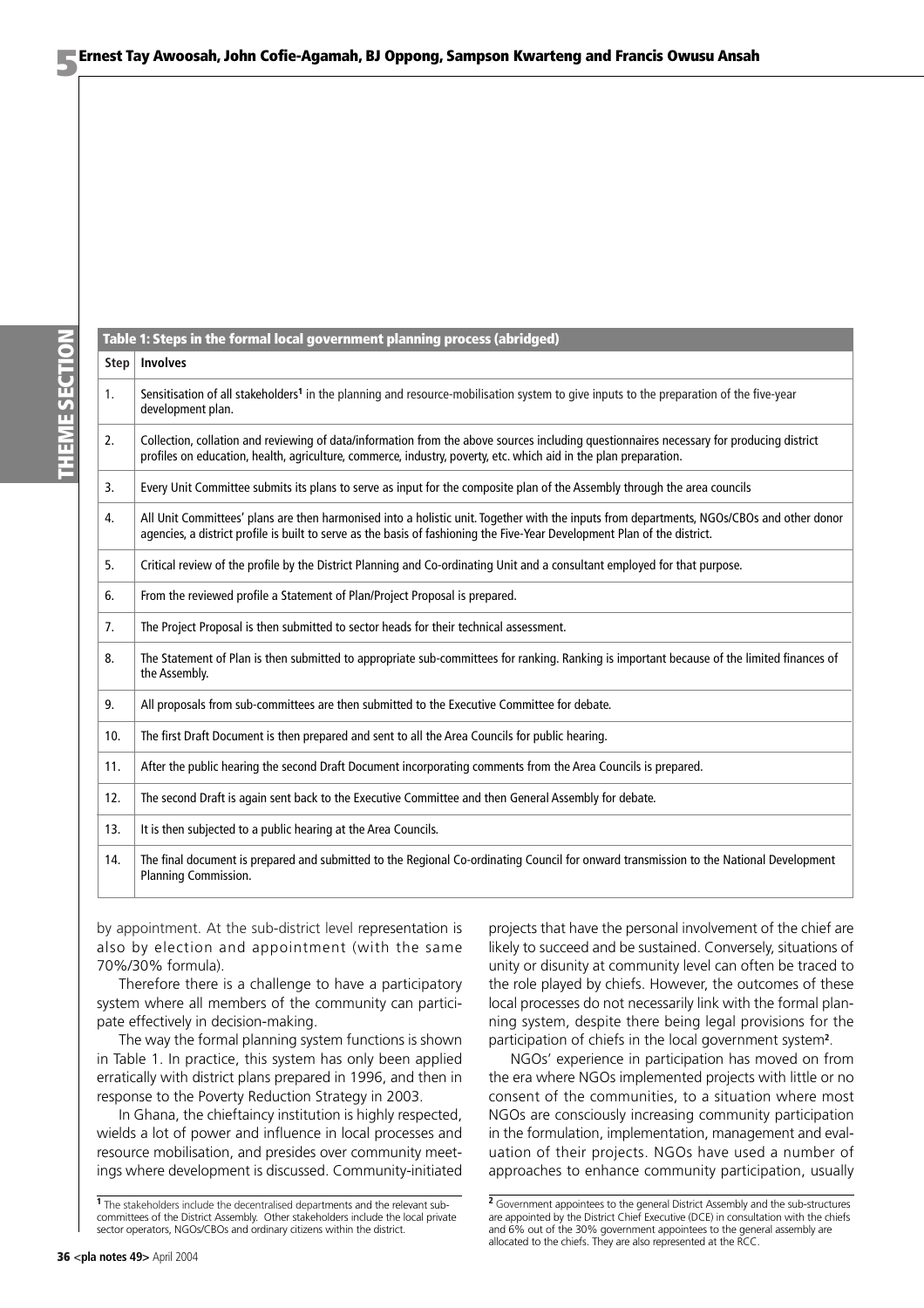

based on modified PRA principles and tools. Some NGOs have also been engaged in capacity building of local government structures providing skills, knowledge and logistics to enhance participation in planning and management processes. Despite this, the linkage between the Assembly's development planning process and NGO activities is still usually very weak.

#### **The application of community-based planning systems in Ghana**

Prior to the two projects highlighted later, there have been examples of the application of CBP-type approaches in Ghana. Organisations like ActionAid, Pronet, Plan International and ISODEC, just to mention a few, were involved in building capacity at the district and sub-district level to promote participatory planning and decision making.

#### The Community-based Planning Project

Both ISODEC and Action Aid were involved in the development of the CBP project in Ghana, which started in May **Chief and elders during a group discussion; (bottom) A section of the township**



2001, and was linked to partners in South Africa, Zimbabwe and Uganda. The initial partners in Ghana were the Ministry of Local Government and Rural Development (MLGRD), the National Development and Planning Commission (NDPC), ISODEC as facilitator, and two DAs selected for pilots, Asante Akim South and Adanse East.

The first step in the action-learning process was a review of Ghana's experiences in participatory planning processes in the country. The findings of this research were disseminated to all stakeholders. This was then debated at a stakeholder workshop**<sup>3</sup>** with participants from the MLGRD, District Assemblies, Unit Committees, NGOs and donors. The idea of forming a Technical Committee**<sup>4</sup>** to foresee Ghana's participation in the four-country action research in CBP was agreed at the workshop.

Two area/town councils were chosen to host the pilot project. These were the New Edubiase and Morso/Kurofa

**<sup>3</sup>** Making the link between micro and meso - learning from experience on community-based planning and management. **<sup>4</sup>** Members were drawn from MLGRD, NDPC, ISODEC and the two participating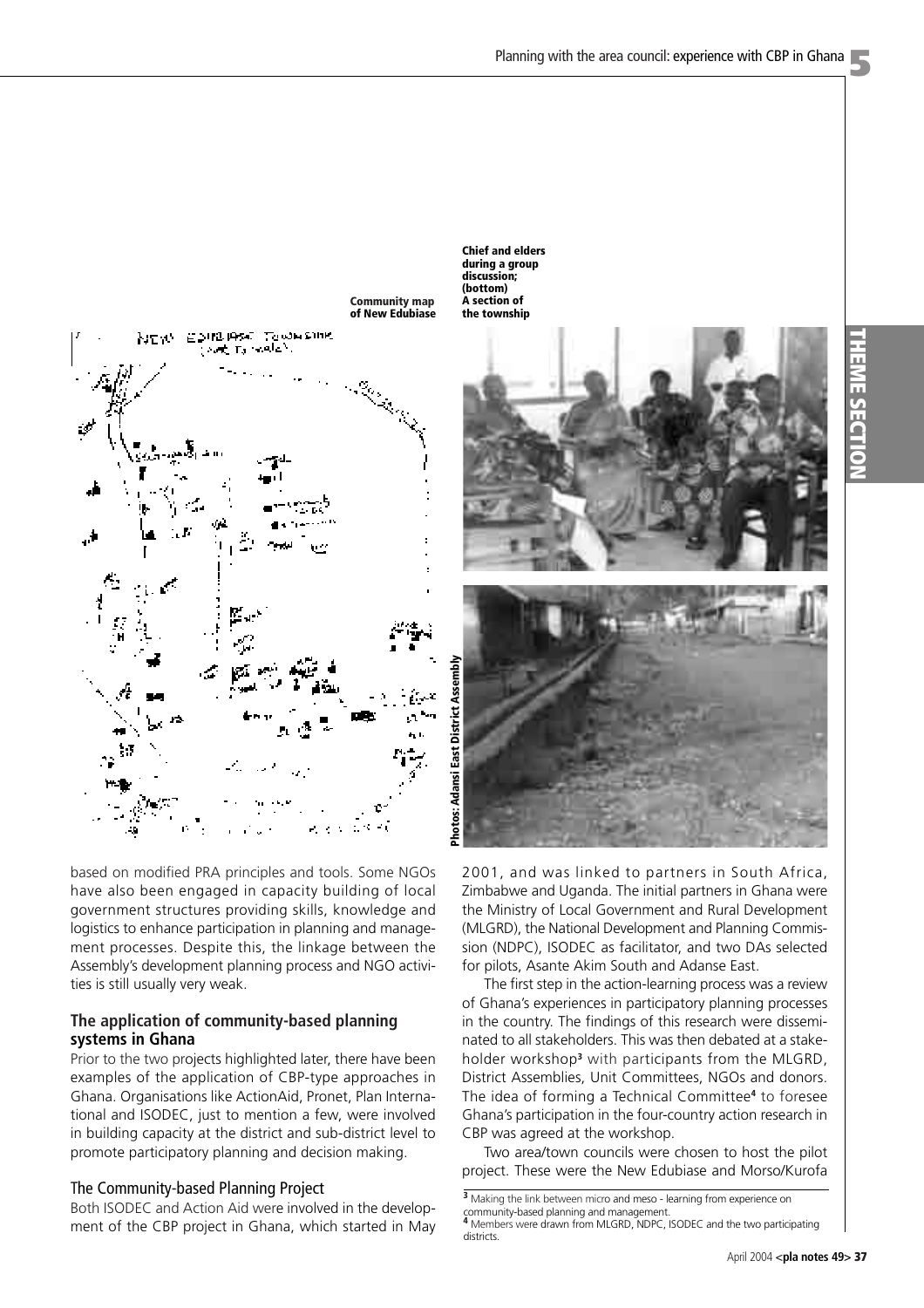| Table 2: Application of the CBP methodology in Adansi East and Asante Akim South Districts |                                                                                                                                                                                                 |  |  |
|--------------------------------------------------------------------------------------------|-------------------------------------------------------------------------------------------------------------------------------------------------------------------------------------------------|--|--|
| Element                                                                                    | <b>How applied</b>                                                                                                                                                                              |  |  |
| Planning unit                                                                              | Area/town council                                                                                                                                                                               |  |  |
| Methodology                                                                                | Visioning and livelihoods analysis, using interest groups rather than social groups<br>Less emphasis was put on outcomes in the first round                                                     |  |  |
| Facilitation of area plans                                                                 | By local facilitators drawn from the area council, the decentralised departments and some retired<br>civil servants                                                                             |  |  |
| Training of facilitators                                                                   | By facilitators from the DPCUs                                                                                                                                                                  |  |  |
| Financing of planning process                                                              | District Assembly with some support from the four-country project                                                                                                                               |  |  |
| Funding of the plans                                                                       | From local revenue <sup>5</sup>                                                                                                                                                                 |  |  |
| Linkage to district plans                                                                  | Supposed to be first tier of plans towards district plan. However timing of PRSP process meant that<br>district plans were produced without area inputs, except for the first two area councils |  |  |
| Implementation of the area council plans                                                   | Implementation of town/area plans is supervised by the town/area council committee with support<br>from the Traditional Authority                                                               |  |  |
| Monitoring of implementation at area<br>council level                                      | By area council committee                                                                                                                                                                       |  |  |

in Adansi East and Asante Akim South District respectively.

Local facilitators from the two town/area councils were trained to facilitate the planning processes in their councils. The generic four-country CBP manual was used as the basis for the facilitators, which was adapted, with a five-day planning process. Facilitators were drawn from the District Planning and Co-ordinating Units (DPCU) of the two District Assemblies. Their roles consisted purely of guiding and providing technical information and advice. They were also responsible for writing up of the final plan using the information generated from the process. The result was a fiveyear development plan for each of the councils.

After successful piloting in one area council in each district, a decision by the Technical Committee was taken to extend CBP activities to cover the rest of the town/area councils in the two districts. This activity was suspended for some time for the districts to respond to the government's instruction to develop a three-year development plan based on the Ghana Poverty Reduction Strategy (GPRS) guidelines. After this, all area councils were covered in the two districts, a total of nineteen town/area councils, and about fifty facilitators were trained. All of the nineteen town/area councils now have a five-year development plan.

Implementation of these plans has started, and there has been extensive community action, effects of which can be seen in the first two area councils covered.

#### The Village Infrastructure Project (VIP)

The Village Infrastructure Project (VIP) is a second project, which has been using elements of CBP approach in Ghana. In contrast to the CBP Project, which only has very limited funds for learning and sharing, this is a US\$60 million fiveyear poverty reduction and community-driven development initiative of the Government of Ghana with support from the World Bank, the International Fund for Agricultural Development (IFAD) and Kreditanstalt für Wiederaufbau (KFW). It closes in June 2004 and a follow-up project is being planned at present. The project aims to enhance the quality of life of Ghana's rural poor through increased transfer of financial and technical resources to develop and sustain basic village level infrastructure. Its specific objectives are to:

- a) Empower local communities and beneficiary groups to identify, plan, implement and maintain small village-level infrastructure investments;
- b) Increase rural communities' access to development resources to leverage the implementation of rural development priorities set by beneficiaries;
- c) Strengthen institutional capacity at community and

**<sup>5</sup>**The locally generated revenue is derived from six main sources. These are Land, Fees (cattle ponds, market dues, slaughter houses etc.), Licences, Trading Services, Rates (basic, property and special rate) and miscellaneous sources.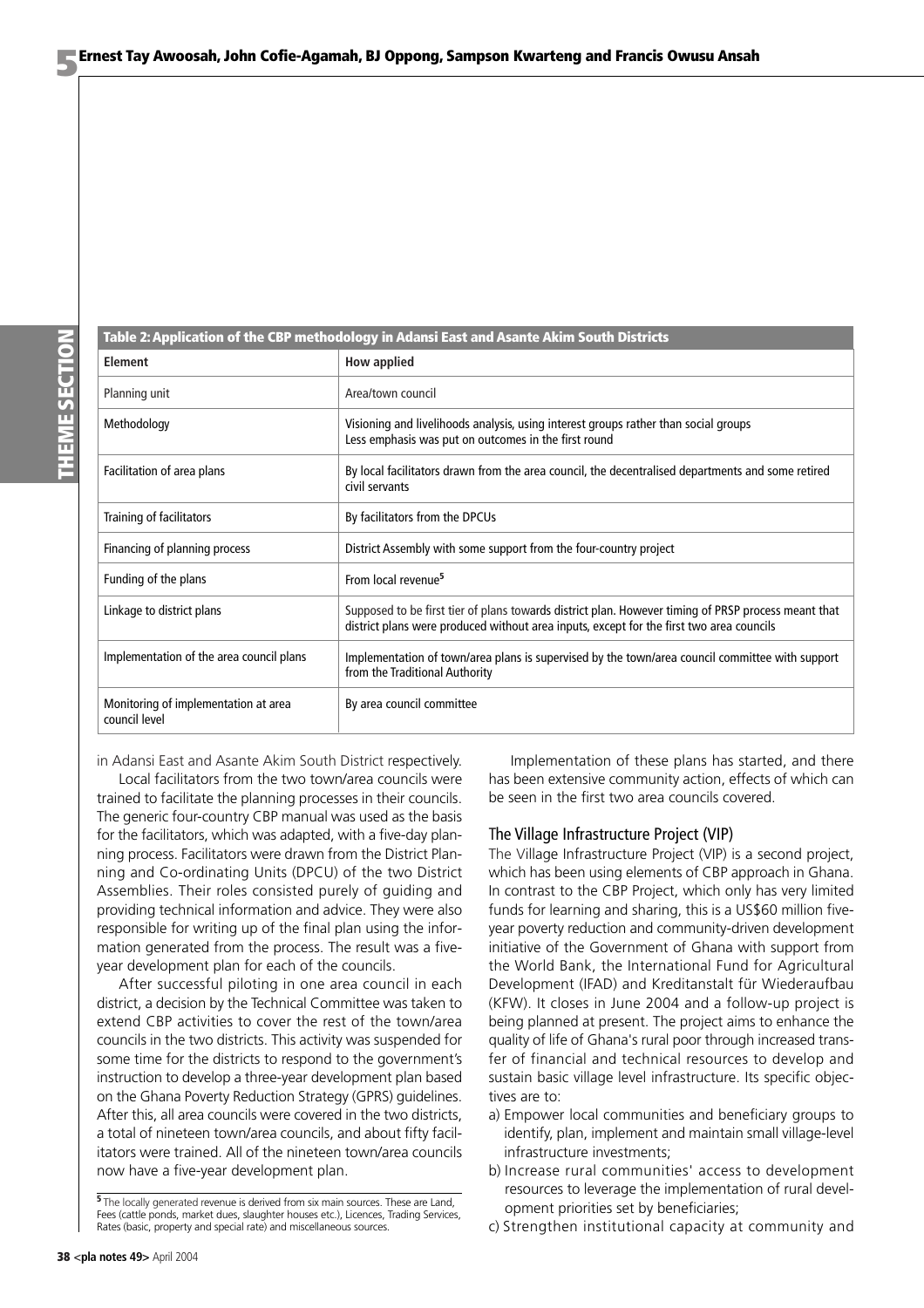| Table 3: Key elements of the VIP methodology |                                                                                                                                                                                                                                                                                                             |  |
|----------------------------------------------|-------------------------------------------------------------------------------------------------------------------------------------------------------------------------------------------------------------------------------------------------------------------------------------------------------------|--|
| <b>Element</b>                               | Involved                                                                                                                                                                                                                                                                                                    |  |
| Selection of pilots                          | Development of criteria based mainly on agricultural production, the state of rural infrastructure in<br>the districts, poverty levels and population. The most deprived districts were then selected for the<br>pilot programme.                                                                           |  |
| Training                                     | Development of training manuals using consultants.<br>Recruitment of training consultants who were passed through "Training-of-Trainers" workshops.<br>Training of area council and unit committees in roles, groups, planning, participatory M&E,<br>community-based procurement and financial management. |  |
| Planning methodology                         | Use of area council members, opinion leaders from identifiable groupings, and traditional<br>authorities. Development of Community Action Plans culminating in area council plans with<br>prioritised sub-projects for implementation.                                                                      |  |
| Financing of planning process                | By VIP.                                                                                                                                                                                                                                                                                                     |  |
| Financing of implementation                  | Procurement of services and works for the prioritised projects already determined by the area<br>councils.<br>Funding by VIP through area council accounts.                                                                                                                                                 |  |
| Implementation                               | At the area council level. Some support is provided by District Assemblies.                                                                                                                                                                                                                                 |  |
| M&E                                          | Project monitoring by area council.                                                                                                                                                                                                                                                                         |  |

district levels in order to improve the efficiency of rural transfers and to ensure sustainability of poverty reducing interventions, and;

d) Support the government's strategy of decentralisation of development responsibilities to District Assemblies and other local government entities.

The project focuses primarily on infrastructure (water, post-harvest, and transport), but also has an institutional strengthening and capacity building component which focuses on "learning-by-doing". It also has a small enterprise development (micro-credit) component. The project is being implemented in all the 110 districts of the country. The project has used NGOs and consultants to strengthen the capacities of the districts in areas such as participatory planning, financial management, procurement, and facilities management. Key elements in the methodology are shown in Table 3.

To further support the deepening of the decentralisation process, VIP has embarked on building the capacities of some 61 selected area councils on a pilot basis (usually one per district) by assisting them in producing a plan, making appropriate decisions and then implementing the projects resulting. As well as area council members, others have been trained, including opinion leaders from various identifiable groupings, traditional authorities, identifiable women's groups and leaders. This approach has helped to build consensus between the various factions of the rural societies within the area councils' jurisdiction.

At this stage some area councils have signed contracts, and prioritised projects are being implemented, with some support, by the District Assemblies.

#### **Innovations in the use of participatory methodologies**

One of the innovations introduced by both projects in Ghana has been the inclusion of traditional rulers in the planning process. Chiefs and elders were individually contacted during the pre-planning stage to discuss and explain the modalities of the process, and in both cases were part of the training and planning process. Apart from the chiefs participating in all subsequent meetings, they also played the role of mobilising the communities to attend these meetings. The participatory methodologies (including use of livelihoods analysis) have also enabled the full participation of disadvantaged groups including women.

In the CBP project, a plan hearing was also introduced as part and parcel of the planning process whereby the first draft plan was subjected to public discussion at area/town council level. Inputs from the first public meeting are incorporated in the plan for a second public hearing. The final plan is adopted as a working document at a public hearing, thus making the process outlined in Table 1 a reality.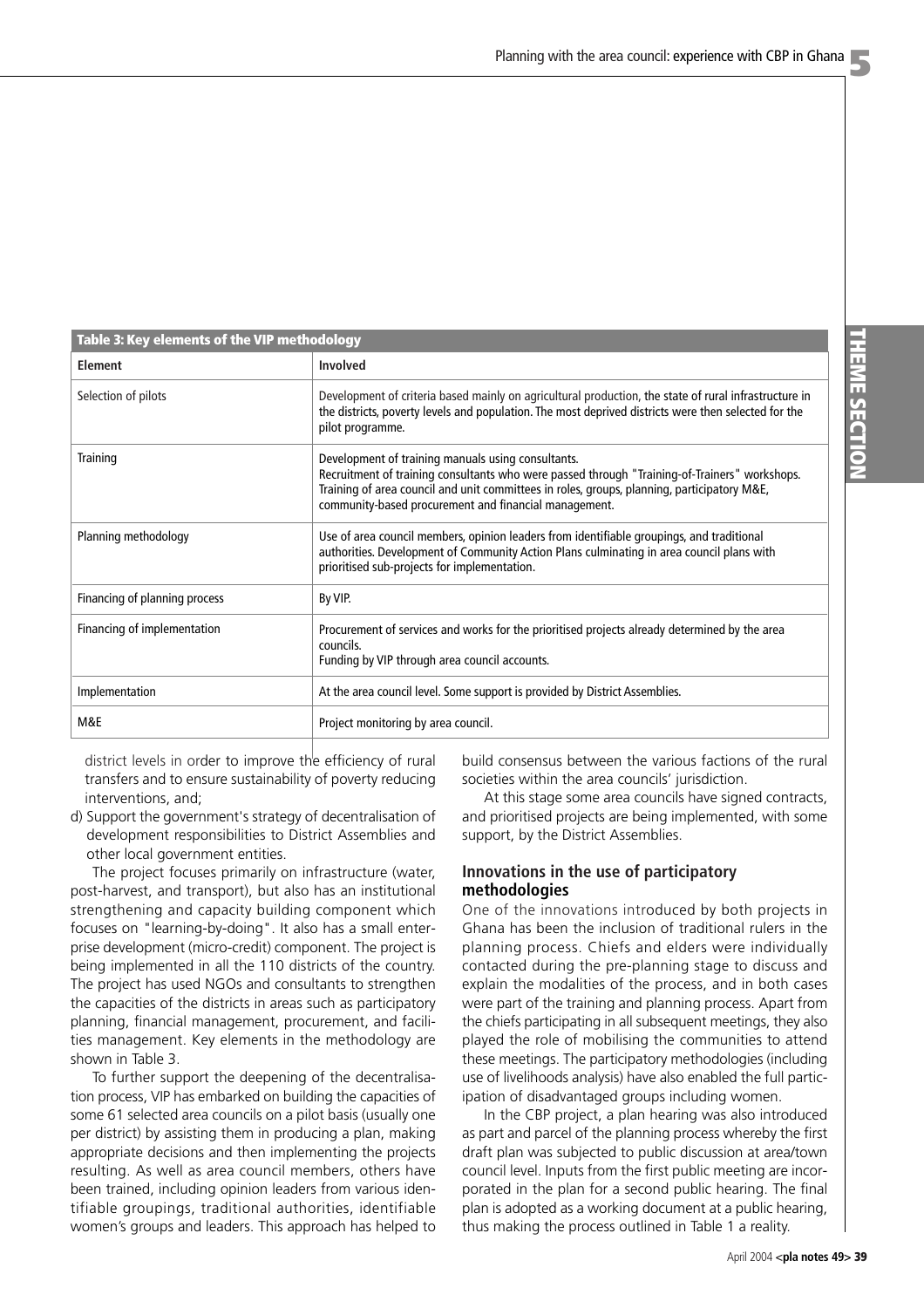**A focused group discussion**



VIP provided training of the area councils, made funds available directly for them to manage, and assisted them with participatory M&E. In Adansi East and Asante Akim, the districts have decided on revenue sharing with the area councils, and the introduction of community-managed funds is a significant innovation.

#### **Lessons learned**

The experience from both CBP and VIP is that area councils are able to develop effective long-term plans, and that local facilitators can be trained to do this. In the two CBP districts, where the whole districts were covered, there was a major commitment from the DAs to support the process. The experience was that a mixed team of local facilitators drawn from the town/area council with frontline staff of the decentralised departments performed better than town/area council facilitators alone. This may be due to the fact that the frontline workers brought external influence, experience and resources to bear on the process.

Planning at the town area council level has assisted with developing consensus amongst different stakeholders, helping to iron out their differences and agree on a common approach to solving their developmental problems.

On the VIP, encouraging and giving preference to identifiable women's groups and leaders has enhanced gender participation. To enhance participation in the planning

**Preference ranking on flipcharts**



**The DCD addressing the workshop**



process, both community forum and representation approaches should be adopted with enough time allowed for the various livelihood group representatives to consult their members for feedback and inputs. Public hearings including acceptance of the final plan are a crucial step for a higher sense of community ownership.

The involvement of the town/area council in plan facilitation, implementation and evaluation could be one way of resuscitating the town/area council concept, which has largely become defunct in Ghana. As VIP experience rolls out we will also be able to assess the capacity at this level to manage funds.

#### **Ways forward in the future**

For Ghana four issues are paramount. These are:

- Advocating for reactivating the town/area council concept as an effective level for managing community-driven development;
- Harmonising various approaches to CBP and CDD by government and NGOs for best practice and adoption by District Assemblies;
- The need for an effective champion in the national Ministry, MLGRD, and also allies to advocate for CBP to be included in the national planning process.
- Institutionalising a steering committee of experienced players in participatory planning as a think tank to advance the course of CBP in the country.

#### **CONTACT DETAILS**

John-Cofie Agamah, Ministry of Local Government and Rural Development, Accra, Ghana. Email cofiejagama@yahoo.com

Ernest Tay Awoosah, Integrated Social Development Centre (ISODEC), email: tay@isodec.org.gh

Francis Owusu Ansah, Adansi East District Assembly, email: owusufa@yahoo.com

Sampson Kwarteng, Asante Akim South District Assembly, email: nashkwart@yahoo.com

BJ Oppong Programme Manager, Village Infrastructure Programme, email: tamfour2000@yahoo.com

#### **REFERENCES**

Ministry of Local Government and Rural Development (1996): "The New Local Government System" The Technical Committee (2002) "Community Based Planning in Ghana" ISODEC (2001) "Community-Based Workshop Report – Ghana"

#### **ACKNOWLEDGEMENTS**

Special thanks to Francis Owusu Ansah for making the photos available.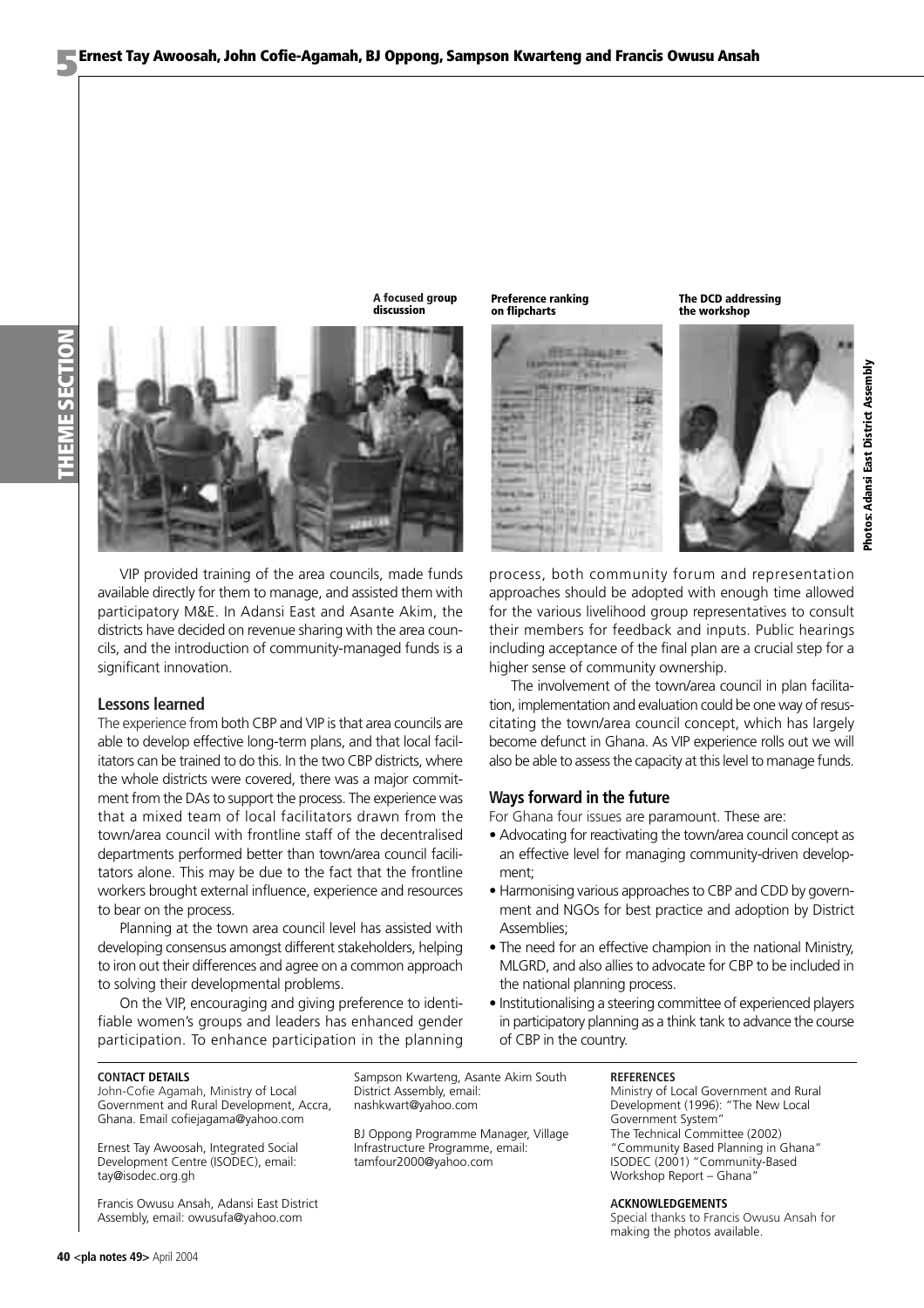## Empowering communities through CBP in Zimbabwe: experiences in Gwanda and Chimanimani **6**

#### **by ABSOLOM MASENDEKE,ANDREW MLALAZI,ASHELLA NDHLOVU and DOUGLAS GUMBO**

This article briefly describes the experiences and lessons of community-based planning (CBP) in two pilot districts (Gwanda and Chimanimani) in Zimbabwe. The CBP process created the need to revitalise the planning and development structures in the pilot districts and engaged government throughout the process, which resulted in the mainstreaming of community empowerment principles in the decentralisation framework of the government of Zimbabwe.

#### **Background**

#### Systems for participation and local government

Zimbabwe has a long history of autocratic national and local political systems, including the kingdoms and chieftainships of pre-colonial times, the colonial and Unilateral Declaration of Independence (UDI) regimes, and the *de facto* one-party state system of the 1980s.

From 1980 to 1988 the system of rural local government comprised the poorly resourced District Councils in the Communal Areas (formerly known as tribal trust lands) administered in terms of the District Councils Act (1980) and richer Rural Councils in the commercial farming areas, administered in terms of the Rural Councils Act, 1966. In 1984, the Prime Minister's Directive was issued to establish planning structures from village level to national level to ensure a more participatory and bottom-up approach to development planning. This was one giant step towards the decentralisation process taken by the government. In 1988, the Rural District Councils Act resulted in the amalgamation of Rural Councils and District Councils in 1993. Some of the key legislative changes after this include the conferring of statutory planning powers to Rural District Councils through Statutory Instrument 175 of 1999 and in 2000 the Traditional Leaders Act, which sought to strengthen the role of traditional leaders over local planning and development issues.

The structures of sub-national government in Zimbabwe are shown in Table 1.

The Traditional Leaders Act (2000) gave the chiefs, headmen, and village heads the powers to co-ordinate development, allocate land as agents of the Rural District Council, manage natural resources, preserve and maintain family life, culture, health and education, keep population records, try a range of crimes, and collect all levies and taxes payable to the council. This act gives traditional leaders a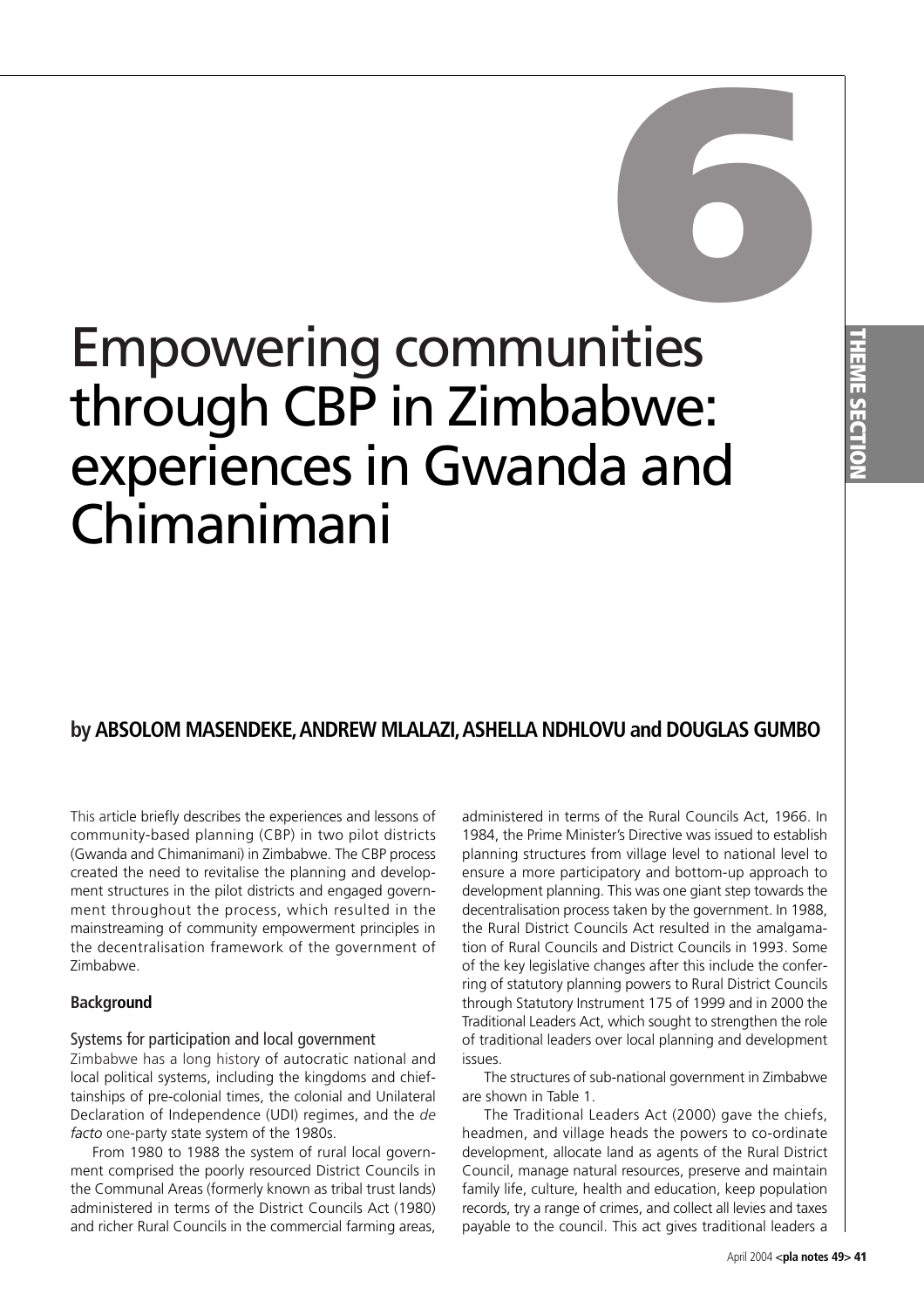**HEME SECTION THEME SECTION**

| Table 1: Structures of government in Zimbabwe |                          |                                                                                                                    |                                                                                                                                                                                                                                                                          |
|-----------------------------------------------|--------------------------|--------------------------------------------------------------------------------------------------------------------|--------------------------------------------------------------------------------------------------------------------------------------------------------------------------------------------------------------------------------------------------------------------------|
| Level                                         | <b>Approx population</b> | <b>Structure</b>                                                                                                   | Role                                                                                                                                                                                                                                                                     |
| Province                                      | $1-1.3$ million          | <b>Provincial Development</b><br>Council (political) and<br><b>Provincial Development</b><br>Committee (technical) | Consolidation of district plans and providing a link for local government to<br>central government.                                                                                                                                                                      |
| <b>Local Authority</b>                        | 300,000-500,000          | <b>Rural District Council and</b><br><b>Rural District Development</b><br>Committee.                               | Planning and development authority at local level. The Rural District<br>Development Committee provides technical support to the Council and is<br>chaired by the District Administrator who is national government's<br>representative at local level.                  |
| Ward                                          | $6,000 - 8,000$          | Ward Assembly and Ward<br>Development Committee.                                                                   | Unit of planning which coordinates village plans and links them with local<br>government planning processes. The Ward Development Committee<br>provides technical support to the Ward Assembly and is chaired by a<br>Councillor who sits on the Rural District Council. |
| Village                                       | 600-1,000                | Village Assembly and<br><b>Village Development</b><br>Committee.                                                   | The Village Assembly is the point where plans are generated and are<br>chaired by the Village Head. The Village Development Committee provides<br>technical support to plans at village level through an elected Chairperson.                                            |

wide range of powers in the planning system. It is however, still debated whether the Act will manage to link traditional leadership to the democratically elected rural district council structures in a manner that will remove rivalry, tensions, and conflicts in the planning process.

Planning in Zimbabwe is usually initiated at national or district level, to achieve national or district objectives, and is often linked to particular sectors or types of project. However, due to recent resource limitations, central government agencies, including local authorities, have not been initiating planning processes. Following the Traditional Leaders Act in 2000 there has been a shift from local authority-driven planning to a planning process driven by traditional structures. Many stakeholders are now unclear on the planning system and how it works and despite various local government legislative provisions since Independence, these only provide for community consultation, not participation. Attempts to develop an effective bottomup system have been frustrated by factors including resource limitations, donor funding conditions, and change in government policy directions and planning procedures that are often developed from above. Hence there is still a lot of work needed in local government legislative reform in Zimbabwe to uphold principles of participation and people's empowerment.

#### Experience of participation in the NGO sector

Many NGOs in Zimbabwe are engaged in community-based development activities and most involve some form of community participation. CBP in Zimbabwe meant drawing on this experience and linking it to the local government planning system. Building CBP on existing forms of participation enabled various stakeholders to present their experience and input on the content, process, and implementation options. Developing training materials created a high level of commitment for both district and community facilitators to drive this process. These NGOs included SNV, the Zimbabwe Decentralised Cooperation Programme, Intermediate Technology Development Group Southern Africa and the Africa Community Development Publishing Trust. UNICEF, an intergovernmental body, was also involved, using the Community Capacity Development Approach (CCD).

#### **Developing CBP in Zimbabwe**

#### Evolution

The CBP project evolved from engagement and reflection between government, NGOs, and development practitioners, with interaction with Khanya, the South African organisation facilitating the CBP project. There was a common observation that despite heavy investment of resources and time at district and community level, three key concerns were evident:

• People's participation in determining their future and developing their own areas was far from satisfactory. People were still not exercising their basic rights and lacked the freedom to organise themselves to improve their livelihoods.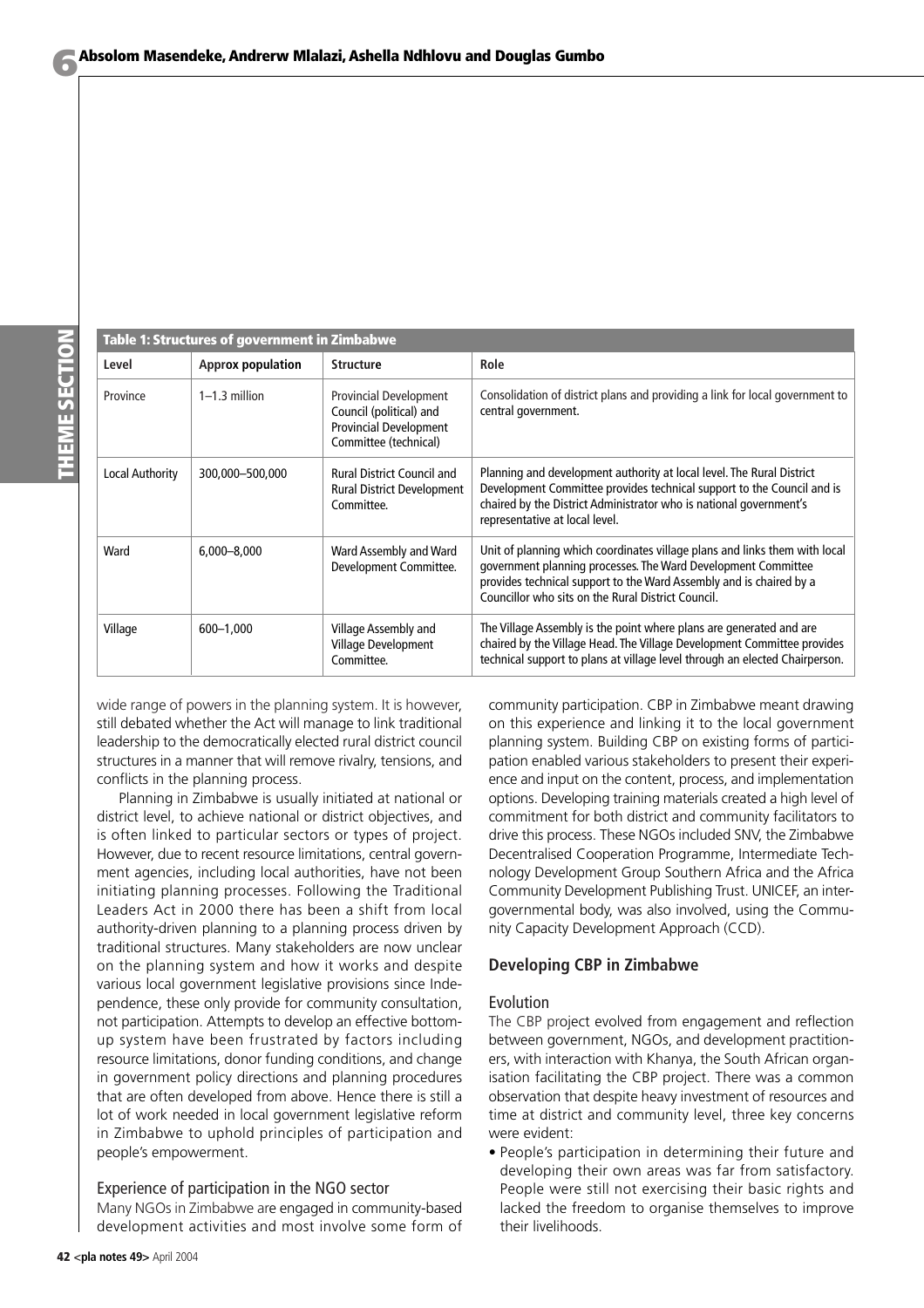**Mr Siziba presents to the broader community in Ward 17 in Gwanda. Many came and contributed towards setting ward priorities**



- Communication lines between communities and rural district councils and other support institutions remained relatively closed. Lack of open dialogue tended to limit opportunities for promoting accountability and trans-
- parency. • Planning at district level remained dominated by topdown strategies and RDCs lacked clearly developed mechanisms for responding to community priorities.

CBP was seen as an opportunity for addressing some of these emerging concerns, and there was consensus to use existing knowledge and experiences to pilot a more effective approach to community-based planning in Zimbabwe, linking it with resource allocation systems. A number of possible benefits were identified, notably:

- creating opportunities for promoting community empowerment and ownership in the development process;
- developing a reliable method for obtaining realistic, integrated, and focused plans from ward level;
- increasing potential for integrating ward and local authority level plans;
- helping to identify additional sources of revenue for implementing local plans;
- creating opportunities for capacity-building for institutions operating at subdistrict level;
- bringing transparency to the selection and prioritisation of projects at all levels; and,
- creating opportunities for improved accountability during project and programme implementation.

In 2001 a review of experiences was conducted in Zimbabwe using participatory planning (Conyers, 2001) and a national workshop held to discuss the emerging findings, funded by the four-country CBP project. A decision was taken to pilot CBP in the Gwanda and Chimanimani districts. A core steering group was formed including the

**"Comparative regional experiences from the four-country CBP project were also shared to stimulate national debate. The CBP national dialogue process led to the production of briefing papers that were targeted at key decision makers and donors"**

Ministry of Local Government, Public Works and National Housing (MLGPWNH), IT Southern Africa, Chimanimani RDC, Gwanda RDC, and Development in Practice (a consultant organisation focusing on local governance and community empowerment in Southern Africa) to monitor the implementation and knowledge-sharing process. The team met regularly with implementation teams on the ground. The implementation team consisted of multisectoral teams who underwent rigorous training in community-based planning building on their own experiences.

District Training Teams (DTTs) were established and trained to support the planning from district level, and Core Facilitation Teams (CFTs) were established at ward level, which included the Councillor, Technical extension staff, Ward Coordinator, and a respected person from each ward. Sharing results at district level involved electing community representatives, who later provided feedback to the broader community. Emerging lessons were then shared by community representatives at the national level. Comparative regional experiences from the four-country CBP project were also shared to stimulate national debate. The CBP national dialogue process led to the production of briefing papers that were targeted at key decision makers and donors such as the Permanent Secretary for the Ministry of Local Government and National Housing and DFID. A national workshop in 2003 shared the emerging results with stakeholders at both national and district level who were convinced of the need to roll out CBP in other parts of Zimbabwe. The steering group was then formalised as a national steering committee to spearhead the process.

#### The CBP approach used in Zimbabwe

The CBP system in Zimbabwe was process-based and involved:

- adaptation of four-countries CBP training manual;
- training district training teams;
- training core CBP facilitators.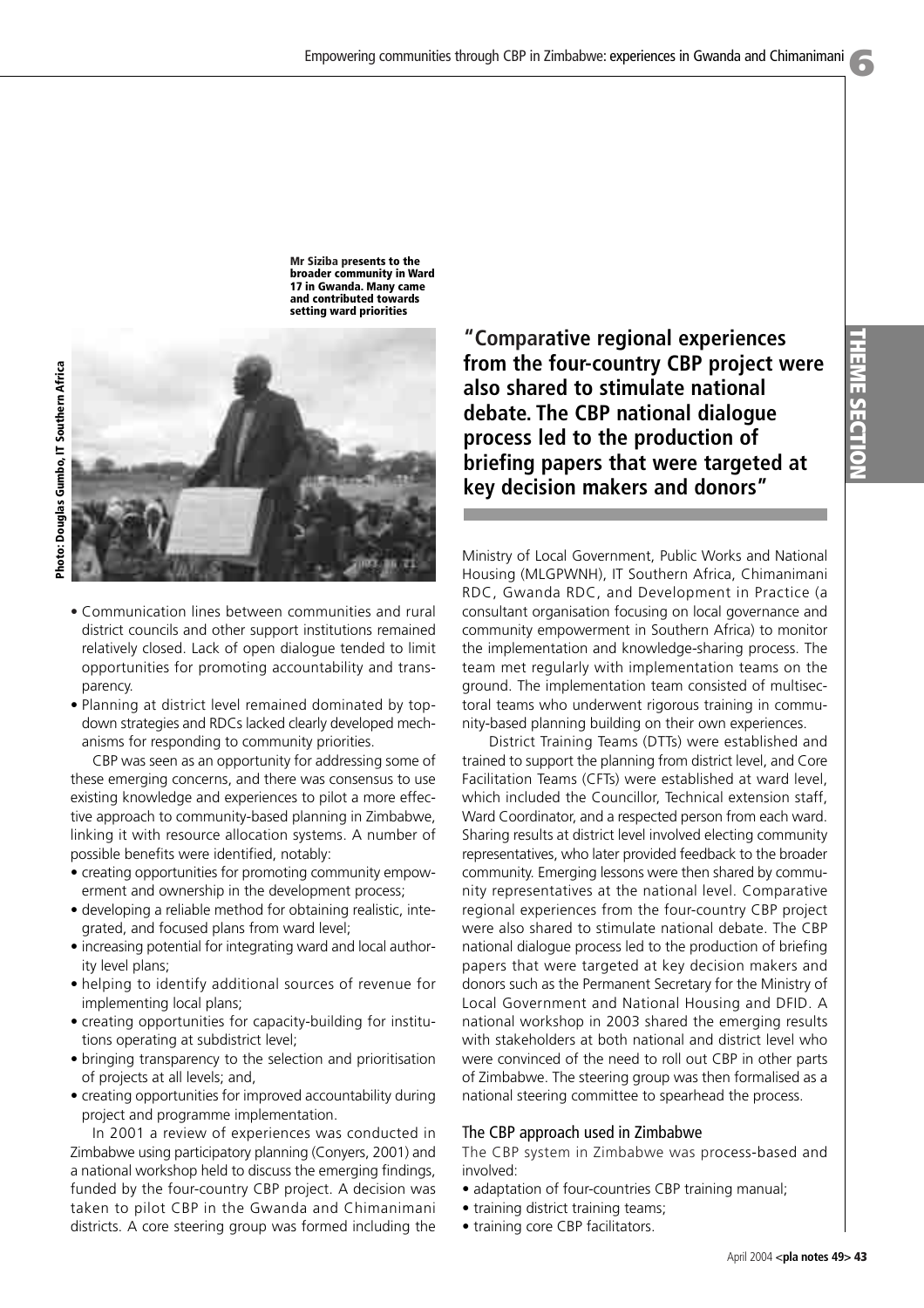**THEME SECTION EME SECTION** 

| Table 2: CBP approach in Gwanda and Chimanimani districts |                                                                                                                                                                                                                                                                                                                     |  |  |
|-----------------------------------------------------------|---------------------------------------------------------------------------------------------------------------------------------------------------------------------------------------------------------------------------------------------------------------------------------------------------------------------|--|--|
| <b>Element</b>                                            | <b>Adaptation in Zimbabwe</b>                                                                                                                                                                                                                                                                                       |  |  |
| Planning unit                                             | Ward.                                                                                                                                                                                                                                                                                                               |  |  |
| Methodology                                               | Five-day planning session facilitated by a core team chosen by the community. Emphasis of the<br>methodology was more on developing a shared vision rather than dwelling on problems and<br>constraints.                                                                                                            |  |  |
| Facilitation of ward plans                                | By ward staff, part of Core Facilitation Team (CFT).                                                                                                                                                                                                                                                                |  |  |
| Training                                                  | An intensive ten-day training of District Training Team members by experts followed by three-day<br>training sessions of the ward core facilitation teams by the DTT.                                                                                                                                               |  |  |
| Financing the planning process                            | Rural District Councils and participating NGOs including transfer of funds from the CBP project<br>managed by Khanya.                                                                                                                                                                                               |  |  |
| Funding the plans                                         | Use of 50% of the levy paid by each ward in Gwanda.                                                                                                                                                                                                                                                                 |  |  |
| Linkage to district plans                                 | Ward plans are used as a basis for preparing district annual plans and budgets.                                                                                                                                                                                                                                     |  |  |
| Implementation of the ward plans                          | Implementation occurs at two levels: first, the interest groups are responsible for implementing the<br>relevant sections of the plan. Secondly, the support agencies, including the RDC, implement the rest<br>of the plan with community participation.                                                           |  |  |
| Monitoring of implementation at ward level                | An internal monitoring system has been developed in conjunction with the monitoring of council<br>budgets on a quarterly basis. In practice, monitoring is initiated at ward level and then followed up<br>by a similar exercise at district level - the impact of this monitoring system is still being evaluated. |  |  |

- CBP manual trial runs and review
- actual ward planning
- community documentation of plans
- integration of ward plans at RDC level
- community feedback meetings
- district training team review meetings
- budget allocations and ploughing back of development levies
- knowledge sharing and information dissemination workshops

Table 2 summarises the methodological approach used in Zimbabwe.

#### **Innovations in the use of participatory methodologies**

Some of the innovations, which were introduced in Zimbabwe in the application of the CBP approach, included:

- Setting up a local and trusted Core Facilitation Team (CFT), which inspired a lot of confidence in fellow community members and unlocked their full participation.
- The creative involvement of respected leaders such as chiefs and councillors as facilitators;
- The establishment of the DTT, with periodic review and knowledge sharing meetings;
- The use of 50% of the levy paid by each ward in Gwanda proved to be a key innovation in sustaining community participation and financial contribution;
- CBP was applied in a manner that allowed divergent groups to build consensus and visions for the ward. The strength of the approach was seen when it was accepted in new resettlement areas and convinced groups such as the war veterans who had previously seen themselves as a superior groups in any community (see Box 1).

#### **Impacts and outcomes**

Some interesting impacts and outcomes have emerged:

• The DTTs brought a new level of commitment and new modes of institutional behaviour at district level, with a focused and shared vision. In the two pilot districts, 33 DTT members were trained and 75% of these can confidently drive the whole process without external support. The decision to focus on DTTs helped to promote greater integration by various stakeholders operating at district level in their approach to community planning and development processes. However, developing a shared longterm working framework proved challenging due to differences in institutional culture, resources, and funding conditions.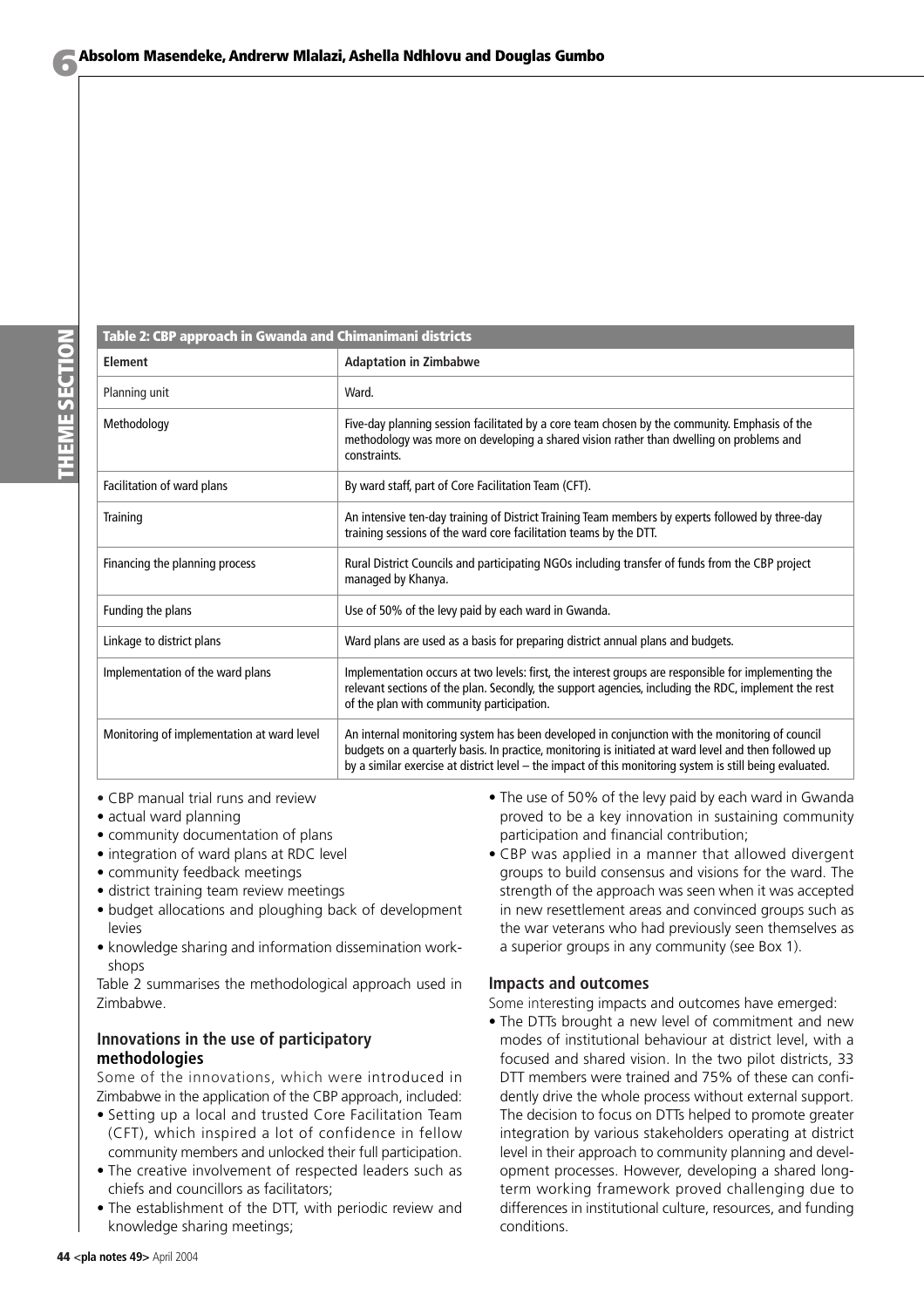#### **Box 1: Community-based planning and peace-building in Ward 22, Gwanda District**

Ward 22 is a former commercial area which is now a resettlement area following implementation of the fast-track land reform programme in Gwanda District. There has always been a tendency in the new resettlement areas for war veterans to be the most prominent and visible group. When the initial CBP meetings were organised, 28 socio-economic interest groups were identified and invited to participate in the planning process. Although dominant groups such as the war veterans association were quick to show themselves, most participants felt that the CBP visioning process had brought them to the same level of understanding. CBP is now widely regarded as a powerful peace-building tool in this ward of Gwanda. It has also shown a lot of potential in unlocking the participation of previously marginalized groups in a peaceful manner. Interestingly, there is no difference in application and impact of CBP in communal or resettlement settings in Zimbabwe.

- The CFT concept worked well in all participating wards in Gwanda, while the process in Chimanimani was affected by the prevailing political climate of that district which resulted from parliamentary elections in which the electorate was highly polarised. Of the 184 CFT members targeted, 169 were successfully trained in facilitating CBP at community level. This helped communities to internalise a range of participatory methodologies, facilitating the participation of over 120 community representatives in each ward planning session, i.e. a total of over 2,700 people who participated in the CBP process in each district.
- The community felt more empowered and inspired to participate in planning processes than ever before. This has been the central message in community review workshops and monitoring visit reports, demonstrating a sense of ownership of the ward plan by the community. However, community documentation and monitoring and evaluation skills emerged as key challenges towards ensuring full local ownership and control of the process.
- The plans produced are all based on **strengths, opportunities, and a collective vision** for the ward rather than a shopping list of problems they face in the ward. However, this process needs to be carefully facilitated to avoid falling into shopping list trap. Thorough training of community-level facilitators backed by targeted refresher courses is key to the success of this process.
- The CBP process has promoted inclusiveness of marginalized and vulnerable groups in the planning process as it enabled different socio-economic groups that had not previously been involved in planning to come together and formulate a shared vision for the ward.
- The process has convinced politicians who had earlier

**The community of Ward 1 in Gwanda review and reflect on the CBP process, including representatives from NSC, Mr Andrew Mlalazi (standing), Mr Ronnie Sibanda (Gwanda Rural District Council, second from left) and Ms Ashella Ndhlovu (third from left)**

Photo: Douglas Gumbo, IT Southern Africa **Photo: Douglas Gumbo, IT Southern Africa**



resisted it after realising the process was non-partisan, people-focused, and empowering communities to respond more effectively to their livelihood needs.

- The CBP process has made the role of the traditional leaders, councillors, and the local authority more visible in the ward, and given local people the conviction that CBP has created a new generation of leaders interested in their well-being.
- The use of legitimate structures has given different socioeconomic groups and the wards an opportunity to interact, link up, and influence service provision. More service providers, particularly government departments, are now responsive to community priorities, e.g. the District Development Fund (DDF), AREX, and the Department of Natural Resources (DNR) have restructured their service delivery approaches in response to community demands.
- Accountability between the Gwanda Rural District Council and the wards has improved as the communities participate in deciding how the levy is to be used and are aware of how much they will receive from the local authority. A lot of councillors are reporting that it is now easy to collect development levy.
- The CBP process went beyond the district boundaries and created the need to revatilise the planning and development structures in Matabeleland South Province. Other districts (six) have shown interest in the process.
- The creative engagement of government throughout the process resulted in the mainstreaming of community empowerment principles in the decentralisation framework of the government of Zimbabwe, although as yet there is no new legislation to reflect this.

#### **Lessons learnt**

The adapted CBP methodology, training, and facilitation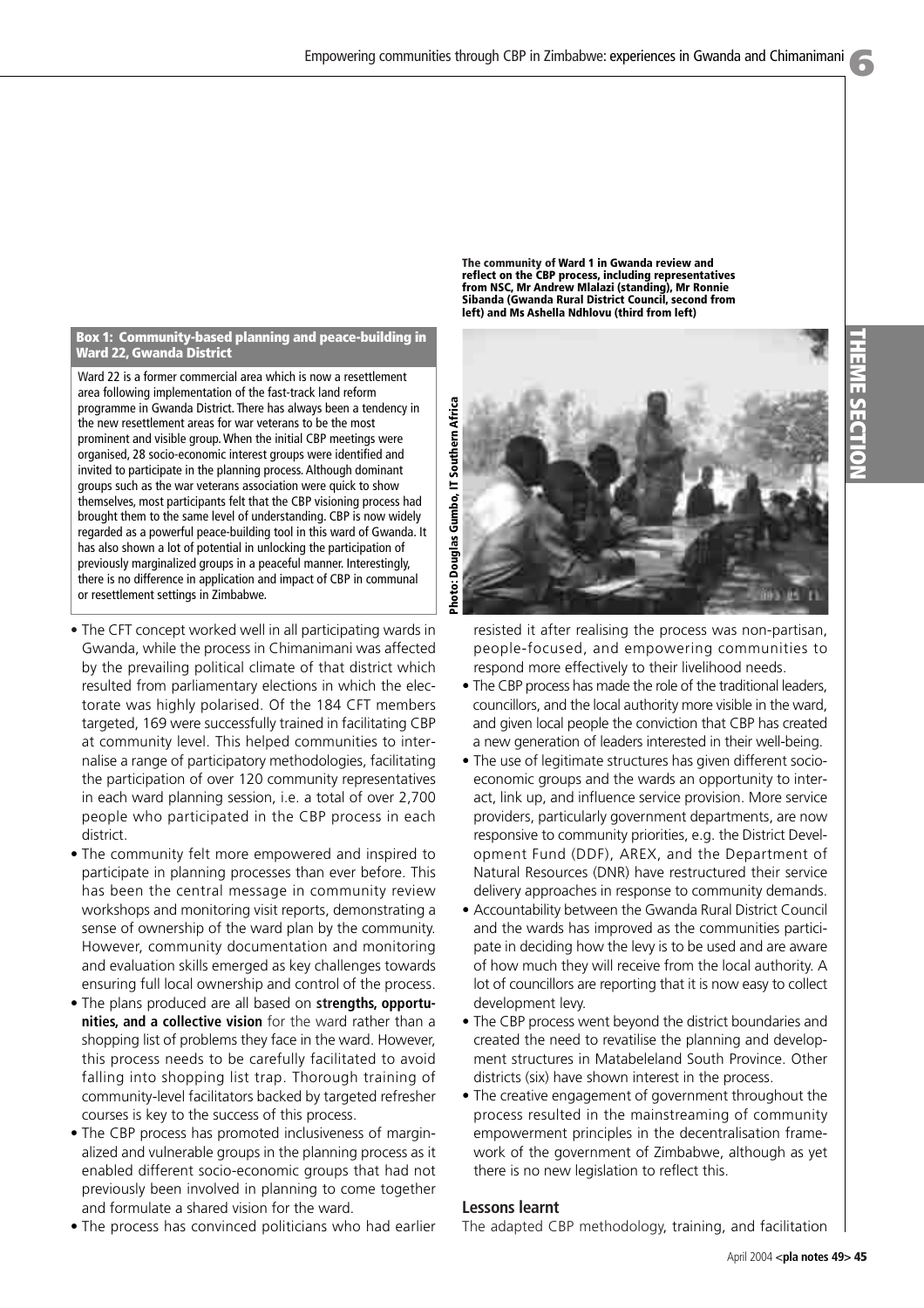manuals/guides were well received in pilot districts. The training process resulted in useful inputs by stakeholders on the content, process, and implementation options. The process of developing the training materials created a high level of commitment for both district and community facilitators to drive this process to its ultimate end.

The concepts of the Core Facilitation Team and District Training Teams seem to be useful institutional models in implementing CBP. However the documentation capacity and the participatory monitoring and evaluation process of CFTs needs to be strengthened to enhance learning and innovation in communities.

The CBP plans that emerged in Gwanda triggered debate on the need for basing the district plans on community priorities. There is now consensus among councillors to build the district strategic plan and budget on the community submitted plans. SNV Zimbabwe (a nongovernmental organisation focusing on promoting local governance) is working with local authorities to come up with strategic plans. It is this opportunity that the CBP process would like to link and collaborate with.

#### **Ways forward in the future**

The implementation team only managed to consult with the targeted districts that expressed a lot of interest in the CBP methodology. Consultations with various stakeholders have indicated the existence of a huge demand for CBP in Zimbabwe. Despite this interest it has proved difficult to raise resources for CBP activities in the current economic and political environment prevailing in Zimbabwe. The National Steering Committee (NSC) in collaboration with Intermediate Technology Development Group Southern Africa have put on their agenda the need to mobilise resources and share with stakeholders nationwide so as to scale up the process to ensure that lessons and experiences gained in this project are not lost.

Through continued dialogue with government there is a need to fully mainstream community-based planning into the decentralisation process. National guidelines are needed to support all these initiatives, and it is important to create and consolidate forums for sharing CBP lessons and experiences at community, district, provincial, and national levels. The NSC has been given the mandate by the government to look at the modalities of forthcoming national guidelines.

| <b>CONTACT DETAILS</b><br>Absolom Masendeke, IT Southern Africa.<br>Email: absolomm@itdg.org.zw<br>Andrew Mlalazi, Development in Practice.<br>Email: diphre@ecoweb.co.zw<br>Ashella Ndhlovu, Ministry of Local Govern-<br>ment, National Housing and Public Works.<br>Douglas Gumbo, IT Southern Africa. Email:<br>douglasg@itdg.org.zw;<br>douglasgumbo@hotmail.com | <b>REFERENCES</b><br>Conyers, D (2001): 'Decentralization and<br>Community-Based Planning: A critical review.<br>Unpublished discussion paper.<br>ITDG and MLGNHPW, (2001) 'Community-<br>Based Planning National Workshop Report:<br>moving towards a common approach.'<br>Unpublished report.<br>ITDG and MLGNHPW, (2002) 'National NGO<br>Consultation Workshop Report.' Unpublished<br>report.<br>ITDG and MLGNHPW, (2002) 'Community-<br>Based Planning Adapted Facilitation Manual<br>in Zimbabwe.' Unpublished report.<br>ITDG and MLGNHPW (2003) 'Community-<br>Based Planning Country Report.' Unpublished<br>report. | <b>ACDPT</b><br>AREX<br>CBP<br><b>CFT</b><br><b>DDF</b><br><b>DFID</b><br><b>DNR</b><br><b>DTT</b><br><b>ITDG SA</b><br><b>MLGNHPW</b><br><b>NGO</b><br><b>NSC</b><br><b>RDC</b><br><b>UDI</b><br>ZDCP | <b>ACRONYMS AND ABBREVIATIONS</b><br><b>Action Community</b><br>Development and Publishing<br>Trust<br>Agriculture Research and<br>Extension<br>Community Based Plan<br>Core Facilitation Team<br>District Development Fund<br>Department for International<br>Development<br>Department of Natural<br>Resources<br>District Training Team<br>Intermediate Technology<br>Development Group Southern<br>Africa<br>Ministry of Local Government<br>National Housing and Public<br><b>Works</b><br>Non-Governmental<br>Organisation<br>National Steering Committee<br><b>Rural District Council</b><br>Unilateral Declaration of<br>Independence<br>Zimbabwe Decentralised Co-<br>operation Programme |
|-----------------------------------------------------------------------------------------------------------------------------------------------------------------------------------------------------------------------------------------------------------------------------------------------------------------------------------------------------------------------|--------------------------------------------------------------------------------------------------------------------------------------------------------------------------------------------------------------------------------------------------------------------------------------------------------------------------------------------------------------------------------------------------------------------------------------------------------------------------------------------------------------------------------------------------------------------------------------------------------------------------------|--------------------------------------------------------------------------------------------------------------------------------------------------------------------------------------------------------|----------------------------------------------------------------------------------------------------------------------------------------------------------------------------------------------------------------------------------------------------------------------------------------------------------------------------------------------------------------------------------------------------------------------------------------------------------------------------------------------------------------------------------------------------------------------------------------------------------------------------------------------------------------------------------------------------|
|-----------------------------------------------------------------------------------------------------------------------------------------------------------------------------------------------------------------------------------------------------------------------------------------------------------------------------------------------------------------------|--------------------------------------------------------------------------------------------------------------------------------------------------------------------------------------------------------------------------------------------------------------------------------------------------------------------------------------------------------------------------------------------------------------------------------------------------------------------------------------------------------------------------------------------------------------------------------------------------------------------------------|--------------------------------------------------------------------------------------------------------------------------------------------------------------------------------------------------------|----------------------------------------------------------------------------------------------------------------------------------------------------------------------------------------------------------------------------------------------------------------------------------------------------------------------------------------------------------------------------------------------------------------------------------------------------------------------------------------------------------------------------------------------------------------------------------------------------------------------------------------------------------------------------------------------------|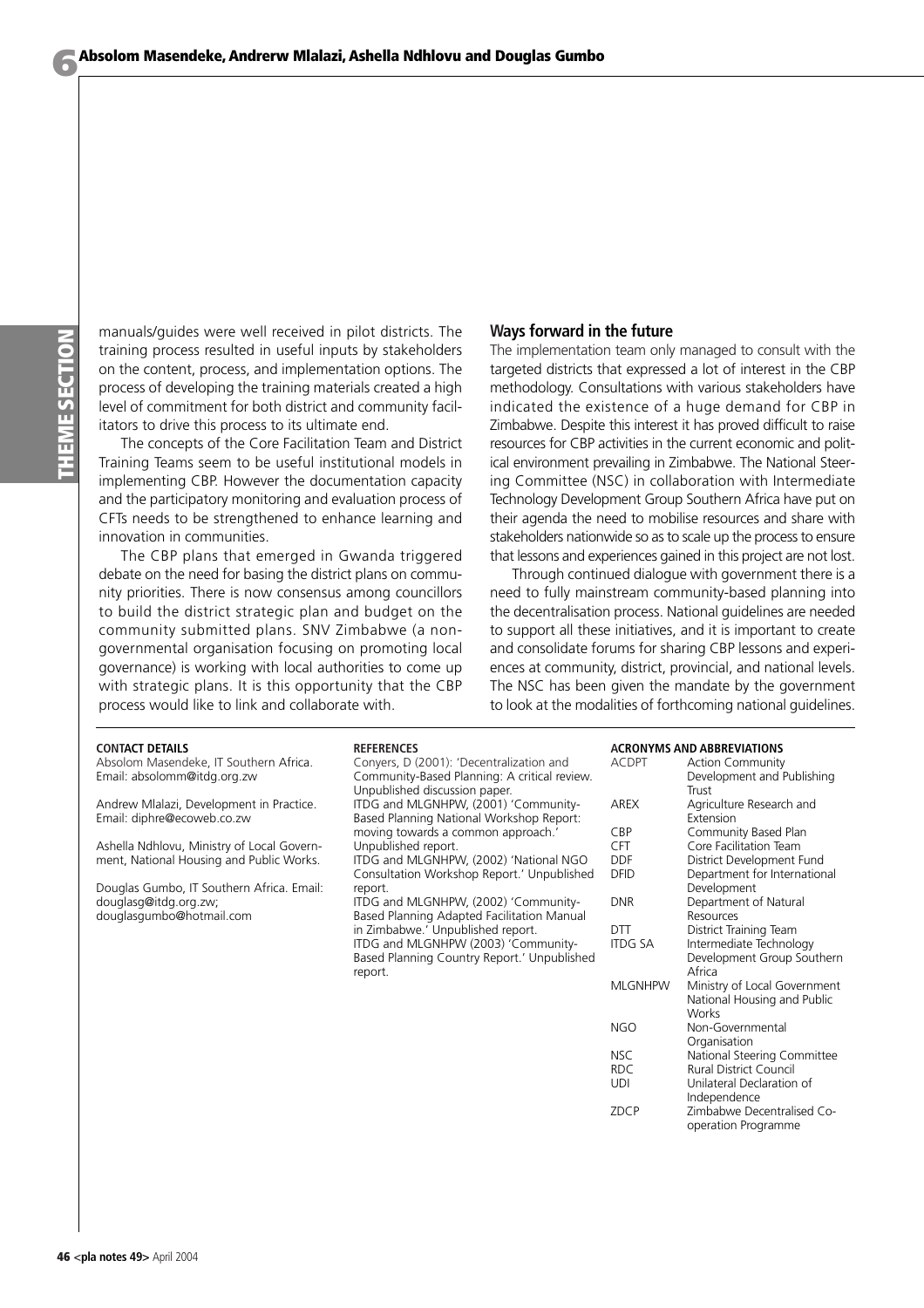### **OTHER EXPERIENCES OF** CBP IN AFRICA, ASIA AND LATIN AMERICA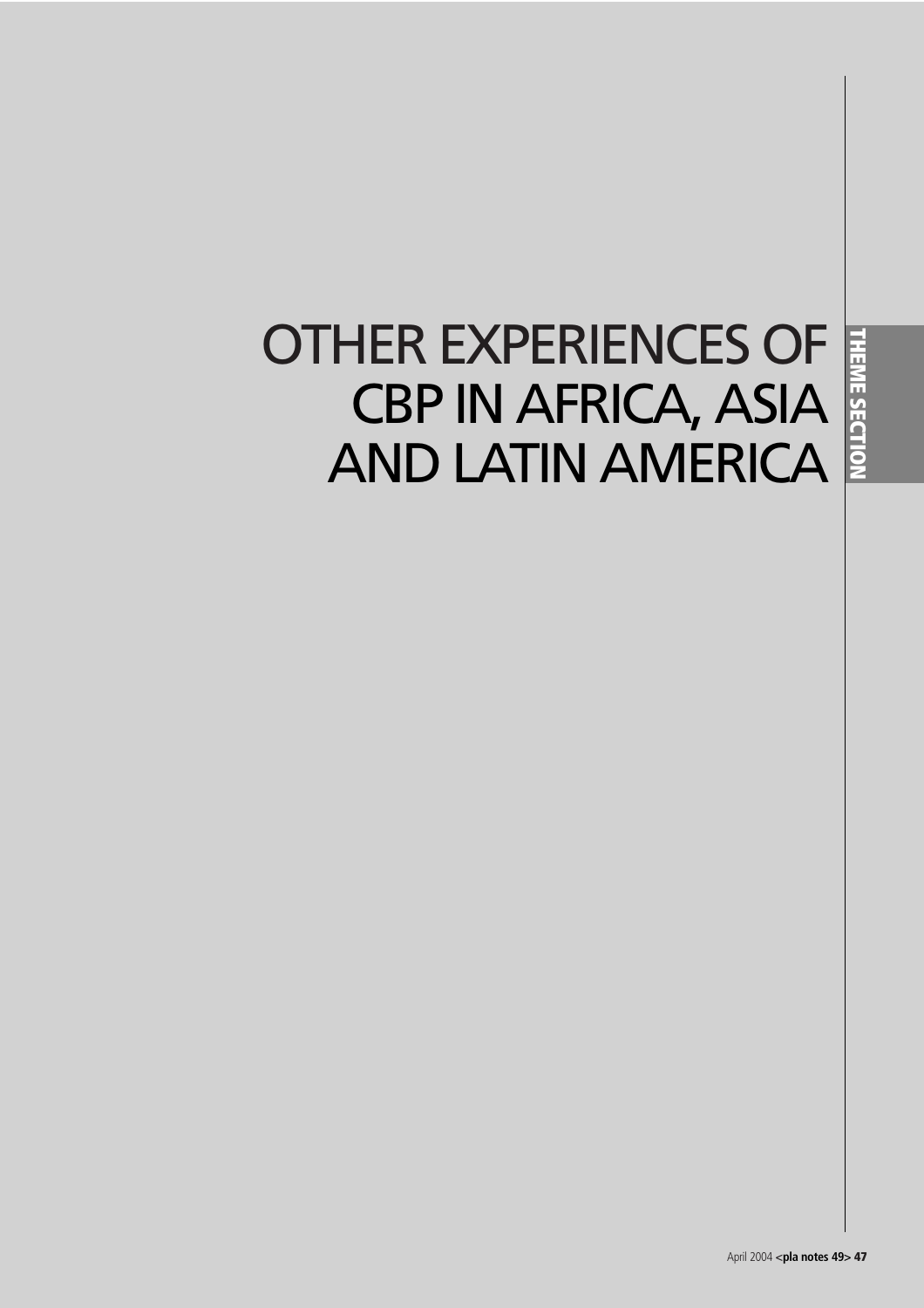## Experience of the *Programme Nationale de GestiondeTerroirs (PNGT2)* in Burkina Faso **1999**<br>Experie

#### **by MOUSSA OUEDRAOGO and MOHAMED DRABO**

#### **Introduction**

In promoting sustainable economic and social development from the mid 1980s, the Burkinabe government has promoted strategies and approaches that are participatory and decentralised. The implementation of these approaches has been supported by a political and legal environment that favours the adoption of appropriate legal instruments. In regional/land management, the law 014/ADP of 23/05/1996 and the associated decree 96-208/PRES of 30/06/1996 have introduced land reform and land tenure reform in Burkina Faso. In terms of good governance, the government has, since 1997, undertaken to define and implement a legislative system which encourages the emergence and growth of civil society in the conception and implementation of development policy. The decentralisation process since 1998 has involved the transfer of roles, functions and resources from the state to other actors. In rural areas, the process is still in its early stages.

The implementation of these different regulations and laws has required improvement in the management of all actors to ensure appropriate coordination and synergy of delivery. Over the last fifteen years there has been increasing coordination between agencies that are external to the village with rural communities, based on pressure from the state and its bilateral and multilateral partners. This has given rise to a diversity of approaches.

It is in this context that the government adopted the policy on Decentralised Rural Development, as part of its strategy to promote the capacity of communities to take local action, and to integrate the different programmes and projects that are promoting poverty reduction and improved quality of life in rural areas.

The implementation of this approach has been based on the establishment of the structures outlined in Table 1.

#### **The experience of the second** *Programme National de Gestion des Terroirs*

From 1986 Burkina has been developing the use of an approach called *Gestion de Terroirs* (participatory land management**<sup>1</sup>** ). From 1991 the approach was widened with the first phase of the National Programme for "Gestion de Terroirs" from 1992-1996. The approach is based on the participation and handing over of responsibility to rural communities for managing their area. The approach is multisectoral, multidisciplinary and flexible and based at village level.

Burkina is only now developing a system of local

**<sup>1</sup>** This is actually a difficult term to translate – it also has the sense of participatory management of local areas.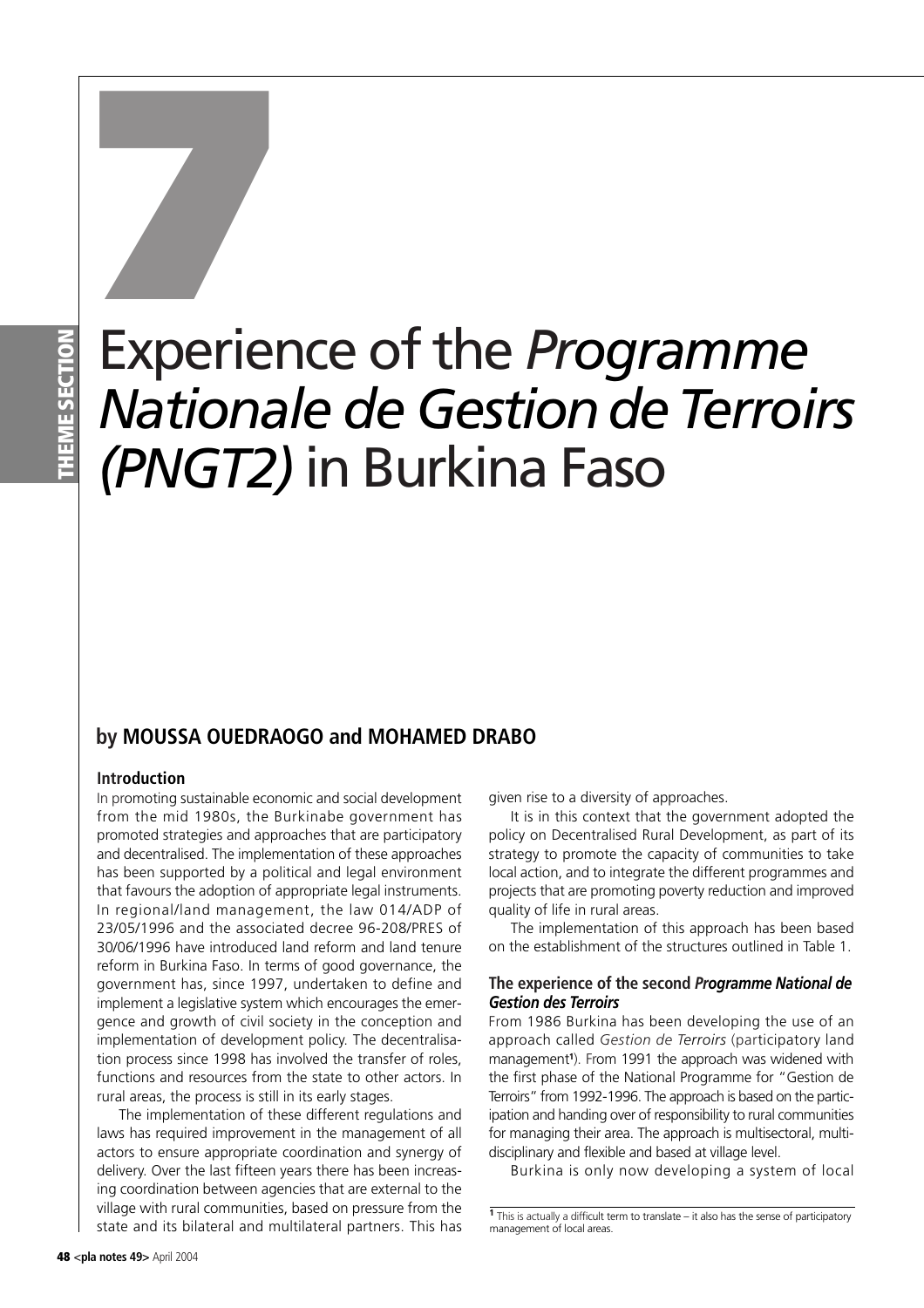| Table 1: Levels and roles of government in Burkina |                                                                        |                                                                                                                                                                                                                                                                                                                                       |  |
|----------------------------------------------------|------------------------------------------------------------------------|---------------------------------------------------------------------------------------------------------------------------------------------------------------------------------------------------------------------------------------------------------------------------------------------------------------------------------------|--|
| Level                                              | <b>Structures</b>                                                      | <b>Roles</b>                                                                                                                                                                                                                                                                                                                          |  |
| National                                           | National Team for Coordination of<br><b>Rural development Partners</b> | - Promote an overall strategy of decentralised rural development<br>- Ensure learning from experiences in the field<br>- Implement a M&E system with agreed performance and impact indicators                                                                                                                                         |  |
| Region                                             | <b>Regional Council</b>                                                | - Defines development approaches for the region in accordance with national policy<br>- Harmoise the different development plans from within the region                                                                                                                                                                               |  |
| Province                                           | <b>Provincial Technical Coordination</b><br>Team                       | - Harmonise the approaches of different agences in the province<br>- Support communities in the development of their development plans<br>- Promote coordination at all levels<br>- Capture and disseminate learnings from experience<br>- Establish priorities for investment at the level of the province in relation to the region |  |
| Village                                            | Commission Villageoises de Gestion<br>des Terroirs (CVGT)              | - Coordination and lead on development actions at local level<br>- Manage funds effectively<br>- Mobilise funds needed to implement its programmes<br>- Plan development at local level, both in terms of time and space<br>- Act as the interface between different development partners                                             |  |

government, which should come into place with communes established in 2005. Meanwhile it has a welldeveloped system of legally recognised community structures called Village Committees for Area Management (CVGT). These can receive funds, and manage development in their area. Some are as small as 1,000 people. According to legislation the CVGTs have a general assembly composed of all members of the community, an executive committee, specialised subcommittees depending on need, a subcommittee responsible for monitoring, and one on land issues (which is generally mainly elders and traditional authorities). There is not a fixed number of men/women on the committees, but for example in Dour Yarce there were two women on the executive, and this rises in some places to four or five, including some Chairpersons.

PNGT works in all 45 provinces, in some cases through coordination agreements with other donors. At regional level there is a Consultative Council for Development (CCRD) which coordinates regional services of government departments, promotes government policies, and ensures coordination amongst services.

In all PNGT2 has a budget of US\$ 114 million. 12% of the budget is for training of local communities, 48% for the local development funds, 26% for technical support, 4% for promoting secure land rights, 11% on programme management.

#### **PNGT approach**

Some of the components of the programme include:

- Establishment of the CVGTs (over 2000);
- Provision of technical support for the CVGTs, partly by the private sector or NGOs;
- Support for development of local development plans by CVGTs;
- Provision of local development funds to CVGTs based on the plans, linked with a system of credit for productive investments;
- Efforts to ensure coordination of actors at different levels
- Preparing for decentralisation.

The major elements are shown in Table 2.

The participatory diagnosis is undertaken by a multidisciplinary team and local people, using the accelerated method for participatory research (MARP). After the situation analysis, the team identifies the constraints, difficulties, key problems of the community and also the potential of the area, covering social, cultural, environmental and economic issues. This is not a sectoral but a holistic approach to development.

Major efforts are made to coordinate the activities of different agencies with and between communities. It is essential that actions identified are taken forward quickly to implement what is planned.

The CVGTs make their own choices as to the projects they would like funded, while having to make a local contribution in cash and in kind. They develop their community plans, and manage the projects which are implemented through them.

At the level above the CVGT (called a province, which

**THEME**

**SECTION**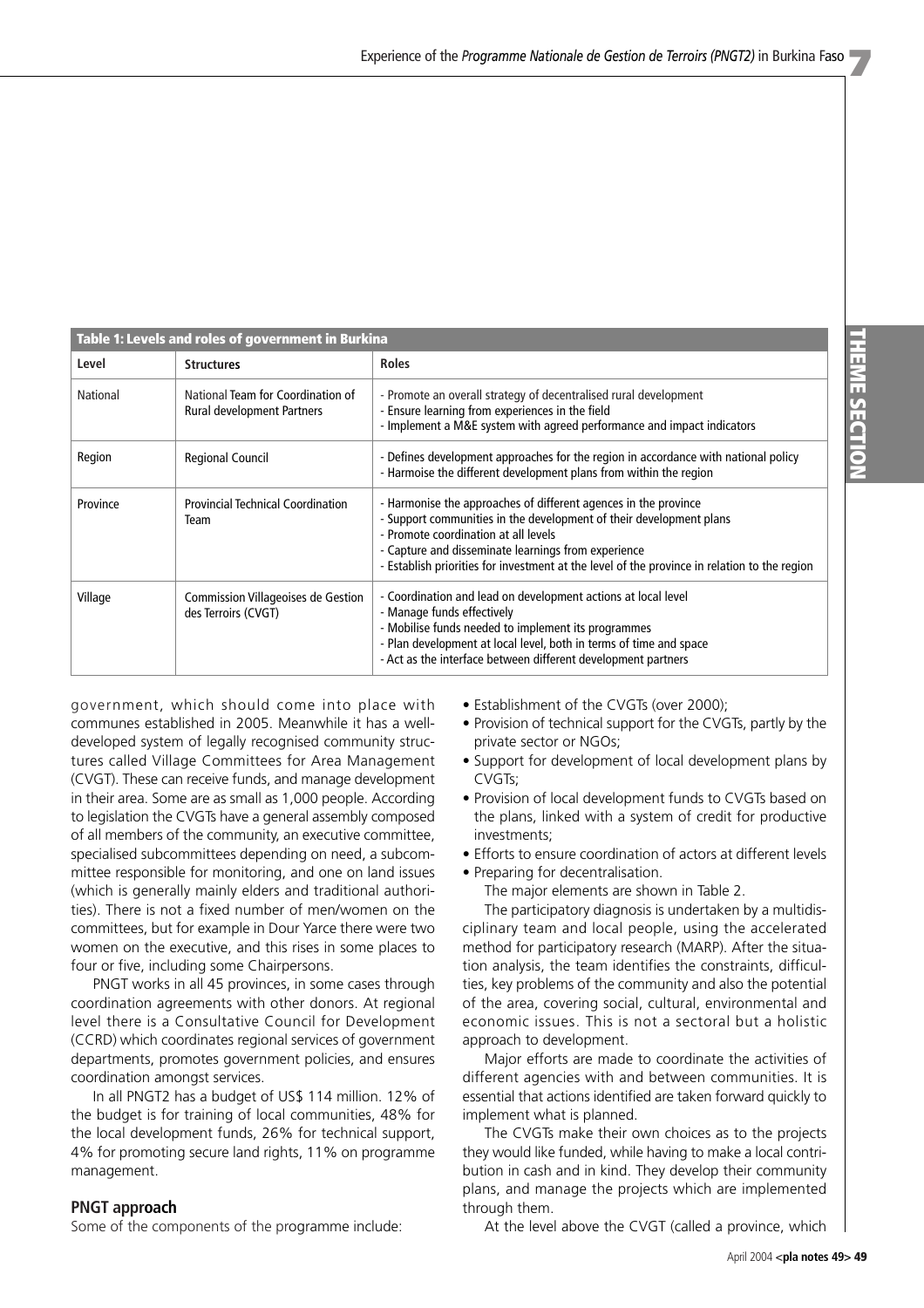| Table 2: Elements of village land management approach                                      |                                                                                                         |  |  |
|--------------------------------------------------------------------------------------------|---------------------------------------------------------------------------------------------------------|--|--|
| <b>Elements</b>                                                                            | <b>Tools and approach</b>                                                                               |  |  |
| Information/senstitisation                                                                 | - Use of media including drama, radio and press<br>- Focus group meetings                               |  |  |
| Joint analysis (identification of problems, opportunities,<br>and research into solutions) | - MARP PRA tools (mapping, transect, wealth ranking, direct observation, Venn<br>diagrammes, flows, etc |  |  |
| Planning of activities in time and space and elaboration of<br>a Village Development Plan  | - MARP tools, maps, focus groups                                                                        |  |  |
| Organisation and skills development to implement the<br>plan                               | - in situ training, study visits, action-research, experimentation with management of<br>works, etc     |  |  |
| Action-research                                                                            | - Tests at small scale                                                                                  |  |  |
| <b>Mobilisation of finance</b>                                                             | - Development of partnerships<br>- Development of negotiation skills<br>- Promotion of local savings    |  |  |
| Implementation of village micro-projets                                                    | - Technical and management training<br>- Promotion of specific working groups<br>- M&E                  |  |  |
| M&E                                                                                        | - Obligation to account to the wider community<br>- Field visits to projects                            |  |  |

will become the level of local government, through a Commune), there is a technical coordination framework between government and NGOs who have a role in relation to investments that need to be approved at higher levels, and in M&E.

Box 1 gives a case study from Dour Yarce village, near Tendogogo.

#### **Results**

PNGT1 covered 8 provinces of the country, including 486 villages, or around 150 000 people**2**. The main investments which resulted included:

- Social and economic infrastructrure (roads, schools, dispensaries, dams..)
- Land management in the villages (stone bunds..)
- Support for agricultural production
- Support for management of classified forests

At the end of PNGT1, a study was undertaken of impacts on communities**3**, also using participatory method-

**<sup>2</sup>** A village in Burkinabe legislation must have a minimum of 100 inhabitants or 20 family units. The average for villages covered by PNGT is 300 people. **<sup>3</sup>** This included only a sample of 40 or so villages out of 486, but those chosen were amongst the most impoverished in terms of food supply during PNGT1.

#### **Box 1: The CVGT of Dour Yarce**

Dour Yarce is a village where agriculture is the predominant economic activity. The people are Morse, with some Peulh, and total 1133 inhabitants. They were helped under PNGT1 and now 2. They did not have a CVGT during PNGT1, when the programme worked with farmers' groups.

The CVGT was established in December 2002. A plan for "Gestion de Terroir" was developed, covering 5 years. The main problems identified were water and they now have two wells and a small dam. Food security is also a problem, and other interventions planned were for stone lines, composting and other soil conservation activities.

They have a map of the CVGT, which is embroidered on cloth. This shows no school, with the nearest 8 km away, and the nearest clinic 12 km away. They have a literacy centre. In the rainy season the main village is inaccessible due to the flooding of the river, confining them to the village. Generally children are on holiday during this period, they cannot access markets and women use stores of dried and leaf vegetables as foodstuffs. They have to use traditional healers during this period.

The contribution in cash and kind from the community is 29% of the total planned spend of 4.6 million CFA. Generally the community contribution is 20%, including contributions in kind.

The CVGT has two general assemblies per year and the committee meets monthly. Subcommittees have been established of the CVGT to address particular tasks, including one for agriculture, livestock, education, environment, health, domestic water, land and M&E. Ten members of the committee have had a 5-day training on procurement.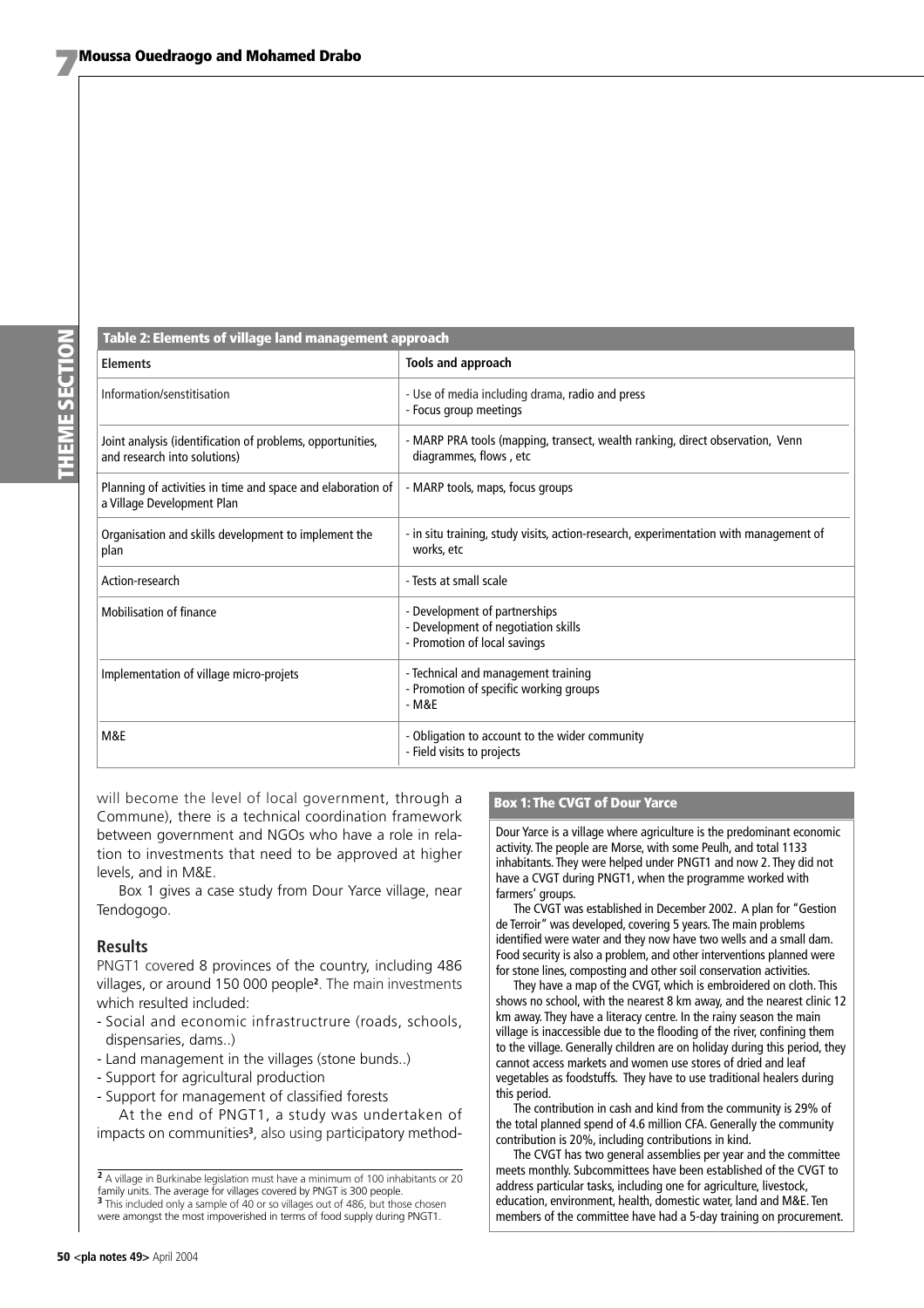

ologies (MARP), including wealth ranking. Five years later this showed that the situation in terms of food security of vulnerable households, with 73% of beneficiaries estimating that they had improved their production, and 80% their food security. In terms of impact on natural resources, the main impacts were improved soil fertility, increased vegetation cover, increased biodiversity and increased yields.**<sup>4</sup>**

**<sup>4</sup>** It should be noted that rainfall was plentiful during this period, which explains why the results are particularly good.

**A group of villagers from Dour Yarce village presenting their plan to a group of visitors from different African countries, including Ian Goldman, Hans Binswanger from World Bank and Jean-Paul Sawdogo, PNGT.**



Participatory management of classified forests is in itself also a real revolution.

There were also significant impacts on local capacities, through training and study visits. New village organisations were created, and there was an improvement in decisionmaking. National government is referring to the CVGTs as a conduit for resources to support local development. More and more, where CVGTs exist they are becoming the key institutions for development actors, local and national government.

#### **CONTACT DETAILS**

Moussa Ouedraogo is Head of the Unit for Support to Local Governance with the PNGT and can be contacted at 01 BP 1487 Ouagadougou 01, Burkina Faso. Email: moussaouedraogo@hotmail.com

Mohamed Drabo is the Coordinator of PNGT in the province of Kouritenga. He can be contacted c/o PNGT2, 01 BP 1487, Ouagadougou 01 Burkina Faso. Email: mouhamed.drabo@caramail.com

For further details visit: www.pngt.gov.bf

#### **REFERENCES**

**A map of Dour Yarce being shown by**

PNGT (2001): "Presentation du deuxième Programme National de Gestion de Terroirs, PNGT2", Ouagadougou, PNGT. Diallo, S (2003): "Communication du Ministre d'Etat, Ministre de l'Agriculture, de l'Hydraulique et des Ressources Halieutiques sur l'Experience du Burkina Faso", presented at Meeting of African Ministers on Community-Driven Development, November 2003, Ouagadougou, Ministère de l'Agriculture, de l'Hydraulique et des Ressources Halieutiques.

**THEME**

**SECTION**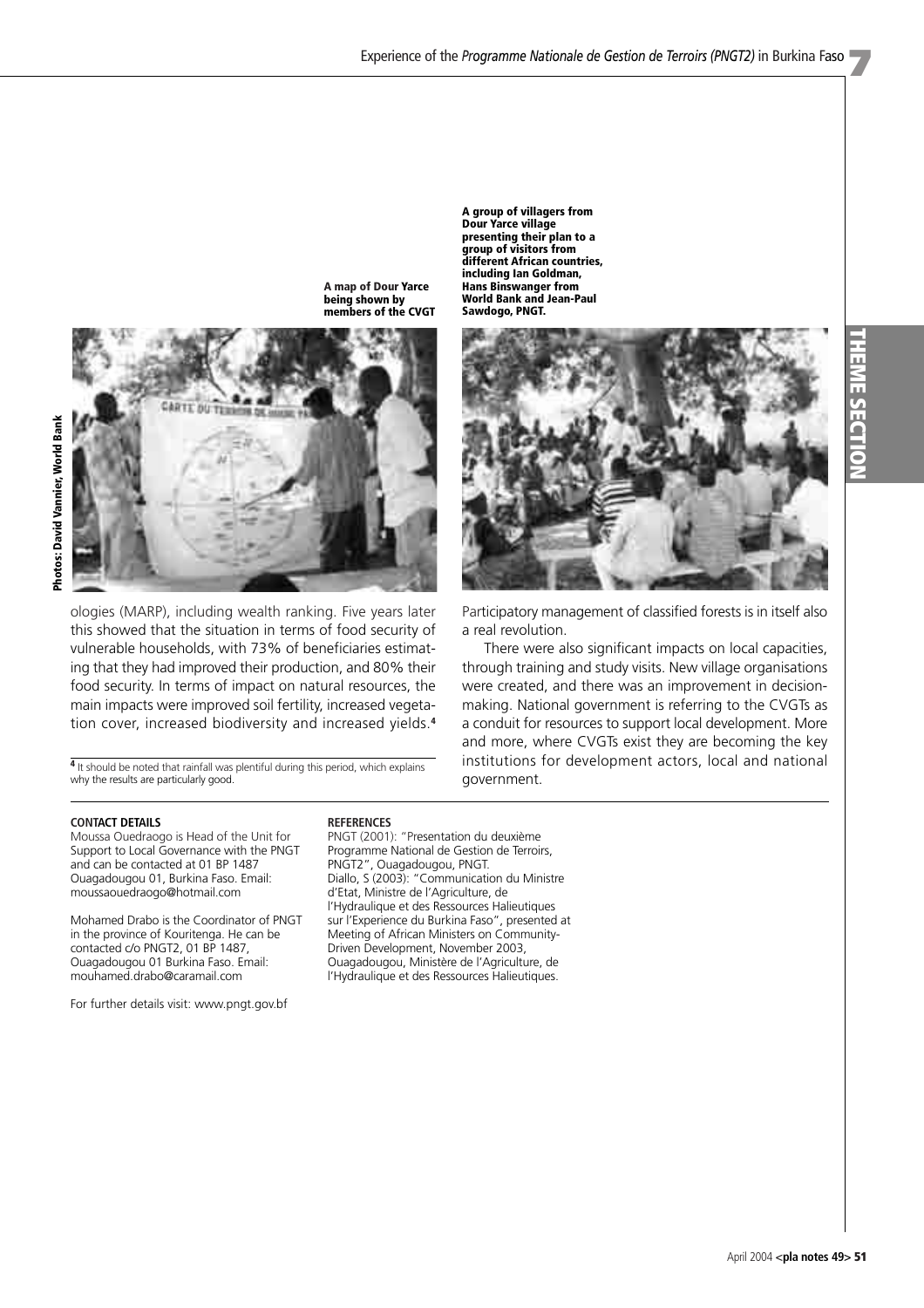## Challenging and changing the big picture: the roles of participatory research in public policy planning **Challend**

#### **by CHARLES EHRHART**

This article examines the guiding ideas and ultimate realities of government-led participatory research in Tanzania and Uganda. It considers the extent to which research results have influenced meso- (e.g. district) and macro- (e.g. national) level planning for poverty reduction and why; the degree to which research processes have contributed to democratisation and citizen empowerment; and implications for the future of participatory approaches to policyoriented research.

#### **Introduction**

The World Bank and similarly powerful institutions have come to acknowledge that their ideas about development cannot be imported and applied wholesale irrespective of the different circumstances faced by people in poor countries. At the very least, information about local specificities is now regarded as a prerequisite to:

- customising conventional development proscriptions/ rationalising public policy decisions; and,
- monitoring their implementation.

The interest in data to inform Poverty Reduction Strategies is now merging with the need to monitor progress towards Millennium Development Goals and bilateral donors' wish to streamline development assistance/improve

the performance of sector ministries. As a result, there is unprecedented pressure for poor countries to generate upto-date, detailed socio-economic data.

In East Africa, this has led to many changes. The most comprehensive response to the demand for development data has been in mainland Tanzania, where the government's Poverty Monitoring System is quickly becoming a regional model. Though less sweeping, important changes have also been made in Kenya, Uganda, and Zanzibar. In each case, changes include:

- enhanced coordination by central government (typically under the ministry responsible for preparing Poverty Reduction Strategy Papers) in order to improve information flows and reduce duplication of efforts;
- an emphasis on practical 'partnerships' involving central government, donors, CSOs and, to a lesser extent, the private sector; and,
- the use of participatory research methods to inform, monitor, and advance public planning for poverty reduction.

This article looks at the biggest examples of participatory, policy-oriented research in East Africa; namely, the Tanzania Participatory Poverty Assessment (TzPPA) and the Uganda PPA Process (UPPAP).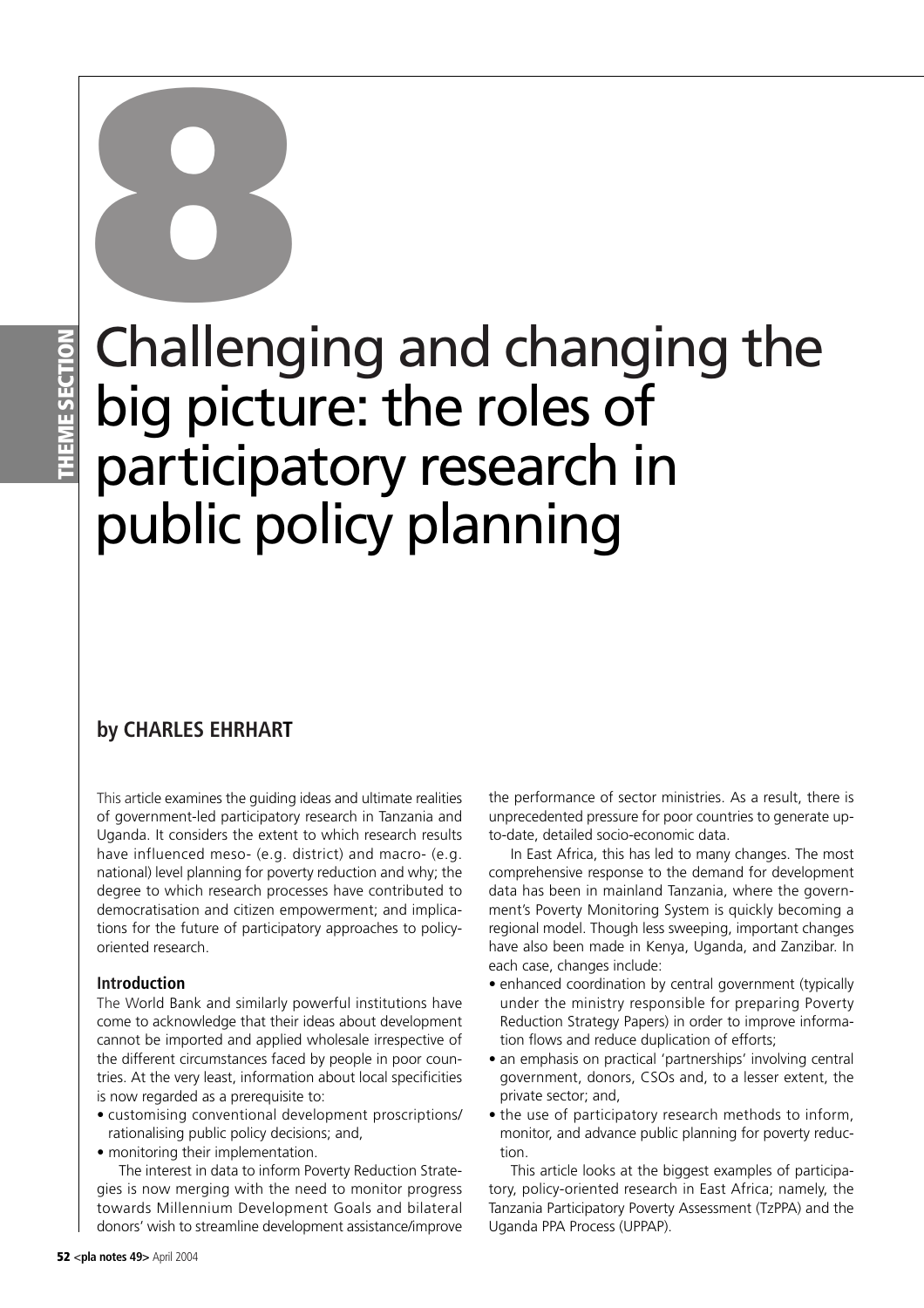**Data was brought together and changed into information and ideas in small groups. This approach allowed triangulation and the evolution of individual positions through rigorous dialogue.**



#### **Participatory Poverty Assessments**

The first Participatory Poverty Assessments (PPAs) were conducted in Africa during the early 1990s. Together with information generated through surveys and individual interviews, their findings were meant by the World Bank to show the complex relationship between poverty profiles, public policies, expenditures, and institutions.

PPAs quickly spread beyond the Bank to other agencies, where they continued to evolve and develop in terms of methodology and objectives. As a result, there are many different definitions of what a PPA is and no apparent agreement on what a PPA is not. In the midst of continuing debate, the many goals of PPAs have grown to include:

- providing critical information (especially qualitative data inaccessible to surveys) on which to base effective plans for poverty reduction;
- building poor people's capacity to analyse and solve their problems;
- stimulating local activities for poverty reduction (i.e. widespread community-based planning);
- raising poor people's awareness of their rights and responsibilities;
- changing policy makers' understanding of and attitudes towards poor people by involving government officials in the research process;
- building governments' capacity for poverty analysis and policy design; and,
- ensuring that Poverty Reduction Strategies reflect the priority needs of poor people.

Not all PPAs aim to meet all these goals, nor do all PPAs meet their goals. However, many are realised and have made important contributions to poverty reduction efforts at local, national, and international levels.

#### **The Tanzania Participatory Poverty Assessment and the Uganda PPA Process**

The 2002-3 TzPPA explored the causes, consequences, and policy implications of 'vulnerability' in thirty sites. Locations were spread throughout the country and selected on the basis of representing diverse livelihood (agriculture, live**THEME**

**SECTION**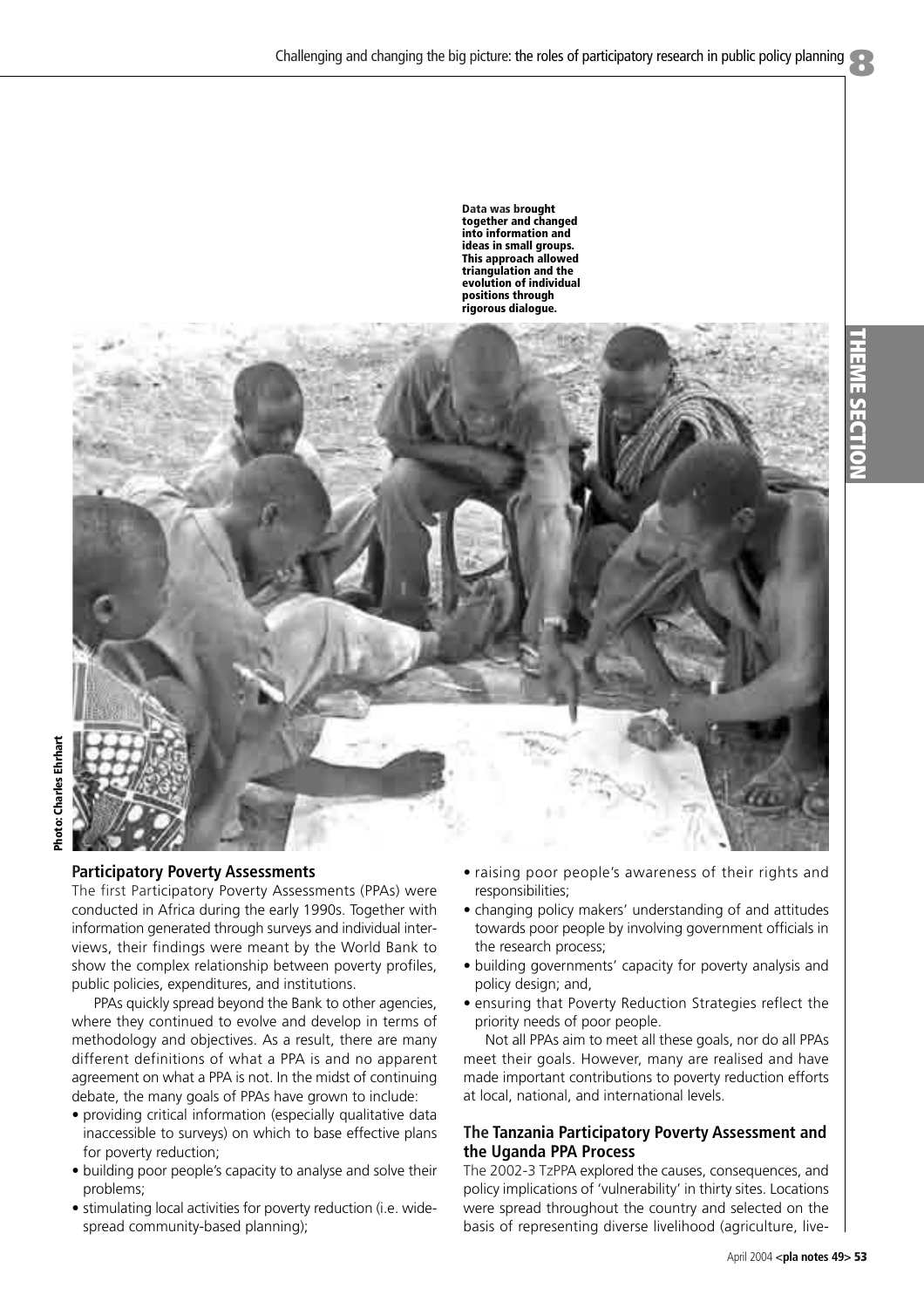**Charles Ehrhart 8**

**"While cases of change at the local level are plentiful, the impact of the TzPPA and UPPAP on national-level policies remains less clear. It is, perhaps, too early to tell whether or not the 2002–3 TzPPA will have an important effect"**

stock-keeping, fishing, and town-based work) conditions. Research teams were composed of six people from local and central government, as well as national and international civil society organisations, and they lived for up to three weeks in each site.

The first round of UPPAP lasted from 1998 to 2001. During this time, it worked in 36 communities – most of which were selected because they were especially poor. This approach to site selection maximised opportunities for the country's poorest people to communicate their experiences and priority problems. Nonetheless, it also meant that UPPAP's research results were less representative of conditions in Uganda as a whole. Three-person teams spending up to two weeks per community conducted research. As with the TzPPA, these teams were multi-sectoral and involved people from local government. This strategy worked well in both cases and was retained in UPPAP's second cycle, which began in 2001**1**.

#### **Methods and methodology**

Many aspects of the TzPPA and UPPAP – including their core beliefs, principles, and methods – are typical of good participatory research in general. Thus, their approaches were founded upon:

- the belief that ordinary people are knowledgeable about, and are capable of particularly reliable and insightful analysis of their own life-circumstances;
- the principle that all people irrespective of age, gender, level of formal education, etc. – have a fundamental right to participate in informing the decisions that shape their lives;
- the use of visual methods, such as seasonal calendars, Venn diagrams, etc. to facilitate the meaningful involvement of people in the research process; and,
- a commitment to sharing ownership of research results with local people and facilitating – through community

**<sup>1</sup>** More information about the TzPPA can be found at www.esrftz.org/ppa and about UPPAP at www.uppap.org

and district workshops – the identification of practical measures people can take to improve their lives.

In both Tanzania and Uganda, researchers were provided with an extended residential training programme. In the case of UPPAP, this lasted three weeks and focused on PRA principles and methods as well as improving reportwriting skills. In Tanzania, training was composed of:

- a one-week course examining how public policies are made, the scope of poverty-oriented public policies in Tanzania and specific features of key policies;
- three weeks learning about the ideas and methods of participatory research (including two special sessions on working with hard-to-reach social groups and researching sensitive subjects like substance abuse and domestic violence); and,
- three weeks jointly planning implementation (including sessions on comprehensive note-taking and reportwriting).

The TzPPA's extended preparatory period paid dividends in the long run as it led to (a) **more informed assessment of policies** and (b) **smoother implementation** because researchers themselves had been part of the decisionmaking process that established reporting procedures, standards of behaviour etc.

#### **Methodological differences**

The two most significant methodological differences between the TzPPA and UPPAP surround their engagement in community-based planning and the size of research activities.

#### Community-based planning

Though the primary objective was to improve district- and national-level planning processes, UPPAP also established Community Action Plans (CAPs) and committed itself to assisting in their implementation.

This decision was value driven. Indeed, members of UPPAP's Implementing Consortium (IC) feared that without instituting CAPs their work would have been fundamentally extractive and exploitative. While well meant, the practice of combining a nationwide research project with community-based action plans proved to be a major problem because:

• Some IC members (such as the National Bureau of Statistics) were ill suited to helping implement CAPs. Those that could found their human and other resources incapable of dealing in a timely manner with the scattered nature of partner communities and the diverse problems they prioritised. Moreover, attending to CAPs was at odds with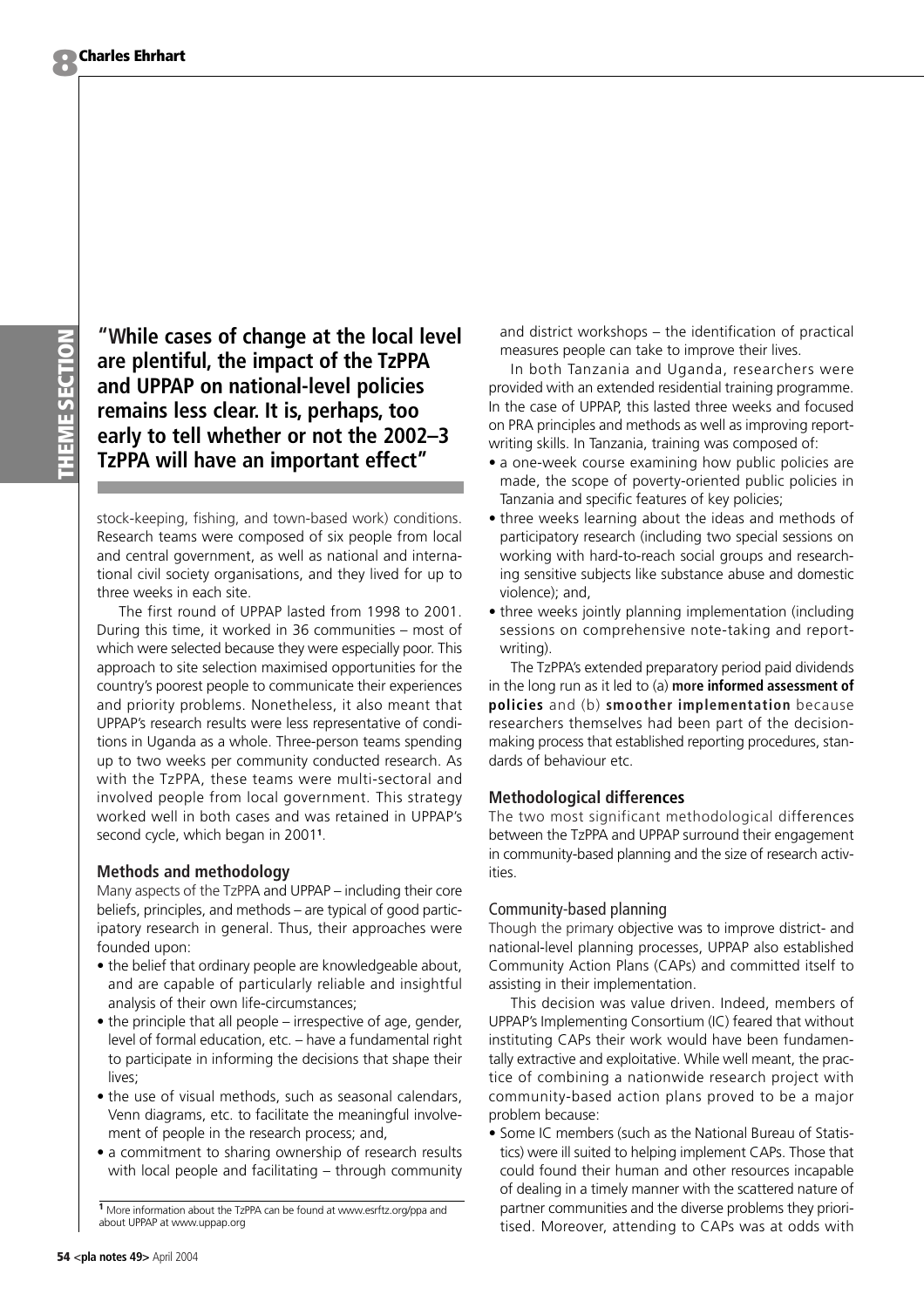**The TzPPA initiated work in each community with a video presentation. The novelty drew huge crowds who listened to a consistent, dramatised explanation of what the TzPPA sought to do, what opportunities it offered and didn't, and what the research process would be like. This substantially reduced the risk of raising false expectations**



expectations for IC members to remain in political centres where they could contribute to advocating pro-poor policy changes.

• Due to the irreconcilability of these tensions, the lag between CAP formulation and implementation was excessive. In the meantime, many local priorities had changed, some community members had forgotten about UPPAP and others had grown bitter with the certainty that researchers had never intended to return and fulfil people's expectations of aid.

As a result of this experience, as well as consultations with local authorities and community members during its design phase, the TzPPA chose not to engage in CAPs. Besides the difficulty of doing otherwise, it was argued that PPA-incited CAPs would duplicate the responsibilities of others' under the Local Government Reform Programme (LGRP). Also, community members said the research would not be exploitative **if** the results were shared with them and **if** researchers used it to advocate their interests. For these three reasons, the TzPPA opted to make just one promise; that is, to wholeheartedly try challenging and changing public policies in light of information and insights from the grassroots.

#### From village assemblies to focus groups

UPPAP aimed to involve as many community members in each of its activities as possible. In contrast, the TzPPA only sought large, community-wide meetings as venues in which to introduce itself and feedback/triangulate research results on the last day. Depending on their subjects, intervening activities aimed at involving between eight to sixteen participants in order to maximise the likelihood that all present would have a meaningful chance to share, debate, and refine their inputs.

This approach suited the TzPPA's needs. When the goal is participatory planning, facilitators typically seek a rela-

April 2004 **<pla notes 49> 55**

**THEME**

**SECTION**

FC 110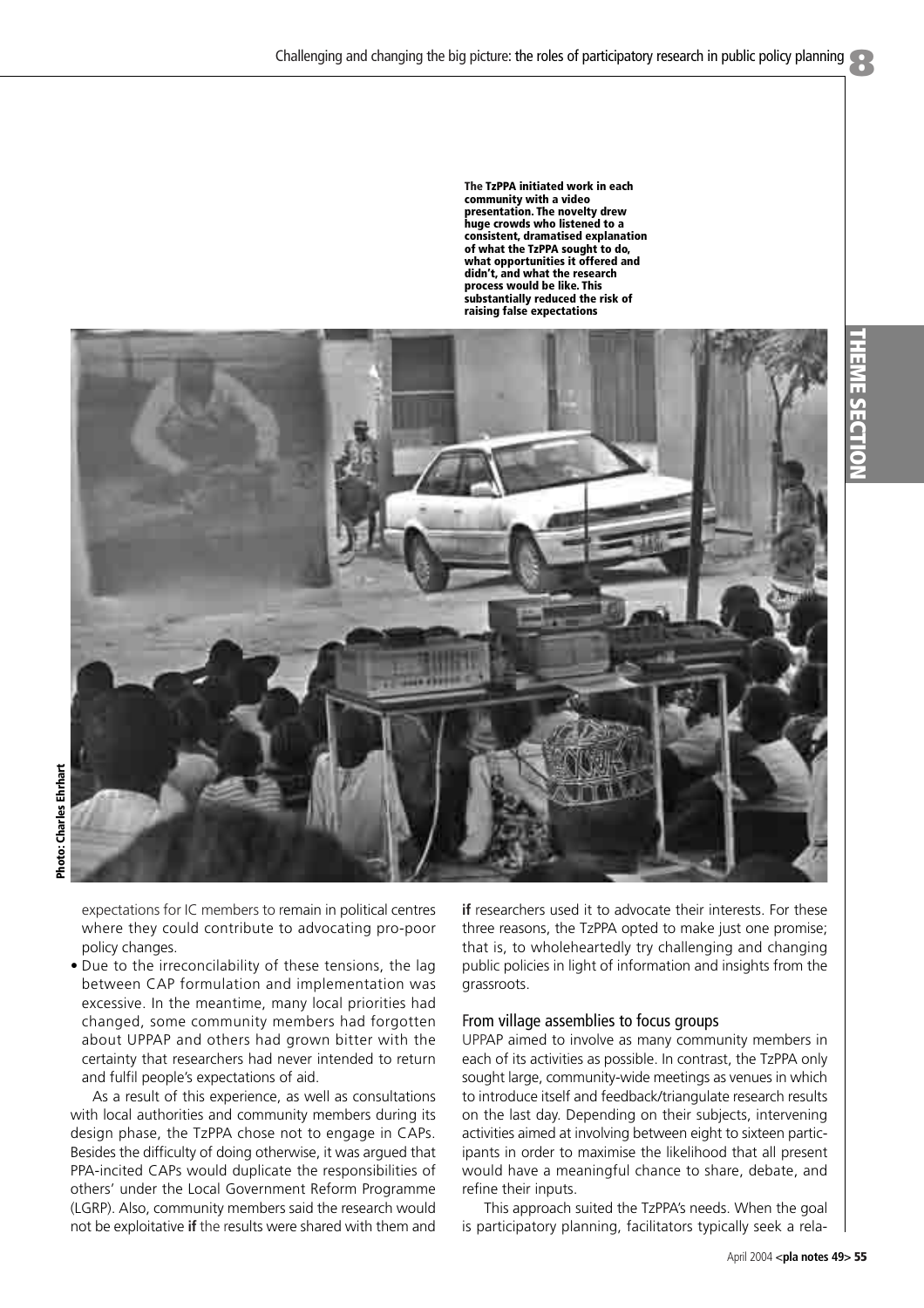tively small number of inclusive meetings wherein a critical degree of consensus can be fashioned around a specific course of action. In the process of pursuing this worthwhile goal, marginal perspectives and agendas for change are frequently left behind.

In contrast, the TzPPA did not need to develop 'community consensus'. In order to fulfil its mandate and contribute to well-informed policies at various levels of government, it sought to learn about the range of conditions people face, as well as their concerns, competing priorities, success stories, etc. Instead of determining a single course of action, it could – on the basis of such rich information – recommend hundreds. This is an ideal outcome that would undermine the likelihood of community-based planning leading anywhere at all.

#### **Benefits**

Participatory Action Research in general, and PRA/PLA in particular, typically seek to benefit participants in two ways. These are:

- improving the material and/or social conditions in which they live; and,
- enhancing people's power to shape their lives.

Therefore, it is worth asking how the TzPPA and UPPAP lived up to these goals.

#### Policy impact

Both UPPAP and the TzPPA generated a large amount of high quality, practical information that could not have been developed through conventional survey-based research. By feeding these results back to policy makers at meso- and macro- levels in a variety of easily accessible formats they were both able to have immediate, significant impact on policies at local (district and community) levels.

While cases of change at the local level are plentiful, the impact of the TzPPA and UPPAP on national-level policies remains less clear. It is, perhaps, too early to tell whether or not the 2002-3 TzPPA will have an important effect. Yet a number of important policy changes have been attributed to UPPAP. Of these, the highest in profile are:

- the decentralisation of budget-item decisions to districts (allowing local government to decide how to spend their health or infrastructure budgets, for instance); and,
- a substantial increase in the proportion of Uganda's national budget allocated to water and sanitation services.

These changes are important. However, valid questions remain. First is the extent to which these and other policies were, in fact, influenced by findings from UPPAP. Second is

#### **Box 1: Local change due to participatory research**

Some of the best examples of local change set in motion by the TzPPA are in Ilala Municipal District, Dar es Salaam Region, where municipal staff and community members planned responses to research results. These included:

- Provision of counselling and other forms of targeted assistance (e.g. training in alternative employment and soft loans) to commercial sex workers.
- A new strategy to encourage equal provision of schooling opportunities to girl and boy children. This strategy, unlike those in the past, begins from an understanding of local ideas about gender and education.
- The creation by community members of transparent criteria for priority support to especially poor households.

why equally important (if not more important) findings about insecurity, corruption, and macroeconomic policies were not addressed.

The answer to both questions points to the same conclusion; that is, PPAs are more 'consultative' than 'participatory' because government is under no obligation to take their findings into account in policy decisions. This does not imply governments should adhere verbatim to recommendations coming from community members. To the contrary, one of government's responsibilities is to balance the concerns of individuals and particular social groups/regions with others and all of this against financial constraints, etc. But the majority of policy makers still see themselves as having no obligation to either negotiate or explain their decisions to the public. Until this changes, it seems likely that they will continue to use research results that support their positions and disregard those which are, for whatever reason, unpalatable.

#### Empowerment

The methods through which the TzPPA and UPPAP generated their findings contributed to participants developing a deeper understanding of local realities. As evidenced by the ways in which they sometimes took these insights and transformed them into action, a degree of 'empowerment' took place at the grassroots. Nonetheless, this should not be overstated.

Because the presence of PPAs in each community was fleeting in comparison to the long-term partnerships that characterise effective community-based planning, the extent to which they shifted perceptions and power relations was almost certainly far less. This is not to say that the TzPPA and UPPAP failed to challenge or affect power relations. To the contrary, these projects invested a great deal of resources into training team members in research and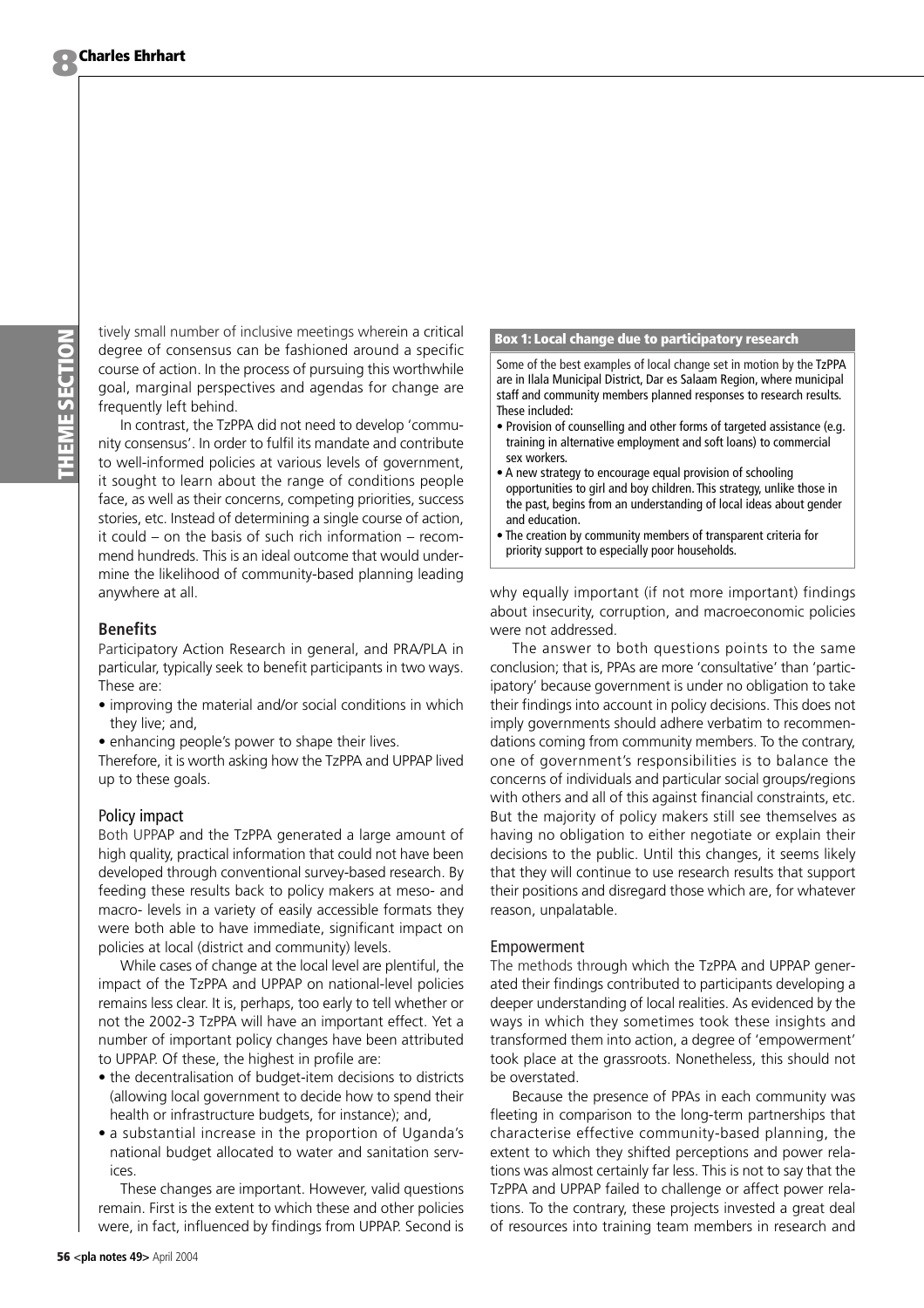advocacy skills. Moreover, these urban-based professionals gained a great deal of information and insights from, as well as invigorated sympathy for, people at the grassroots.

Without doubt, this has contributed in both Tanzania and Uganda to the capacity of civil society to understand, communicate, and exert political pressure for positive social change. It has also helped improve understanding and dialogue between civil society and governments – the significance of which should not be understated. This may amount to empowerment of poor people by proxy and, as such is surely less than ideal. Yet realistic alternatives are unclear since effective advocacy – especially at macro levels – requires contacts, planning, and a command of relevant information that is simply inaccessible to most poor people.

#### **Conclusions**

PPAs have their potential pitfalls and limitations. For instance:

- It would be counterproductive (and logistically impossible) to involve all stakeholders. Thus, good representation is necessary – and dangerous because some points of view may (wittingly or not) be excluded.
- Not everyone in a community will want to invest their time in the process of participatory research – especially when they expect a welfare relationship to government or lack faith that their efforts will be heard and listened to.
- Many development issues are extraordinarily complex and far removed from the direct experience of ordinary people. Therefore, it may be impossible for PPAs to rigorously examine some issues without demanding too much of people's time.
- PPAs can generate quantitative and qualitative development data. However, they cannot identify the scope of certain conditions or practices across a region or country.
- Participatory research does not 'help' conventional decision makers. To the contrary, it is much easier for them to draw conclusions without the information provided by PPAs. Good research exposes competing interests, chal-

#### **CONTACT DETAILS**

Charles Ehrhart, Coordinator, Participatory Environmental Management (PEMA) Programme, PO Box 110220, Dar es Salaam, Tanzania. Email: CharlesEhrhart@auberon.org

**"Without doubt, this has contributed in both Tanzania and Uganda to the capacity of civil society to understand, communicate, and exert political pressure for positive social change. It has also helped improve understanding and dialogue between civil society and governments – the significance of which should not be understated"**

lenges orthodox assumptions, and reveals complexities that make decision-making very, very difficult.

- PPAs are time-consuming and expensive in comparison with the process of elites meeting behind closed doors, speculating about citizens' lives, and setting policy.
- Many of the forces causing and perpetuating poverty in East Africa are rooted in the policies of distant countries and institutions. Though PPAs may demonstrate such linkages, there is a tragic disconnection between these findings, advocacy efforts, and policy change.

Despite these hurdles, the TzPPA and UPPAP have shown the potential of participatory, policy-oriented research to improve policy-making processes and outcomes. Ironically, one of the greatest threats to participatory policy research as a whole may be the success of these and comparable initiatives. Indeed, there is the risk that governments will be satisfied with their contributions and neglect to explore how other innovations – including citizen report cards, participatory service assessments, and policy relevance tests – could add to development data and further democratisation. In the future, these and other options should be routinely integrated into national poverty monitoring and evaluation strategies to ensure the best possible contexts for community-based planning.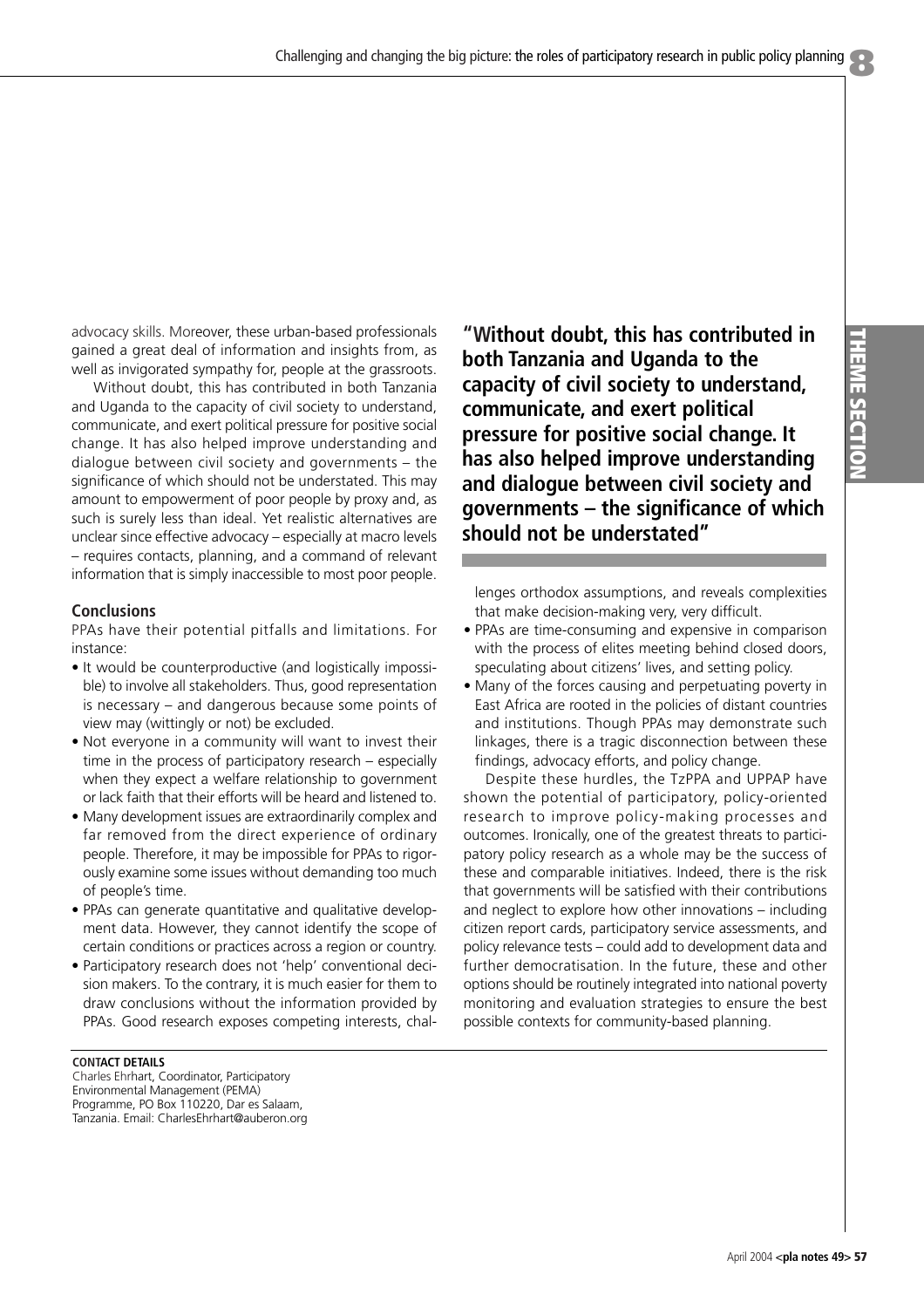# Experiences in *Panchayat*-based **9** planning in the mountains of Himachal Pradesh, India

#### **by RAJEEV AHAL and SILVIO DECURTINS**

#### **Background to Himachal Pradesh**

Himachal Pradesh (HP) is a rural mountainous State of India, lying in the western Himalayas. With two-thirds under forest management**1**, only 10.5% is devoted to crop production. But 67% of the owners have a plot size of less than 0.4ha and thus non-farm resources are important in people's livelihoods. The increasing population is further fragmenting the hilly terraced croplands. Socially, the mountain communities are composed of people from different caste backgrounds, involving a complex social hierarchy of castes, connoting a differential status, with the Scheduled Castes (SCs) and Scheduled Tribes (STs) being accorded the lowest status in practice although constitutionally, all citizens of India enjoy an equal status.

The mountain areas are both inaccessible and fragile, leading to restricted opportunities for growth as well as hidden poverty. Welfare investments through grants from Central Government and loans from financial institutions made some impacts from 1960s to 1980s. But with the shrinkage of Central Government funding and the poor revenues generated, the state of HP is now facing a financial crisis. In this context, there is a real need for an effec-

**<sup>1</sup>** Of the 67% forest, almost 29% is for grazing and pastures. A third of forest lands have not yet been demarcated through surveys and settlements.

tive, local methodology for identifying and funding community priorities and reducing wastage. This article documents the trials undertaken in this direction, the approaches used, and their impacts.

#### **Structures of** *Panchayati Raj* **Institutions in HP**

The state of HP embraced the key elements of the 73rd Constitutional Amendment**2**, leading to the 1994 HP *Panchayati Raj* Act, which strengthens the devolutionary process through the following *Panchayati Raj* Institution (PRI) structures as shown in Table 1.

In HP, the *Panchayati Raj* and Rural Development Department (PRRDD) is the department responsible for PRIs and caters for training, administrative, and support needs of the about 3037 *Gram Panchayats*, 75 *Panchayat Samitis,* and 12 *Zila Parishads* with about 26,532 elected office bearers working within them. All PRI bodies are elected on a nonparty basis for a five-year term and include the mandatory reservation of seats for some sections of society with a traditionally lower social status to ensure equity in political opportunity. One third of all seats, including those of Chairs of the different tiers, are reserved for women. For the SCs and STs,

**<sup>2</sup>** After almost five years of debate and the introduction of Bills by successive governments in Parliament, the PRIs were accepted with the 73rd Amendment to the Indian Constitution providing them with the basis on which to act as statutory bodies for local self-governance.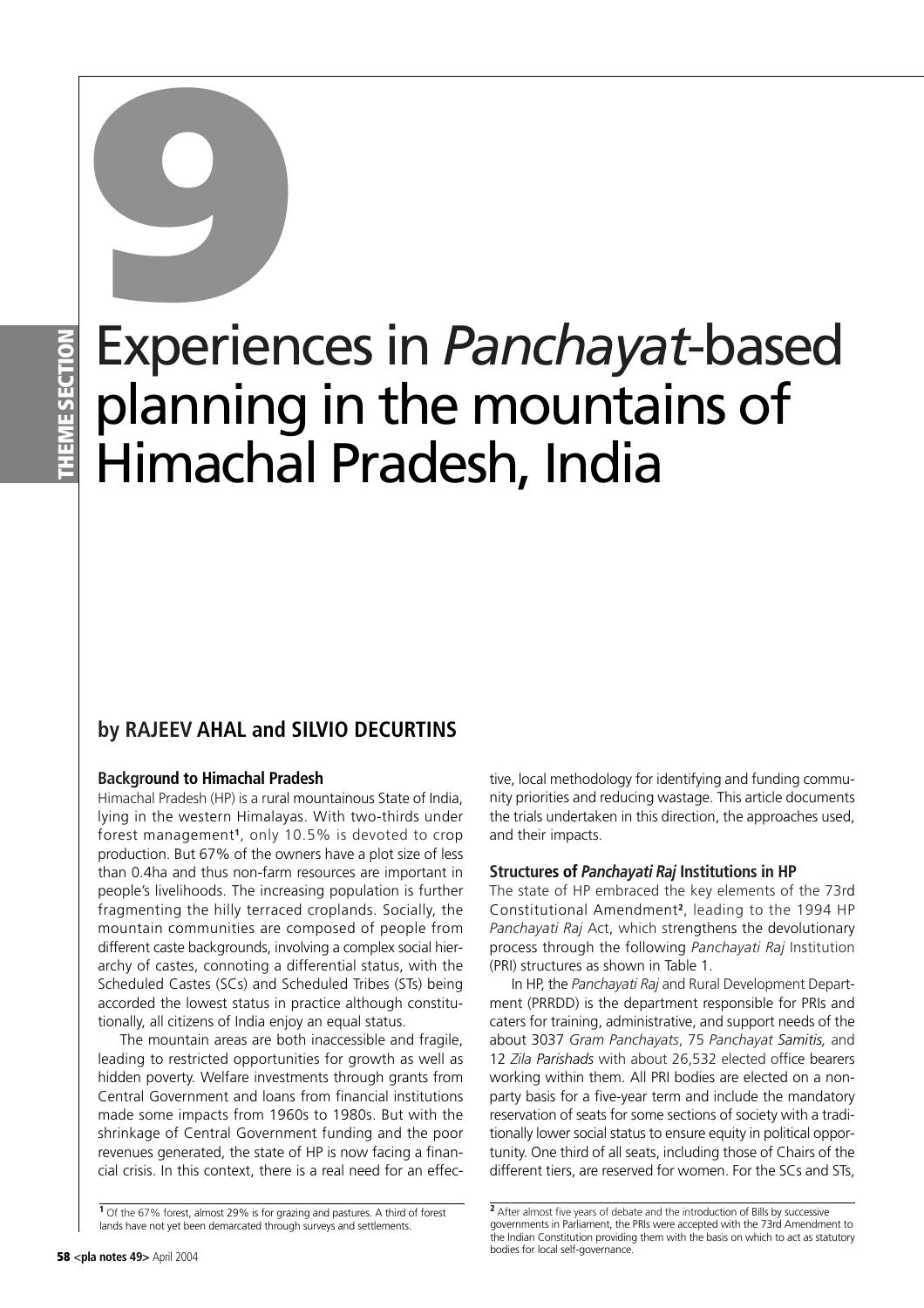| Table 1: Structures of <i>Panchayati Raj</i> Institutions in HP |                                                                                                                                                                                                                                                                                                                                                                                                            |                                                                                                                                                                                                                                                                                                              |  |  |
|-----------------------------------------------------------------|------------------------------------------------------------------------------------------------------------------------------------------------------------------------------------------------------------------------------------------------------------------------------------------------------------------------------------------------------------------------------------------------------------|--------------------------------------------------------------------------------------------------------------------------------------------------------------------------------------------------------------------------------------------------------------------------------------------------------------|--|--|
| Level                                                           | Constitution                                                                                                                                                                                                                                                                                                                                                                                               | Role                                                                                                                                                                                                                                                                                                         |  |  |
| The Zila Parishad                                               | Constituted for each District, they consist of directly<br>elected members representing a group of Panchayats<br>with a population of 20,000. Elected members elect<br>from within themselves an executive committee.<br>National parliament members are also Zila Parishad<br>members.                                                                                                                    | Plans and implements economic development and social justice<br>schemes. Financed by Central and State governments. Controls,<br>coordinates, and guides the Panchayat Samitis & Gram Panchayats.                                                                                                            |  |  |
| The Panchayat<br>Samiti                                         | Constituted for each development block and<br>consisting of a directly elected member representing<br>a Gram Panchayat(s) with a population of about<br>3,000. Elected members elect from within<br>themselves the executive committee. Members of<br>national parliament, whose constituency falls in that<br>block, are also members. One fifth of Gram<br>Panchayat presidents are members by rotation. | Plans and implements developmental projects and schemes based on<br>specified roles and functions and subject to funds received from state<br>and central government. Also acts as a coordination body between the<br>Gram Panchayats and the block level departments.                                       |  |  |
| Gram Panchayat                                                  | Executive of the Gram Sabha. It consists of ward<br>members elected by each Up Gram Sabha and a<br>directly elected Panchayat president. Each Panchayat<br>has at least one trained secretary/assistant paid by<br>the PRRDD.                                                                                                                                                                              | Meeting twice a month, it is responsible for 29 civic functions e.g.<br>maintenance of village roads, public wells, culverts, sanitation etc.<br>Prepares and implements schemes for economic development and social<br>justice. Receives grants from State and Central Government.                          |  |  |
| Gram Sabhas and<br>Up Gram Sabhas                               | A village or a group of villages with a population of<br>1,000-5,000 (an average of 1,200-1,800 in<br>practice). Each Gram Sabha is further subdivided into<br>5-13 Up Gram Sabha (wards), where the<br>communities can meet and participate more easily<br>and effectively.                                                                                                                               | Working as the common platform for all voters, the Sabhas provide the<br>foundation for direct democratic control and accountability by the<br>communities over their elected PRI representatives. Each Gram Sabha<br>meets four times a year, while the Up Gram Sabhas hold their meetings<br>twice a year. |  |  |

seat reservation is in proportion to their population.

Line departments suffer from a narrow approach to development that has discouraged partnership and participation by the communities. Historical experiences from all over India show that **people-based planning** is an effective mechanism for strengthening local self-governance, as it entails the implementation of activities as directed by a People's Plan, in the form of a *Panchayat* Micro Plan (PMP).

#### **History and background to PMP**

*Panchayat* Micro Planning (PMP) came into HP in 1996, with the first trials conducted by the NGO Rural Technology and Development Centre**3**(RTDC). Subsequently, many other organisations piloted PMP processes. State-level workshops were held to promote experience sharing and strengthen PMP processes. Due to this advocacy, in 1999 the Government emphasised the promotion of PMPs, adding a further legitimacy and fresh impetus.

**<sup>3</sup>** Contact: Sh. Sukhdev Vishwapremi, Co-ordinator, at rtdc@glide.net.in or more information on www.navrachna.org

The Indo-German Changar Eco-Development Project (IGCEDP)**4**, a bilateral project between the governments of Germany and HP, and implemented by GTZ and the Forest Department, had simultaneously built up a village-level planning approach called Integrated Resource Management Planning (IRMP). Recognising the importance of mainstreaming natural resource-based development planning, IGCEDP initiated trials in eight *Panchayats* (45 villages). The result was the evolution of IRMPs into a methodology for villagers to make *Panchayat*-level PMPs.

The impact of these was limited as they were implemented in a project mode. RTDC, whose core staff had been working with IGCEDP, decided to initiate community block-level trials in direct collaboration with the PRRDD, involving staff from the line departments at the block. Finally, the Government agreed to and initiated the Bhatiat pilot PMP block trials in Chamba District in 2003, one of the poorest districts of the country.

**<sup>4</sup>** Contact: Dr. Rajan Kotru, current Team Leader GTZ-PSU, at rkotru@gtzindia.com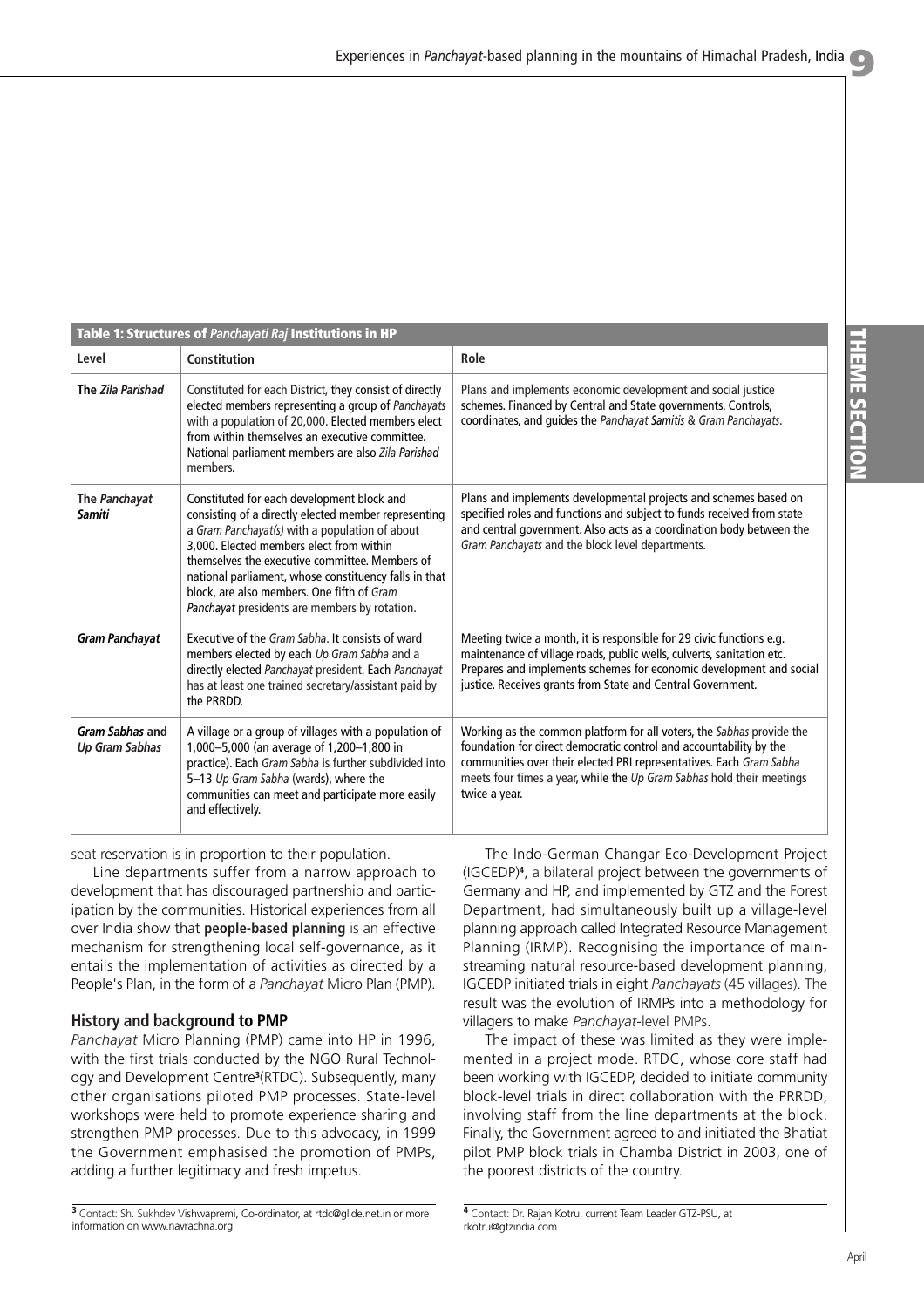**Volunteers of one of the seven ward planning teams of the** *Panchayat* **learning how to read their ward map using a standard 1:1000** *cadastral* **map traced from the revenue records.**



The objective was to:

- develop a **team** that could take the planning process forward for implementing the PMP, and expand it in phases into neighbouring *Panchayats* and the whole block;
- develop a model that can later be **replicated** by PRRDD in the whole state;
- involve **line departments** (such as agriculture, horticulture, irrigation, forests etc.) in the preparation and implementation of PMPs;
- **promote convergence** between watershed committees**<sup>5</sup>** and the *Panchayats* using PMPs as a common plan;
- part-finance PMPs through funds already available (untied funds, watershed funds, and some lapsing tied funds at the block and district levels); and,
- enhance **local livelihoods** based on natural resources and existing livelihood skills identified through PMPs.

The process has now been demonstrated in six *Panchayats* and is currently underway in 11 more. In each *Panchayat*, a minimum of 30–45 volunteers from the local villages learn and conduct the process without payment of any kind.

#### **PMP methodology and approach**

The process is initiated through one trained facilitator for each *Panchayat* using a detailed methodology manual and two planning workbooks, one for *Up Gram Sabha* (village) planning and one for integrating them all into the *Panchayat* plan. All these are in the local language.

#### Initiation and organisation formation

Poor communications and the limited capacity of CBOs undermine participation and allow vested interest groups to take control of any new initiatives. PMP volunteers worked to form community groups and provide information about the PMP process (objectives, methodology, roles, and benefits) through *Up Gram Sabha* meetings. A *Gram Sabha* meeting was then held to seek public endorsement for the initiation of the PMP process in each *Panchayat*. The involvement of the block and district administration was ensured.

#### Ward-level participatory data collection

Each *Up Gram Sabha* met and nominated a team of volunteers called the ward planning team (WPTs), which included semi-literate men and women (one third of the team). They were introduced to the *cadastral* maps**<sup>6</sup>** of their wards and taught how to mark the households, hamlets, infrastructure, and physical features (roads, rivers, gulleys, temples, spring wells etc.). The WPTs went back to their wards and completed the forms and the maps at village meetings. The listing of existing infrastructure (buildings, roads, wells etc.) and their preference ranking for services provided by the different line departments were ascertained by WPTs using participatory tools.

In a second training session, the WPTs learnt to identify the different land uses and mark them on the *cadastral* map, as well as how to catalogue basic information about their ownership (including both individuals and communities), size, and status, leading to the identification of problems and potentials. Watershed boundaries and drainage lines were identified and marked on the maps by the WPTs, each working simultaneously in the seven to thirteen wards making up each *Panchayat* (each ward consists of five to eight villages on average).

#### Ward-level data interpretation and planning by communities and support agencies

The data collected was presented and verified by the community in an *Up Gram Sabha* meeting and corrections made. The problems and potentials for each ward were analysed. Each *Up Gram Sabha* discussed in depth the issues related to natural resources, social justice, and infrastructural needs.

**<sup>5</sup>** The Central Government in India provides direct support to watershed projects in degraded districts. Funds are routed through the deputy commissioners at district level, with BDOs as project implementing agencies. Watershed committees play the role of executing the works, but they are often formed by politically-motivated individuals and act as parallel institutions to PRIs, especially the *Panchayats*. Sixteen of the Bhatiat block's 64 *Panchayats* have watershed projects.

**<sup>6</sup>** Each revenue village in HP has been surveyed. *Cadastral* maps showing boundaries, ownership etc. of each private and Government land parcel are available at the office of the Land Revenue official for that revenue village. Maps were last updated in 1976. Each revenue village in HP has been surveyed. *Cadastral* maps showing boundaries, ownership etc. of each private and Government land parcel are available at the office of the Land Revenue official for that revenue village. Maps were last updated in 1976.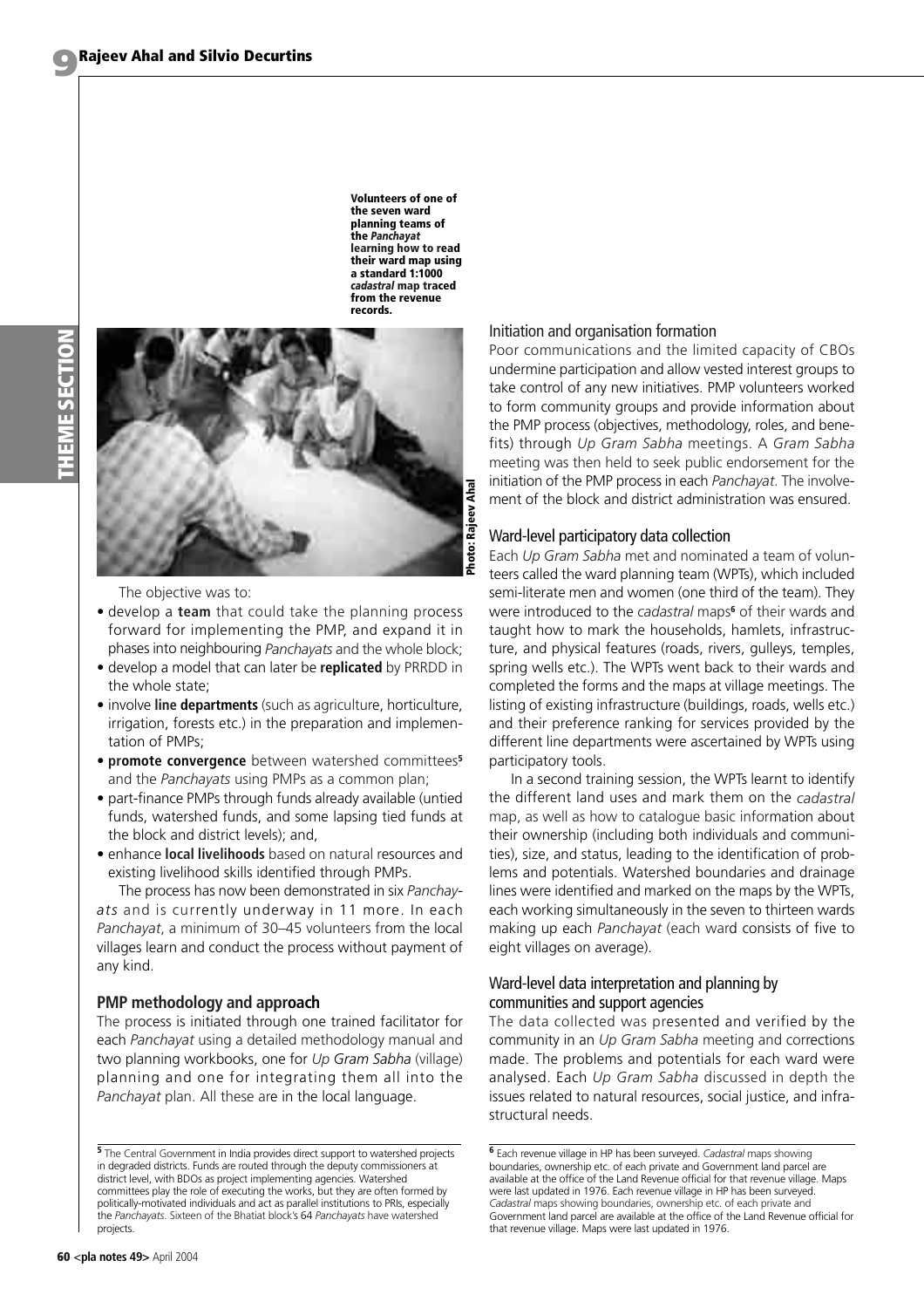**A ward land-use map prepared by the eight members of the ward planning team, two of whom are women. They are semi-literate, local villagers with no prior training. The associated Land Status Register contains information about the ownership, production, and status (good, moderate, or bad) of each plot of land in the ward. The land-use planning identifies problems and potentials with each landscape element.**



With the help and support of specialists and field staff from the line departments, technical solutions to the problems and potentials identified in each ward were analysed. Some proposed activities fitted into the existing departmental schemes while others had to be supported through innovative grants. Putting together the problems and their solutions, along with the technical details, resulted in the ward draft plans (WDPs). The community collectively discussed the options and solutions generated in these plans. In an open meeting, all the members of the *Up Gram Sabha* reached consensus on priorities and approved the final ward plan. A typical WDP consists of:

- self-help activity list to be implemented by the community with its own resources;
- line department lists priorities for line departments that they must respect;
- works to be done by the *Panchayat* with its own funds that it receives; and,
- activities to be taken up through other projects working in the area – special schemes from Central Government, bilateral projects etc.

#### *Panchayat*-level plan formulation

The WDCs of all of the wards falling in each *Panchayat* came together in a two-day conference. Each ward action plan was presented by the Ward Development Committee and was sectorally integrated at *Panchayat* level to form the draft PMP whose outputs consisted of three very specific sets of activities:

Activities to be undertaken by *Panchayat* from its own funds Each *Panchayat* has some untied funds (from Central and State Governments) and its own revenue. Allocations were determined by the priorities of PMP and an annual plan of operation was made.

#### Activities to be undertaken by concerned line departments

These are department-specific lists that integrate the priorities from each ward plan at the *Panchayat* level. The departments are expected to implement their activities using these priorities over the next five years, as these had already been verified at community level during the planning process.

#### Project packages

Special activities were developed into packages for Central Government, bilateral schemes, or project funds.

**THEME**

**SECTION**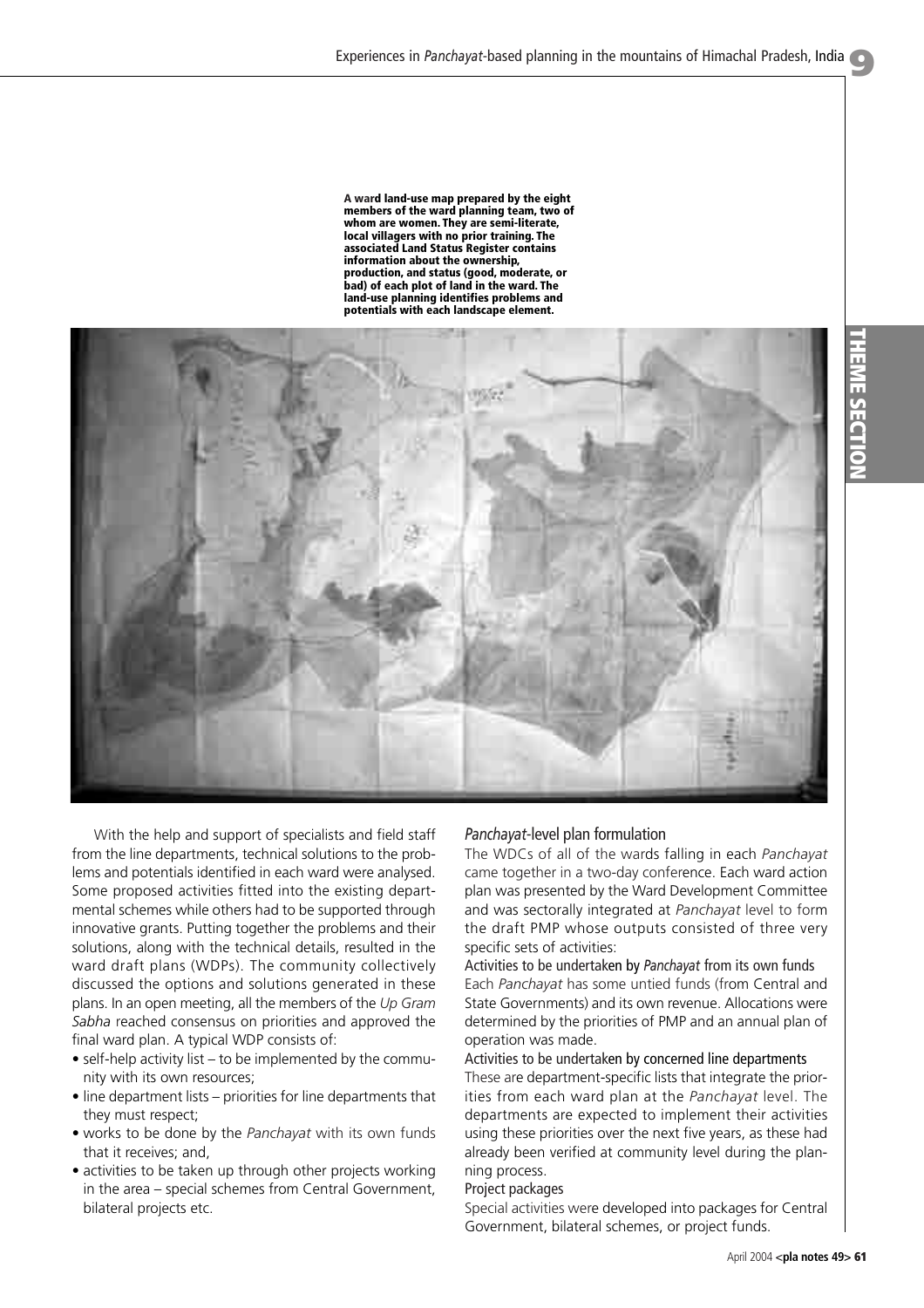**62 <pla notes 49>** April 2004

**"This is a long-term human resource investment. Selected volunteers from these teams are now working as facilitators in other nearby** *Panchayats***, meaning the PMP has the potential for self-replication"**

In addition, the prioritised lists of individual beneficiaries for the different state- and central-level welfare schemes were also collated at the *Panchayat* level. This made the selection of beneficiaries fully decentralised and community-driven.

At a special *Gram Sabha* meeting called by the *Panchayat*, the draft PMP was tabled and approved. This draft plan was a strategic tool that ensured community control and ownership of their negotiated developmental priorities. The *Panchayat-*level standing committees were also formed from members nominated by *Up Gram Sabhas*. The next task was to send the relevant parts of the plan to the relevant agencies to act on, including the deputy commissioner's office at district level.

The guidelines and procedures for activities to be implemented by village-level works committees were based on the HP *Panchayat* financial rules to ensure conformity and ease in implementation. Actions to integrate *Panchayat*and block-level plans are now underway. Significantly, the Bhatiat pilot block has encouraged other State-level institutions wanting to develop and demonstrate their sectoral plans as parts of PMP to converge and undertake their trials on a common platform in Bhatiat (including the health and family welfare department and the HP Forest Sector Reforms Project).

#### **Positive impacts of the PMP process**

- The strategic role of the *Up Gram Sabha* village community as a basic unit planning has been demonstrated. Marginalized sections of the communities (women, scheduled castes, and the poor) who were earlier excluded in the *Gram Sabha* meetings have found a community platform and have become active in accessing schemes and voicing their problems.
- The previous planning processes of the *Panchayats* often did not include natural resources or social justice, core concerns for sustainable development. The new PMP process emphasises these in order to build *Panchayats* as institutions with social equity and long-term assets – and not merely bodies

providing infrastructure. For example, the *Panchayats* are now supporting reforestation and soil and water conservation works through the standing committees.

- The listing of genuine beneficiaries for the Government welfare schemes and their prioritisation by the different village communities sitting together as an *Up Gram Sabha* was a novel innovation. The beneficiaries were selected on merit and not on political considerations, demonstrating the strength of planning at village/community level to all participants.
- *Panchayats* and ward planning teams are trained in participatory tools and planning processes, with 35–65 trained volunteers in each *Panchayat*. This is a long-term human resource investment. Selected volunteers from these teams are now working as facilitators in other nearby Panchayats, meaning the PMP has the potential for self-replication. The involvement of the *Panchayat Samiti* and the *Zila Parishad* members throughout the PMP process has sensitised and prepared them to play a supportive role in sanctioning financial allocations for the PMP at block- and district-level.
- The *Panchayats* have formulated their annual plans of operation (APOs) for 2003–04 using their own funds based on the micro-plan priorities. This is unique because previously, the secretary (a Government employee) would make the plan with no involvement from the *Gram Sabhas*. The *Panchayat* executives are now able to formulate APOs reflecting ward-level priorities themselves. The communities can crosscheck the APOs, which serves as a useful check for accountability.
- Documents outlining five-year plans for the *Panchayats* are now ready as PMPs. They articulate clear needs for the different user groups in different wards for each of the line departments. This document can (and should) be used as a reference (with complete household-level and baseline data) by all external agencies, without them having to continue their parallel investigations.
- The hitherto inactive statutory *Panchayat* standing committees are now armed with the citizens' approval and the *Panchayat's* support, and are working to assist and monitor the *Panchayat* in implementing the PMPs. The allocation of funds from the block level is now based on the needs of the people and not at the selective discretion of bureaucrats and politicians.
- Civil servants were relieved that the major problems of mobilising communities and of consensus formation were to a large extent resolved by the PMP process. Politicians, who were initially reserved, now find that this process does not undermine their authority; instead it helps them to focus on majority-based priorities instead of on the pressures from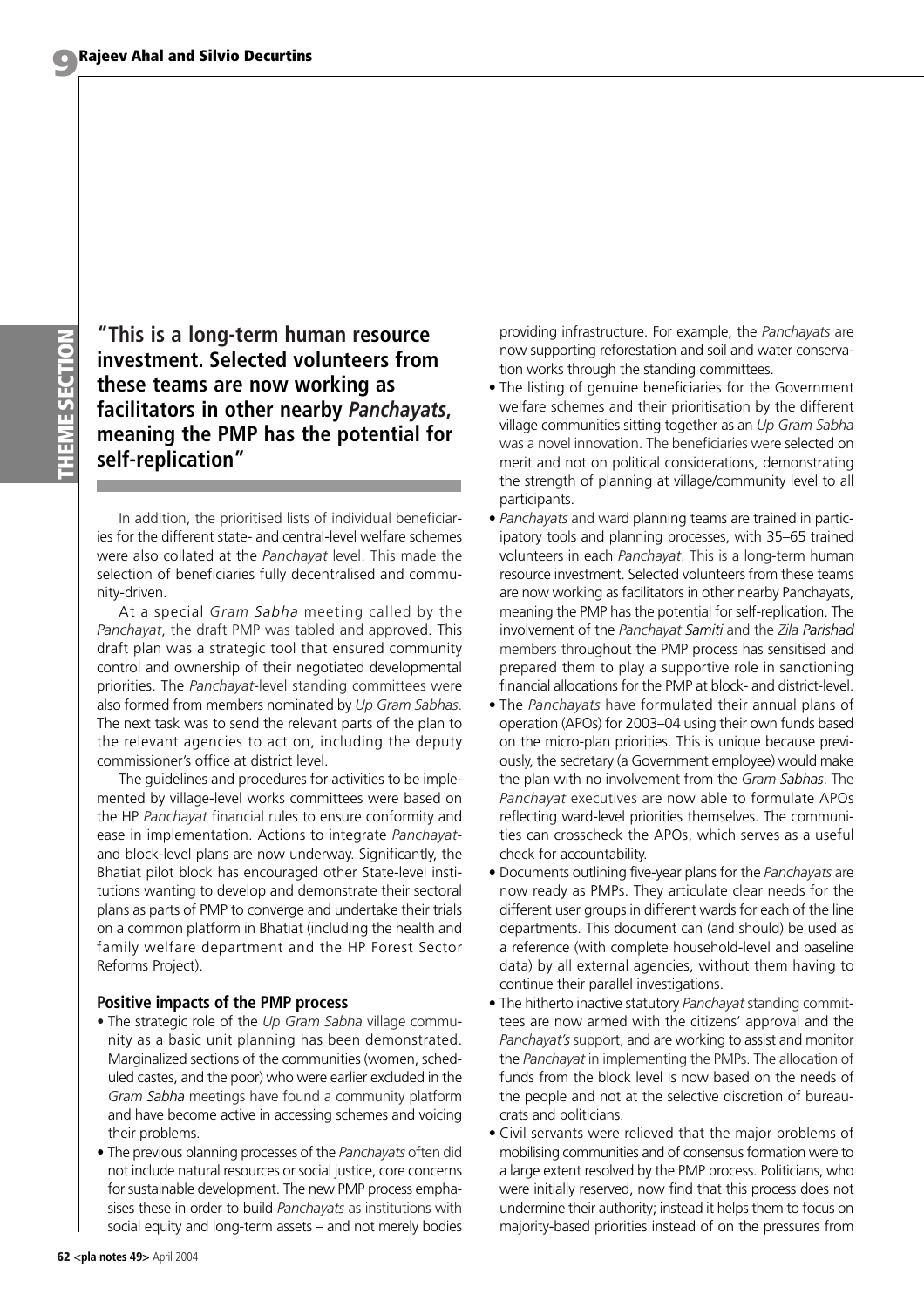minority groups that had previously led to the splitting of their votes and rampant infighting within communities.

#### **Limitations of PMP**

- There is a need to enhance the involvement of line departments in the process through using their specialist advice to communities on technical solutions to the problems and potentials emerging from the initial plans.
- The PMP process needs to be made more participatory by facilitating it as a mass campaign involving all sections of the society, instead of as a top-down Government-run activity. The participation of women and other vulnerable groups can be enhanced by having specific and separate confidence-building meetings and activities with them.
- The integration of the emergent PMPs into block- and district-level planning systems must be addressed, as this is currently a key weakness in the process. The district level offers a platform for the convergence of community-based planning processes with the more strategic and centralised process of macro planning from the top. For this, the ongoing engagement with the *Panchayat Samitis* and *Zila Parishads* will have to be accelerated.
- More people-friendly systems of fund routing, agreements, and audits have to be tested to strengthen implementation of the PMPs.
- Documentation of successes and constraints need to be shared with the government, the PRIs, and the NGOs/bilateral agencies for them to advocate changes to the relevant procedures and statutes.

**"The process of decentralisation is a long-drawn one and its impacts are incremental and not always tangible. Community-based planning approaches like PMP provide an immediate remedy to some of the problems arising out of centralised planning and implementation"**

#### **Lessons learnt**

The process of decentralisation is a long-drawn one and its impacts are incremental and not always tangible. Community-based planning approaches like PMP provide an immediate remedy to some of the problems arising out of centralised planning and implementation. Political will, commitment from the Civil Service, and the mobilisation of communities to use the process of decentralisation for better local governance increases the speed at which these processes can be core-streamed to positively affect Government planning and allocation systems. The experiences of designing and introducing PMP in Himachal show that it is possible for semi-literate communities in the mountains to work in a participatory mode and deliver community-based plans into the hands of PRIs, making them better institutions of local governance.

#### **CONTACT DETAILS**

Rajeev Ahal Decentralisation Adviser to the Ministry of Local Government GTA Lesotho PO Box 988 Maseru 100 Lesotho Email: Rajeev@gtz.org.ls and wgnrm@sancharnet.in

Dr Silvio Decurtins Programme Coordinator Lesotho-German Decentralised Rural Development Programme PO Box 988 Maseru 100 Lesotho Email: Decurtins@gtz.org.ls

#### **ACKNOWLEDGEMENTS**

The authors wish to thank the RTDC and IGCEDP for the use of written materials on different aspects of PMP and decentralisation. The authors are responsible for the conclusions drawn in this paper.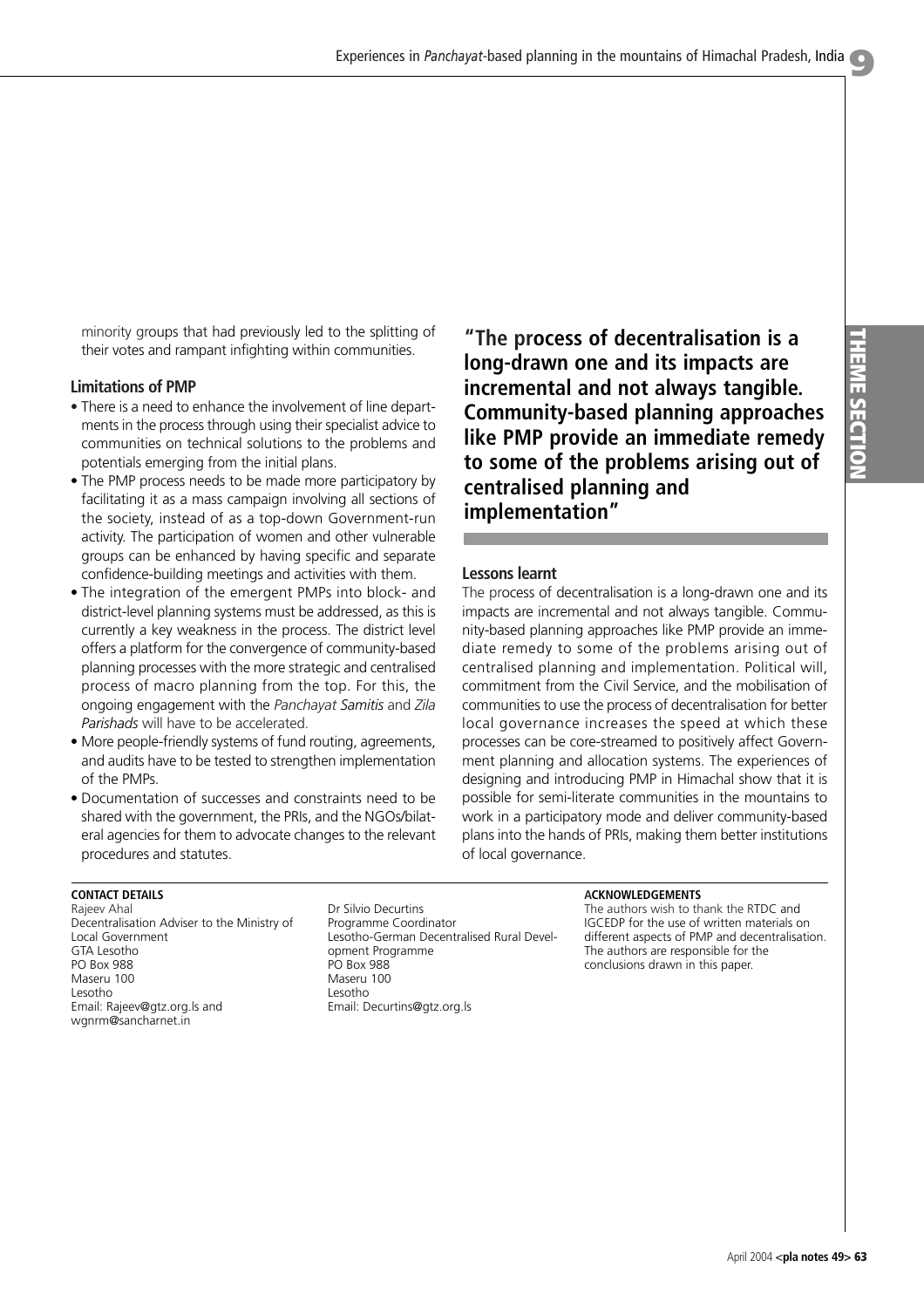### **IEME SECTION THEME SECTION**

## Some experiences from the Philippines in urban community development planning **10**

#### **by EDNA CO, JAN VELASCO-FABONAN and JEREMY PHILIPPE NISHIMORI**

#### **Introduction**

#### The legal background and structures

Local autonomy is enshrined in the 1987 Philippine Constitution. The Local Government Code of 1991 (LGC) provides the legislative basis for people's participation in governance. Under the LGC, the local government units (LGUs) assume broader responsibility and greater accountability to their constituents. Each local government unit (LGU) must have a multi-sectoral development plan to be developed by its corresponding Local Development Council (LDC). The Local Development Council is the mechanism through which the local council, non-governmental organisations (NGOs), people's organisations (POs), and the private sector participate in local development planning, including budget planning and local resource allocation. At least 25% of the seats of the local development council should come from non-governmental groups, people's organisations, or the private sector. Table 1 shows the composition of the Local Development Councils at different levels.

#### The case study: participatory situational analysis, planning, implementation, monitoring, and evaluation (SAPIME) in three urban *barangays*

ECPG (Empowering Civic Participation in Governance) is an

NGO working on village-level local governance. Participation of NGOs and POs in participatory development planning has been more common in rural areas than in urban areas, and so it was a challenge for ECPG to venture into participatory local development planning in urban areas, and it is now working in three *barangays* (villages) in Quezon City, the capital of the Philippines (Culiat, Sauyo, and Santa Monica, with populations of 27–50,000 people). The city holds the largest number of informal urban dwellers in metropolitan Manila and probably in the Philippines. One of the basic qualities shared by the three *barangays* is the presence of strong people's organisations, with whom ECPG works.

#### **The SAPIME methodology**

ECPG is committed to the improvement of urban participatory local development planning as opposed to narrow technical planning. ECPG's strategy is called *Barangay* Development Planning Through Participatory Situational Analysis, Planning, Implementation, Monitoring, and Evaluation (BDP-Participatory SAPIME). In this participatory methodology community members themselves identify and analyse their problems, the situation within which these problems are embedded, and the possible solutions. Table 2 summarises the approach.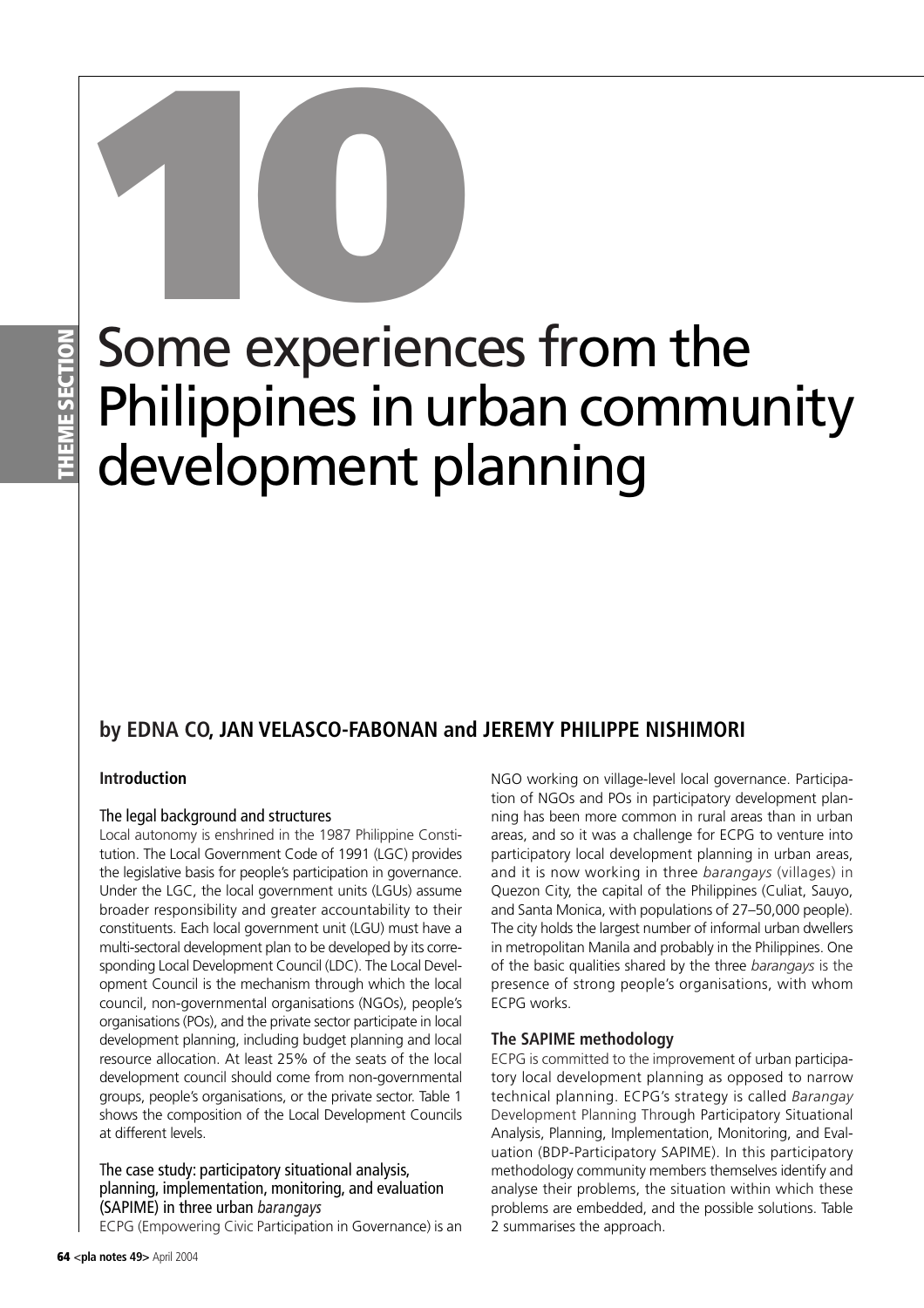| Table 1: Structures and roles of local government       |                                                                                                                                                                                                                                                                                                                                                                                                                                                                       |                                                                                                                                                                                                                                                                                                                                                                                                                                                                     |                                                                                                                                                                                                                                                                                                                                                                                        |  |
|---------------------------------------------------------|-----------------------------------------------------------------------------------------------------------------------------------------------------------------------------------------------------------------------------------------------------------------------------------------------------------------------------------------------------------------------------------------------------------------------------------------------------------------------|---------------------------------------------------------------------------------------------------------------------------------------------------------------------------------------------------------------------------------------------------------------------------------------------------------------------------------------------------------------------------------------------------------------------------------------------------------------------|----------------------------------------------------------------------------------------------------------------------------------------------------------------------------------------------------------------------------------------------------------------------------------------------------------------------------------------------------------------------------------------|--|
| <b>Local Government</b><br>unit                         | Approx.<br>population                                                                                                                                                                                                                                                                                                                                                                                                                                                 | Role of the Local Development Council                                                                                                                                                                                                                                                                                                                                                                                                                               | <b>Composition of the Local Development Council</b>                                                                                                                                                                                                                                                                                                                                    |  |
| <b>Province</b>                                         | • Not less than<br>250,000                                                                                                                                                                                                                                                                                                                                                                                                                                            | • the formulation of annual, medium-term, and long-<br>term socio-economic development plans and public<br>investment programmes<br>• the evaluation and prioritisation of socio-economic<br>programmes and projects<br>• the formulation of local investment incentives that<br>will promote the inflow of private investment<br>• the coordination, monitoring, and evaluation of<br>development programmes and projects being<br>implemented in its jurisdiction | · governor<br>• mayors of the component cities and municipalities<br>• the chairperson of the Committee on<br>Appropriations of the Provincial Government<br>(budget committee)<br>• the congressman or his representative<br>• NGO/PO representatives operating in the<br>province, who should constitute no less than<br>one-fourth of the members of the fully organised<br>council |  |
| City/municipality                                       | 150,000+<br>. The formulation of annual, medium-term, and long-<br>$\bullet$ mayor<br>$25,000 +$<br>term socio-economic development plans and public<br>investment programmes<br>• The evaluation and prioritisation of socio-economic<br>programs and projects<br>. The formulation of local investment incentives that<br>will promote the inflow of private investment<br>• The coordination, monitoring, and evaluation of<br>development programmes and projects |                                                                                                                                                                                                                                                                                                                                                                                                                                                                     | • All of the punong barangays (village heads) in the<br>city/municipality<br>. The chairperson of the Committee on<br>Appropriations of the City/Municipal Government<br>. The congressman or his representative<br>• NGO/PO representatives operating in the<br>city/municipality, who should constitute no less<br>than one-fourth of the members of the fully<br>organised council  |  |
| Barangay<br>(barangay<br><b>Development</b><br>Council) | $2,000+$ for<br>municipality<br>$5,000+$ for city                                                                                                                                                                                                                                                                                                                                                                                                                     | · mobilisation of people's participation in local<br>development efforts<br>• preparation of local development plans based on<br>local requirements<br>· implementation, monitoring, and evaluation of<br>national and local programmes and projects in their<br>locality                                                                                                                                                                                           | · punong barangay (village head)<br>• members of the barangay council<br>. The congressman or his representative<br>• NGO/PO representatives operating in the<br>barangay, who should constitute no less than one-<br>fourth of the members of the fully organised<br>council                                                                                                          |  |

#### Key elements

#### Social preparation and capability-building interventions

Upon establishing the partnership between the *barangay* and ECPG, the *barangay* officers went through a three-day capability-building workshop called an Empowering Local Governance Seminar (ELGS) on management and planning issues, as well as the role of civil society, and emphasising the engagement of the *barangay* officials with people's organisations. A Technologies of Participation (TOP) participatory methodology was used to engage participants in the discussion and planning. Smaller workshop sessions enabled all participants to speak out, others were empowered to show their leadership by serving as small group facilitators, and others reported on the outcomes of the group discussions. By doing this, the leadership skills of the individuals were honed, the ability to articulate and communicate with others on issues that matter to them is strengthened, and self-confidence built among these potential leaders. Moreover, unity and group cohesion emerged as another inspiring outcome of this technique.

To help start the participatory planning process, ECPG ran a social preparation programme, specifically for the POs and other community associations in the *barangays* to reintroduce the *barangay* as a venue for people's participation, specifically through the formulation of a comprehensive development plan.

Later on, the ECPG organised a seminar called Citizens' Legal Capability-Building Seminar (CLCBS), which introduced POs to the laws, policies, and citizens' rights that are relevant to their interests.

#### Multi-sector assemblies

Multi-sector assemblies comprising of different interest groups such as transport groups, the urban poor, the elderly, youth, the various homeowners associations, and other interest groups were initiated by ECPG's community facilitators as a venue for sharing experiences and concerns, to

April 2004 **<pla notes 49> 65**

**THEME**

**SECTION**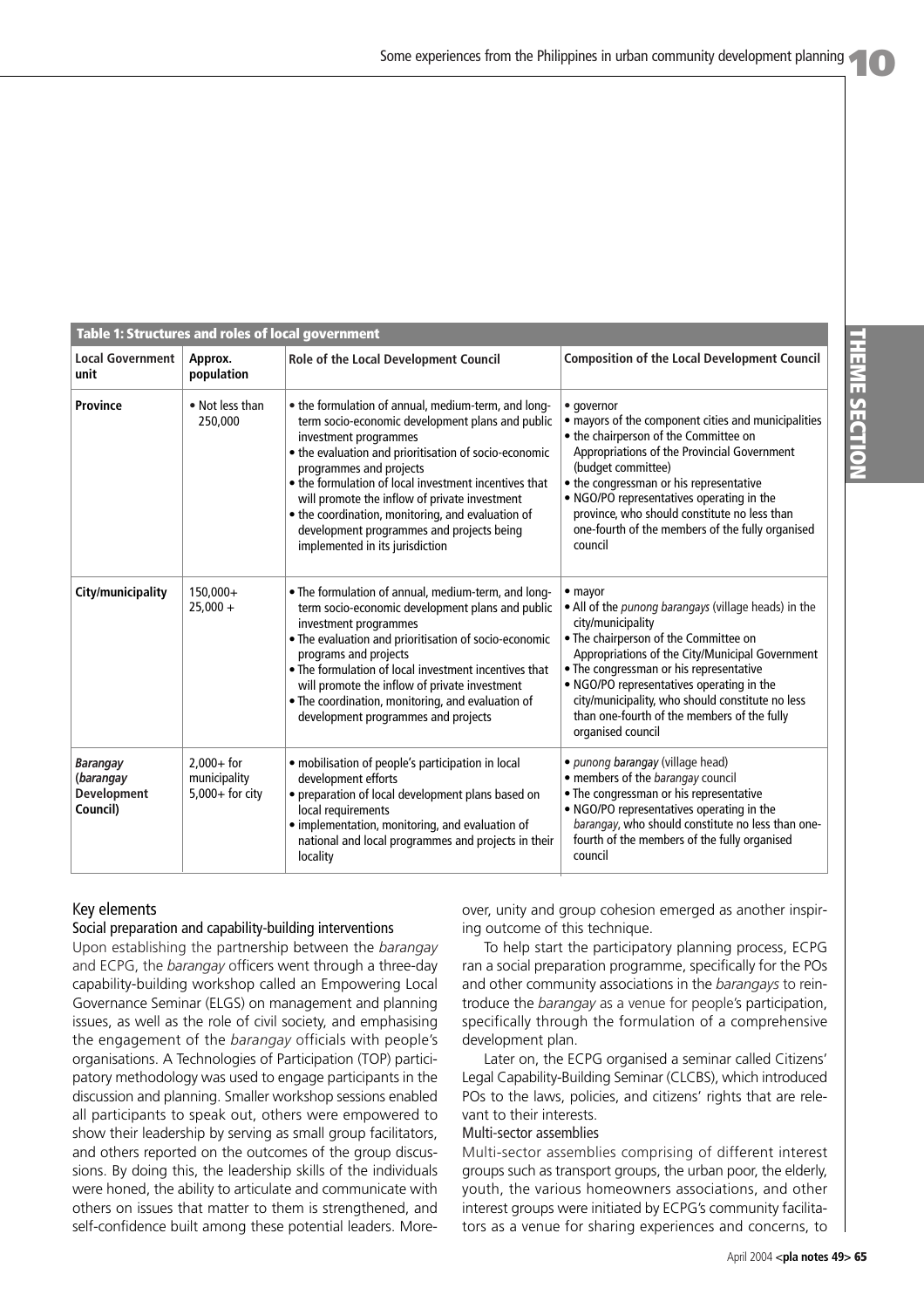| <b>10 Edna Co, Jan Velasco-Fabonan and Jeremy Philippe Nishimori</b> |
|----------------------------------------------------------------------|
|                                                                      |

**Table 2: Elements of the community-based planning process**

| <b>Elements</b>                                                  | <b>CBP in Quezon City, Philippines</b>                                                                                                                                                                                                                                                                                                                                                                                                                                                                                                                                                                                                                                                                                                                 |
|------------------------------------------------------------------|--------------------------------------------------------------------------------------------------------------------------------------------------------------------------------------------------------------------------------------------------------------------------------------------------------------------------------------------------------------------------------------------------------------------------------------------------------------------------------------------------------------------------------------------------------------------------------------------------------------------------------------------------------------------------------------------------------------------------------------------------------|
| Planning unit                                                    | Barangay (village)                                                                                                                                                                                                                                                                                                                                                                                                                                                                                                                                                                                                                                                                                                                                     |
| Methodology                                                      | • three- to four-week process mostly at weekends including barangay<br>• profiling (situation analysis) by sector and area, development plan<br>· multi-sector assemblies developed as forums<br>• acts as guide for a Local (Barangay) Development Investment Plan (LDIP)                                                                                                                                                                                                                                                                                                                                                                                                                                                                             |
| Facilitation of barangay plans                                   | By community facilitators.                                                                                                                                                                                                                                                                                                                                                                                                                                                                                                                                                                                                                                                                                                                             |
| Training                                                         | • three-day training for barangay officers by NGO on empowering local governance<br>• social preparation programme for POs, highlighting role of development plan, as well as legal<br>capacity-building<br>• two-day training for participatory planning facilitators from the community<br>• capacity-building on implementation, M&E, and legal rights for barangay structures                                                                                                                                                                                                                                                                                                                                                                      |
| Financing of planning process                                    | The budget allocation includes support for workshops and similar activities that would engage<br>community participation through POs' participation in the Barangay Development Plan.                                                                                                                                                                                                                                                                                                                                                                                                                                                                                                                                                                  |
| Funding the plans                                                | Stakeholders forum:<br>• National Government agencies<br>• NGOs - provide organising, training/seminars, and medical missions<br>. Local Government officials Internal Revenue Allotment (IRA) for footpaths, sanitation, livelihood<br>training /seminars, medical missions, improvement of PO participation in barangay affairs<br>• City Government for financing of infrastructure and human development projects such as rip-<br>rapping, barangay roads, micro-relending, parks and recreation, improvement of rivers/creeks<br>• the Community Development Fund of district representatives for barangay roads, park, and<br>recreation centres.<br>• People's organisations – can work on the implementation and financing aspects of the plan |
| Linkage to city and provincial plans                             | The Local Development Investment Plan is adopted as a component of the barangay plan, which in<br>turn is forwarded to the higher level of local government, for budget consideration and support by<br>the higher local government level.                                                                                                                                                                                                                                                                                                                                                                                                                                                                                                             |
| Implementation of the barangay plans                             | Through the leadership of the barangay as the LGU concerned, the projects in the development plan<br>are cooperatively implemented with the concerned National Government agencies, LGUs, and other<br>possible stakeholders.                                                                                                                                                                                                                                                                                                                                                                                                                                                                                                                          |
| Monitoring and evaluation of<br>implementation at barangay level | For monitoring and evaluation needs, the participatory planners who participated in the participatory<br>planning process are transformed into participatory monitoring and evaluation teams.                                                                                                                                                                                                                                                                                                                                                                                                                                                                                                                                                          |

bring out the common agenda in local development among community associations. The multi-sectoral assembly also provides a forum for community members to validate the development programme initially drafted through the seminar-workshops.

Preparation for and mobilisation of BDP-participatory SAPIME The community is prepared for the development planning process through a combination of the initial groundwork by ECPG's community facilitators and a two-day training for participatory planning facilitators (PPFs) and *barangay* participatory planners (BPPs).

#### The planning methodology

The overall process of participatory situational analysis, planning, and budgeting takes three to four weeks, with most of the work done during the weekends. The planning methodology used is shown in Table 3.

Once familiarised with the tools, the planners and the facilitators work with sector-based and geographic groupings to produce a corresponding situational analysis for each, which is later consolidated into a comprehensive multi-sectoral development plan. Subsequently a twoweek process of validation, enrichment, and refinement is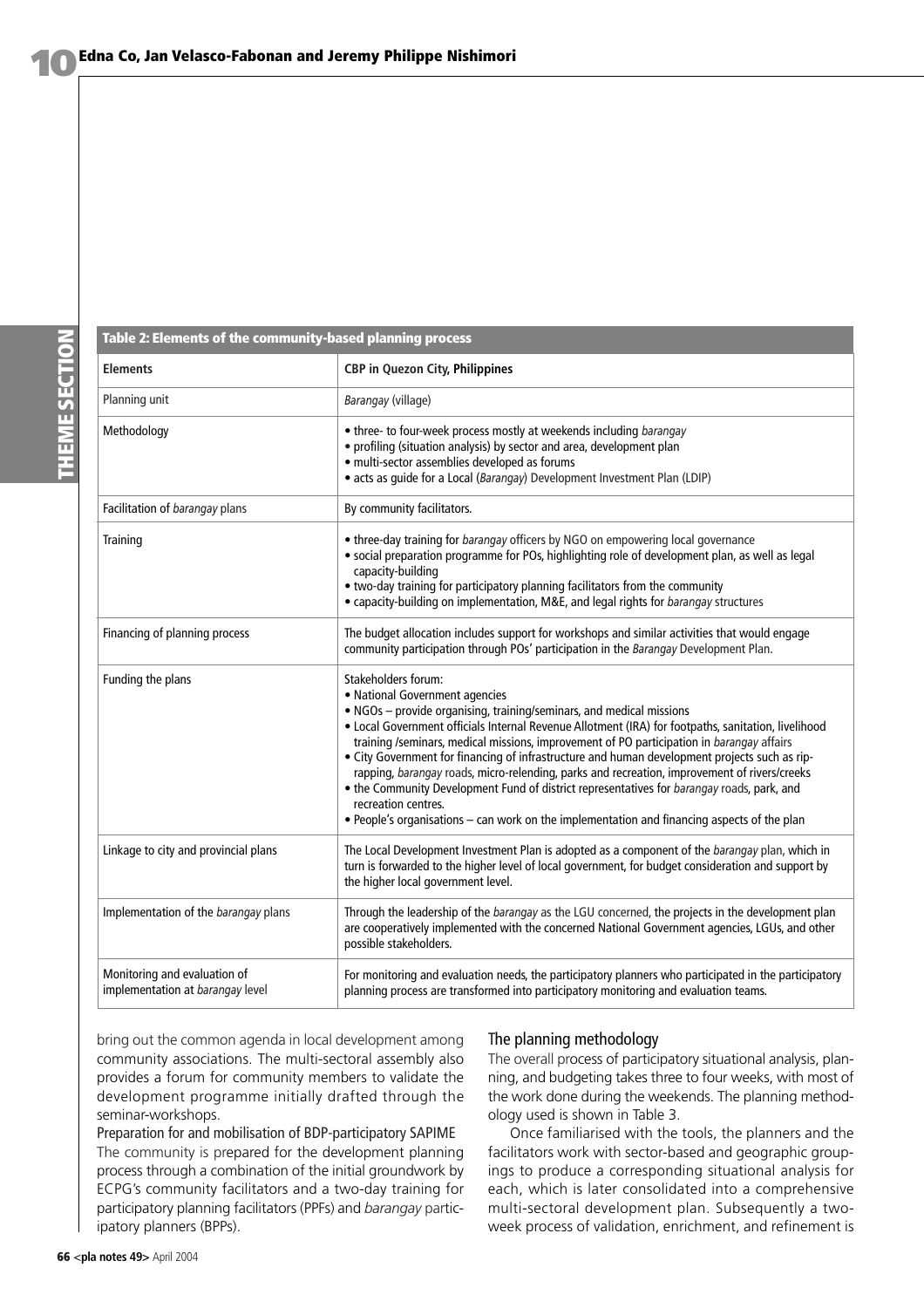| Some experiences from the Philippines in urban community development planning |  |
|-------------------------------------------------------------------------------|--|
|                                                                               |  |

| <b>Stage</b>                                                                                      | Tool                                                                                                                                                                                                                                                                                                                                                                                                                                                                                                                                                                                                                                                                                                                                                                                                                                                                                                                                             |
|---------------------------------------------------------------------------------------------------|--------------------------------------------------------------------------------------------------------------------------------------------------------------------------------------------------------------------------------------------------------------------------------------------------------------------------------------------------------------------------------------------------------------------------------------------------------------------------------------------------------------------------------------------------------------------------------------------------------------------------------------------------------------------------------------------------------------------------------------------------------------------------------------------------------------------------------------------------------------------------------------------------------------------------------------------------|
| <b>The Technologies</b><br>of Participation<br>(TOP) tools for<br>the PPFs and the<br><b>BPPs</b> | • the discussion method: objective, reflective, interpretative, and decisional (ORID) mode of discourse, for situations where<br>participants have a common experience<br>. the workshop method: a mode of discourse for situations where there might be differences of experiences, but with a<br>common ground                                                                                                                                                                                                                                                                                                                                                                                                                                                                                                                                                                                                                                 |
| <b>Situation analysis</b><br>(SA)                                                                 | • resource and social mapping: including 'community walks' where PPFs and BPPs walk through geographic sub-areas of<br>the community to take note of its social and resource characteristics<br>• historical transect map: including political, social, and economic transitions<br>. Venn diagram: measuring the degrees of influence and persuasion that community leaders, organisations, government<br>agencies, and personnel have in different arenas and issues<br>• service map of all the services that can be found within the community, which are given a rating<br>• organisational ratings matrix assessing all organisations and institutions within the community, including the barangay<br>council                                                                                                                                                                                                                             |
| <b>SWOT Analysis</b>                                                                              | . SWOT for each SA tool and a Grand SWOT which takes into consideration the SWOT results of each SA tool                                                                                                                                                                                                                                                                                                                                                                                                                                                                                                                                                                                                                                                                                                                                                                                                                                         |
| <b>Reconciliation</b>                                                                             | • development of situation analysis by sector and area                                                                                                                                                                                                                                                                                                                                                                                                                                                                                                                                                                                                                                                                                                                                                                                                                                                                                           |
| Participatory<br>Planning (P) tools                                                               | • problem tree: participants identify the main problems, the root causes, the extensions and their interrelations, as<br>experienced by the barangay<br>. objective tree: participants transform the problems outlined in the problem tree into ideal situations and the actions<br>necessary to achieve that situation<br>· alternatives analysis: participants analyse and prioritise the different possible projects based on necessity, acceptability, and<br>the availability of funds<br>• participation analysis: through this process, the participants evaluate the motives, interests, and possible contributions of<br>all the stakeholders for specific projects. As such, a strategy for each stakeholder can be constructed<br>· development of sectoral/area plans<br>· validation, enrichment, refinement over two weeks<br>. development of consolidated multi-sectoral plan with short-, medium-, and long-term sectoral goals |
| Planning<br>implementation                                                                        | • Preparation of a Local (Barangay) Development Investment Plan (LDIP),<br>• Preparation of the barangay's annual budget                                                                                                                                                                                                                                                                                                                                                                                                                                                                                                                                                                                                                                                                                                                                                                                                                         |

undertaken through sector and area assemblies.

**Table 3: Planning methods used in SAPIME**

#### **Some responses to the process**

#### Reactions from the community

Some of the initial reactions from the community regarding the process were:

#### Situational analysis

- Most community members were surprised that they were being invited to participate in the process of planning for the development plan, and thus, were eager to participate.
- Some participants found the planning tools initially difficult to use but eventually found the visual and participatory nature of the tools attractive and encouraging.
- *Barangay* officials were generally supportive of the participatory process being implemented. A few others with

traditional leadership backgrounds were hesitant to move into a terrain of planning that involved people's participation and power-sharing structures.

- Some members of the community were not interested. Participatory planning
- Some community members found the process difficult and hard to sustain, specifically in some sectors and certain areas.
- Community members from homeowners' associations and organisations that manage the affairs of private subdivisions were often outnumbered by the informal settlers in the community. In the past, issues such as peace and order and waste management, have been the focus of development planning; the current process being introduced has balanced the focus on other urban poor issues e.g. housing and basic services.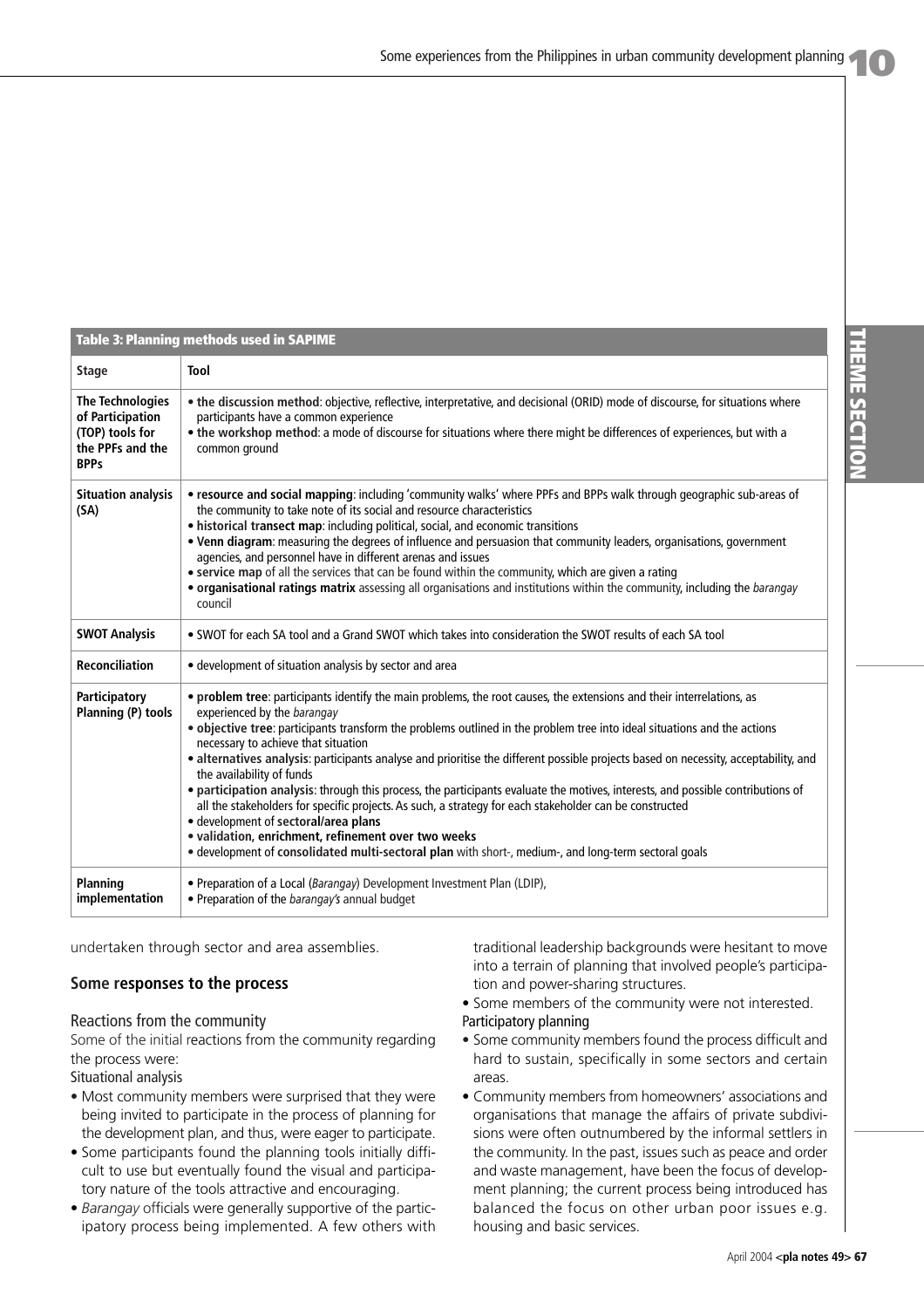**"Besides social preparation (information dissemination, coordination, collaboration, and consultation), funding is the biggest hurdle for the participatory development plan as the available funds are likely to be less than the requirements of the projects planned for. Prioritisation is therefore an essential process"**

• Some *barangay* officials felt that participatory planning encroached on what is essentially the terrain of *barangay* officials.

Implementation

- The three *barangays* are in the process of setting the plan into an ordinance.
- The various POs in the three communities are currently lobbying for the passage of the ordinance.

#### Reactions by local government

The commitment and support of the Local Government units concerned towards the participatory planning process is also important. On many occasions during the planning, the *barangay* officials opposed some of the proposals raised e.g. citing budgetary restrictions that already limit the provision of basic services. Previously, local development planning overemphasised infrastructure projects. While LGUs can provide support for the participatory planning process, it is equally important that they redirect their priorities towards more responsive and people-centred programmes and projects. The involvement of *barangay* officials in the planning helped to ensure a better balance between physical and socio-economic projects.

At present, the use of participatory planning in the three *barangays* has been given legal status through ordinances, incorporating participatory development planning into the *barangay's* budget system. A pledging session is also underway with the higher Local Government units, National Government agencies, and funding agencies, to supplement the limited financial capacities of the *barangays*.

Currently, the on-going BDP has to be integrated with the Community Development Plan of Quezon City to tap budget allocations to support the projects at the *barangay* level that would eventually lead to direct improvement of the Quezon City dwellers as a whole. These include budgets for education, the Social Development Fund, and other related resources.

#### **Issues and challenges**

There were tendencies among some people's organisations to use the newly gained planning skills as a tool to challenge *barangay* officials on issues pertaining to transparency and management. Some *barangay* officials felt threatened by the empowerment of POs and saw PO leaders as potential competitors in the next elections. To avoid this jeopardising their willingness to support the plans, participants have to be reminded to focus on the planning goals and not personal attacks.

The majority of inhabitants in the three *barangays* are poor and marginalized, and in the process the development plan must be continuously challenged to check how it responds to the needs of this majority. For example the issues of basic services and housing rights are given priority by the BPPs over other demands such as peace and order. However, the other needs cannot be ignored and should also be addressed.

Besides social preparation (information dissemination, coordination, collaboration, and consultation), funding is the biggest hurdle for the participatory development plan as the available funds are likely to be less than the requirements of the projects planned for. Prioritisation is therefore an essential process, as well as ensuring that funds already allocated for Local Governments by the National Government are actually disbursed to them on time. The late disbursement of these funds causes the Local Governments to use their funds for these devolved functions, thus further reducing the budget available for LGU projects.

Another issue is the lack of coordination among the *barangay* and their parent cities or provinces in their planning processes. For example, the City Government drafts their own plans and LDIP to comply with the prerequisite for receiving their annual funding but without considering the individual BDP's from their localities. More often than not, these city plans would advocate the political agendas of the city's leaders. This has resulted in poorly synchronised programmes, and the formulation of community development and land use plans that do not reflect the felt needs of the *barangays*.

#### **Replication and scale-up**

The experience of these three *barangays* illustrates that the system is workable and practical and can be replicated in other *barangays*. However, the three pilots are essentially poor urban communities. Another set of pilots may have to be conducted in dissimilar communities so that a more comprehensive set of guidelines and performance indicators can be developed.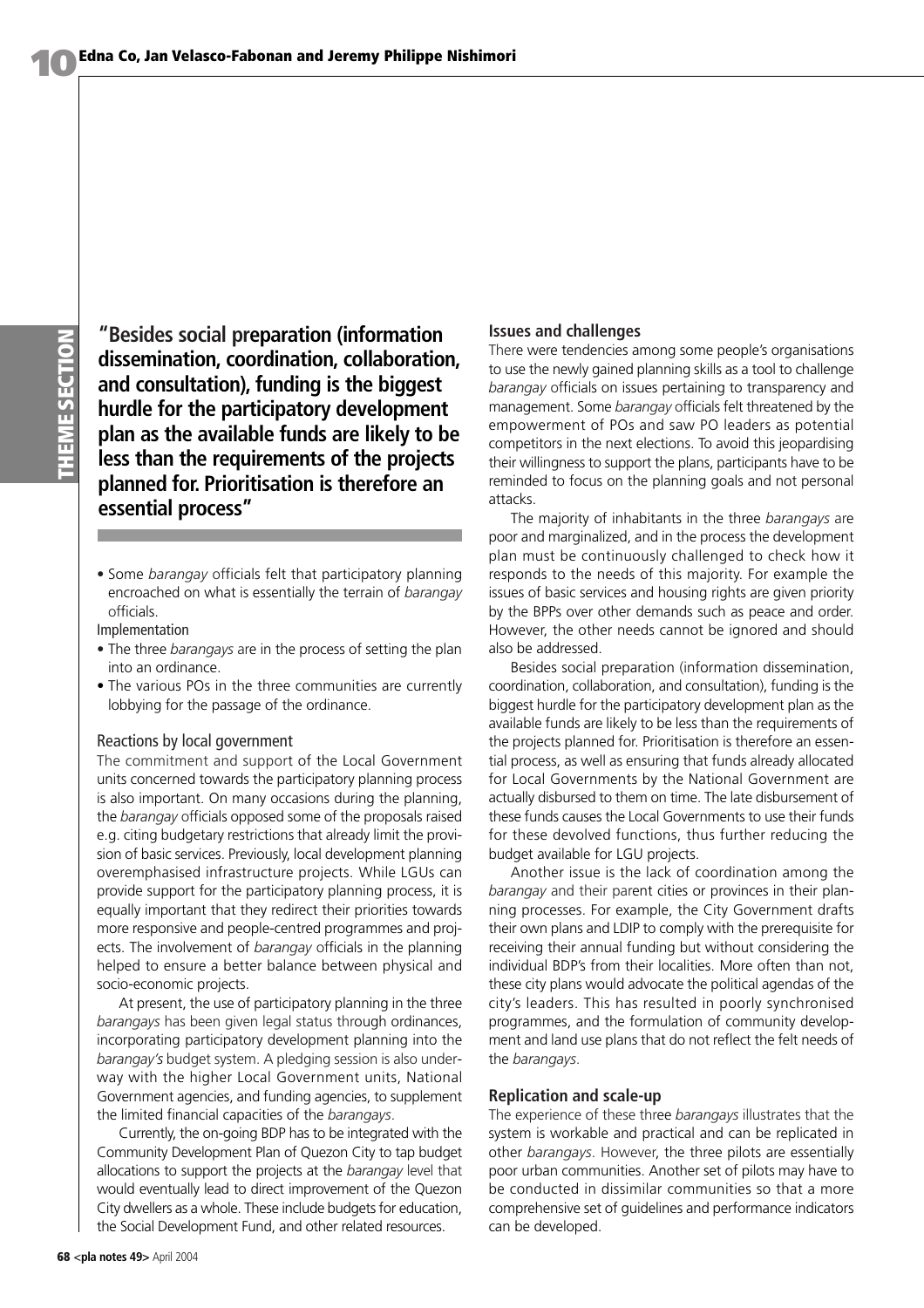*Barangay* officials are sensitive to the threat of being unseated by members of the participating organisations or being subjected to severe criticism. Therefore, unless the process is made a mandatory annual exercise for all *barangays*, e.g. for the release of the *barangay's* budget, it will not be easy to ensure widespread adoption of this process.

The city or provincial level should also benefit from the participatory process. Should the provincial plan not be the amalgamation of the plans of the subordinate Government units? This cannot simply be the case, because the social and economic requirements of a province or a large city are more than the sum of the requirements of its subordinate units. Nevertheless, the concept of participatory planning is very relevant using representatives from the planning units of the **Edna Co Jeremy Philippe**



**Jan Velasco-Fabonan**

*barangays* in the city or provincial planning process, and avoiding the arbitrary selection of planning members and the non-representation of some sectors in the planning process.

Local governments as enablers should provide a level playing field, role definitions, advice on workable courses of action and priorities, and they should set up monitoring and evaluation units to promote transparency in the budget allocation for community activities.

#### **CONTACT DETAILS**

Edna Co, Associate Professor, University of the Philippines National College of Public Administration and Governance, University of the Philippines, Diliman, Quezon City, Philippines. Email: ednaco@up.edu.ph

Johanna 'Jan' L. Velasco-Fabonan, Programme Officer, Urban Local Governance Team, ECPG, University of the Philippines, Diliman, Quezon City, Philippines. Email: janvelasco-fabonan@consultant.com

Jeremy Philippe 'Nishi' Nishimori, Programme Officer, Policy Research and Publications Team, ECPG, University of the Philippines, Diliman, Quezon City, Philippines. Email: ampaonarchist16@yahoo.com

#### **REFERENCES**

Velasco-Fabonan, JL and Pilorin, MLM. (2001) *Trends, opportunities, and challenges in the context of New Capital Migration: a case study, San Fernando City and Municipality of Mexico*. School of Urban and Regional Planning, University of the Philippines.

#### **GLOSSARY**

| BDP    | Barangay development plan           |
|--------|-------------------------------------|
| BPP    | Barangay participatory planners     |
| ECPG   | Empowering Civic Participation in   |
|        | Governance (the lead NGO)           |
| LDC    | Local Development Council           |
| LGC    | Local Government Code of 1991       |
| LDIP   | Local (Barangay) Development        |
|        | Investment Plan                     |
| LGU    | Local Government units              |
| PΟ     | People's Organisations              |
| PPF    | Participatory planning facilitators |
| SAPIME | Participatory Situational Analysis, |
|        | Planning, Implementation, Monitor-  |
|        | ing, and Evaluation                 |
| TOP    | Technologies of Participation       |
|        | methodology                         |
|        |                                     |

**'Nishi' Nishimori**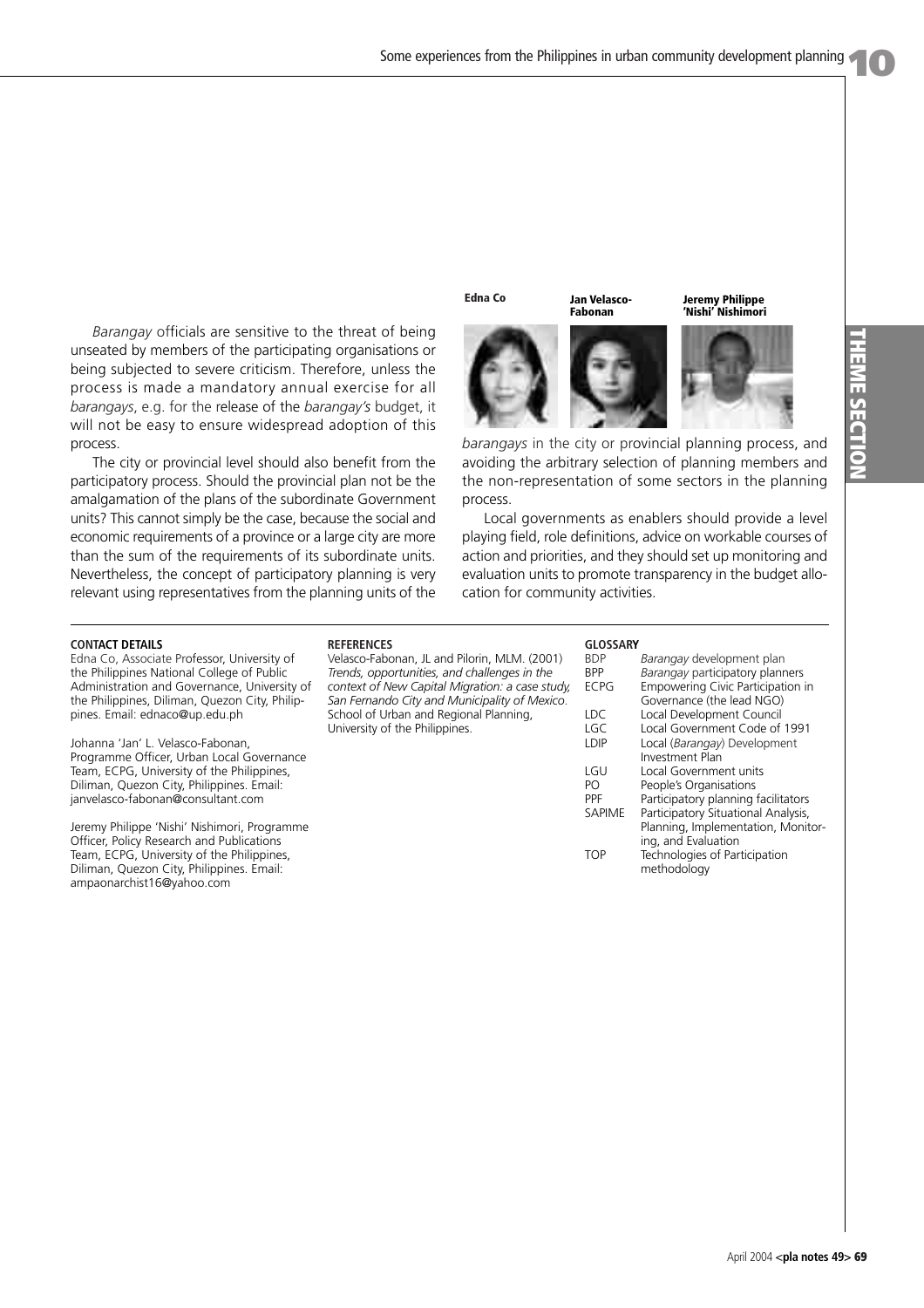## The use of participatory threedimensional modelling in community-based planning in Quang Nam province, Vietnam The use of pa

#### **by JAMES HARDCASTLE, BARNEY LONG, LE VAN LANH, GIACOMO RAMBALDI and DO QUOC SON**

Vietnam has set a course for political and economic change. Decentralisation has allowed individual provinces in Vietnam significant autonomy to interpret national laws and policy. These changes are opportunities to harness the legal framework for change into community-based planning and participation in natural resource management. The MOSAIC programme in Quang Nam province, central Vietnam, has adopted innovative planning tools at the local community level, such as participatory three-dimensional modelling (P3DM). MOSAIC is building experiences, lessons, and partnerships to frame provincial policy for sustainable land-use planning. The programme is navigating the complex State administrative structure to magnify site-based results into wider-scale policy and planning at provincial, regional, and up to national levels.

#### **Introduction**

In Vietnam environmental problems are mounting as the country develops the economy and rural infrastructure after decades of war, instability, and social upheaval. With a high proportion of the rural-based population dependent on forest resources (Baker *et al*. 2000), sustainable development and poverty alleviation are seen as priority, and are intrinsically linked to forest resource conservation.

Towards this recognition, the Vietnam government has attempted to switch its focus to community-based planning approaches. There is an evolving policy framework for community participation in the natural resource management sector. The decree Strengthening Democracy at Local Level**<sup>1</sup>** and the recent circular on Strengthening Urgent Measures on Forest Protection and Development**<sup>2</sup>** call for grassroots participation in Local Government issues, with specific reference to the management of natural resources. In Quang Nam province, a logging ban decree details the importance of local collaboration in forest protection measures. Despite supportive legislation and wider macroeconomic decentralisation policies, the on-the-ground reality is a lack of political credibility, resources, communications, and capacity. However, in Quang Nam province, political willpower has allowed for a coherent attempt at

**<sup>1</sup>**Decree No. 29 ('The Democracy Decree') was issued in 1998 by the Government of Vietnam with the aim of strengthening democratic mechanisms at the local level. It stipulates increased consultation and participation of citizens

in Local Government issues. **<sup>2</sup>** Circular number 12, 16 May 2003 challenged the effectiveness of current

natural resource management, protection and enforcement, and urged for continued reform.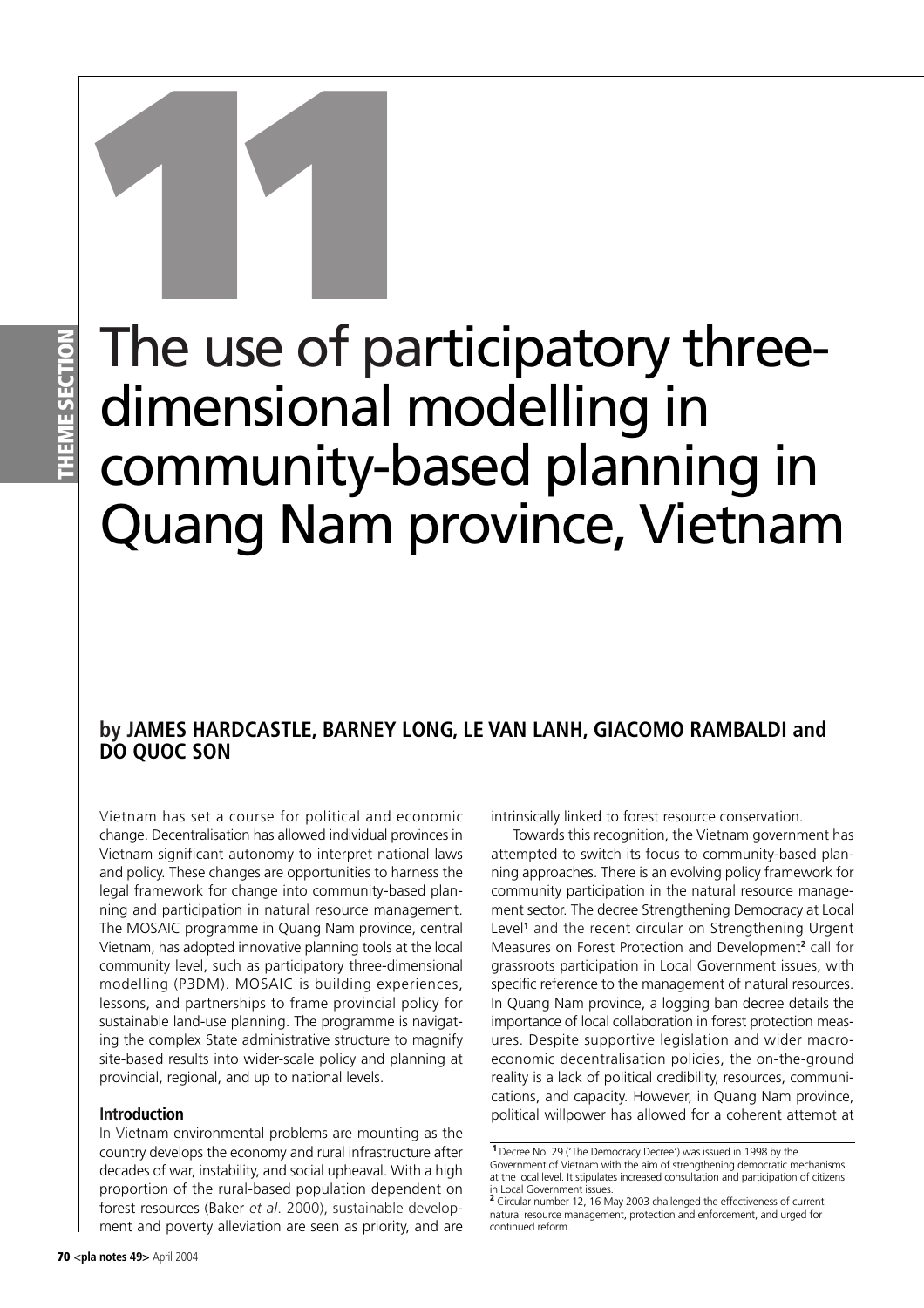**THEME SECTION**

strategic land-use planning for long-term natural resource management, with communities involved in the decisionmaking processes. This is in part due to recent national circulars highlighting forest protection as a key factor in reducing the impacts of flooding, to which Quang Nam is particularly prone. The last catastrophic inundation, in 1999, cost millions of dollars and hundreds of lives.

#### The focus area: Quang Nam province, central Vietnam

Quang Nam province is rated as one of the poorest in Vietnam. The Committee for Ethnic Minorities and Mountainous Areas (CEMMA) has ranked 60 communes in the six mountain districts as highest priority for poverty alleviation. The population of these six districts is 87% 'ethnic minority', from 12 different ethnic groups, predominantly Ka Tu. In the Song Thanh area, transport, market access, education, basic infrastructure, health care, and social services are all minimal, whilst the effects of decades of war still have ongoing repercussions.

Upland communities in Quang Nam exhibit strong potential for effective forest governance through local institutions (Hardcastle, 2002). However, open-access resource regimes are rapidly depleting local forests, with the indigenous communities powerless against outsiders, despite provincial plans to accelerate the allocation of forestland to localities.

#### The MOSAIC Programme

The MOSAIC (Management of Strategic Areas for Integrated Conservation)**<sup>3</sup>** programme is a partnership between WWF, the Vietnam Forest Protection Department (FPD), and other key stakeholders in Quang Nam Province. The aim of MOSAIC is to provide for appropriate and long-term management of important natural resources throughout the province and it supports the pilot forestland allocation programme through innovative approaches to communitybased planning.

MOSAIC works at three administrative levels (see Table 1): firstly, with a coordination unit at the provincial level, directly linked to key government departments. Secondly, MOSAIC is active in all 16 districts of Quang Nam province, working through the relevant sub-departments. Finally, MOSAIC works within the Commune level, initially within twenty-one prioritised Communes, liasing with the

**Community consultation underway in the Ka Tu Guorrl' meeting house**



Commune People's Committees, whilst working on the ground with villages and communities.

One of MOSAIC's goals is to help develop a provinciallevel strategy for effective forest management including sustainable natural resource harvesting. MOSAIC has worked with all stakeholders to prioritise forest units for concerted conservation effort in order to mitigate and offset current and potential threats, and act on the varied opportunities. Towards this effort, innovative approaches to community engagement in conservation action are being piloted. Three of the priority Communes, including Tabhing (described below), were selected as pilot sites according to biological, socio-economic, and political contexts.

#### Tabhing commune and Song Thanh Nature Reserve

The primary MOSAIC pilot site, Tabhing Commune supports 379 households in nine villages. The terrain is steep, inaccessible, and cut by many rivers and streams. Natural forest cover is high, apart from the inhabited valleys and swidden agricultural plots. Tabhing Commune is partly included within the boundary of Song Thanh Nature Reserve (STNR).

#### **Participatory planning for Tabhing commune**

#### Reaching the grassroots

A series of multi-stakeholder workshops provided crucial support and approval for the MOSAIC programme. For Tabhing, a draft action plan was compiled based on detailed participatory research, with twenty key activities to be initiated over a six-month period. Participatory three-dimensional modelling was one of the primary tools to be employed, primarily to facilitate forestland allocation and resolve tenure conflicts. The action plan was then taken to

**<sup>3</sup>** The MOSAIC concept was developed by the primary authors, based on experience of community-based conservation activities in northern Vietnam, yet in response to the Quang Nam provincial call for assistance in strategic planning for natural resource management. It was developed to match the WWF Indochina support for landscape-level conservation in the Central Truong Son area.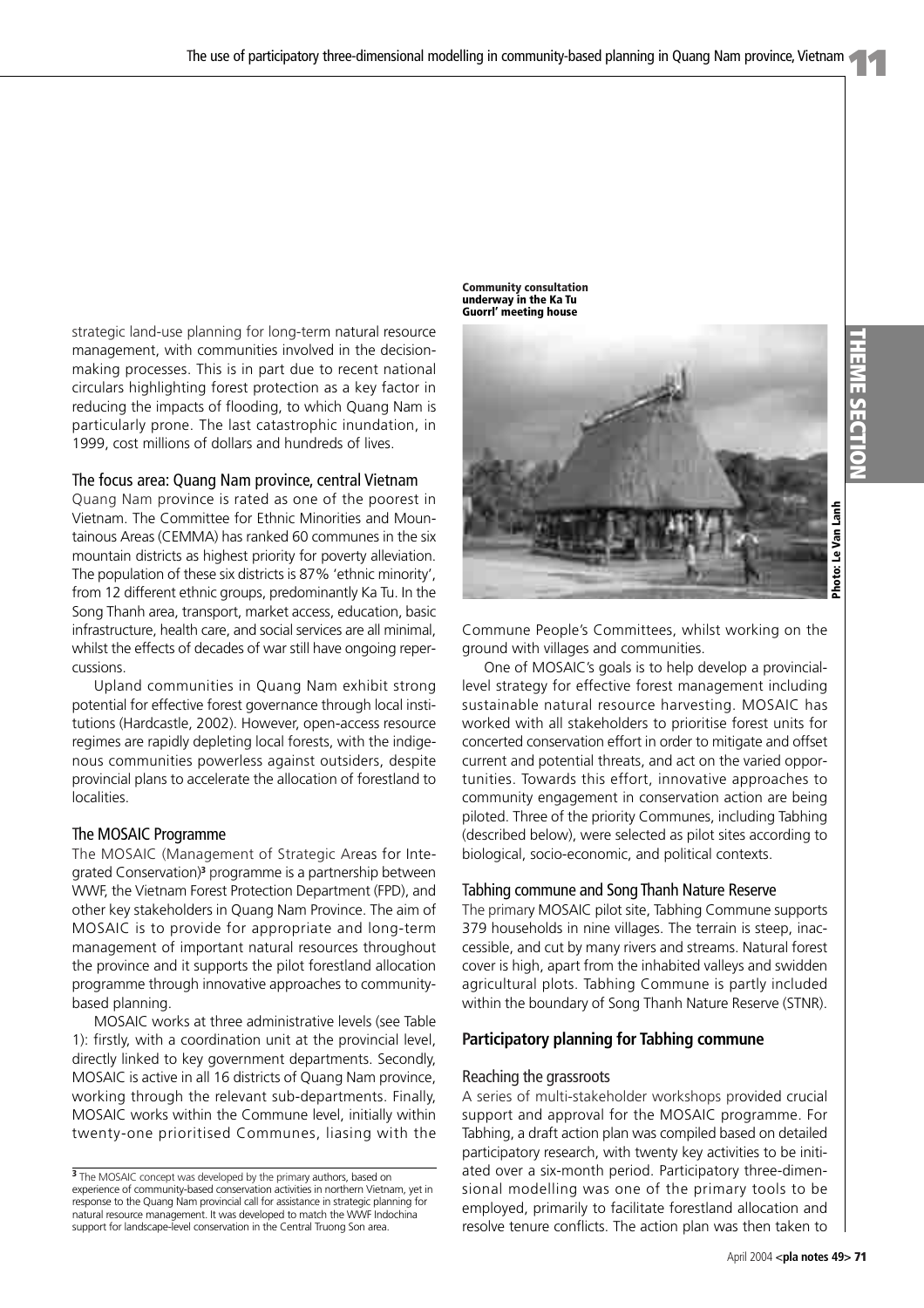**James Hardcastle, Barney Long, Le Van Lanh, Giacomo Rambaldi and Do Quoc Son 11**

| Table 1: The administrative structure in Vietnam |                          |                                   |                                                                                                                                                                                                                                                           |
|--------------------------------------------------|--------------------------|-----------------------------------|-----------------------------------------------------------------------------------------------------------------------------------------------------------------------------------------------------------------------------------------------------------|
| Level                                            | <b>Approx population</b> | <b>Structure</b>                  | Role                                                                                                                                                                                                                                                      |
| Provincial level                                 | 1 million to 3.5 million | Provincial People's<br>Committees | Administrative authorities. Broad decentralised legislative powers within<br>the overall national policy and legal framework.                                                                                                                             |
| District level                                   | 300,000 to 500,000       | District People's<br>Committees   | Administrative authorities at local level. Legislative power within an<br>allocated budget and provincial policy and legal framework. Degree of<br>decentralised powers depends on the particular situation, and especially<br>on individual leadership.  |
| Commune                                          | 3,000 to 5,000           | Commune People's<br>Committees    | Sub-committee reporting to the district authorities. The commune has<br>legislative power at the local level, but all decisions must be approved by<br>a relevant department at the district.                                                             |
| Village                                          | 100 to 1,000             | Village leader                    | No legislative power, yet an officially appointed leader reports to the<br>commune people's committee. However, often de facto leadership (such as<br>village elders) lies outside the state institutions with limited reach and no<br>legal recognition. |

the Commune and villages for public scrutiny. A series of consultation meetings preceded village-level 'citizen's juries' (called 'people's forum' in Vietnamese). Each item on the action plan was presented for questioning by local villagers, using the discussion forum and also a household response sheet. The aim of the action plan is to clarify local land-use issues and develop a coherent land-use plan for each village within the Commune. The final action plan for the commune was approved at the district level, where all stakeholders had a chance to review the plan. Budgets and timeframes were linked to milestones and indicators, and the plan was officially recognised by the District Government.

#### Participatory three-dimensional modelling

One particular element of the methodology is the use of participatory three-dimensional modelling (P3DM), building on experiences gained in Pu Mat National Park (Rambaldi *et al*., 2003). The method leads to the manufacture of accurate 3-D models of a chosen area, upon which to hinge discussions, communication, and planning. The P3DM activity was introduced to the Quang Nam provincial authorities in an orientation seminar, with participants from all relevant departments.

The coordinating team and twenty 'trainees' from provincial departments travelled to Song Thanh Nature Reserve in Tabhing, where the P3DM exercise was carried out between 6-16 May 2003. The area covered by the model totals 300km2. A base map at 1:10,000 scale with 20m contours was used. Carton sheets, 4mm thick, were cut for each contour, resulting in a vertical scale of 1:5,000. After a preparatory day, students and teachers from Tabhing secondary school were invited to attend, over two days, to help manufacture the blank model, before preparing to invite the local Ka Tu people to take the stage.

Once the model was completed, locals from nine villages in Tabhing, and two from neighbouring Ca Dy Commune were invited, in two groups, to transfer local knowledge onto the model. In total, 125 villagers actively participated in producing the model, with orientation conducted in Ka Tu language.

Villagers selected the features they would depict on the model, using coloured paint, yarns, and pins provided by the facilitators. In this way, intellectual ownership of the output was ensured and an insight into the relative local value of land features was gained. For example, the rivers and streams were marked very prominently, before forest areas, roads, or mountaintops were identified. With five or six people from each village, there was enough 'peer discussion' to locate, identify, and name features accurately. These included paths, streams, households, traditional meeting houses, different types of forest, shifting cultivation land, cinnamon plantations, artisanal gold mine workings, and even wartime helicopter bases.

Animated discussion arose between villages and several minor conflicts, such as village boundaries, were resolved through debate focused around the model. Other issues, such as illegal gold mining, were identified and discussed. As the model began to take shape, more specific issues emerged.

**<sup>4</sup>** Rural areas have significantly lower populations than the coastal strip and lowland plains.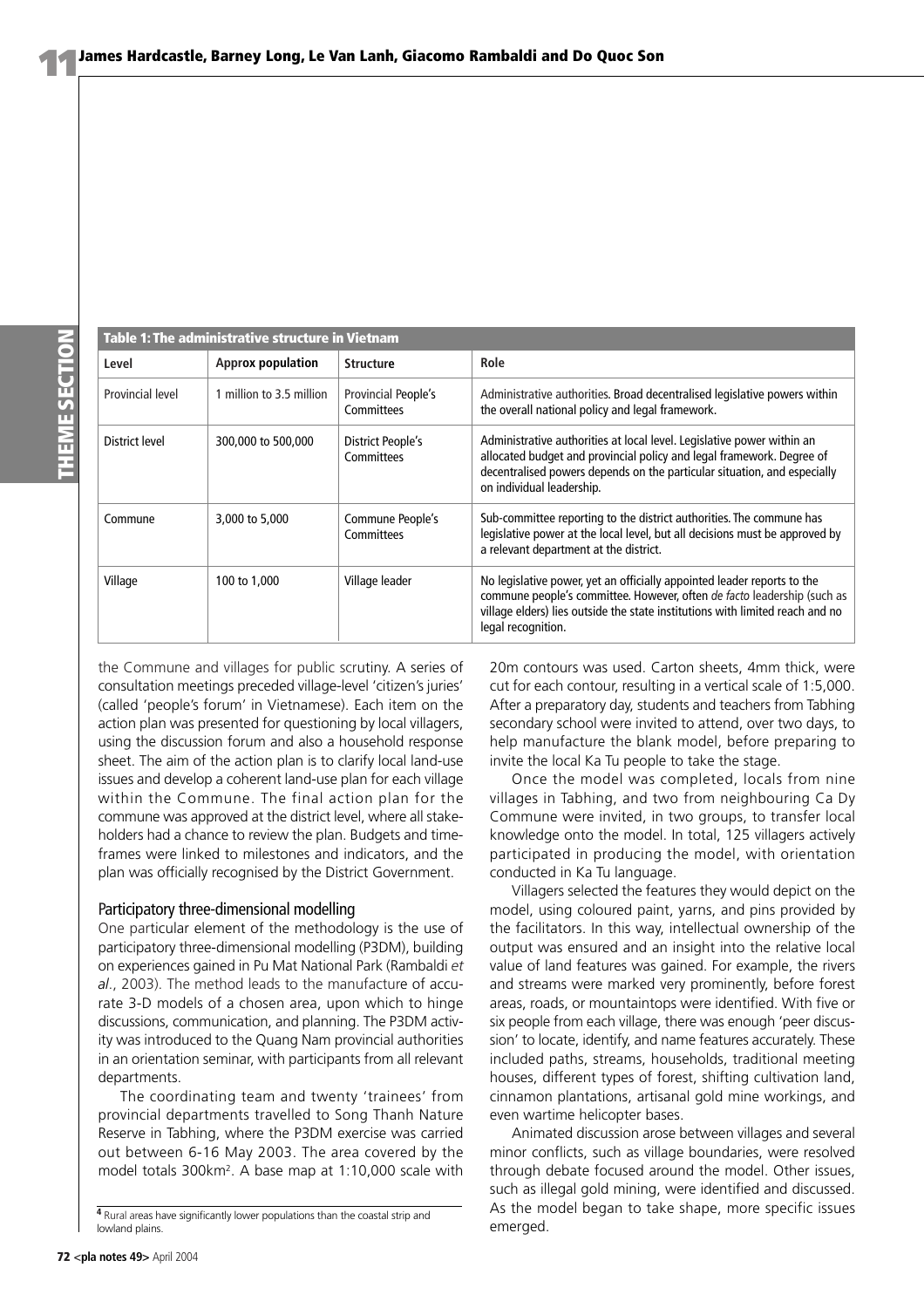| <b>Element</b>                                     | <b>Community-based planning in Quang Nam</b>                                                                                                                                                                                                                                                                                                                |
|----------------------------------------------------|-------------------------------------------------------------------------------------------------------------------------------------------------------------------------------------------------------------------------------------------------------------------------------------------------------------------------------------------------------------|
| Planning unit                                      | Commune.                                                                                                                                                                                                                                                                                                                                                    |
| Methodology                                        | Action planning. Special emphasis on 3-D modelling as a form of participatory mapping.                                                                                                                                                                                                                                                                      |
| Facilitation of commune plans                      | By local Forest Protection Department and other partner departments, supported by WWF, and<br>endorsed by the district People's Committee.                                                                                                                                                                                                                  |
| P3DM exercise                                      | P3DM exercise covering the Tabhing area (30,000 ha) and involving 125 representatives from local<br>communities. The event has also served as a hands-on training ground for a wider audience and lay<br>the ground for adoption of the P3DM method elsewhere.                                                                                              |
| Financing the planning process                     | Largely through MOSAIC, with funds from a range of WWF sources, as well as local government<br>contributions and mobilised resources.                                                                                                                                                                                                                       |
| Funding the implementation of the plans            | Principally from local revenue for community projects, backed up by national programme budgets,<br>such as the '5 million hectare' reforestation programme. Focused support from MOSAIC is ongoing.                                                                                                                                                         |
| Linkage to district and provincial plans           | Direct linkage to district development plans and to provincial strategy for conservation and<br>sustainable use of natural resources. It is also a pilot for the provincial forestland allocation<br>programme, which will be replicated across 60 upland Communes in Quang Nam, allocating nearly<br>500,000ha of forest land to local management regimes. |
| Implementation of the community plans              | Identified responsibilities and finances are clearly outlined. Much of the support is for the community<br>itself to carry out and monitor activities.                                                                                                                                                                                                      |
| Monitoring of implementation at community<br>level | Community groups, such as the 'village protection teams', with external monitoring from a set of<br>relevant departments and individuals. Monitoring will be based on a set of mutually defined<br>indicators, with many data collated at the household level.                                                                                              |

Foremost was the placing of the boundary of the Nature Reserve by the STNR vice-director. It was instantly clear that it conflicted with local agricultural and forest resource use. The villagers from both groups challenged this boundary, and after discussion, demarked a preferred boundary, to which the STNR vice-director agreed in principle – a significant breakthrough.

**Table 2: Methodology applied in Tabhing**

MOSAIC is currently working with STNR and the provincial authorities to facilitate an assessment of the reserve boundary. Due to the legal status of the reserve, this is possible at provincial level. However, the boundary issue is also under discussion at national level for a separate issue, gold mining. The model has shown clear conflicts between local resource-users and illegal gold miners. The model has allowed MOSAIC to raise these topics directly with the relevant authorities, following local community identification of hot issues during the modelling process, in an official and recognised planning activity.

#### Lessons learnt from P3DM as a tool for community-based planning

Feedback from the participants, both trainees and local people, allowed for an initial stock-take of lessons from the whole planning exercise. Five common themes emerged:

- The model was a powerful tool to use as the basis for discussions and planning for the local area, and to assess the importance of issues.
- The model, including the legend identifying which data is represented by the model, must be 'owned' by the community participants, accurately reflecting the values local people attach to landscape features and resources, and giving them confidence.
- Local people are capable resource persons, with a good knowledge of the lay-of-the land, and are well capable of making models and using spatial representation.
- It is important to listen to the local interpretation and presentation of the detailed model in plenary discussion, and reflect these lessons in future activities. Women and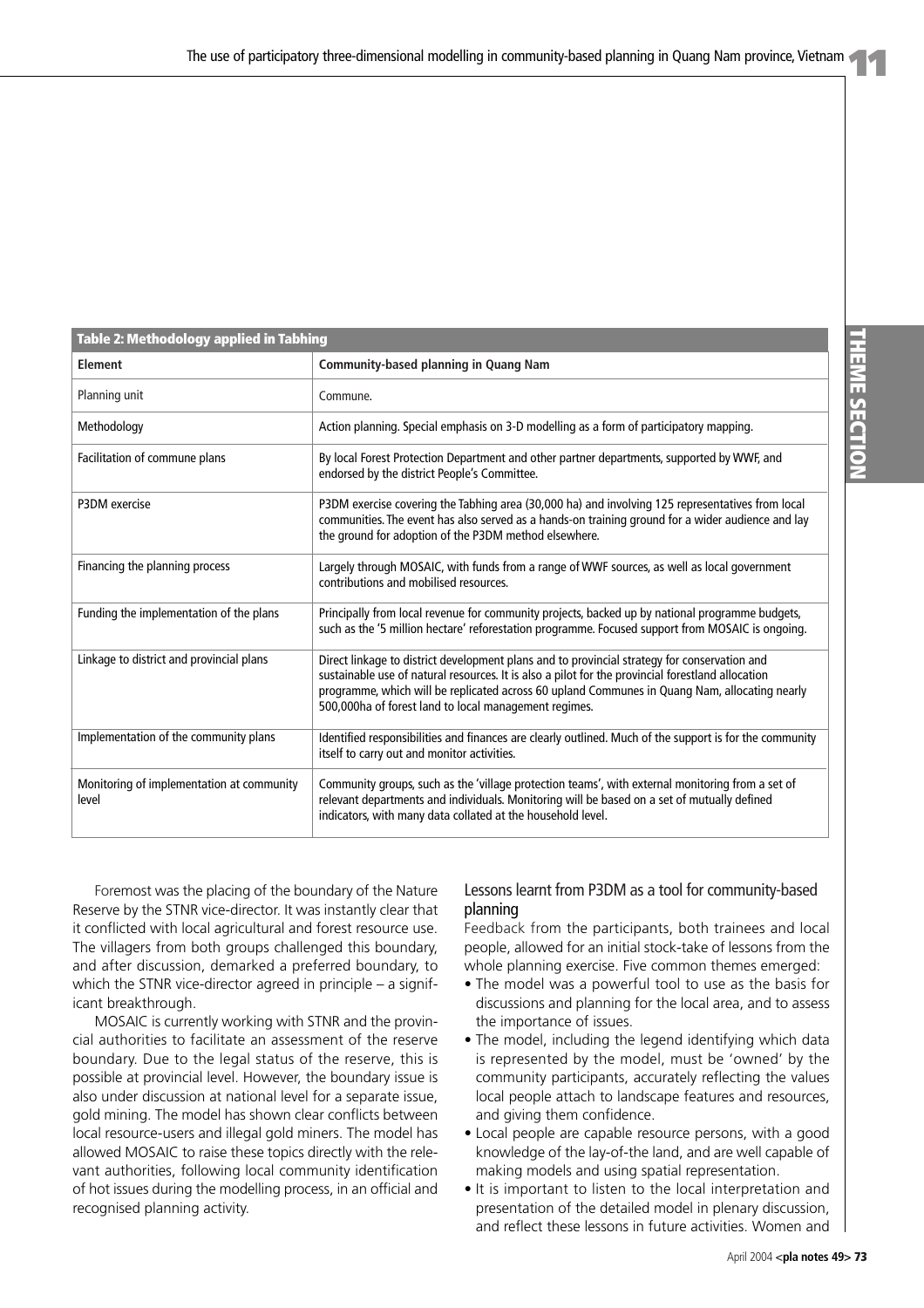**Ka Tu girls tracing contour lines during the manufacture of the blank model**

'Tell me, I forget. Show me, I remember. Involve me, I understand.' (Moore and Davis, 1997)



**THEME SECTION**

**ESECT** 

children made an invaluable contribution to the model and to the discussions.

• It is important that authority representatives are present during the modelling activity, as well as local representatives from across the locality, to quickly settle disagreements and ensure that the local perspectives are well understood by all.

#### Initial follow-up in Tabhing

**Village protection teams:** Tabhing commune People's Committee passed two decrees establishing village protection teams, which are recognised under national and provincial laws. The teams were granted powers of arrest to apprehend, for a period of twelve hours, 'outsiders' caught in any act of illegal access or forest crime, and anyone else in transgression of a series of agreed terms on local forest protection. This provides sufficient power to enable violators to be handed over to the appropriate authority. They used **patrol zones**, based on markers placed on the 3-D model.

The number of arrests to date are estimated at around sixty.

**Boundary reassessment:** the reserve boundary will be reassessed over the coming two years and demarcated on the ground in partnership and with consensus of local communities.

**Forestland allocation programme:** data extracted from the 3-D model through digital high-resolution photography**<sup>5</sup>** have been merged with topographic data and elaborated in a Geographical Information Systems (GIS) environment. The resulting information has been used to draft thematic maps to be used in a consultative process meant to support forestland allocation.

**Village and Commune land-use plans:** based on the information and issues visualised on the 3-D model, land use plans are being collated in collaboration with the Commune authorities and relevant departments. A series

**<sup>5</sup>** More information on the extraction process is found in issue 46 of PLA Notes, 2003 (Rambaldi *et al*. 2003) and at www.iapad.org/participatory\_p3dm.htm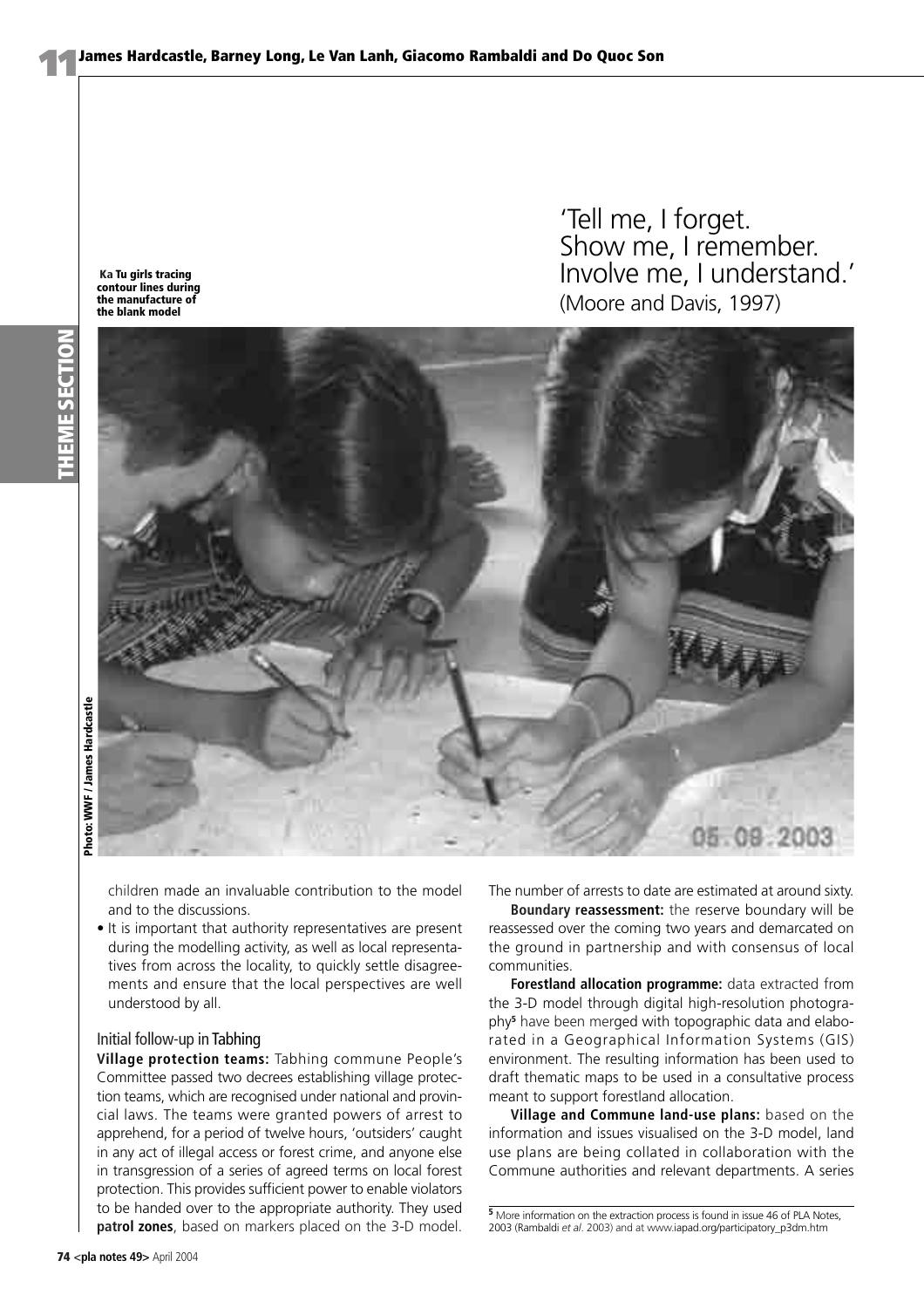

of local-level meetings will confirm the plans and link them to other activities (reforestation, forestland allocation).

**Clear steps for co-management arrangements:** Song Thanh Nature Reserve(STNR) is currently preparing a management plan, based on an operational plan for the period 2003–2008. This operational plan outlines steps to be taken to devolve relevant management responsibilities to the local communities in and around the reserve.

**Proposed modelling activities** to the east (Cha Val) and South (Phuoc Duc-Phuoc My) to cover the full boundary of the STNR.

**Transfer of the model to the Commune office:** the model will be moved to a Commune office after the *Têt* New Year, to allow for wider use of the model for local-level issues.

#### Replication and scaling-up

MOSAIC will continue to foster pilot sites, with a fourth site encompassing the A'Vuong watershed area, consisting of five Communes. Elsewhere, the MOSAIC model is providing lessons for the newly listed Phong Nha-Ke Bang Natural World Heritage Site, in north-central Vietnam. MOSAIC also has a 'sister' programme underway in the Mondulkiri province in Cambodia. As the Central Truong Son Initiative gathers momentum, the MOSAIC lessons in communitybased planning will be tested across the central mountains of Vietnam.

#### **Conclusion**

The MOSAIC results show community-based planning as a tool for framing action at a 'provincial' scale and how efforts to link landscape-level planning into micro-level conservation action have benefited from P3DM as a learning, planning, and mediating tool. The P3DM method**<sup>6</sup>** has proved to be cost effective in terms of collating and visual**THEME**

**SECTION**

FC 110

**<sup>6</sup>** P3DM has been used in Thailand and the Philippines for many years in the contexts of natural resource management planning and Indigenous Peoples' rights. It has been recently introduced in Nepal, India, Colombia, Ecuador, and Vietnam.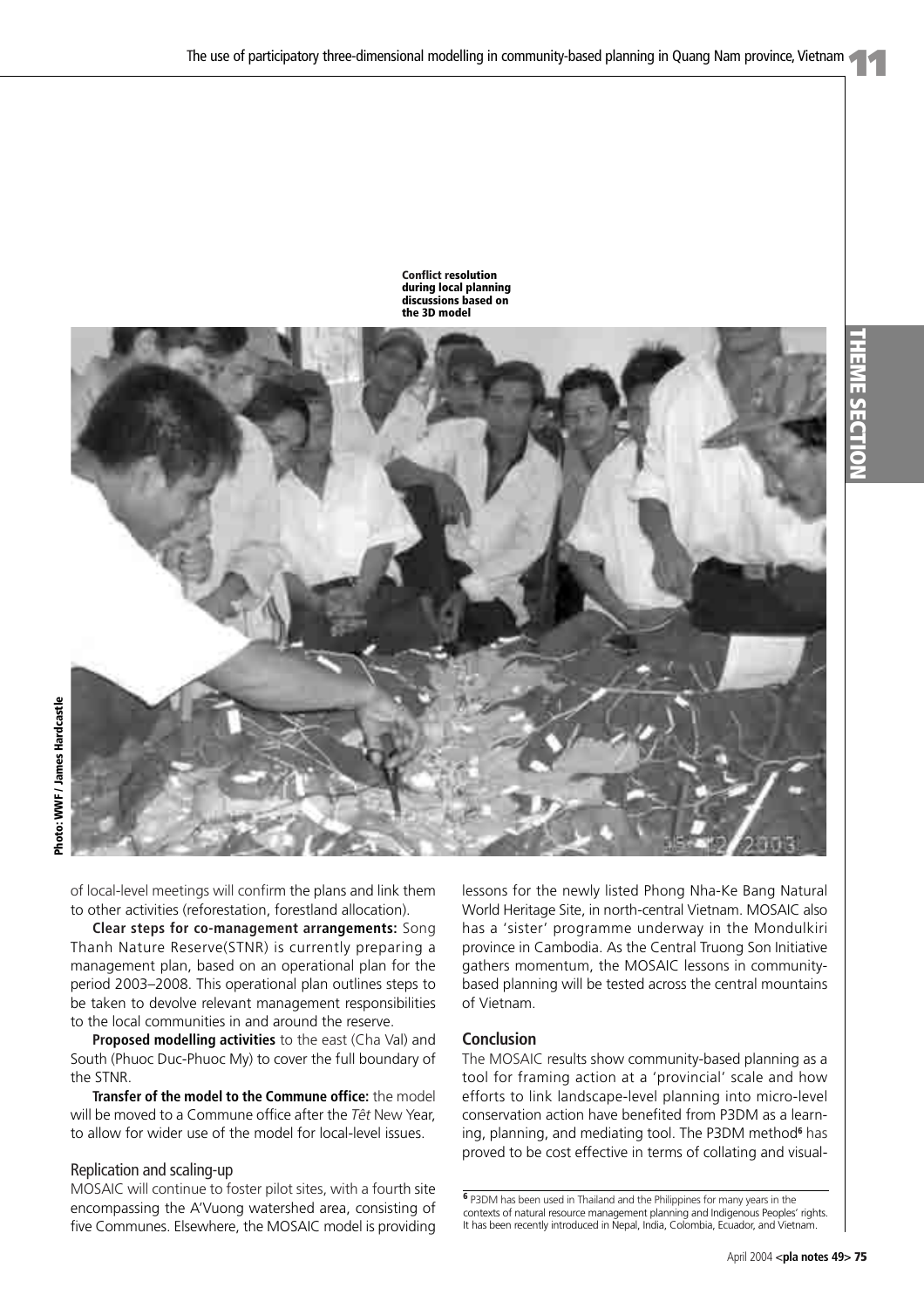

**The Ka Tu village protection teams plan their patrol routes**

ising community knowledge in an accurate and clearly understandable manner. The cost of completing a 1:10,000 scale 3-D model involving a large number of informants and exporting the displayed data into a GIS environment, corresponds to approximately US\$4/km2 or four cents/hectare. Compared to alternative data gathering methods, P3DM is cost effective. Investing in it also has many additional non-monetary benefits, when P3DM is seen as a method for efficiently supporting learning, planning, and community empowerment.

#### **CONTACT DETAILS**

James Hardcastle, Programme Development Coordinator, WWF Indochina Programme, 53 Tran Phu, Hanoi, Vietnam. IPO Box 151. Tel: +(84) 4 7338387; Email: james@wwfvn.org.vn; Website:

www.panda.org/about\_wwf/where\_we\_work/ asia\_pacific/where/indochina/mosaic\_project/

Barney Long, WWF MOSAIC Conservation Biologist/Manager, MOSAIC Office, Quang Nam Forest Protection Department, 9, Tran Quy Cap, Tam Ky, Quang Nam, Vietnam. Tel: +(84) 510 810735; Email: mosaic@dng.vnn.vn or barneylong@boltblue.com

Le Van Lanh, Secretary General, Vietnam National Parks and Protected Areas Association, 114 Hoang Quoc Viet St., Cau Giay, Hanoi, Vietnam. Tel/Fax: + (84) 4 5760233; Email: cen-cetd@hn.vnn.vn

Giacomo Rambaldi, Programme Coordinator, Centre for Agricultural and Rural Cooperation (CTA), PO Box 380, 6700 AJ Wageningen, the Netherlands. Email: grambaldi@iapad.org or rambaldi@cta.int; Website: www.iapad.org

Do Quoc Son, Save the Children Japan, Vietnam Programme. Hanoi. Email: doqson@yahoo.com

#### **REFERENCES**

Baker J., McKenney B., & Hurd J. (2000) *Initial Assessment of Social and Economic Factors Affecting Biodiversity Conservation Efforts: ecoregion-based conservation in the Lower Mekong sub-region.* WWF Indochina/IUCN Laos. Hanoi, Vietnam. Hardcastle, JE. (2002) 'Red Books and Village Armies: Opportunities for indigenous land management in the uplands of central Vietnam.' MSc thesis, Durrell Institute for Conservation and Ecology (DICE), University of Kent at Canterbury, UK. Moore, C. N. and D. Davis (1997) *Participation Tools for Better Land-Use Planning: Techniques and Case Studies*. 2d ed. Sacramento: Center for Livable Communities. Rambaldi G., and Le Van Lanh (2003). 'The Seventh Helper: the Vertical Dimension. Feedback from a training exercise in Vietnam.' PLA Notes No. 46: 77–83, IIED, London, UK.

#### **ACKNOWLEDGEMENTS**

The primary authors would like to dedicate this paper to Mai Dang Khoa, a friend, colleague, and inspiration behind the MOSAIC. An enthusiastic example to all who work in conservation in Vietnam, he was tragically killed in a motorbike accident in Hanoi on 22nd April 2003. Acknowledgements are due to Thai Truyen, Tran Van Thu; the Quang Nam provincial and district authorities; all the people of Tabhing Commune; Tom McShane; Kristin Clay; Nguyen Thi Dao; Mike Baltzer; Phan Van Truong and the WWF MOSAIC team; the CETD team; all at WWF Indochina Programme; Nigel Dudley; Professor Nigel Leader-Williams and the Durrell Institute for Conservation and Ecology (DICE); the Netherlands Development Agency (DGIS); the United States Agency for International Development (USAID); and the United States Fish & Wildlife Service.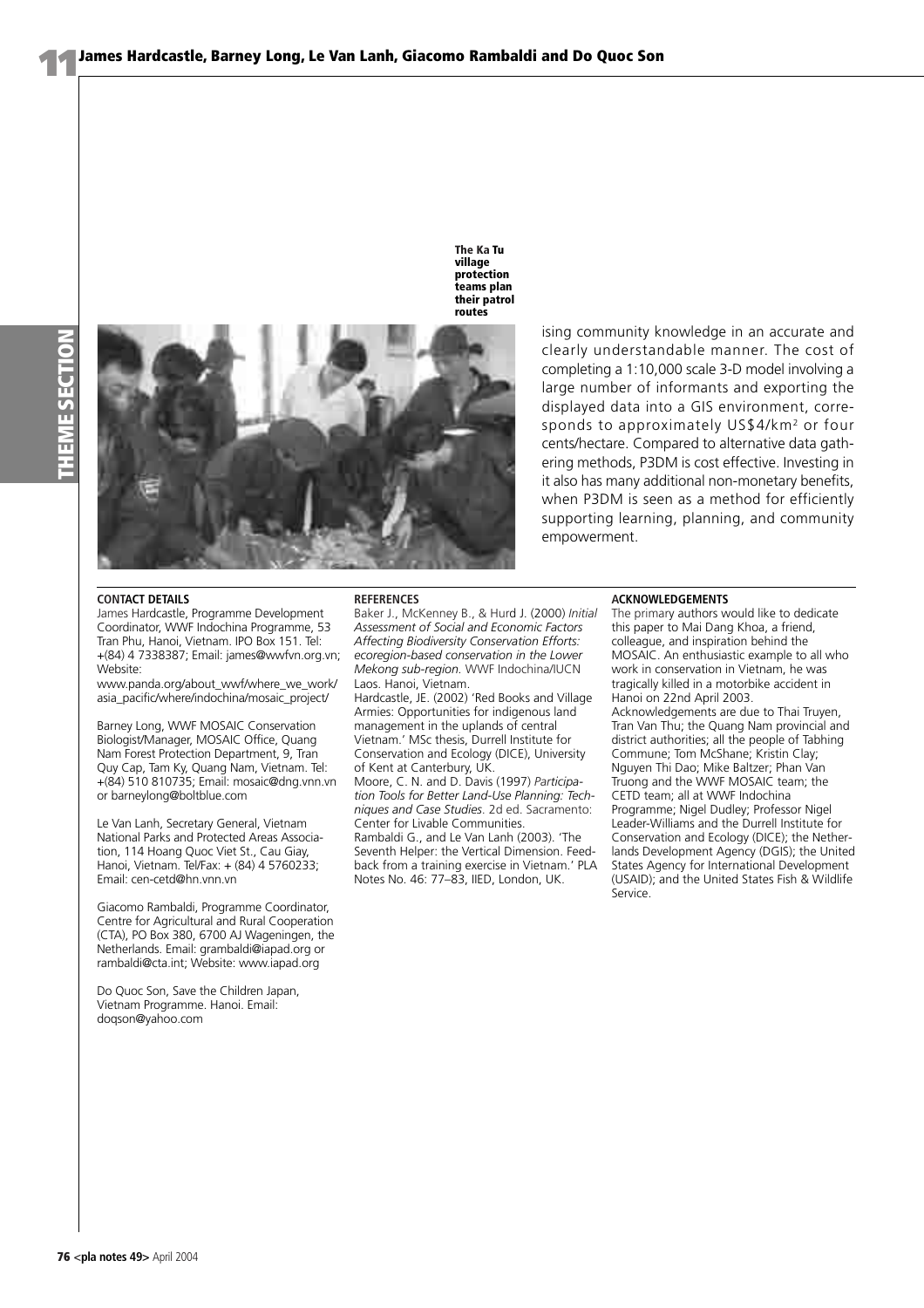# Municipal rural development plans in Brazil: working within the politics of participation **12**<br> **12**<br> **1**<br> **12**<br> **12**<br> **12**<br> **12**<br> **12**<br> **12**<br> **12**

#### **by GLAUCO REGIS FLORISBELO and IRENE GUIJT**

#### **Background**

In Brazil, recent years have seen the growth of the municipal level as a critical focus for action. At State and national levels, municipalities represent a strategic unit of intervention for local development. Representing the lowest level of elected Government (see Table 1), municipal initiatives and partnerships are increasingly the focus of investment by Federal and State Government policies and programmes and the arena of NGO action. The elaboration of municipal development plans and implementation of municipal management councils are preconditions for receiving certain resources from national or State-level agencies.

One organisation at the forefront of developing **participatory** municipal rural development plans (MRDP) is the Centre for Alternative Technologies (CTA), a local NGO working on alternative futures for and with rural smallholders in the Zona da Mata of Minas Gerais, Brazil. Founded in 1987 by marginalized farmers, their trade unions, and committed agricultural professionals, CTA now encompasses many activities, one of which is the Local Development Programme (LDP) that focuses on MRDPs. CTA staff work on this programme in three municipalities:

**<sup>1</sup>** Centro de Tecnologias Alternatives – Zona da Mata (Centre for Alternative Technologies of the Zona da Mata).

**Meeting of CTA-ZM's Local Development Programme to systematise experiences in three municipalities of participatory municipal planning**



three municipal planning processes, offering them as an exciting alternative methodology for local development in the Brazilian context.

#### **Municipal development plans as a social innovation in Brazil**

#### CTA's working context

The Zona da Mata of Minas Gerais covers 143 municipalities, of which 128 have a population of less than 20,000.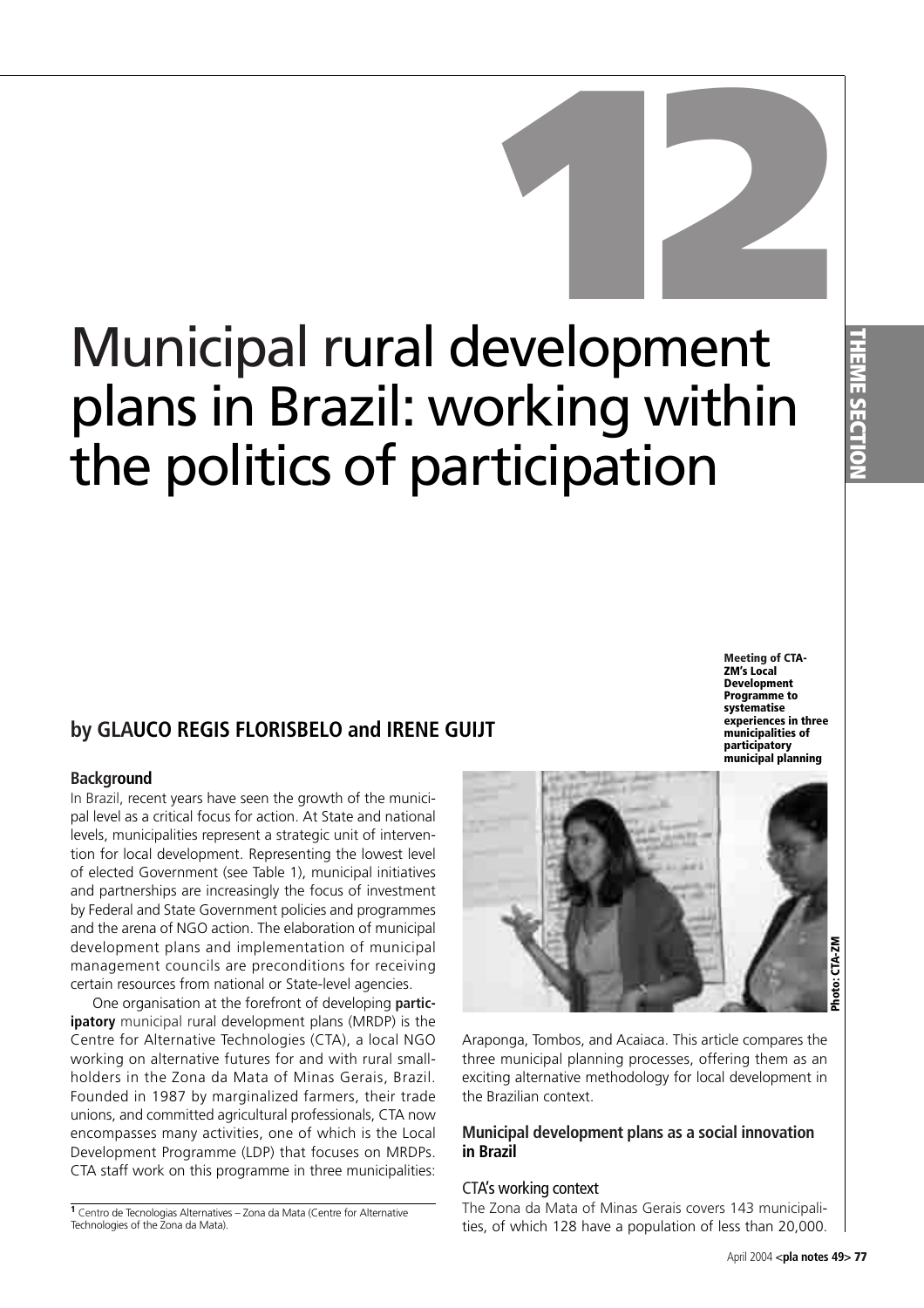EMESECTION **THEME SECTION**

| Table 1: Levels of local administration in Uganda and their roles |                                                                                                            |                                                                                                                                                                                                                                                                            |                                                                                                                                                                                                                                                                                                                                                                                                                                  |  |
|-------------------------------------------------------------------|------------------------------------------------------------------------------------------------------------|----------------------------------------------------------------------------------------------------------------------------------------------------------------------------------------------------------------------------------------------------------------------------|----------------------------------------------------------------------------------------------------------------------------------------------------------------------------------------------------------------------------------------------------------------------------------------------------------------------------------------------------------------------------------------------------------------------------------|--|
| Level                                                             | <b>Approx population</b>                                                                                   | <b>Structure</b>                                                                                                                                                                                                                                                           | Role                                                                                                                                                                                                                                                                                                                                                                                                                             |  |
| National                                                          | 170 million.                                                                                               | Directly elected president with a<br>national constituency and a<br>bicameral National Congress (an<br>81-seat Federal Senate and a 513-<br>seat Chamber of Deputies).                                                                                                     | National policies for all sectors, national budgeting.                                                                                                                                                                                                                                                                                                                                                                           |  |
| <b>State</b>                                                      | Ranging from 325,000<br>to 37.3 million.                                                                   | 26 administrative states and the<br>Federal District of Brasília.                                                                                                                                                                                                          | Strong Federalist system gives strong powers to State, especially<br>to governors (directly elected) who control budgets and<br>thousands of jobs, with few checks and balances.                                                                                                                                                                                                                                                 |  |
| Municipal                                                         | From several hundred<br>to 10.5 million (Sao<br>Paulo city, the world's<br>fifth largest<br>municipality). | 5,581 municipalities, with four-<br>yearly hotly contested elections<br>determining which of the 26 official<br>political parties will provide the<br>(deputy) mayor (who appoints the<br>departmental secretaries) and<br>councillors that form the municipal<br>council. | The only level of local government. Responsible for its own<br>municipal development planning and implementing urban and<br>rural services (health, agriculture, environment, education,<br>infrastructure). Can seek State/national funding. The mayor<br>holds executive power (supported by municipal secretaries) and<br>is considered the local political boss. Legislative power is<br>exercised by the municipal council. |  |

Smallholder agriculture represents a large proportion of production and of the number of properties, although not of total land area given the skewed land tenure relationships. The region is marked by chronic environmental degradation – deforestation, soil erosion, poor sanitation and waste disposal, and intense use of agrotoxins – threatening livelihood security for poor households. Smallholders generally expect little or no support from municipal councils as, in most cases, mayors and secretaries have been large landholders or their supporters and most voters live in the towns and have urban rather than rural concerns.

CTA has worked for 15 years in developing viable alternatives with rural workers unions and their smallholder members (CTA, 2002). Legally a non-profit civil association, the organisation aims to strengthen smallholder organisations, promote equity of social relations, and influence public policy by promoting public debate about sustainable agriculture and documenting good practices.

#### CTA's evolution to municipal planning

CTA has not always focused on the municipal level. Originally working through farmer groups but with limited impacts, in 1997 it deliberately chose to concentrate on a handful of municipalities to understand how this larger scale of action could lead to more sustained and widespread improvements. By facilitating municipal dialogue and analysis, the idea is to establish more diverse civil society-government partnerships that can increase the voice of poor local rural communities in designing rural development public policies.

The first steps were taken in Araponga in 1996, when the rural trade union *Sindicato dos Trabalhadores Rurais* (STR)**<sup>2</sup>** of Araponga turned its attention to the theme of 'local development' moving beyond the traditional role of ensuring pensions and documents for its members. Their first participatory rural appraisal (PRA) in 1994 (Fária, 1994), facilitated by CTA and local university students, resulted in a 28-point STR-specific plan of action. But the absence of victories for union leaders in municipal council elections provoked an analysis of the limitations of a development plan that was only supported by the union. They recognised the need to collaborate with municipal authorities if a local development plan was to gain a significant level of support and resources.

Two years later, the LDP process started in Tombos when CTA signed a convention with the municipal council and farmers' organisations to facilitate the formulation and implementation of an MRDP and provide technical assistance to farmers. The process in Acaiaca started in 2000, where the embryonic STR invited CTA to help facilitate participatory appraisal and planning for developing a municipal plan that could help guide the newly installed pro-poor municipal council (CTA, 2001).

Currently, CTA sees the LDP work it supports as primarily a 'learning laboratory' to understand, document, and

**<sup>2</sup>** STRs are membership organisations, operate at the municipal level (and are federated at State/national levels), and are the most accepted, democratically elected body that represents smallholder agriculture.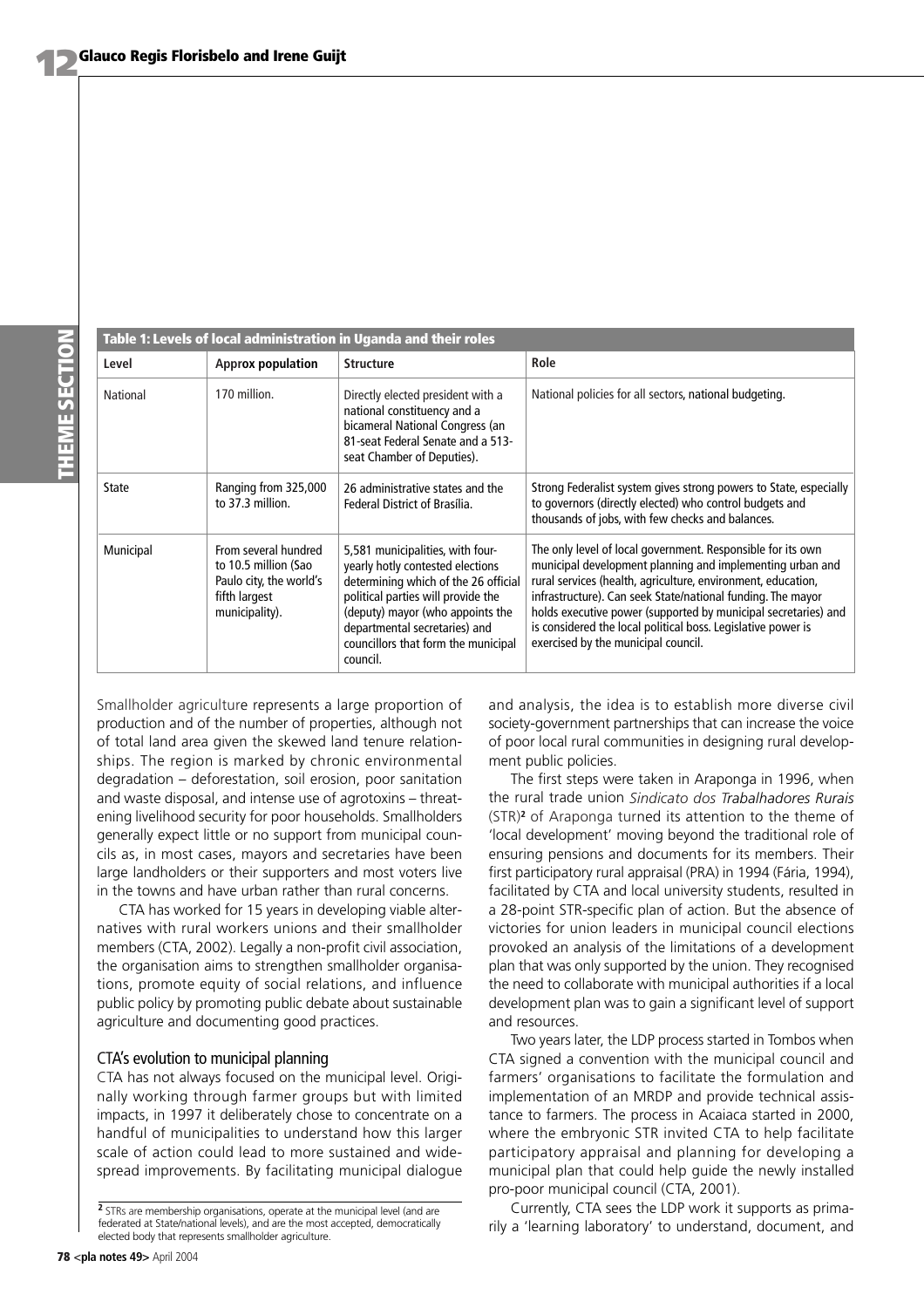**Meeting of CTA-ZM's Local Development Programme to systematise experiences in three municipalities of participatory municipal planning**



disseminate different political-methodological experiences that could inspire other municipalities in the region and

Photo: CTA-ZM **Photo: CTA-ZM**

#### CTA's vision for pro-poor municipal planning

other NGOs in Brazil in pro-poor local development.

CTA's core strategy is to support pro-poor farmers' organisations in developing and facilitating participatory processes for formulating and implementing an MRDP. Both CTA and its local partners see these plans, and in particularly the processes they require, as practical ways to improve the implementation of State and Federal-level programmes of smallholder support. They emphasise methodologies that can improve the often-polarised inter-institutional relationships and help smallholders to articulate needs in forums where decisions are made.

CTA's local development work is based on a deep-rooted political vision of rights, the value of societal debate, environmental sustainability, and the urgency of practical options for poor smallholders. Working initially with PRA and farmer participatory research, CTA and its partners had perceived a ceiling to the impact they were having. Waiting for a pro-poor political party to win council elections became a problematic strategy for scaling-up impact. This fed the idea of MDRPs based on wider partnerships that required creating space for critical reflection, negotiation, and conflict management. Today, the MDRP processes involve continual and elaborate consultation and strategic realignment in which PRA is but one of several important methodologies. Other approaches include political strategising in diverse coalitions, using facilitation skills for engaging effectively with community members, leadership development, participatory popular education programme development, cooperativism and associativism, participatory evaluation and systematisation of experiences, and participatory on-farm technology development.

**Meeting with Rural Workers union, Municipal Council, councillors and other organizations – Local Development Programme, CTA-ZM.**



**Building blocks of the CTA-supported MDRP** 

#### Participation as a (learning) process

Some critics of PRA paint a caricature of the sloppy and mechanical application of tools within a few days. The practice of CTA staff shows a more elaborate and considered approach to participatory development. They invest up to one year in collective research, negotiation, and debate before priorities for action are formulated.

Many methodologies are woven together – farmer participatory research, PRA, participatory monitoring and evaluation (including socio-economic self-monitoring by farmers) – to develop and implement municipal plans. Each methodology contributes its part, depending on the issue at hand, and is implemented through different structures, which may be more or less permanent.

For example, in Acaiaca, an executive committee was formed to coordinate the PRA and resulting municipal plan. Representatives included EMATER (State agricultural extension agency), CTA, STR, Municipal Council, and the Secretaries of Agriculture, Social Work, and Health. Another example is the participatory systematisation that has been constructed as a temporary series of meetings between local leaders in the three municipalities, facilitated by CTA. It aims to critically review CTA's support to MRDPs and gives union leaders opportunities to refine their strategies of municipal intervention.

#### Planning process and methodology

Despite the uniqueness of each experience, Araponga, Tombos, and Acaiaca all started with an elaborate threephase PRA and participatory formulation of an MRDP.

First is a process of getting in touch with potential actors, farming households, and groups in all communities. This 'mobilisation phase' involves contacting communities,

**THEME SECTION**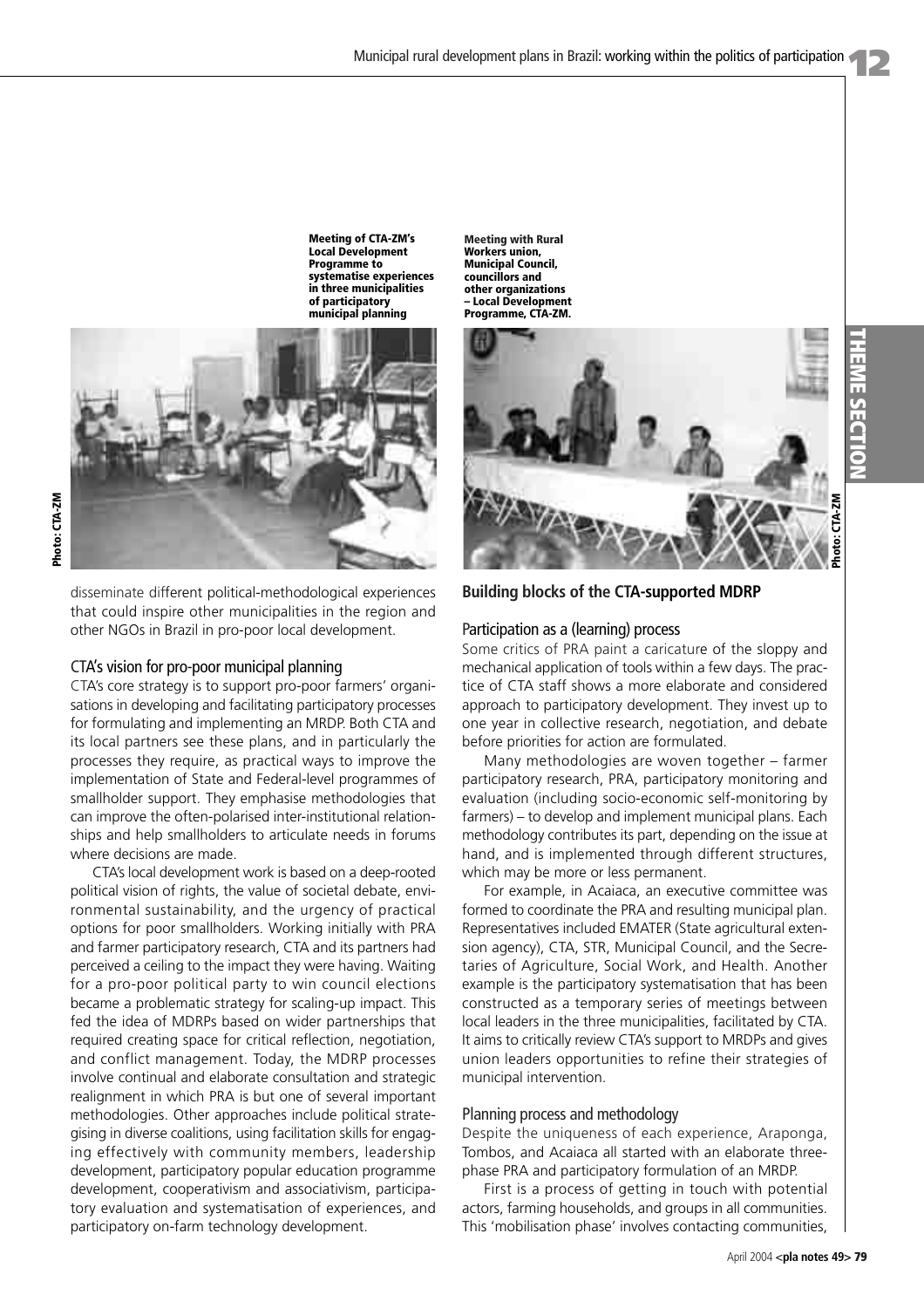

**HEME SECTION THEME SECTION**

| Table 2: Comparing the three municipalities |                                                                                |                                                                                                           |                                                                                               |  |
|---------------------------------------------|--------------------------------------------------------------------------------|-----------------------------------------------------------------------------------------------------------|-----------------------------------------------------------------------------------------------|--|
|                                             | <b>Tombos</b>                                                                  | Araponga                                                                                                  | Acaiaca                                                                                       |  |
| Area (km2)                                  | 875                                                                            | 304                                                                                                       | 102                                                                                           |  |
| Inhabitants - %<br>rural                    | 11,000 - 30% rural                                                             | $8.000 - 68\%$ rural                                                                                      | 3,900 - 39% rural                                                                             |  |
| Year STR<br>established                     | 1985                                                                           | 1989                                                                                                      | 1990 (registered in 1994)                                                                     |  |
| <b>Growth in STR</b><br>membership          | 875 (1985) to 2,500 (2002)                                                     | 29 (1993) to 805 (2001)                                                                                   | 50 (1990) to 416 (2003)                                                                       |  |
| <b>Role of CTA with</b><br><b>STR</b>       | Independent of CTA                                                             | Established with CTA's help                                                                               | Independent of CTA                                                                            |  |
| <b>Relationship CTA-</b><br><b>STR</b>      | Good, long, close ties of mutual<br>help, helped in each other's<br>foundation | Long and close, often with blurred<br>boundaries about respective<br>responsibilities of the two entities | New, with cooperation limited to specific<br>issues. Close, intense links during LDP process. |  |
| <b>Main local driver</b><br>of LDP          | APAT (farmers' cooperative created<br>by STR)                                  | <b>STR</b>                                                                                                | Municipal council                                                                             |  |
| Year of (first)<br>municipal PRA            | 1998                                                                           | 1994, updated in 2001                                                                                     | 2001                                                                                          |  |
| General state of<br><b>STR</b>              | Centralisation of leadership around<br>same individuals (causing tensions)     | Stable, no factions, diversifying<br>leadership (to include youth and women)                              | Young and fragile, low membership, few<br>leaders                                             |  |

and negotiations and networking between partners to agree on the guiding principles for the local development process and each partner's role. In Acaiaca, this phase took about two months, which led to an executive committee being established and agreement on the methodology.

The second phase, which most people would identify as the 'typical PRA' phase, involves all communities (but not all people!) in the municipality in group meetings and subsequent family interviews. A smaller group, with representatives of various partners, then undertakes the first (sectoral) analysis of issues. In Acaiaca, this took place over a two-month period.

Phase three closes the planning cycle, which involves:

- Providing feedback to each of the communities for additional insights, corrections, debate, and the start of convergence around priorities. In Acaiaca, each community elected three representatives to sit on the Plan Elaboration Committee (a youth, a woman, and a man).
- Deepening, with the committee, the analysis of key problems identified by communities during the initial appraisal phase, identifying causes and consequences of the problems.
- Identifying proposals to resolve problems related to agriculture, environment, infrastructure, health, education, and social assistance.
- Prioritising proposals.

The process and results are documented in a municipal rural development plan, outlining the partners involved, methodology, timeframe, the sector-specific analysis of problems, causes and consequences, and the agreed priority actions. This document becomes the official agreement between civil society organisations and the municipal council.

#### Working with new partners

In CTA's work, the main players have always been the technical team, the rural workers unions (STRs), and farmer groups. The technical team acted as conveners, methodology-suggesters, and documenters. The STRs take centre stage in the LDP although each has a unique history, maturity, and membership, and maintain different relations with the municipal council (Table 2). Within the LDP, the farmer groups helped research the issues and are now implementing aspects of the plans.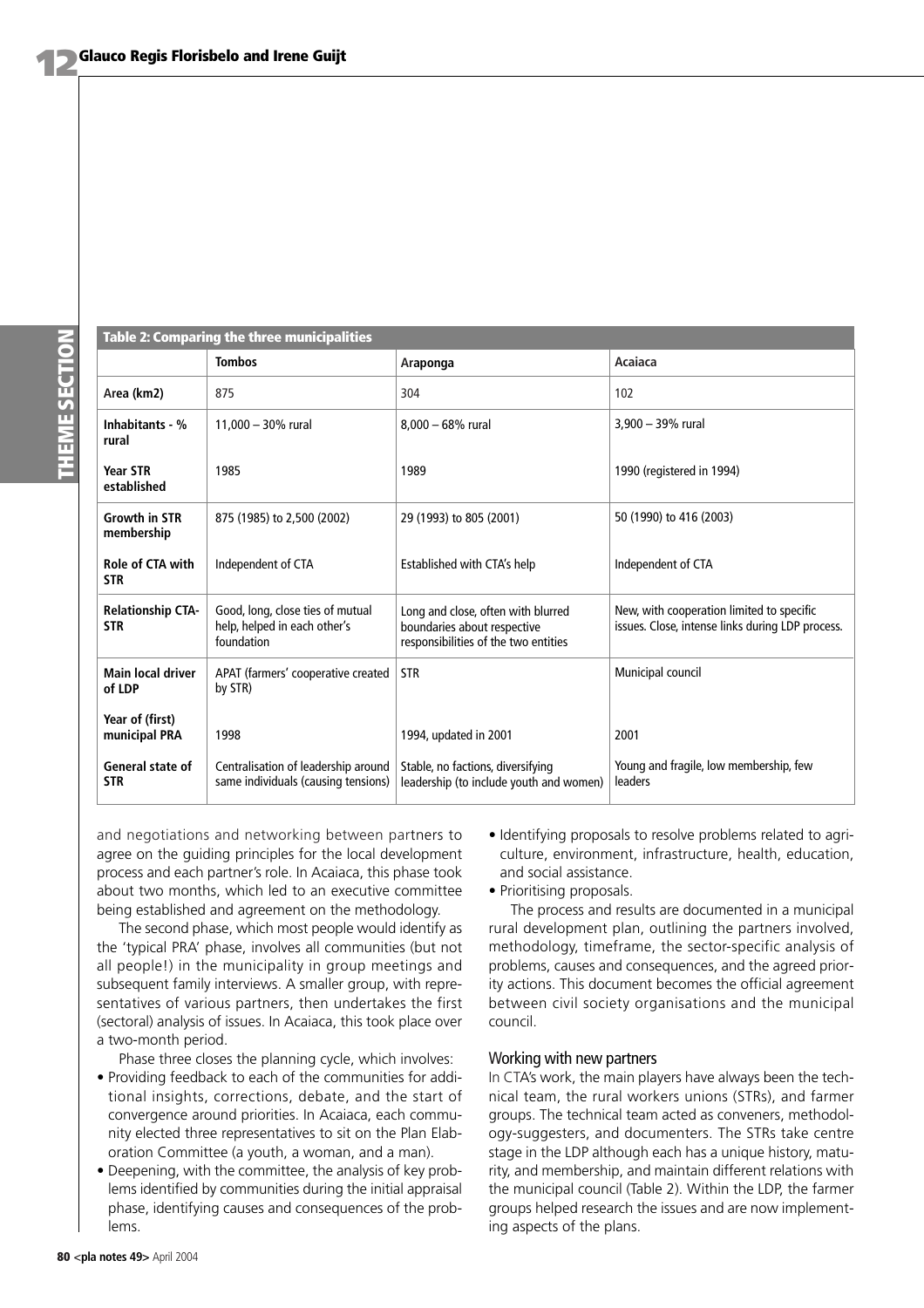| Table 3: Key elements from the three MRDPs |                                                                                                                                                                                                                                        |                                                                                                                                                                |                                                                                                                                                                                                                   |  |
|--------------------------------------------|----------------------------------------------------------------------------------------------------------------------------------------------------------------------------------------------------------------------------------------|----------------------------------------------------------------------------------------------------------------------------------------------------------------|-------------------------------------------------------------------------------------------------------------------------------------------------------------------------------------------------------------------|--|
|                                            | Araponga                                                                                                                                                                                                                               | <b>Tombos</b>                                                                                                                                                  | Acaiaca                                                                                                                                                                                                           |  |
| Focus<br><b>Funding sources</b>            | The MRDP is being used by STR to hold<br>the municipal administration<br>accountable to its policies and actions.<br>Agroecological alternatives played a<br>relatively important role in discussions<br>and in formulating proposals. | Income generation via processing and<br>marketing of organic produce (sugarcane<br>and dairy products, coffee).                                                | First attempt to define integrated<br>development strategy. In agriculture,<br>livestock development was key, as was<br>defining the focus of the Secretary of<br>Agriculture and other agricultural<br>partners. |  |
|                                            | 1st CTA budget for technical agriculture<br>person.<br>2nd Municipal budget.                                                                                                                                                           | 1st Municipal budget.<br>2nd InterAmerican Foundation grant<br>(initially CTA budget for technical<br>agriculture person which later fell under<br>IAF grant). | 1st Municipal budget.<br>2nd Local Agenda 21.                                                                                                                                                                     |  |

However, as a result of casting the net more widely, the circle of actors has broadened to include a diverse and municipality-specific range of other groups, including in all three cases, the municipal councils themselves. The idea of partnership between a pro-poor union leader and municipal councillors often of the political right has changed so much that in Araponga, the current (right-wing) mayor has invited one of the STR leaders to consider a more formal alliance, already anticipating the votes this may bring in the next elections. While this partnership can be dangerous, it also offers previously unheard of opportunities.

#### Building accountability structures

A plan, without follow-up, can remain on paper. To ensure continued debate and implementation, CTA and its partners invested in establishing a municipal council for rural development (MCRD), making use of national legislation that encouraged such bodies. The council is responsible for implementing the plan, thus holding everyone accountable to their commitments and monitoring progress. The council also provides a forum where the municipal policies and proposals for rural investment are discussed. The council is composed of representatives from the town council, councillors, agricultural/forestry extension and research services, CTA, STR, and any women's groups or smallholder cooperatives that might exist. Following national guidelines, at least 50% of MCRD members represent smallholder agriculture.

#### Non-neutral facilitation

CTA was not neutral in the MDRP processes, choosing to invest in pro-poor farmer organisations. During all phases of the appraisal and planning, CTA and the STRs and associations were in constant communication, with CTA working to build union leaders' capacity to act as effective local protagonists in municipal debates. Various strategies were adopted to enable community representatives, with CTA financial support for transport, to participate in meetings. The participatory methodologies used were designed to facilitate access by farmers to information and enable them to express their concerns.

#### Learning from diversity

Despite these similarities, the differences were – and continue to be – considerable between Araponga, Tombos, and Acaiaca in terms of initial conditions and evolution. The initial motivation came from different players and involved different numbers of partners, although the STRs were key players in all three. Although PRA and subsequent MRDPs were common methodological elements, the moment at which they were undertaken and the roles of partners in each case varies.

While CTA has maintained the same basic strategy of working via the STRs, local conditions and capacities moulded its role in each process. In Araponga, CTA provided much technical assistance on agroecological innovations and subsequently in the PRA work while, in both Tombos and Acaiaca, the CTA technical team invested more in facilitating the PRA and MRDP processes.

Differences in political relationships, socio-economic, and biophysical variations led in each case to a different role for the plan in terms of rural development (Table 3) and to different opportunities for funding. The Araponga MRDP was viewed by the union movement as an opportunity to hold the municipal council accountable to earlier promises of policies and actions, no longer accepting excuses like 'this can't be done', 'there isn't enough money' from public office holders. In Tombos, the municipal plan was grasped as an

**THEME SECTION**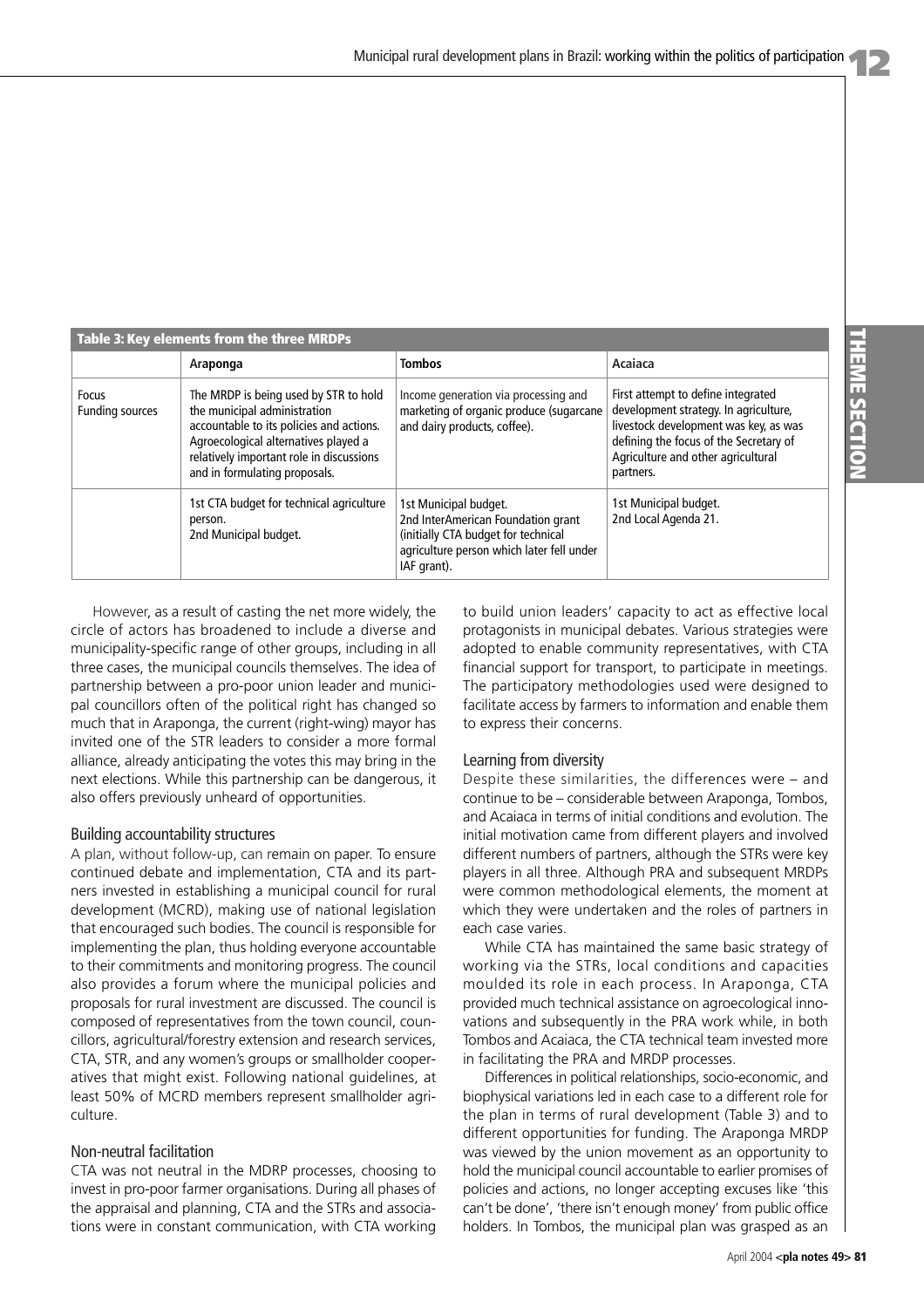#### **Box 1: Changes in Araponga**

Work on an LDP accelerated when CTA contracted a local farmer to take on full-time work for them. As a native of Araponga and familiar with CTA and the STR, he helped close the gap between CTA, STR, and the municipal council. Focusing on a non-political issue – waste disposal – opened the door for other topics to be broached. The STR has grown in respect and is now considered a legitimate civil society partner – resulting in the STR being invited by the municipal council in 2001 to participate in making a MRDP and be a key driver of the MCSRD. Key tangible impacts include: establishing a farmers' market for organic products and a micro-credit association, increased uptake of organic agriculture, developing a Family Agriculture School, as well as promoting environmental education in 11 primary schools.

opportunity by the union movement to translate their rural income priority into concrete action. In Acaiaca, certain sectors had never had clear policies and actions, so the plan has defined priority actions for the different secretaries.

#### **Key impacts and challenges**

From unique beginnings unrolled different processes, each with successes and challenges. Impacts can be found at the political/methodological levels, but also at the concrete in terms of livelihood improvements (see Box 1).

The process of building partnerships and dealing with conflicts, appraisals, and planning is a form of political and methodological capacity-building that is not skill- or issuespecific. These capacities have proven vital to ensure continuity of the participatory spaces needed to implement the MRDP as well as strengthening the management and effectiveness of organisations involved in these participatory processes. Other impacts include: enhancing political maturity beyond the narrow party-bound perspective pervasive throughout Brazil, making viable what were hitherto unlikely partnerships, making the municipal council accountable, developing a collective vision, and increasing the scope of community action to new and more complex issues.

As with any political process, challenges abound. All three municipalities continue to deal with the political, organisational, and financial challenges that they now recognise as shared responsibilities between previously divergent partners. The key political challenge is to ensure that promises are fulfilled, and to maintain alliances (despite the difficulties) and partnerships established during the phase of elaborating the MRDP. The main organisational challenge is to maintain the mechanisms by which families can continue participating in decision-making processes. Financially, they all struggle with ensuring sufficient resources to enable ongoing implementation of the plan.

**Meeting to detail one of the municipal level plans in the context of the Local Development Programme of CTA-ZM**



#### **Conclusions**

CTA is now investing considerable effort in ensuring that these lessons learnt are carried, not just by the technical team, but by all partners. This collective sense-making process has helped to value the unique differences, and thereby avoids the idea that there is a single formula or model that can be followed.

Clearly, the participatory municipal-level planning described here is shaped by the dynamics of political process and the existing social and historical patterns of communication and domination. Of course, one says! But this is significant for those trying to standardise the experience into a set of steps, as will inevitably happen as efforts to scale up such localised experiences emerge. It cannot be 'methodologised' nor can a model be set down for others to follow – beyond the level of some general principles, inspiring examples, and cautions.

Nevertheless, several elements have been effective in these three cases:

- the value of participatory visioning, problems appraisal and solution identification (PRA) when well prepared and embedded in an ongoing planning and implementation process;
- the importance of some form of supervision and decisionmaking body in which the elected councillors are but one of the actors (in these cases, this body is the MCRD);
- the need for patience by all to ride the ups and downs of conflict **between** municipal actors and **within** each group, including the union movement;
- slow but steady capacity-building of leadership, facilitation, and negotiation skills; and
- the need for clear facilitation at the onset of the process, external in these cases, and the gradual transformation of the role of external bodies (such as CTA) to advisory bodies (technical, strategic, or methodological).

For CTA and the STRs of Tombos and Araponga, it is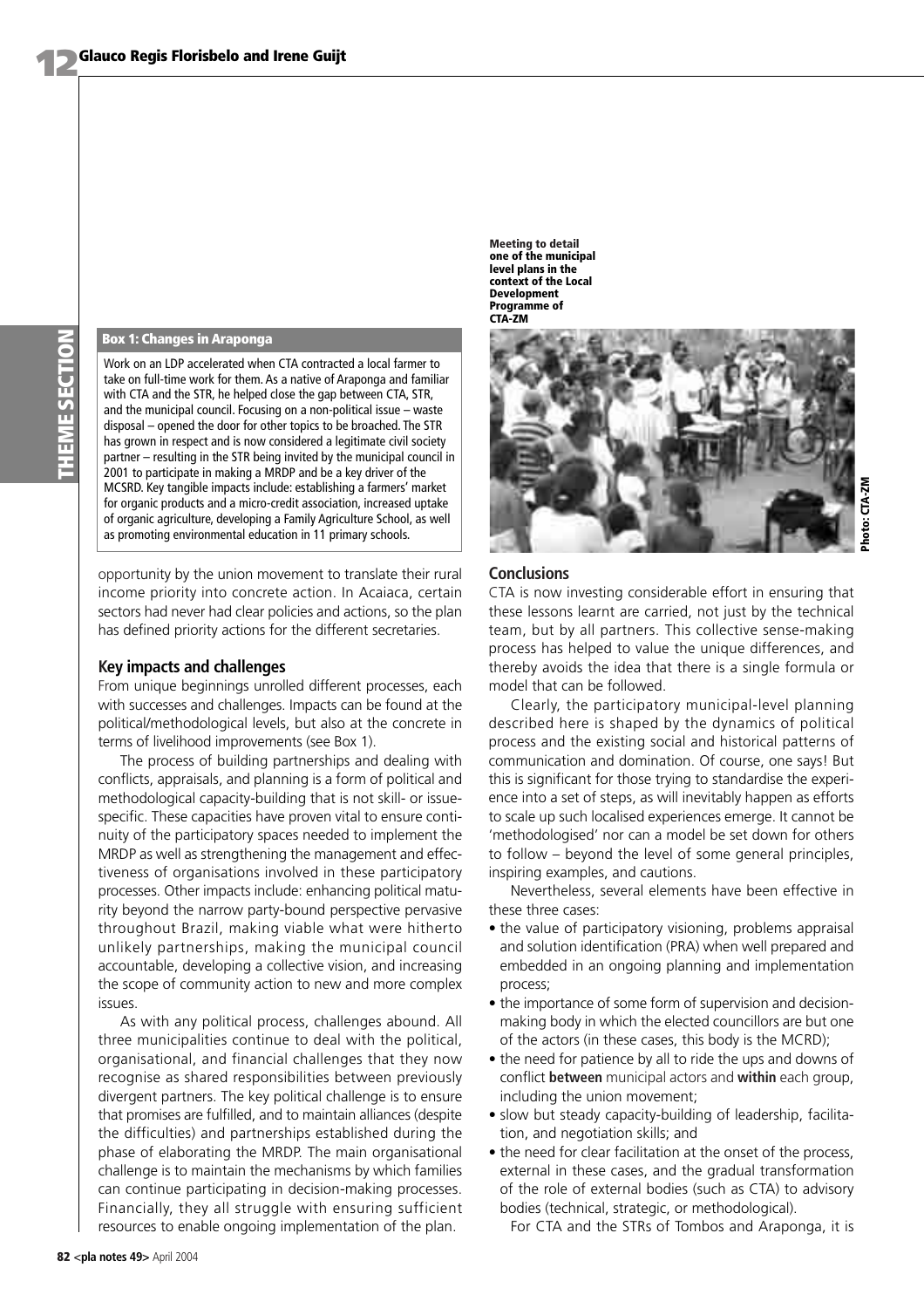clear that simply creating and occupying strategic and physical spaces for participation or taking up existing spaces does not mean that there is participation. Ensuring clear and active diverse voices in these spaces is critical. On the other hand, people's absence does not necessarily represent lack of participation. During a recent evaluation of the LDP process in Araponga (January 2003), the MCRD members noted that no-one can be expected to participate in or even keep track of all the 25 activities they undertake. What is more important is that some strategic players maintain linkages across the activities and communicate key issues to the different social groups.

The three MRDP processes illustrate that participation is inherently about conflict. Dissent forms an opportunity for negotiation and creative inputs in identifying actions. Clearly not everything can be resolved by consensus. Each process includes moments when majority decisions, by voting, have to suffice although this does not close the door to creating consensus in future.

The LPD, with PRA as a critical ingredient, is fundamentally a pedagogic process. The learning is institutional at municipal level in people's organisations and in the seat of municipal power. The participatory processes in Araponga, Tombos, and Acaiaca are examples of democracy in action.

**NOTES**

#### **CONTACT DETAILS**

Glauco Regis Florisbelo, Centro de Tecnologias Alternatives, Zona da Mata, Caixa Postal 128, CEP 36570-000, Viçosa, MG, Brazil. Tel: +55 31 3892 2000. Email: cta@ctazm.org.br

Irene Guijt, Learning by Design, Bredeweg 31 6668 AR Randwijk, The Netherlands. Tel. +31 488 491880. Fax. +31 488 491844. Email: iguijt@learningbydesign.org

#### **REFERENCES**

CTA (2001). *Relatório do Diagnóstico Participativo do Município de Acaiaca.* Viçosa, MG, CTA (2002). *Revista 15 Anos CTA*. Viçosa, CTA: 26. Fária, A. A. d. C. (1994). *Uma Visão do Município de Araponga, Minas Gerais. Informações sobre o diagnóstico realizado*. Viçosa, CTA: 41.

The chapter from which this article is drawn is called 'Participatory Municipal Development Plans in Brazil: divergent partners constructing common futures.' Forthcoming in Hickey, S and G. Mohan (Eds). (2004) *Participation: From Tyranny to Transformation? Exploring New Approaches to Participation*. Zed Books, London.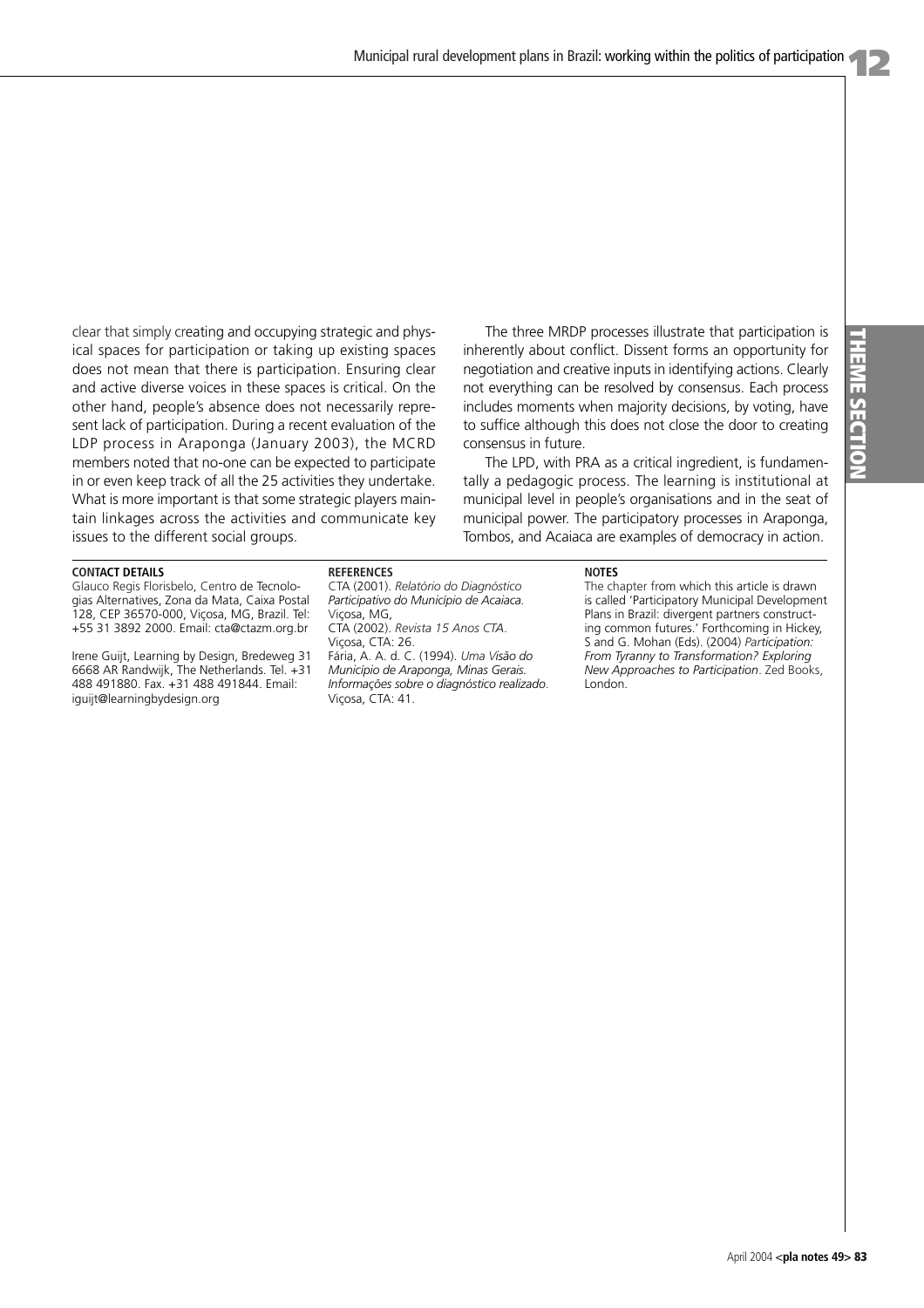### GENERAL SECTION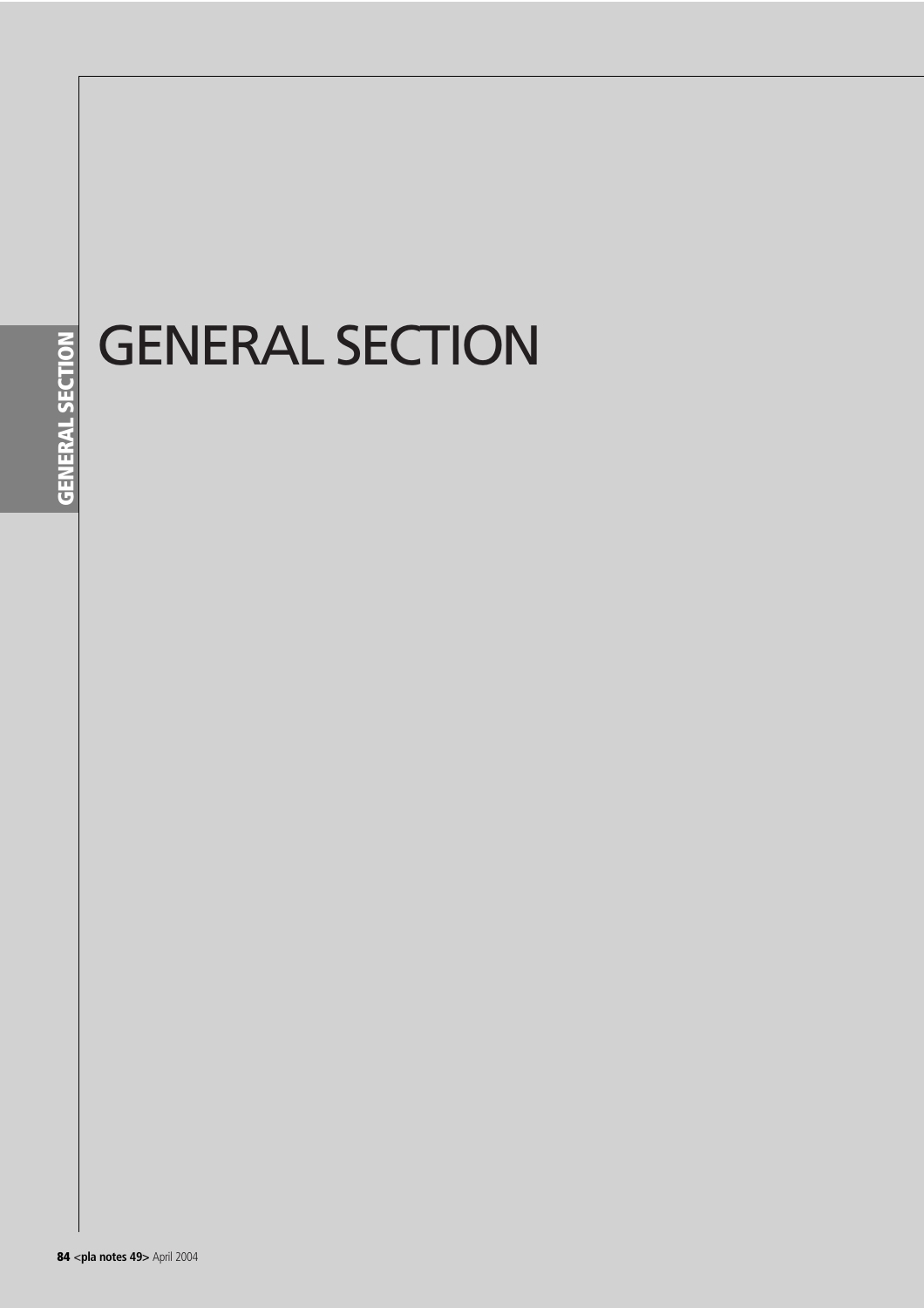## Domestic abuses against housewives in *haor* areas of Bangladesh: understanding the impact of Concern's intervention in reducing abuses **13**

#### **by DIPANKAR DATTA and NELI SEN GUPTA**

#### **Introduction**

The *haor* basin takes up the greater part of the northeast region of Bangladesh. The area remains flooded for about six months of the year and looks like an enormous lake in which villages resemble islands dotted through the landscape. The flooding erodes the edges of these 'island villages' and the villagers have to construct various forms of erosion barriers to preserve their village land from the floodwaters. Travel is by boat for six months of the year. In the dry season, the area is a vast plain of rice fields. National NGOs and Government services are rarely visible in this area. However, this area has been targeted by a few international NGOs, such as CARE and Concern Worldwide.

Concern Worldwide in Bangladesh has been implementing integrated rural development projects in three remote sub-districts – Khaliajuri, Itna, and Gowainghat – of the *haor* area for the last ten years. Key project activities include the formation of community-based groups with the poor for raising awareness, human development training, skill training, non-formal education, savings and credit schemes, and rural infrastructure development. At present, about 96% of the group members are female. These activities aim to contribute to the socio-economic empowerment of poor women, an inherent part of which is raising awareness of their own rights, as many women suffer from

abuse in their households and communities.

To understand the effectiveness of Concern's programme towards empowering poor women in *haor* areas, research was undertaken early in 2003. The key research questions were:

- what are the socio-economic factors contributing to abuses against housewives in the family?
- what are the most common types of abuse? What are the health consequences?
- as a result of Concern's interventions, what has been the extent of the reduction of physical and mental abuse of housewives?

#### **Research methodology**

The study was conducted in 12 *haor* villages (Table1) over a period of three days in each village.

To begin with, poor and non-poor households were identified in every village by using a social map. In the control villages, 20 women from poor households were invited to participate in PRA sessions. In the Concern villages, the poor households were further categorised as Concern and non-Concern households, from which 15 and 10 women were invited to participate in PRA sessions respectively. Participants were invited considering their availability.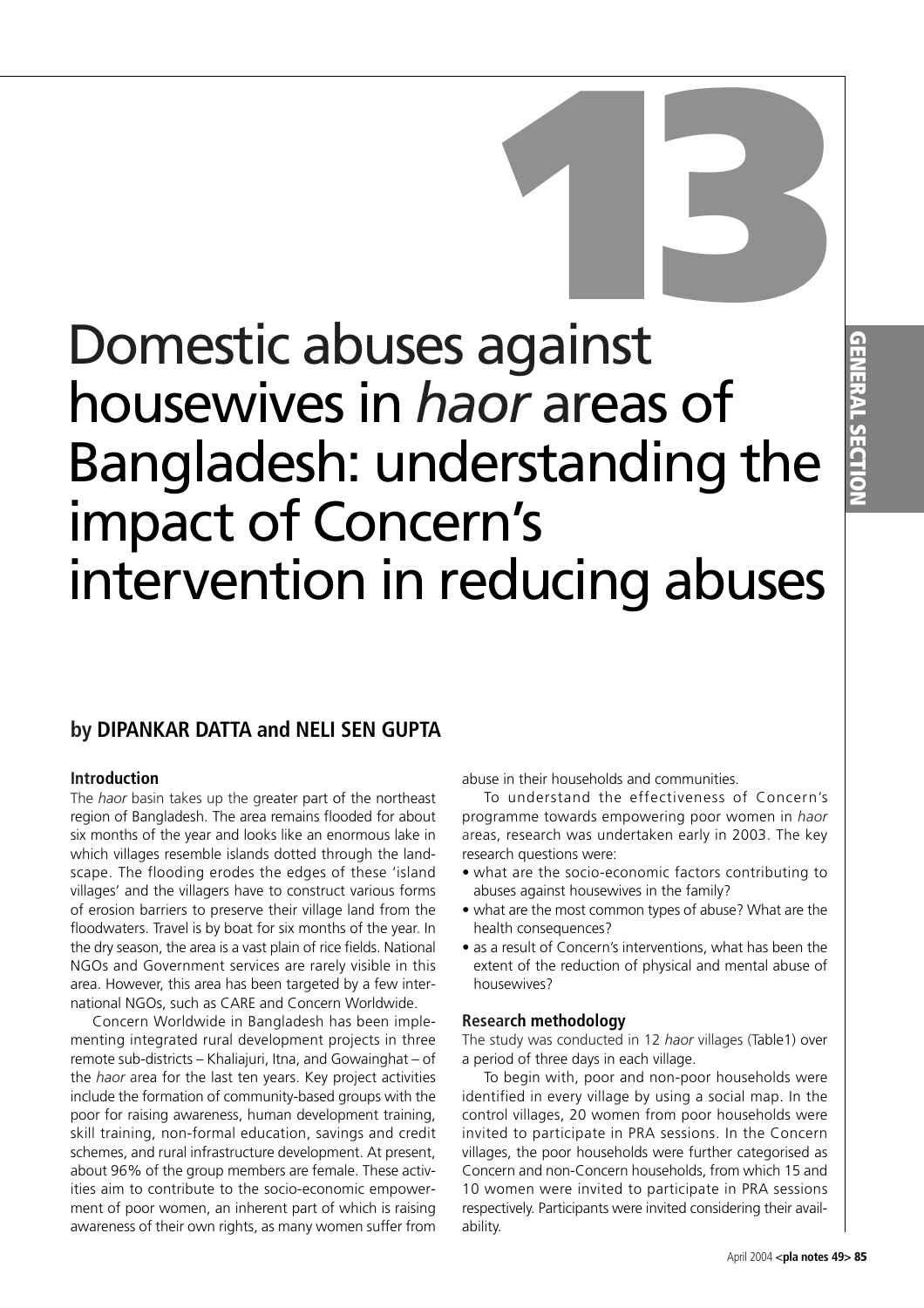#### **Table 1: Distribution of selected villages Name of sub-district** Khaliajuri Itna Gowainghat **Total Concern village (Concern working areas)**  $\overline{2}$ 2 2 **6 Control village (where Concern and other NGOs have not worked)**  $\overline{2}$ 2 2 **6 Total**   $\Lambda$ 4 4 **12**

Next, two groups were formed, a housewives group and a mothers-in-law group. This division was to facilitate open discussions within peer groups.

With the mothers-in-law group, a Focus Group Discussion was held, focusing on major changes that the mothersin-law noted between their being housewives and the housewives of the present generation. This was followed by a discussion on the issues of dowry, polygamy, divorce, the abuse of women, and the impact of Concern's intervention in empowering housewives.

With the housewives group, a Family Relationship diagram was used to analyse their relationship with other family members (Chart1). Next, a Venn diagram (Chart 2) was used to facilitate discussions to ascertain the causes of poor or abusive family relationships. Discussions were also held on the nature of abuse, the related health consequences (Chart 3), and defence strategies at times of severe abuse. This was followed by a discussion about women's feeling about power. In Concern villages, an Impact-Flow diagram was used to understand the overall impact of Concern's intervention (Charts 4 and 5).

Towards end of the exercise in each village, findings were presented to other housewives living in that village for triangulation.

#### **Household relationships analysis**

#### The fabric of inter-household relationships

The housewives considered and evaluated different perceived virtues like obedience, honour, dignity, duty, affection, subordination, etc. in describing their relationship with other family members.

In all cases, the son is considered to be the closest in the relationship network, followed by the daughter, and then the husband. Housewives generally have a better position

**A triangulation session in Mehendipur village of Khaliajuri**



if other family members are in some way dependent on her or her husband.

Both the *sosur* (father-in-law) and the *sasuri* (mother-inlaw) play a vital and subtle role in the family. The *sasuri's* role is like a catalyst, particularly in family decision-making related to housewives and in exerting influence over her son. The *sosur* is more like a father, an ultimate decision maker, and one who can rebuke or even physically assault a housewife.

The *vasur* (husband's elder brother) is more like a *sosur*. However, it is a social norm for a housewife to wear a long veil before a *vasur* and not to touch him for any reason. It could be extremely embarrassing if a *vasur* abused her, either verbally or physically. The *vaz* (*vasur's* wife) often commands adoration and respect, the depth of which depends on many interrelated factors, such her husband's economic status and her relationship with the *sosur/sasuri.* Usually, housewives share their emotions and feelings and discuss personal issues with the *vaz*, as she is also a family housewife.

Housewives normally have a more friendly relationship with *debors* (husband's younger brothers) than with *nanads* (husband's sisters). *Nanads* usually have unrestricted access to the housewives' cosmetics and clothes, which can be a source of annoyance to them.

#### Analysis of abuse in family relationships

Factors contributing to poor or abusive relationships within families and which often result in mental and physical abuse are most commonly related to financial problems within the household, neglecting household chores, or socio-religious discrimination. The health consequences of physical torture have been summarised in Chart 3.

Dowries were a repeated theme. In Muslim-dominated villages, a dowry is considered to be an investment to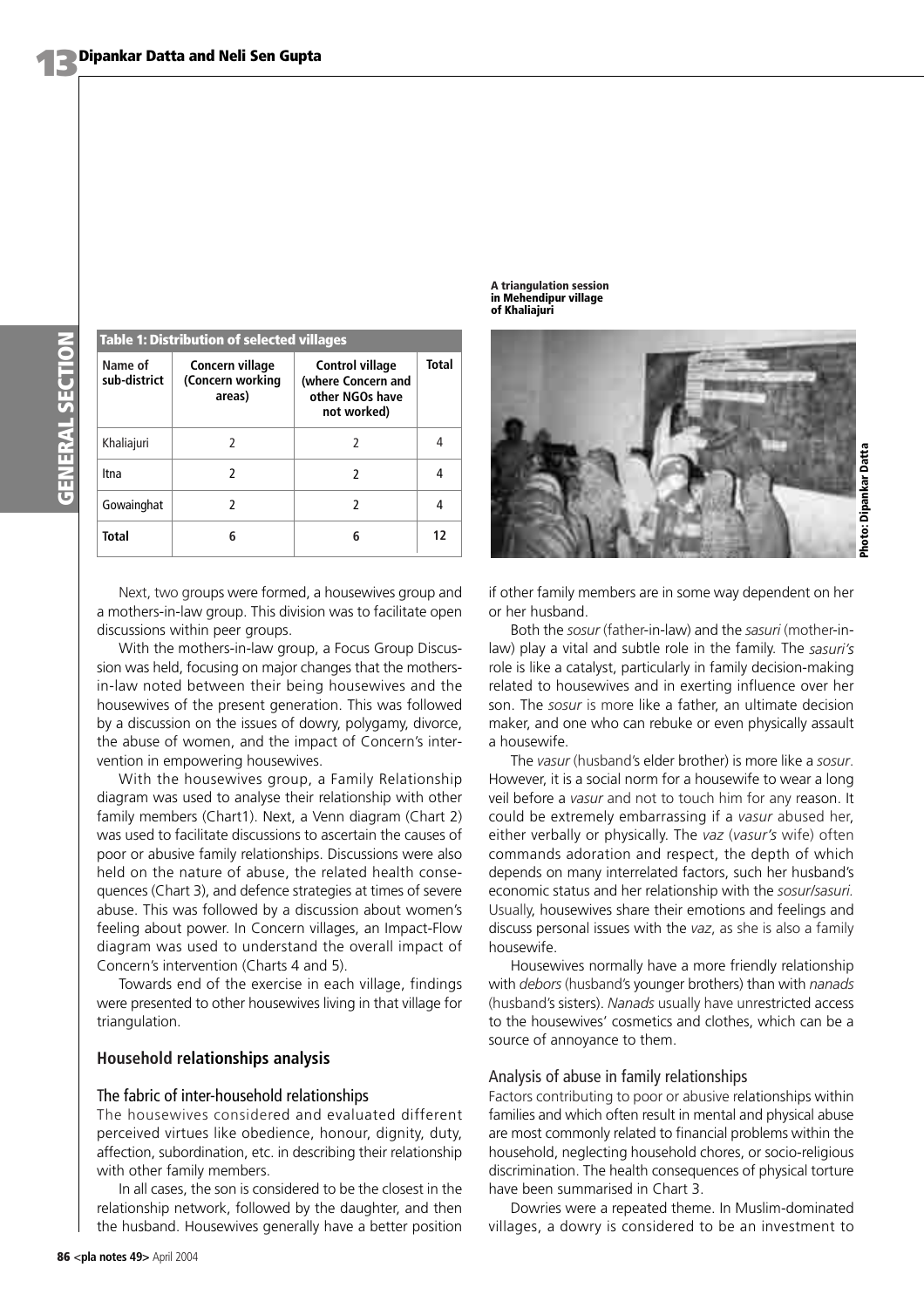**GENERAL**

**GENERAL SECTION** 

**SECTION**



strengthen the husband's livelihood. Like Muslim women, Hindu women get no share of their paternal properties after marriage. A bride's parents' inability to pay a dowry means that her parents risk being stigmatised and the bride herself risks being violated. The most common dowry-related abuses include physical torture, forced eviction from the marital home, a second marriage or the threat thereof, and being denied adequate food.

Causes of poverty like seasonal unemployment or working family members being unable to work due to longterm illness directly affect the household income flow, putting intense psychological pressure on male family members. The most common poverty-related abuses were beatings and verbal abuse. These abuses were also common if housewives failed to do household chores on time or take care of male family members. In contrast, in recent years, housewives have not only been involved in household activities but also in most cases directly involved in income-generating activities. Even this is not without problems: some Concern members also work on projectrelated activities in addition to their household work. However, because of heavy workloads, they can sometimes become bad-tempered with their husbands or other family members, often resulting in domestic violence.

In Muslim-dominated villages, socio-religious discrimination can occur because of a housewife's free movement in the community. Formal complaints by religious or village leaders made to male family members can result in physi-



cal abuse and/or the restriction of a housewife's freedom of movement. Infertile wives and those who fail to give birth to a son also encounter socio-religious discrimination, usually facing neglect by their husbands, opposition from in-laws, and denial of access to their husbands' property.

Other significant factors in abusive family relationships include the unjust distribution of property and goods/services among family members, issues relating to children's upbringing, a husband's unwillingness to repay loans which his wife has taken from groups, a housewife's inability to satisfy her husband's physical needs**1**, or a husband's involvement in antisocial activities.

#### Defence strategies

From the study it became evident that many housewives resort to silence as a self-protecting strategy when having few socio-economic options available to them. According to the participants, most husbands who married a second wife initially hid this fact from them. Once discovered, they had no choice but to accept it. Participants noted that most

**<sup>1</sup>** This study did not focus on sexual abuse. However, sometimes this issue arose in the discussions. About 90% of marriages take place before a woman's first menstrual period. The average housewife marries at the age of 12 and the average inter-spouse age difference is 15 years. Discussions revealed that most of the newly married housewives were not physically mature enough for sexual intercourse and as a result they became ill. Failure to satisfy their husband's physical needs sometimes resulted in torture or divorce. In addition, husbands ignored these factors during their menstrual period and after giving birth. Painful situations occurred when they were forced to fulfil the physical needs of their husbands at those times.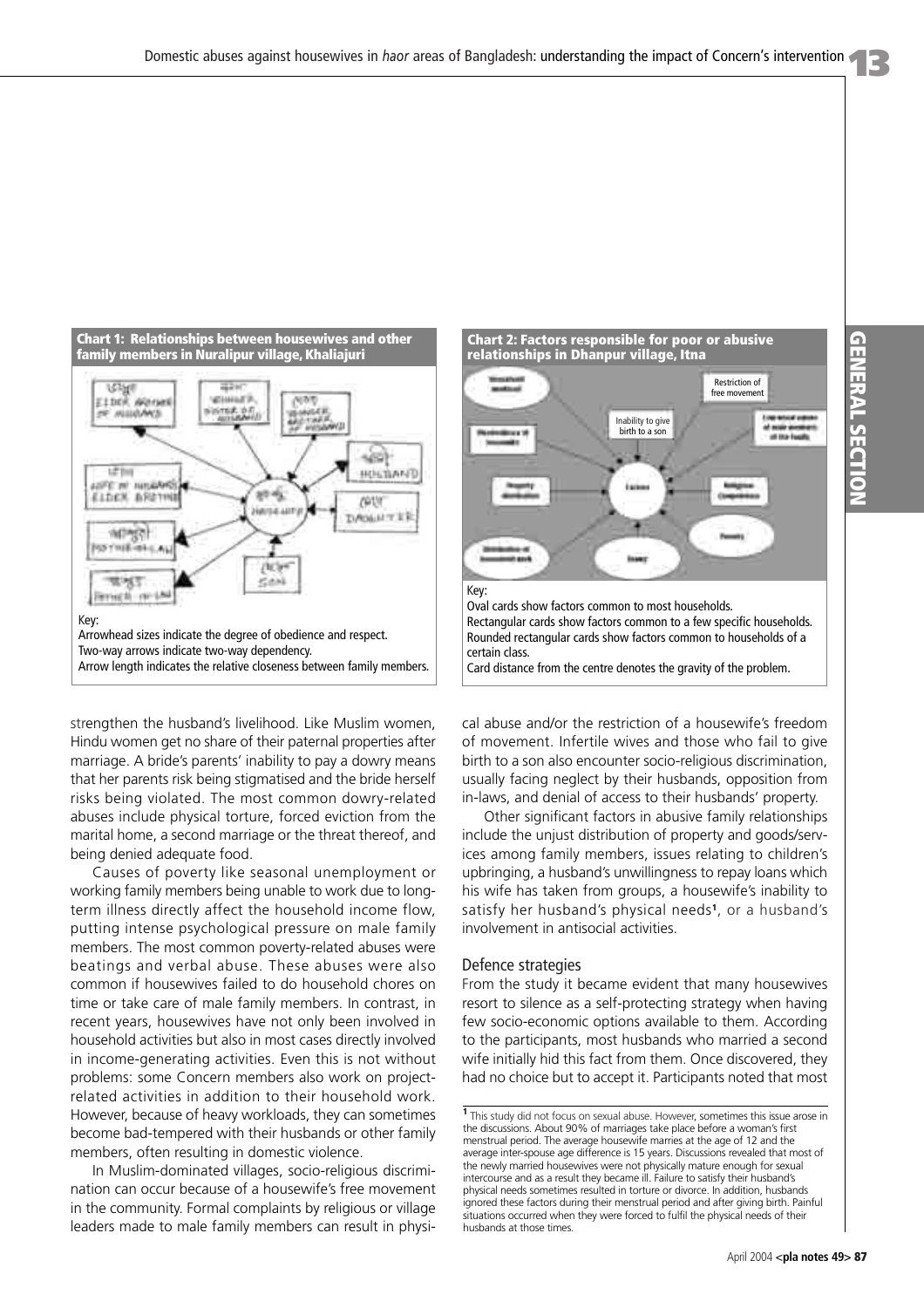ENERAL SECTION **GENERAL SECTION** ᡖ





second wives were divorced or widowed women, choosing to marry again for their livelihood security, knowing that their new husband already had a first wife.

However if, after their second marriage, their husbands misbehaved or tried to divorce them, the first wives generally appealed to the *salish* (village court) to try to reclaim their dowry or filed suits against their husbands in a judicial court, though usually with limited success.

Over time however, a lot of Concern women members have begun to resist physical abuse through various concerted actions, including:

- discussing issues with others group members;
- arranging shelter for the victims (abused women) in other houses; and
- women's group members intervening to help resolve the crisis.

Participants acknowledged their husbands' moral support in arranging shelter for these victims. The actions of women members and their husbands' behavioural change have not only reduced the incidents of physical abuse but have also provided strong moral support, helping them to resist abuse and protest against the oppression of women socially.

#### **Analysing the effectiveness of the Concern Project**

#### Housewives' feelings about power

Housewives felt that one form of power was that of their husband attaching importance to their opinion. They also felt that having sons earning a wage**2**, an education, intelligence and commonsense, the ability to speak with others, some money, their own assets, respect for their opinion from family members, being able to participate in settling **Chart 4: Impact of group formation in the family in Lengura village, Gowainghat**



family disputes, and the ability to buy necessities were forms of power. In addition, some participants thought that a housewife was powerful when she could make decisions in the absence of her husband.

#### Achieving power: not an elusive goal

In the control villages, the incidence of abuse has not reduced over the last decade. Instead, the rate of divorce, polygamy, and the demand for dowries and related abuses has increased over the last ten years. The mobility of housewives is restricted. Usually they are not allowed to vote at elections according to their choice. Housewives referred to abuse against them as an accepted behavioural norm. With increased economic hardship and rising male unemployment, housewives in poor families are working outside the home (but within the village) in larger numbers than ever to supplement, sometimes very substantially, household budgets. Housewives' rising economic responsibilities, however, do not automatically give them greater power and security in their households. Housewives working outside the home violate social norms – a source of tension and shame for their menfolk, especially if the primary reason is her husband's unemployment. These sweeping changes place an enormous stress on households.

In contrast, as a result of Concern's interventions, the decreasing number of incidents of abuse experienced by Concern housewives since joining the programme revealed many gradual and positive changes, towards a more elevated social status for women. The reduction of physical abuse was particularly noted.

**<sup>2</sup>** Women perceive that sons will take care of them in their old age. Besides, only sons have the right to perform the last religious rites.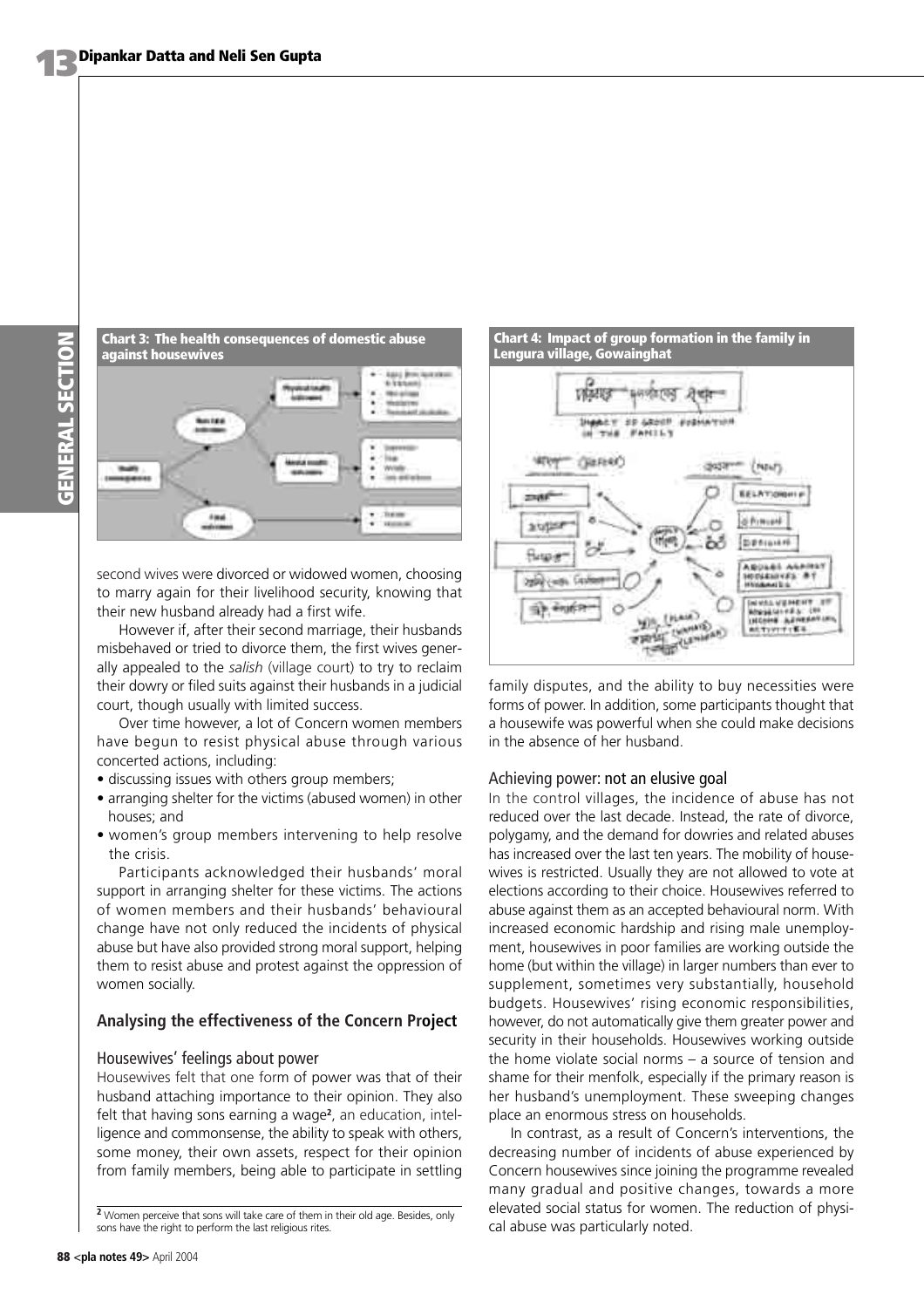|                                                          | 120105              |     | <b>JUTER FWILE</b>                             |
|----------------------------------------------------------|---------------------|-----|------------------------------------------------|
| Primos, minut.<br><b>IMMER</b>                           | ×                   |     | - 14                                           |
| <b><i>MARGARY STARTING AT</i></b><br>38<br><b>NIMOLA</b> | X<br>$\mathbb{R}^n$ | ege | Ħ<br>٠                                         |
| DONA T                                                   | 19.99.00            |     |                                                |
|                                                          |                     |     |                                                |
| <b>LOUISE SINA</b><br>di uli 2 m                         | v<br>۰.             | w   |                                                |
| <b>BETAAMT</b><br><b>JEE</b><br><b>MISSANIA</b>          | $0.6 - 0.0$         | ÷.  |                                                |
| <b>JJN 88</b><br><b>ARRAIGH</b><br>48316<br>ha a         |                     |     | $\mathcal{C} \subset \mathcal{C}(\mathcal{C})$ |
| r Al Viquest William P<br><b>JURNALIN MI SURVEY</b>      |                     |     |                                                |

**Chart 5: Impact of Concern's activities in Purbo-Gram village, Itna**

Previously, women's mobility, especially in Muslim-dominated villages, had been very restricted. More recently, women are not only working outside of the village but also visiting the Concern office and bank for various purposes. They have been able to create a situation within their families where they are able to share their opinions. Now, if a husband physically abuses his wife publicly, other women in the village protest against this. Both divorce and polygamy are still prevalent but women have intensified their protests against these incidents. Despite many efforts to raise awareness, the intensity of dowry-related problems has increased over the past decade, but incidents of related physical abuse have reduced significantly. There have been cases where Concern members have mobilised villagers to raise the money for a dowry where a poorer family has been unable to pay in full, and thus settle a marriage.

A number of positive factors were found to have contributed to the levels of influence and control over family-related issues gained by the Concern women members.

- Concern's human and skill development training has empowered women by increasing their ability to generate income and by raising awareness of their own rights.
- Concern's credit programme has proved to be an effective tool for empowerment, enabling women to achieve economic freedom and to fulfil basic family needs through self-employment, increasing their transactions with other members of society, enabling them to provide credit to their husbands, and by reducing fear and uncertainty.

**Analysing the impact of Concern's activities in Rustampur village, Gowainghat**



• Increased organisational strength, increased mobility, and free interaction with outsiders has contributed significantly to the empowerment process.

#### **Key lessons**

There are multiple dimensions to domestic abuse. The combinations of abuses are specific to individual housewives, households, and villages. In the control villages, the increase in domestic abuse is linked to an increasing demand for dowries, an increase in male unemployment, the violation of traditional norms, and the threat to men's sense of masculine identity, etc. The restricted socio-economic mobility of housewives limits their choices and increases their vulnerability within their households as well as in the village.

In the Concern villages (with the exception of dowryrelated cases) the decrease in the incidence and severity of domestic abuse has been linked to the greater organisational strength of both the female and male groups and housewives' income-earning ability. The highest reduction of abuse has been observed in the incidence of physical torture compared to the incidence of verbal abuse or the deprivation of basic needs.

Although dowries are regarded as a harmful practice, participants were not sure how these problems could be resolved. Despite there being a law against them, discussion groups did not see it as an effective tool able to address this problem. Discussion groups in some villages suggested broadcasting radio and television programmes to raise awareness of the problems associated with dowries.

The findings about linkages between decreased abuses, housewives' increased economic roles, and the benefits of supportive actions to reduce abuses give hope. Building on this, participants emphasised the need for more direct involvement of male family members in micro-credit activ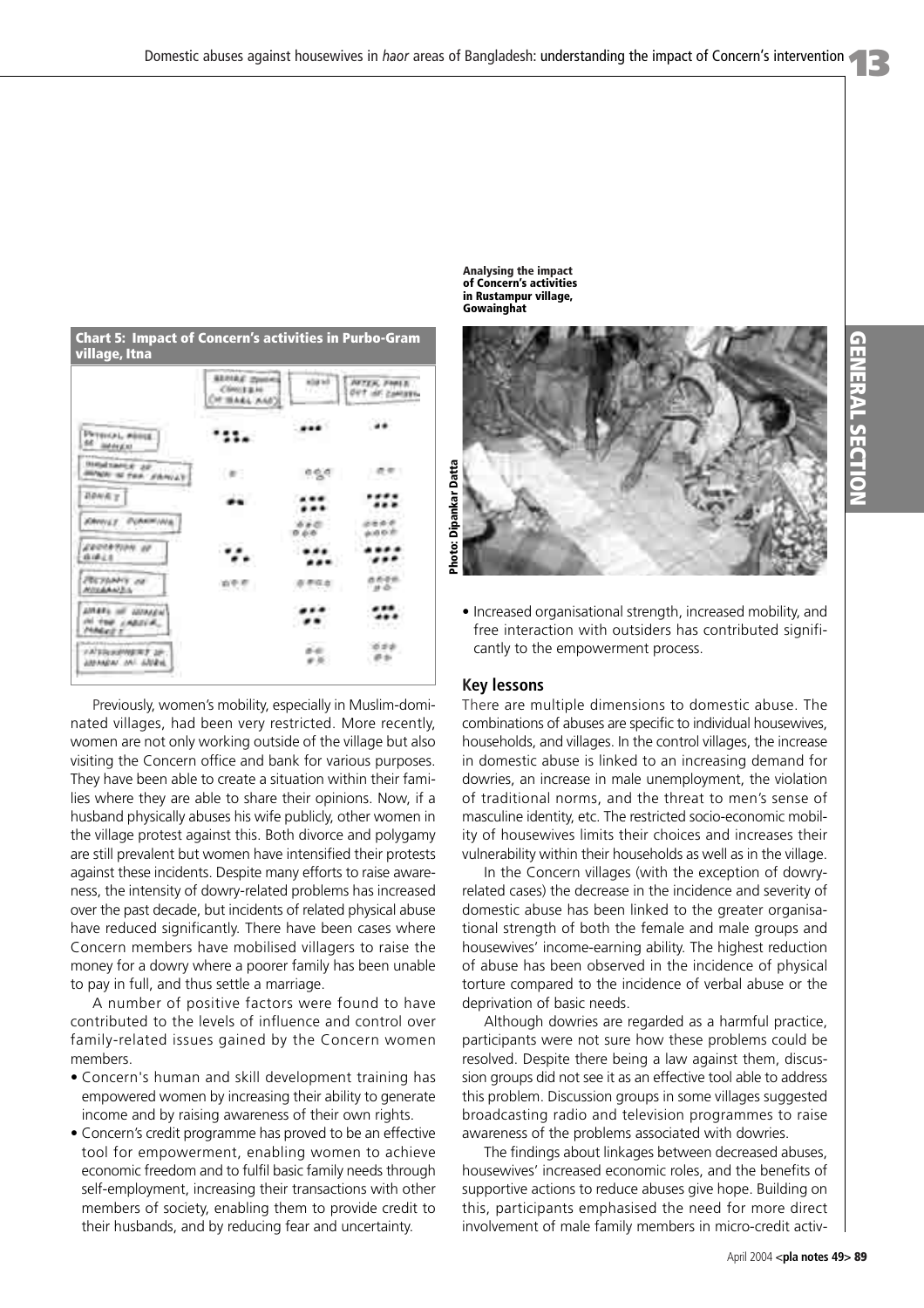ities. According to the Concern group members, 96% of whom are women, the women who had access to microcredit were solely liable for this fund, though in reality most women hand over this money to their husbands and still depend on their husbands' willingness to repay the loan. They suggested making their husbands jointly (and legally) liable for any financial credit. This approach would encourage their husbands to work more closely with them, e.g. discussing business opportunities, repayment procedures etc. It would also improve the wife's position both socially and within the household, and remove the humiliation of husbands only having access to credit through their wives. The immediate outcome of putting this recommendation into practice is promising. Women now find that their husbands take more interest in understanding the functionality of groups, help in group-related activities, and share the responsibility of repaying loans on time.

Local institutions did not serve the needs and interests of poor women. Neither village institutions (like the *salish*) nor legal institutions (police, judicial court) supported housewives contesting incidents of polygamy and divorce. To improve access to village institutions, discussion groups suggested promoting and expanding the number of male groups, to help build organisational strengths and create opportunities for male family members to participate in

human development training, such as the social and legal rights of women.

Concern has already taken steps to put the abovementioned learning into practice.

- Instead of just the housewife, the whole family will be considered to be Concern's beneficiary. This will enable other family members to participate directly in many group-related activities.
- Both husband and wife will be equally liable for loan money.
- The number of male groups will be increased. Women's group leaders will facilitate the formation of new male groups in association with Concern project staff.
- A popular theatre will be formed with interested group members. This theatre will perform shows about dowries and other social issues in every village.
- Concern has increased the number of training sessions on legal and women's social rights issues for the groups. Husbands and other male family members will be encouraged to participate in this training.

These studies show that processes of change in gender relations and attitudes are ongoing and take time and that it is equally important to work with both woman and men to change attitudes. Though it is a good start, Concern will need to be in for the long haul.

#### **CONTACT DETAILS**

Dipankar Datta, Partnership and Capacity Building Adviser, Policy Development and Evaluation Directorate, Concern Worldwide, 52–55 Lower Camden Street, Dublin 2, Republic of Ireland. Email: dipankar2kbd@yahoo.com

Neli Sen Gupta, Field Monitor, North East Regional Programme, Concern, House 58, 1st Lane Kalabagan, Dhaka 1205, Bangladesh. Email: concern@bdonline.com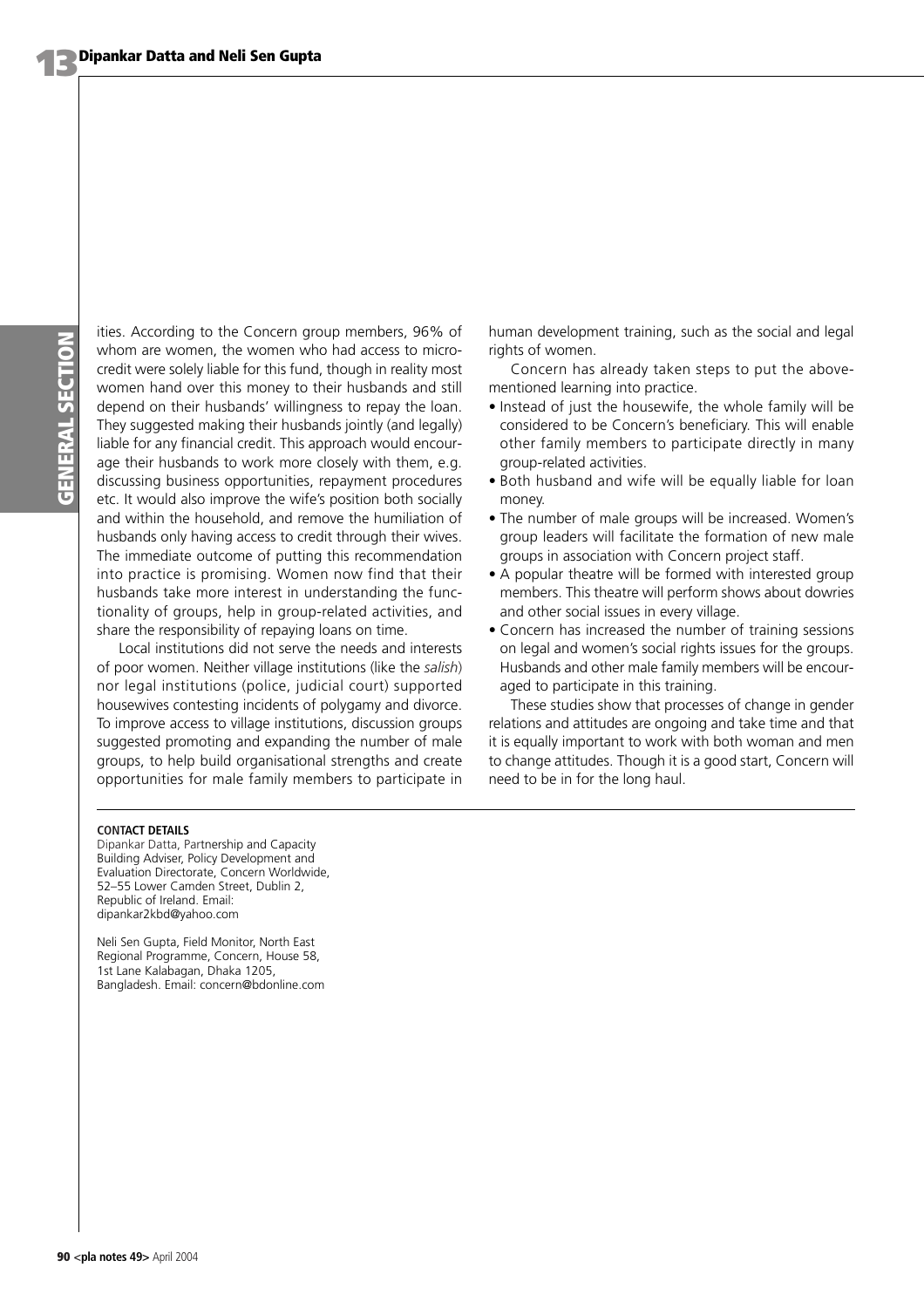# Extracts from 'Teach Yourself Citizens' Juries: A handbook by the DIY Jury Steering Group' ach Yourself

**"A citizen is a person who feels responsible for the area in which they live and would like to have some say in the running of it."** Resident, Newcastle, UK



Have you ever thought about running your own citizens' jury but were not sure how to go about it? The following extracts are taken from a new handbook '*Teach Yourself Citizens' Juries: A handbook by the DIY Jury Steering Group*'. Using a series of cartoons as a guide, it takes you through a step-bystep process on how to plan, implement, and follow-up a citizens' jury. The cartoons illustrate what a citizens' jury is, why you might want to have one, what the main ingredients of a citizens' jury are, and how to get started.

**DON WHAT NOT INVESTIGATE** & CONVENE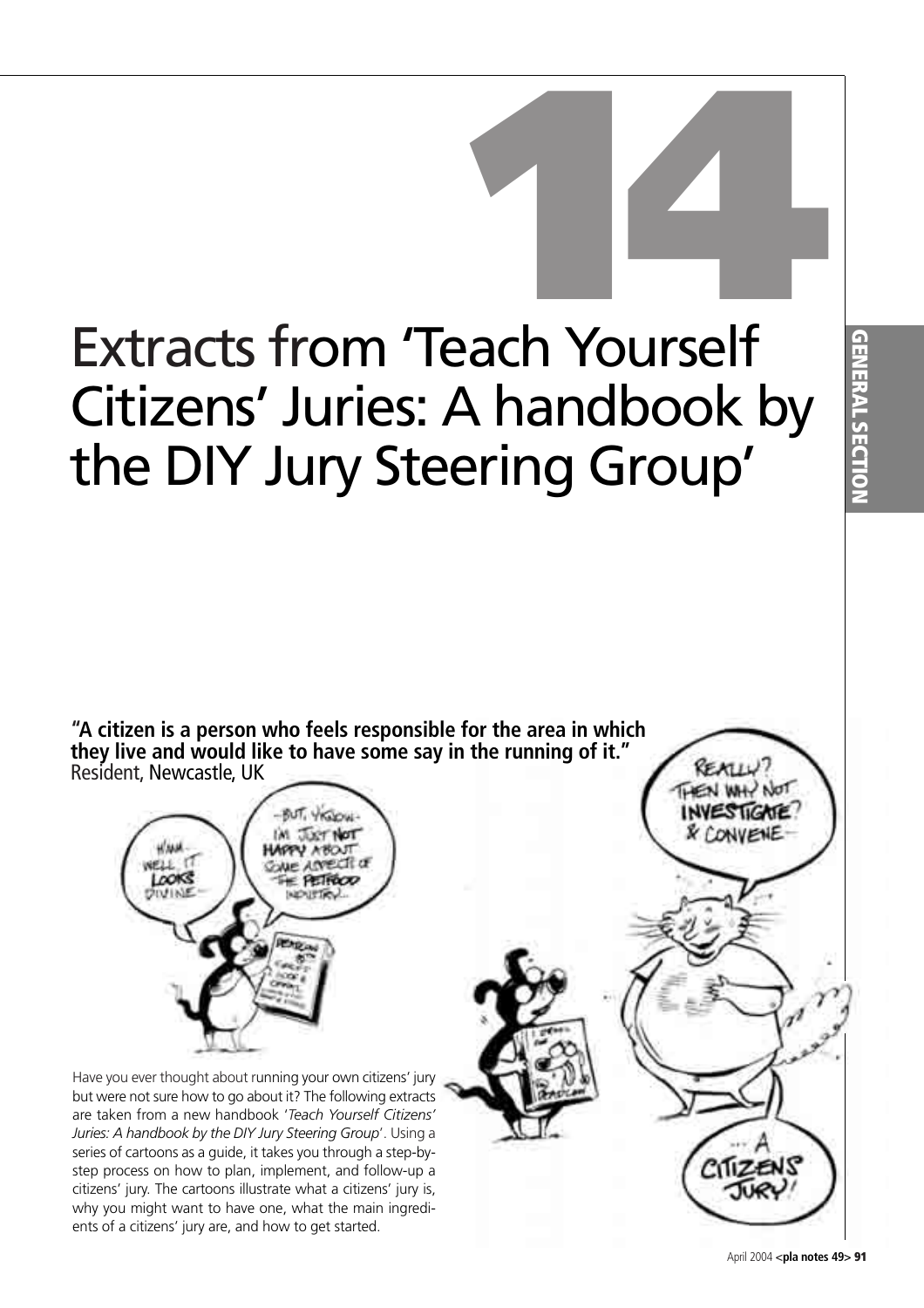

Made to accompany the video '*Teach Yourself Citizens' Juries: Making a difference'* the manual explains the origins of citizens' juries, and provides examples of some of the situations in which you might feel it would be worthwhile to hold a citizens' jury for yourself.

This 22-minute video shows how a citizens' jury was formed 2003 in Newcastle, UK, to explore health issues affecting older people. The video takes you through each aspect of the processes that were involved, from organising the first meeting, where people explored and prioritised the issues of concern, to selecting a steering group, oversight panel, expert witnesses, and jury members, to meetings where jury members could debate and analyse the 'evidence'. The result was a set of practical recommendations identified by the jurors that were then presented at a highprofile launch to policy makers and the media.

This video demonstrates how to find common ground between people from diverse backgrounds, and how ordinary citizens' can make complex, informed

decisions based on the information presented to them by expert witnesses and from their own deliberations. It also includes commentary recounting the experiences of some of the people involved.

The handbook and video are published by the Policy, Ethics, and Life Sciences (PEALS) Programme, University of



**"You think of a jury, you think of a courtroom, and it was that type of setting that I thought I would be coming into – but this is different, it's more friendly, and an atmosphere is created where you can openly ask questions and get answers."** Steering group member

Newcastle, 2003. These extracts were reproduced with kind permission from PEALS. The cartoons are by Kate Charlesworth, and the accompanying video was

produced by Swingbridge Video.

A single copy of the handbook and video are available free of charge to community groups on request – thereafter all additional copies as priced. The handbook and video cost £10.00 per copy plus postage.

● **To order, please contact: PEALS, Centre for Life, Times Square, Newcastle, NE1 4EQ. Tel: +44 191 241 8614.**

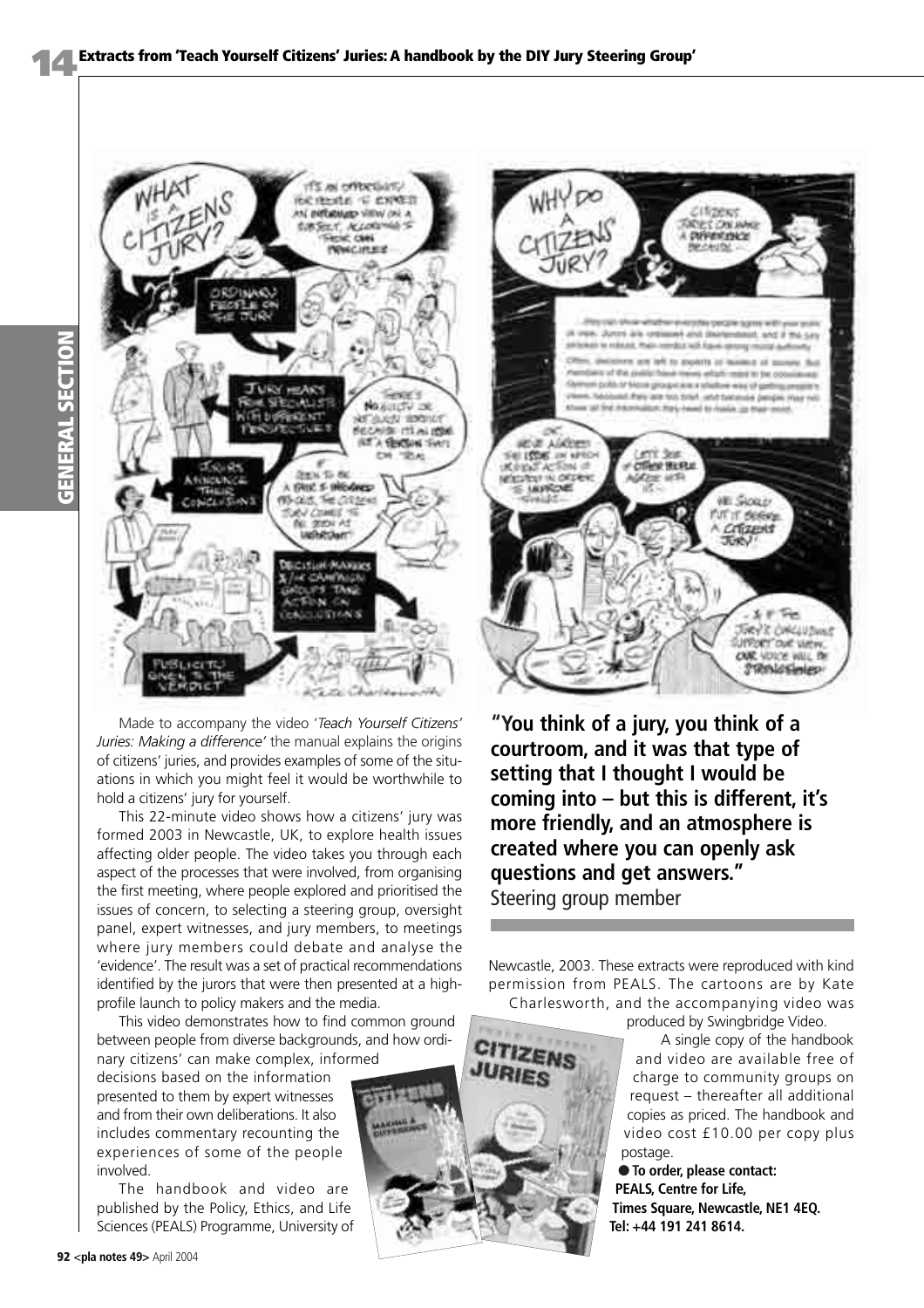

April 2004 **<pla notes 49> 93**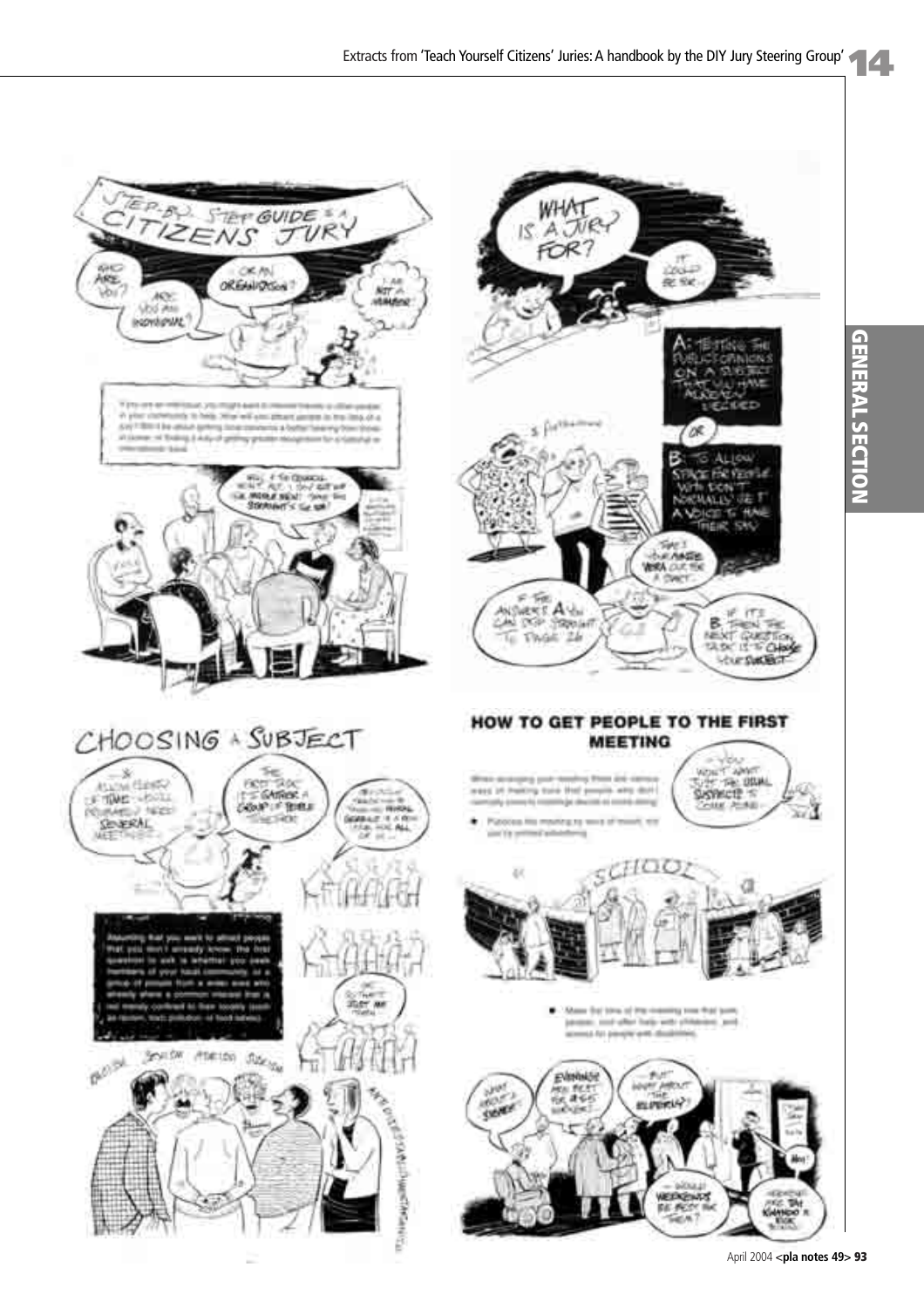## Tips for trainers

As part of this special issue on community-based planning, *Tips for Trainers* brings you two extracts from Khanya-Managing Rural Change's *Action Research for Community-Based Planning* project manual.

The development of the manual was funded under the project for action-research on community-based planning on which several of the papers in this special issue are based and represents the collective work and experience from this broad group.

The two examples selected demonstrate two aspects of the community-based planning process: ensuring the effective representation of people within the community concerned in the planning activities, and how to prepare and run a preplanning community meeting in advance of the main planning events, in order to mobilise leaders from diverse sections of the community.

#### **Extracts from the** *Action Research for Community-Based Planning* **project manual**

Ensuring effective representation It is important to ensure the effective participation of people, including subplanning unit structures, in the planning process. The various groupings within the community may have organised structures, which can be used for representation purposes e.g.

- Economic groups such as market women, bakers' associations, and palm oil producers' associations.
- Social groupings such as youth associations, student unions, and boy scouts.
- Religious organisations such as Catholic associations, Muslim associations, and Pentecostals groups.
- Traditional associations such as

cultural groups.

• Environmental groupings: these include both groups of natural resource (NR) users as well as environmental interest groups. Groups of NR users include farmers' associations (livestock and crop), gatherers of water, beekeepers, and traditional healers groups (who often gather herbs and other plant and animal products from wild areas and thus have valuable knowledge of the state of natural resources). Environmental interest groups include waste management groups (e.g. clean-up campaigns, recycling organisations, waste pickers), environmental clubs at schools, and other CBOs concerned with environmental issues.

There may well be groups who are not organised, and these will typically be marginalized groups like the disabled, widows, and orphans. These groups also need to be represented.

The principles of effective representation are based on the assumption that every community is made up of a diversity of groups whose interests might either coincide or be at variance, and as CBP is a democratic process, there needs to be effective representation of these different groups, and some consensus-building about priorities. In a small unit such as a village in Uganda, all adults are members of the Village Council. However as units get larger, such as a ward in South Africa with 10–20,000 people, some representative structure is needed to ensure that the voices of important groups are heard. Some of the issues include the following:

• resources are generally limited and there is the likelihood that those who are not effectively represented would have their interests overtaken by the more aggressive;

- if a representative structure is needed, each social, economic, or livelihood grouping should be represented by a leader who is expected to articulate the aspirations of the people s/he is representing;
- leaders that are chosen must be truly representative and not personally motivated;
- there must be scheduled feedback meetings for the represented and the representatives in between the planning events to ensure accountability of those leaders; and,
- the number of feedback meetings should depend on time, availability of resources etc.

A way to improve participation, ownership, and representation is to carry out sufficient **community feedback processes and mechanisms**. The importance of feedback during the CBP process cannot be stressed enough. Feedback helps to increase accountability and transparency, thus

ensuring improved representation. The amount of time available for feedback obviously depends on the time the CBP process takes in the community. It stands to reason that the more the basic five-day CBP process is spread out, the greater the need for feedback to keep the community on board.

There are several main areas where feedback is necessary during the CBP process:

- at the pre-planning phase to increase community awareness and elicit questions and suggested improvements, and ensure interest and participation;
- at the community launch meeting further awareness raising, but also sharing the information gathered in the pre-planning phase;
- at the community meeting undertaking the strengths;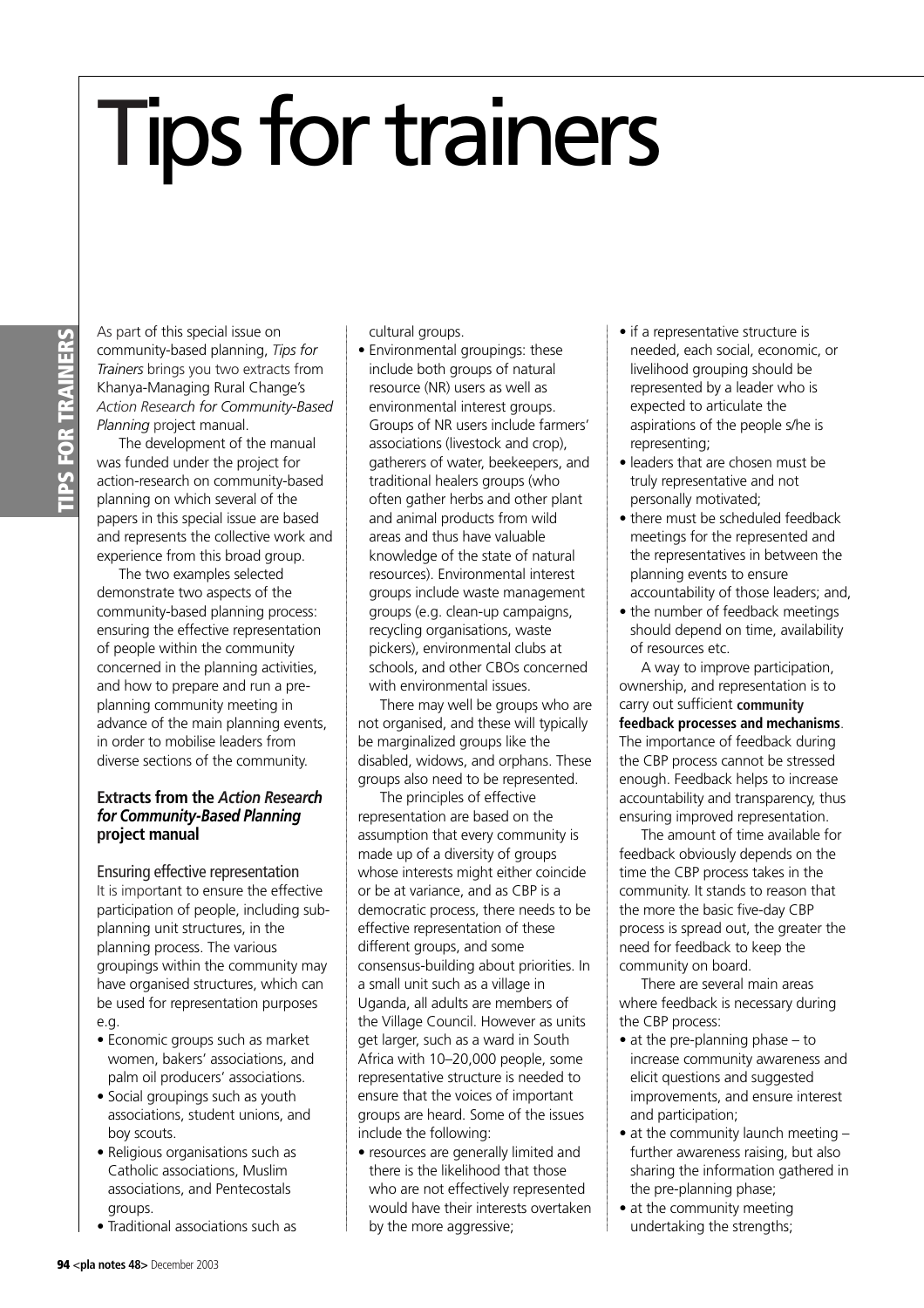weaknesses, opportunities, and threats (SWOT) analysis for the planning unit, after the livelihoods analysis with groupings:

- at the meeting of the community to develop visions and objectives;
- at the community meeting to confirm and verify the plan;
- once the plan has been reviewed by the local authority; and,
- during regular meetings to monitor the implementation.

#### **Pre-planning community meeting**

#### **Background**

This meeting is held a week or two prior to the main planning week, initially just with unit committee members . This could also include a broader session with opinion leaders (such as teachers, clinic staff, religious leaders, youth leaders, leaders of unemployed groups, trade union, women's groups etc.). The aim is to mobilise the leaders of many different sections of the community. It is also to ensure broad ownership of the plan so that people realise that this is about their process, that one of the outputs needs to be local action and not just demands for resources from others. It is important to ensure that from this early stage, participants with environmental knowledge or competence are involved in the process. This could include representatives from CBOs dealing with environmental matters and other advocates for specific local environmental issues.

#### **Objective**

By the end of this meeting local leaders should:

- understand the planning process and outputs;
- be committed to supporting an inclusive planning process (which

prioritises the needs of marginalized groups);

- be ready to mobilise their constituencies ready for the planning phase;
- have defined the main socioeconomic and interest groups to take forward the planning process;
- have begun collecting existing background information; and,
- have developed a timetable for the planning week and the first meetings will have been scheduled.

#### What part of the plan does this feed into?

Use in Section 1, 'How did we make this plan?' (See Box 1)

**Tools/methods** Group discussion **Timing** Two hours **Facilitators** Core facilitation team **Participants** Elected leaders e.g. planning unit committee, possibly joined by opinion leaders, traditional leaders, interest groups, etc. **Process** Introductions and ensuring elected leaders understand the planning process; roles; social analysis and organising the week; resources needed; and comments/tips.

#### Process

Introductions and ensuring elected leaders understand the planning process

- introduce facilitation team and elected leaders;
- discuss overall planning process within which the community plans fit;
- discuss expectations and concerns;
- discuss content of the plan (use flip

#### **Box 1: The main sections of a community-based plan**

Documentation of the plan is a key issue. Not all the meetings and discussions need to be documented (although one may decide to keep minutes of all planning meetings).

#### **Cover and/or endorsement page (with key signatures) Section**

- 
- 1 How did we make the plan? The process we went through.
- 2 What is the situation in our community? Detailing background, different groups, state of the natural environment, services, and SWOT analysis.
- 3 What do we want to achieve? The vision, goals, and strategies and
- projects/activities to reach the goals. 4 Implementing our plan. Summary of who needs to do what for our projects and activities. Detailed project proposals should be included in the plan Annex.

#### **Annex**

**Project profiles**: project summaries that must be completed for projects submitted to Council or sectoral departments. The plan should act as the community record book, enabling decisions to be reviewed and information to be updated in due course. It is a tool for monitoring progress in plan implementation and can be updated annually as projects move forward, and new priorities emerge.

chart which is left with the committee);

- discuss overall shape of the week (assume here that there has been some introduction to councillors prior to this meeting); and,
- discuss availability of any existing information that can be used to help with the plan.

#### Roles

Discuss who is in the core facilitation team and who is supplementary, and what their roles are (including that some committee members/councillors will become trainers).

Social analysis and organising the week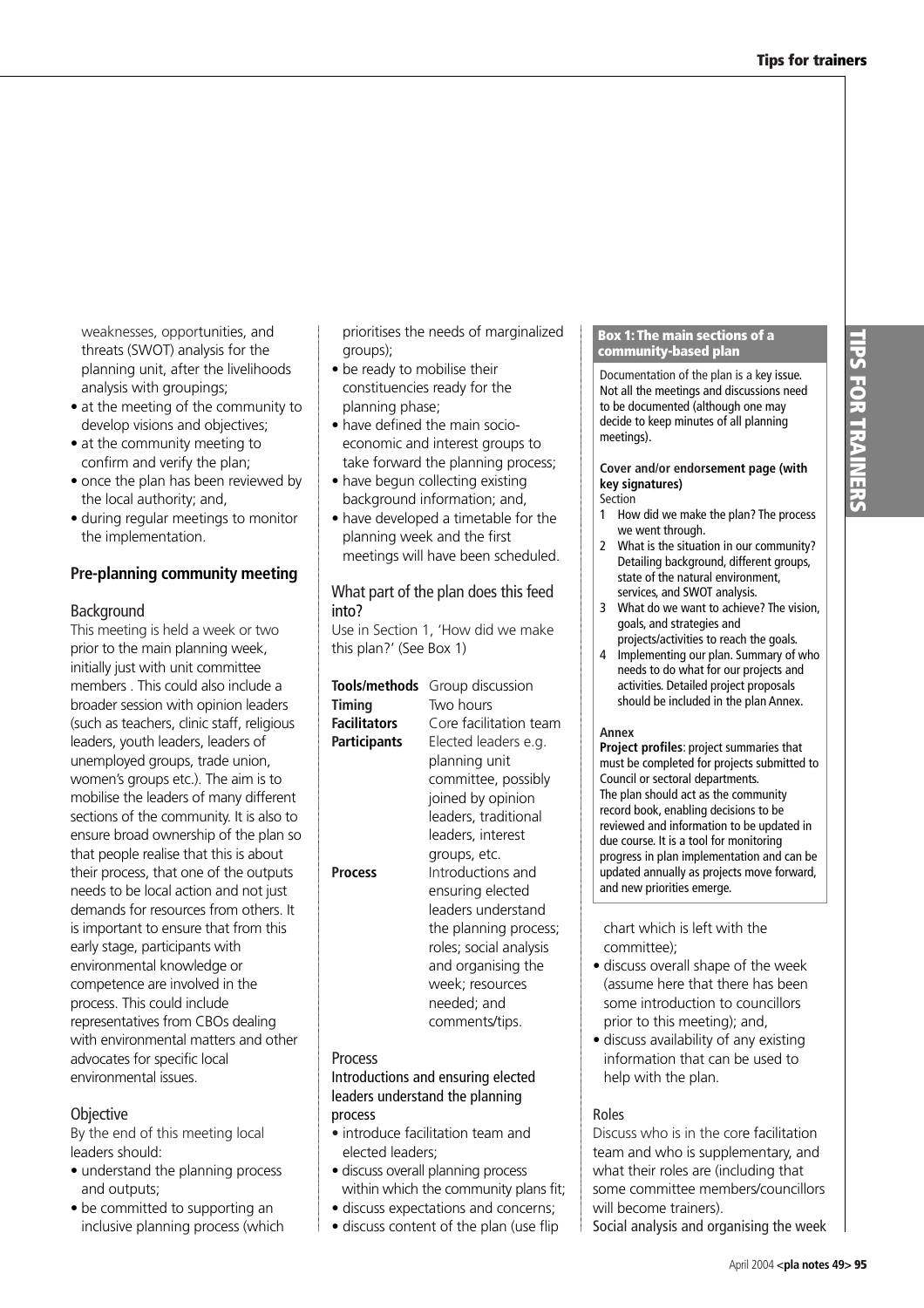- Discuss what are the socio-economic and interest groups in the area, using the question 'what are the different groups that you recognise in the area who have different levels of well-being?' Give one or two examples (e.g. unemployed, youth, elderly women, business people, farmers, salaried people etc.).
- Tell people that you would like to meet representatives from these groups, and that all these groups need to participate in the broad community meetings (ward planning forum).
- Arrange a timetable for the week and in detail for first day.
- Agree how to obtain the participants for first community meeting and who will organise them (e.g. do we have some

meetings in villages/sections at which representatives are elected/selected for the community meeting/ward planning forum?).

Resources needed

- A flipchart with contents of the plan.
- A flipchart with a table showing the week.

#### Comments/tips

Discuss what form of representation will be used for the broader community meetings to create a representative planning forum. There are two main possibilities:

• people are selected from different parts of the planning unit to form a representative structure for planning; and,

• those people who participate in other meetings who are invited to join in the broad community meetings.

There could also be a combination. However it must be stressed that the group selecting vision and goals should be seen to be representative of the community, and a ten-person committee is not enough.

The extracts have been reproduced with kind permission from Khanya-Managing Rural Change. For more information, to download the *Action Research for Community-Based Planning Project* manual, or to download other CBP-related material published by Khanya, visit the community-based planning page at www.khanya-mrc.co.za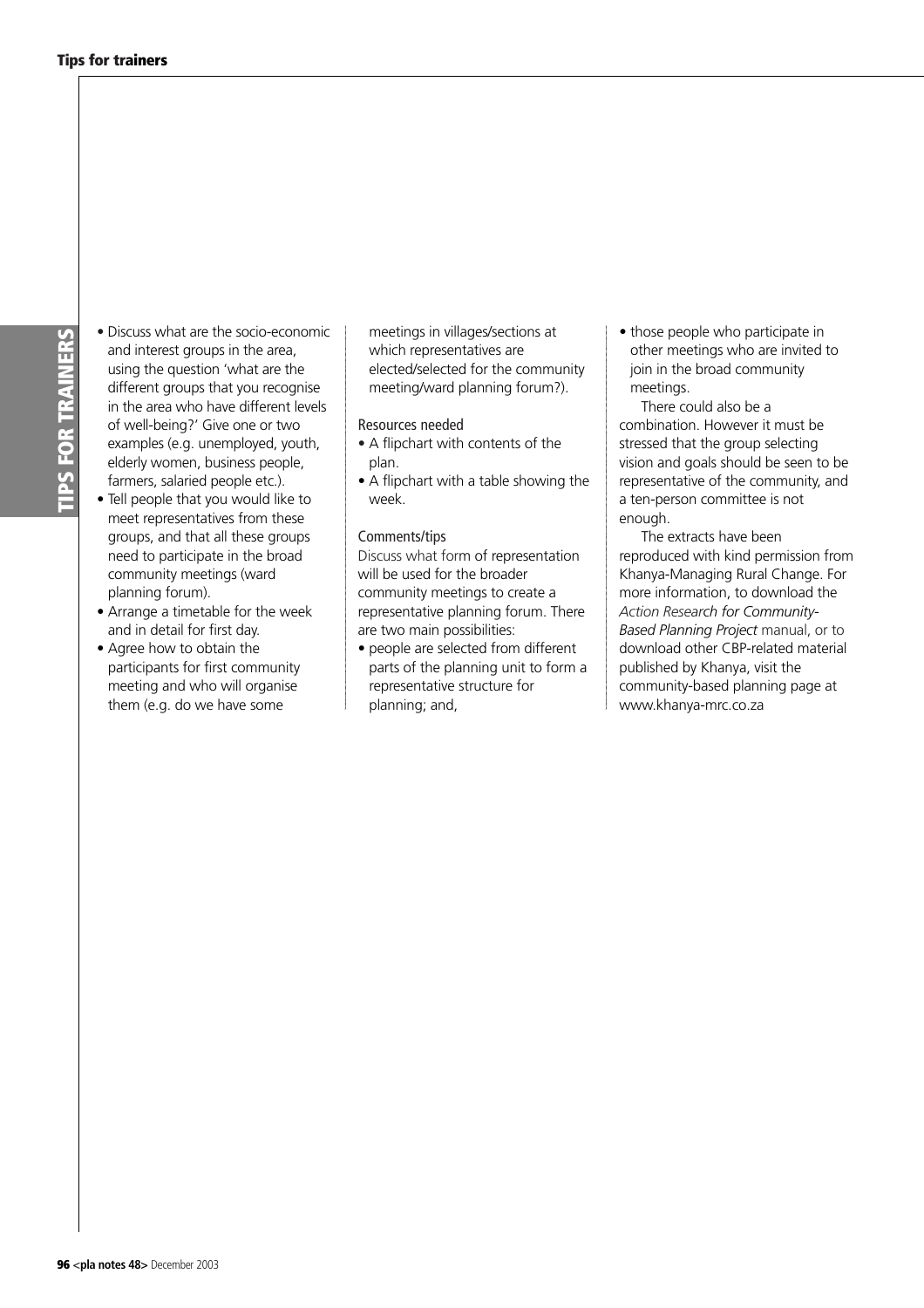# in touch



Welcome to the In Touch section of *PLA Notes*. Through these pages we hope to create a more participatory resource for the *PLA Notes* audience, to put you, as a reader, in touch with other readers. We want this section to be a key source of up-to-date information on training, publications, and networks. Your help is vital in keeping us all in touch about:

- **Networks**. Do you have links with recognised local, national or international networks for practitioners of participatory learning? If so, what does this network provide – training? newsletters? resource material/library? a forum for sharing experiences? Please tell us about the network and provide contact details for other readers.
- **Training**. Do you know of any forthcoming training events or courses in participatory methodologies? Are you a trainer yourself? Are you aware of any key training materials that you would
- like to share with other trainers? • **Publications**. Do you know of any key publications on participatory methodologies and their use? Have you (or has your organisation) produced any books, reports, or videos that you would like other readers to know about?
- **Electronic information**. Do you know of any electronic conferences or pages on the Internet which exchange or provide information on participatory methodologies?
- **Other information**. Perhaps you have ideas about other types of information that would be useful for this section. If so, please let us know.

Please send your responses to: *PLA Notes*, IIED, 3 Endsleigh Street, London WC1H ODD, UK. Fax: + 44 20 7388 2826; Email: pla.notes@iied.org *PLA Notes* is published in April, August, and December. Please submit material two months before the publication date.

#### **Book reviews & videos**



**Participatory capacity building: a facilitator's toolbox for assessment and strategic planning of NGO capacity**

● Jouwert van Geene, PSO Capacity Building in

Developing Countries, Case Studies and Tools, Issue Paper 1. The Institute of Cultural Affairs, Zimbabwe, 2003.

Developed in collaboration with the National Association of NGOs (NANGO) in Zimbabwe and ICCO-Psa and PSO in the Netherlands, *Participatory Capacity Building* is a practical toolbox for internal or external facilitators of capacity building of NGOs. The tools can be used to assess an organisation's capacity and plan for strategic and innovative directions for organisational improvement.

**EXERCT:**<br> **EXERCT:**<br> **EXERCT:**<br> **EXERCT:**<br> **EXERCT:**<br> **EXERCT:**<br> **EXERCT:**<br> **EXERCT:**<br> **EXERCT:**<br> **EXECT:**<br> **EXECT:**<br> **EXECT:**<br> **EXECT:**<br> **EXECT:**<br> **EXECT:**<br> **EXECT:**<br> **EXECT:**<br> **EXECT:**<br> **EXECT:**<br> **EXECT:**<br> **EXECT:**<br> **EX** After an introduction to the processes involved and a discussion of the broader perspective, the manual introduces two methodologies: Participatory Organisational Evaluation Tool (POET) and Technology of Participation (ToP). There are then six chapters which focus on: participatory capacity assessment (PCA); analysing and reporting PCA scores; information about feedback and running workshops; and, monitoring and evaluating capacity building systems. The Toolbox also includes experiences of using the Toolbox as it was developed and applied with NGOs in Zimbabwe.

■ Available in both hard copy and CD-ROM format from: ICA Zimbabwe, PO Box CY 905 Causeway, Harare, Zimbabwe. Email: icazim@africaonline.co.zw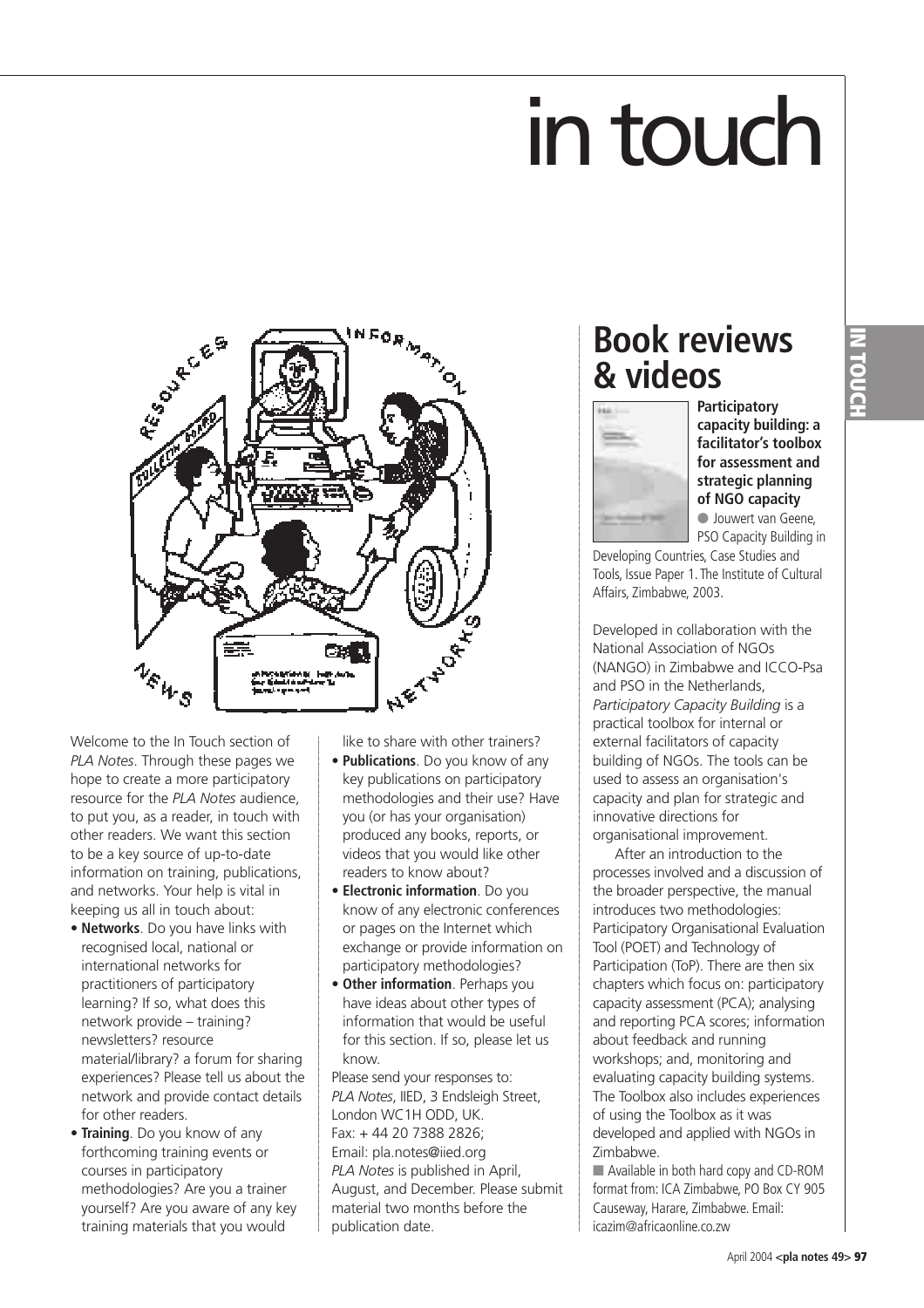## **IN TOUCH**



**Stakeholder incentives in participatory forest management: a manual for economic analysis** ● Michael Richards,

Jonathon Davies and Gil Yaron. ITDG Publishing/Overseas Development Institute, London, UK, 2003

This manual stems from a widespread concern that there is insufficient understanding of the costs and benefits to local communities and small farmers of participatory forest management (PFM) and a realisation that this has contributed to the limited success of many PFM experiences.

This manual provides a toolbox of economic methods, which will help maximise the understanding and ownership of local people. Designed for use at the project or micro level, the book integrates economic analysis with other decision-making criteria to provide a systematic yet flexible approach to analysing stakeholder incentives in PFM. Part I introduces the economic concepts to PFM, and Part II sets out a step-by-step approach to economic stakeholder analysis – from the identification of stakeholders to establishing a participatory monitoring system. ■ Available from: ITDG Publishing, 103-105 Southampton Row, London, WC1B 4HL. Website: www.itdgpublishing.org.uk



#### **Community-based animal healthcare: The how-to-do-it videos** ● CAPE Unit, OAU/IBAR, 2003

These 'how-to-do-it'



videos describe the key issues to consider when setting up a community-based animal health system. The videos will be useful for

veterinarians who work for government, NGOs or the private sector and who want to establish a community-based project, or improve an existing project.

The first video in the series covers community participation, sustainability and the role of vets. The second video covers participatory approaches to adult learning, project monitoring and evaluation, and how to influence policy.



**Community-based animal healthcare: issues for policy makers (video)** ● CAPE Unit, OAU/IBAR, 2003

Community-based

animal healthcare systems are becoming increasingly popular as a means to improve primary-level veterinary services in marginalized areas. Ultimately, the success of community-based approaches requires support from policy makers.

This video presents the key issues for policy makers to consider when assessing community-based animal health systems. The video also describes ways to involve policy makers in learning more about community-based approaches and formulating appropriate policies. ■ Available from: Andy Catley, CAPE Unit, OAU/IBAR, PO Box 30786, 00100 Nairobi, Kenya.Tel: +254 2 226447; Fax: +254 2 212289; Email: andy.catley@oau-ibar.org



**Guidelines on participatory development in Kenya: critical reflection on training, policy, and scaling up.** ● Edited by Eliud

Wakwabubi and Hudson Shiverenje. Participatory Methodologies Forum of Kenya (PAMFORK). Kenya, 2003

Based on field experiences of researchers and practitioners, this book is intended primarily to be used as a practical guide for participation as applied in training. policy, and scaling up. The underlying assumption in the guidelines is a rightsbased approach that seeks to achieve equity, social justice, empowerment, and citizen participation in development. Case studies with lessons and challenges by actors with diverse experiences on participatory development in Kenya form building blocks for the guidelines.

A follow-up to *Participatory development in Kenya: lessons and challenges, Volume I,* this book builds on this earlier volume taking into consideration current trends and thinking on participation. It focuses on critical and essential issues aimed at improving the quality of participation in training and facilitation, policy processes, and scaling up of development work.

■ Available from: Participatory Methodologies Forum of Kenya (PAMFORK), PO Box 2645, KHN Post Office, Nairobi, Kenya.Tel: +254 2 716609. Email: pamfork@nbnet.co.ke. PAMFORK is a member of the RCPLA Network.



**Challenging women's poverty: perspectives on gender and poverty reduction strategies from Nicaragua and Honduras.** ● CIIR Briefing Paper.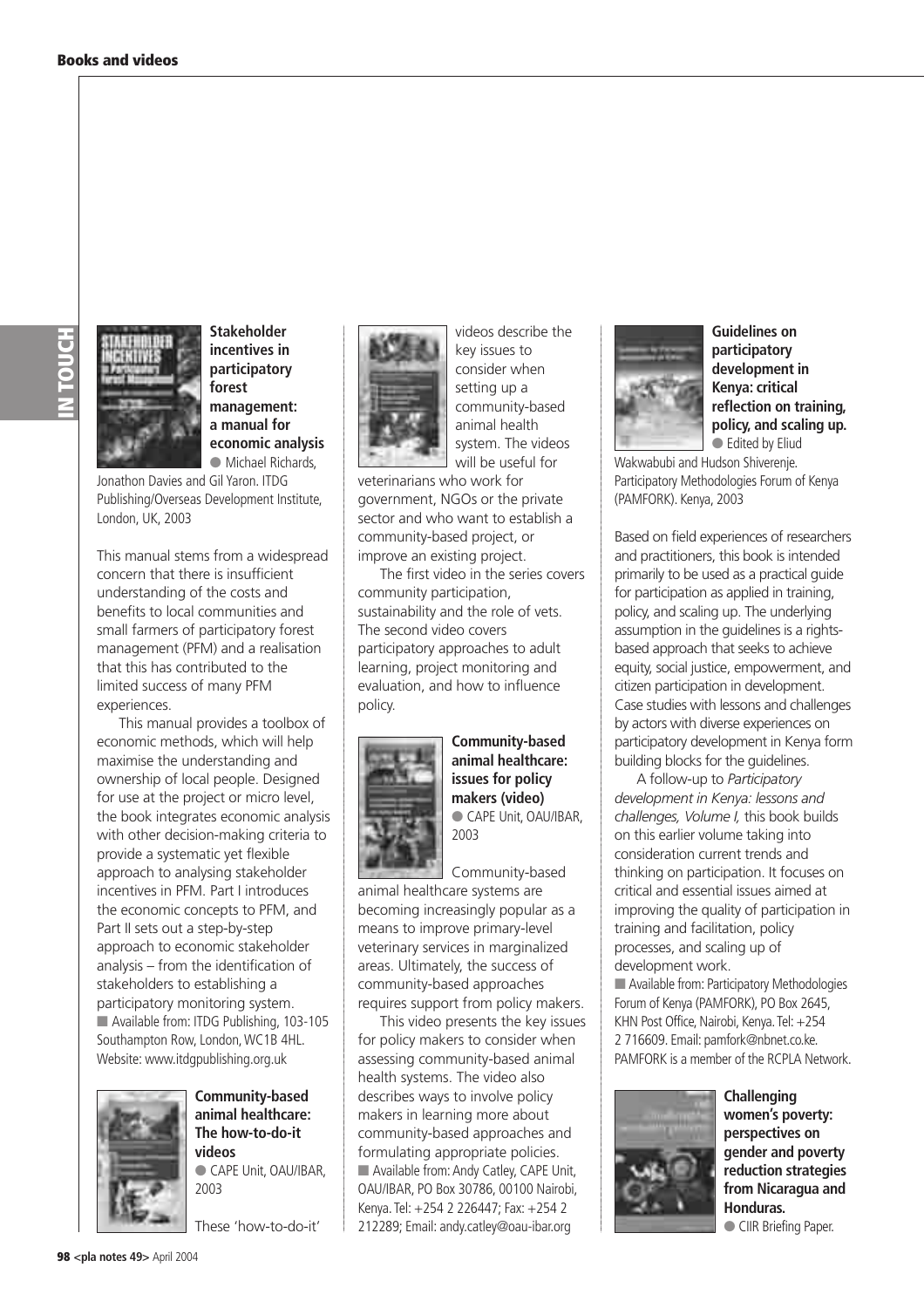Sarah Bradshaw and Brian Linneker. Catholic Institute for International Relations (CIIR), 2003.

The World Bank and the International Monetary Fund now require poor countries seeking debt relief to outline their plans for reducing poverty in Poverty Reduction Strategy Papers (PRSPs). This CIIR briefing paper examines the extent to which women and gender issues are included in these poverty reduction strategies.

Combining an incisive review of the PRSP policy context and of women's experiences of poverty with detailed analysis of the PRSP process in Nicaragua and Honduras, the authors critically examine the ability of PRSPs to recognise women's needs and challenge women's poverty. Their findings and conclusions will be essential reading for anyone involved in PRSP processes or interested in poverty and gender issues in Latin America and beyond.

■ Available from: Catholic Institute for International Relations (CIIR), Unit 3, Canonbury Yard, 190a New North Road, London N1 7BJ, UK.Tel: +44 20 7354 0883 or +44 20 7288 8600; Fax: +44 20 7359 0017; Email: ciir@ciir.org;Website: www.ciir.org

#### **Community integrated pest management in Indonesia: institutionalising participation and people-centred approaches**

● Mansour Fakih,Toto Rahardjo, and Michel Pimbert. Institutionalising Participation Series 5. IIED, 2003

Integrated pest management (IPM) emerged in Indonesia in the late 1980s as a reaction to the environmental and social consequences of the Green Revolution model of agriculture. Focusing on farmer field schools (FFS), the FFS aimed to make farmers experts in their own fields, enabling them to

replace their reliance on external inputs, such as pesticides, with endogenous skills, knowledge, and resources. Over time the emphasis of the programme shifted towards community organisation, community planning and management of IPM, and became known as Community IPM (CIPM). This study assesses the extent to which Community IPM has been institutionalised in Java (Indonesia), and the dynamics of institutionalising people centred and participatory processes.

**State versus participation: natural resources management in Europe** ● Andréa Finger-Stich and Matthias Finger Institutionalising Participation Series 2. IIED, 2003

The participation of the public, local communities, indigenous peoples, and various other stakeholders in natural resources policy-making, planning, and/or management has been increasingly promoted in international and national policies. This book analyses and discusses how participation does – or does not – occur in the management of forest and water resources at various institutional levels in European contexts. The authors critically analyse how the State has, over time, strengthened its own development interests by removing decisions over the management of natural resources from local users and communities' hands and today tends to instrumentalise peoples' participation for its own legitimacy purposes. This evolution is considered in light of two more recent trends, namely the globalisation of economic interests and the demands for democratisation, decentralisation, and accountability. The book highlights the strategies various State agencies use to control participation in decision-making processes relating to forest and water resource management.



**Mind the gap: mainstreaming gender and participation in development** ● Nazneen Kanji, with preface by Michel Pimbert. Institutionalising

Participation Series 4. IIED, 2003

**Instreaming**<br> **Instreaming**<br> **Instreaming**<br> **Ider and**<br> **Instreaming**<br> **Instreaming**<br> **Insteaming**<br> **Example 12003**<br> **Dumber and Apple 12003**<br> **Dumber 12003**<br> **Instantionalising**<br> **Example 20093**<br> **Dumber 12014**<br> **Example** *Mind the Gap* draws out lessons from gender mainstreaming work for those who seek to institutionalise participation. It begins by discussing the shift from women in development (WID) to gender and development (GAD) and the conceptual frameworks that contributed to this process. It examines the strategies used to mainstream gender, the achievements and the challenges involved, and the shifts from participation per se to governance, suggesting a greater focus in both on a relational perspective, policy processes, and institutions. It explores the tensions between gender mainstreaming and participatory development, suggesting ways of bridging the gaps between 'gender' and 'participation'. The author argues that renewed alliances with emerging movements and more critical perspectives are required to prevent the cooption of visions and weakening of values which underpin efforts to mainstream both a gender perspective and participatory approaches to development and social change. ■ Available from: Earthprint Limited, Orders Department, PO Box 119, Stevenage, Hertfordshire, SG1 4TP, UK. Tel: +44 (0) 1438 748111; Fax: +44 (0) 1438 748844; Email: orders@earthprint.co.uk; Website: www.earthprint.com.These and other publications in the Institutionalising Participation series are also available in PDF format on the IIED website www.iied.org/sarl/pubs/institutpart.html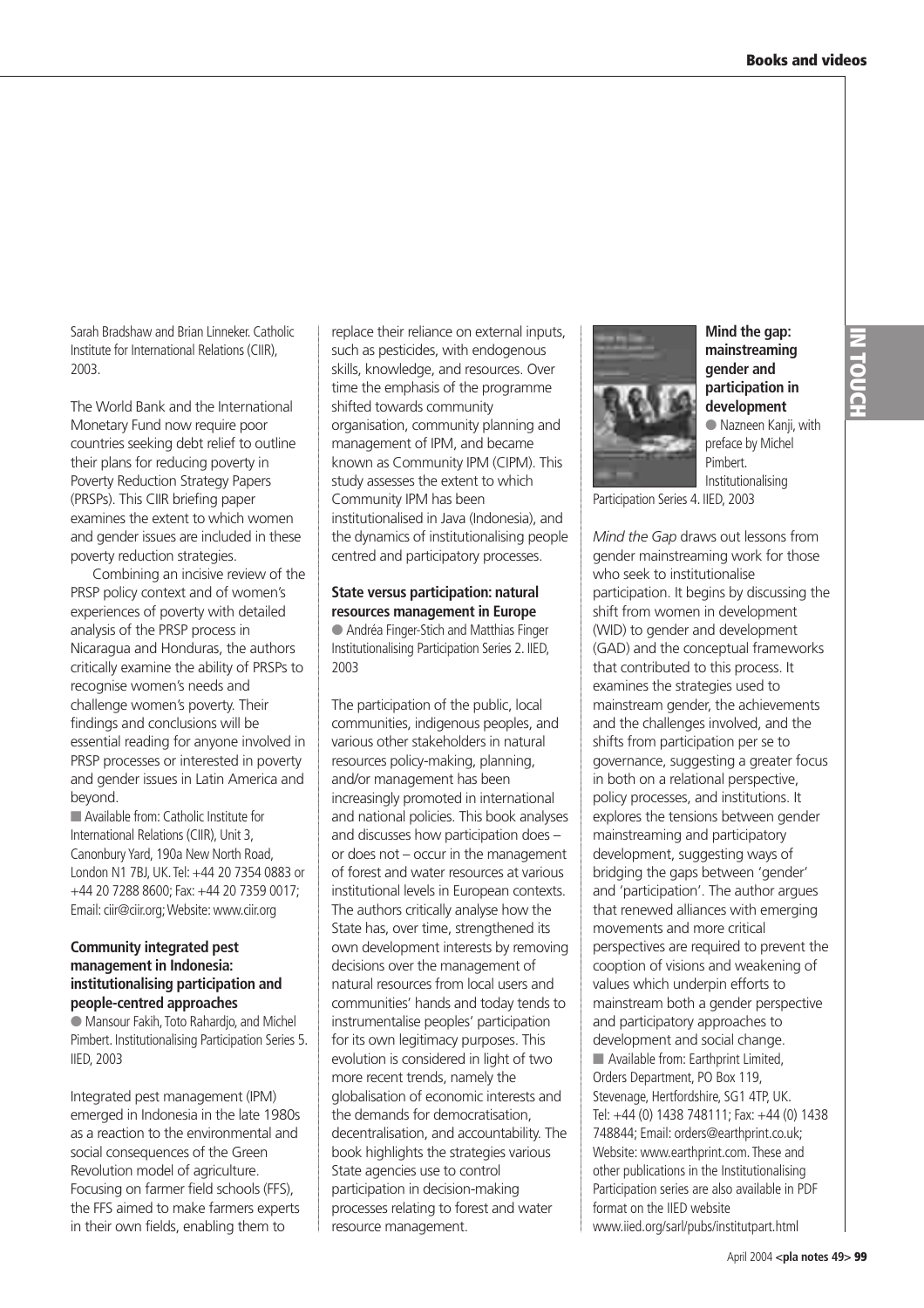#### **Workshops and events**

#### **Introduction to Participatory Appraisal courses 21st–25th June 2004 PEANuT Project, Northumbria University, UK**

This course, coordinated and facilitated by Northumbria University's Participatory Evaluation and Appraisal in Newcastle upon Tyne (PEANuT) project, is designed to further the ability of local people in identifying and effecting the changes they desire in their communities. The courses are open to anyone with an interest in the communities in which they live and/or work, focus on learning-bydoing, and run over five full days. Participants learn about the background and philosophies of participatory appraisal and how to use the tools and techniques with confidence. Pre-arranged fieldwork placements enable students (in teams) to practice their skills in an ongoing, real-world project. Themes of previous placements have included homelessness, consulting young people, and financial exclusion.

Full cost places are £380, and voluntary/not for profit sector places are £190. Places are strictly limited (16 participants) and are allocated on a first come, first served basis. There will be further courses in 2005. ● For more information and how to book contact: PEANuT (Participatory Evaluation and Appraisal in Newcastle upon Tyne), Lipman Building, Northumbria University, Newcastle upon Tyne, UK. Tel: +44 (0)191 2273951; Fax: +44(0)191 2274715; Website: www.northumbria.ac.uk/peanut

**Environmental Consensus and Conflict Resolution Workshop 26th–28th October 2004**

#### **University of Edinburgh, UK**

This training course is designed for decision makers actively involved in environmental or other public policy matters or with managing conflicts concerning natural resources.

The workshop provides a foundation in consensus building and the thinking that underlies public participation and mediation, which have previously been perceived as separate specialised disciplines. It demonstrates how the skills of both disciplines can be combined to enable stakeholders to participate effectively in community planning or conflict resolution. It advocates a strategic approach to selecting the appropriate techniques to get effective participation and enables you to determine when outside expertise may be required to design a consultation exercise or to initiate mediation.

The cost for this three-day workshop is £395 and a special discount rate of £295 is available for a limited number of volunteers (a special application must be made for these places).

#### **Participatory Appraisal Workshop 6th–10th September 2004 University of Edinburgh, UK**

The term Participatory Appraisal (PA) describes a growing family of approaches and methods, which enable local people to appraise and share their knowledge of life and local conditions, in order that they can analyse, plan, and act on these ideas. Through PA, local groups are able to identify their own priorities and make their own decisions about the future. This workshop will concentrate on the practical application of PA and will consist of five days of intensive training, with three days spent on practical exercises and other methods for learning about PA. The remaining

two days will include placements in Edinburgh and the surrounding area, and will provide an opportunity for a practical application of the approach.

The cost for this intensive five-day workshop is £475 and a special discount rate of £325 is available for a limited number of volunteers (a special application should be made for these rates).

● For more information about these courses, contact Vikki Hilton, School of GeoSciences Ecology and Resource Management, The University of Edinburgh, Darwin Building, Mayfield Road, Edinburgh EH9 3JU, UK. Tel: +44 (0) 131 650 6439; Fax +44 (0) 131 662 0478; Email:vikki.hilton@ed.ac.uk; Website: www.ierm.ed.ac.uk/shortcourses/eccrw.htm

#### **Results-based Management, Appreciative Inquiry, and Open Space Technology 12th–16th July 2004 MOSAIC, Canada**

This new workshop introduces participants to results-based management, appreciative inquiry and open space technology. This course will show you how to demonstrate the effectiveness of your programmes with results-based management, master results, develop

programme/organisational plans that are results-based, and design performancemonitoring systems based on indicators and participatory methods. Participants will also learn how to apply gender analysis to your work, expand their repertoire of tools, and learn about appreciative inquiry and open space and how they can be applied to any organisation, programme, and/or project. These increasingly popular approaches are being used around the world to tap into new ways to work that are more results-oriented, more appreciative, less problem-focused, and more self-organised.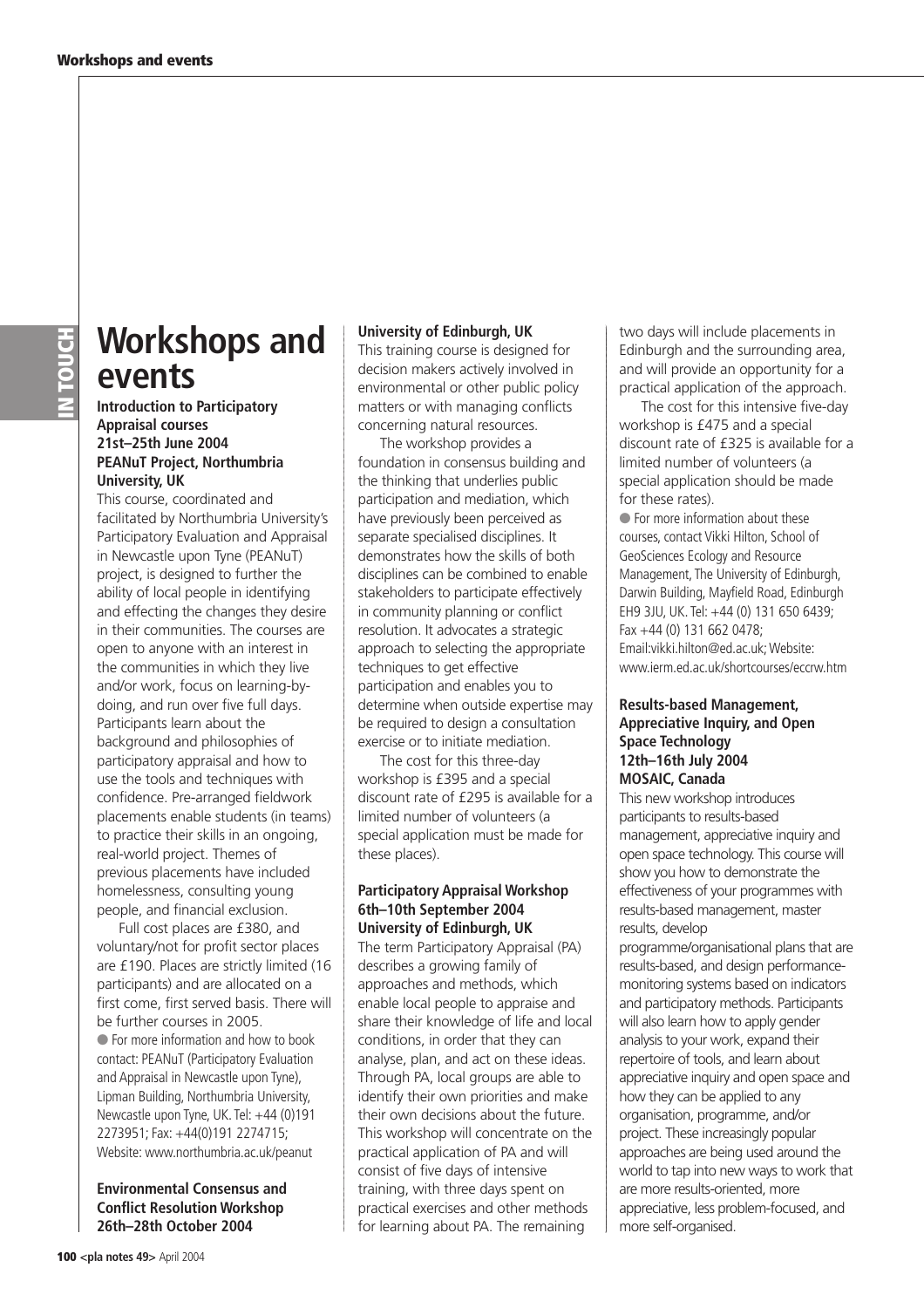#### **Participatory Development Concepts, Tools, and Application in PLA/PRA Methods 19th–24th July 2004 MOSAIC, Canada**

This workshop focuses on core participatory concepts, tools, and their application. This is an intensive six-day workshop set in the community to maximise learning, group interaction, and networking. Topics include: the origins of participatory development; learning and application of PRA/PLA tools; the application of participation to project design; monitoring and evaluation; PLA interventions that are gender sensitive; developing effective facilitation skills; building action plans; and, team-building. Two-day community assignments proposed by community-based organisations in the Ottawa region will allow participants to apply tools learned in the workshop to real-life situations.

The cost for this course is CAD\$895.00/US\$695.00 for international participants. A 10% discount is given to NGOs, community groups, and full-time students.

#### **Participatory Monitoring and Evaluation 26th–31st July 2004 MOSAIC, Canada**

Participatory monitoring and evaluation (PM&E) involves a different approach to project monitoring and evaluation by involving local people, project stakeholders, and development agencies deciding together about how to measure results and what actions should follow once this information has been collected and analysed. This intensive six-day experiential workshop is practically focused with daily excursions into the community and a three-day community assignment.

Topics covered at the workshop include: origins of PM&E, skills and attributes of a PM&E facilitator, learning PM&E tools, designing a monitoring and evaluation framework and actions plan, and much more.

The cost for this course is CAD\$895.00/US\$695.00 for international participants. A 10% discount is given to NGOs, community groups, and full-time students.

● For more information about these three courses contact: Françoise Coupal, Mosaic.net International, Inc., 705 Roosevelt Avenue, Ottawa, K2A 2A8, Canada. Tel: + (613) 728 1439; Fax: +(613) 728 1154; Email: workshop@mosaic-net-intl.ca; Website: http://mosaic-net-intl.ca

#### **ICA:UK ToP Facilitation Training courses**

#### **Group facilitation methods ICA:UK, UK**

**20th–21st May 2004, Cambridge, UK; 24th–25th June 2004, Exeter, UK; 6th–7th July 2004, Manchester, UK**

A structured introduction to the basic ToP Focused Conversation and Consensus Workshop methods, this course presents the foundations of the ToP methodology in a practical and participatory way, demonstrating, discussing, and practicing each method. Includes how to conduct purposeful, productive focused conversations; capture the wisdom of the group; stimulate feedback; and, reach shared awareness in meetings. Participants become familiar with a five-step process that moves from the collection of data and ideas, through the organisation of the data into meaningful groupings and to a point of consensus, resolution, and product.

**Group facilitation skills ICA:UK, UK 8th July, Manchester, UK** This course enables participants to explore the role and skills of the facilitator. Facilitating participatory processes goes beyond being able to design events and knowing which methods to use. There is a whole range of skills that a facilitator needs to bring into play both before, during, and after the event itself in order to ensure that the process and the methods employed are effective. The course enables participants to share actual experiences and challenges; explore ways of addressing these in future; reach a deeper understanding of what it means to facilitate; and, experience the ToP Focused Conversation and Consensus Workshop methods. This one-day course is scheduled back-to-back with Group Facilitation Methods to allow from one to three days of training.

#### **Participatory Strategic Planning ICA:UK, UK 10th–11th May 2004, Manchester,**

participants to<br>skills of the<br>participatory<br>and being able to<br>coving which<br>re is a whole<br>facilitator needs<br>th before, during,<br>self in order to<br>sess and the<br>re effective. The<br>ipants to share<br>of challenges;<br>essing these in<br>a **UK** This course presents a structured long-range planning process, which incorporates the Consensus Workshop method for building consensus, the Focused Conversation method for effective group communication, and an implementation process for turning ideas into productive action and concrete accomplishments. Group Facilitation Methods is a pre-requisite for this course. The course enables participants to: enhance their capacity for creative strategy building; experience the complete strategic planning process; learn to enable a group to come to a common vision and create a participant owned plan that deals creatively with the realities that are blocking the group; and, explore the variety of applications for these skills.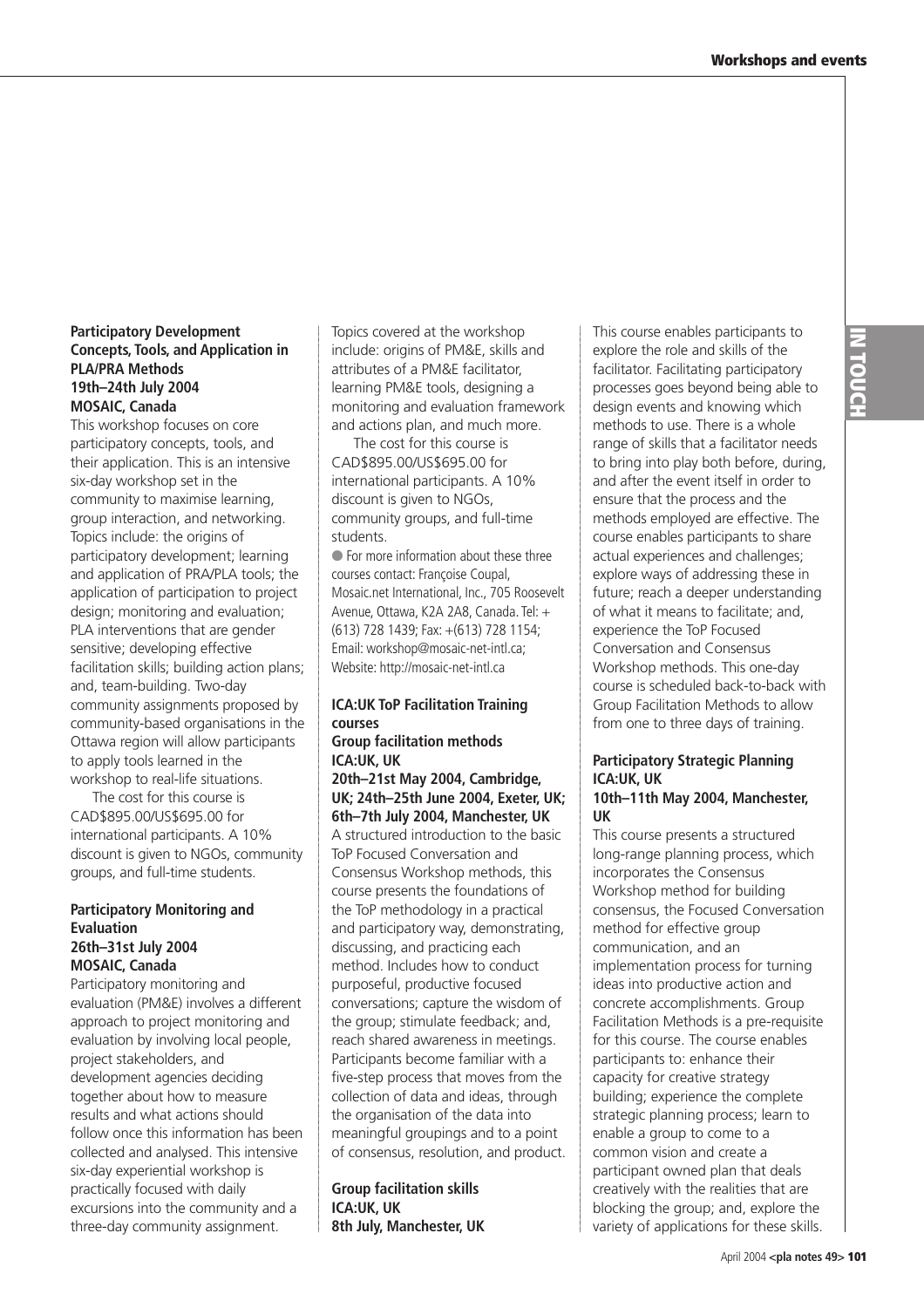#### **Team Leadership ICA:UK, UK 3rd–4th June 2004, Manchester, UK**

This course is for team leaders who are committed to participation in deciding tasks and implementing them. It offers tools and methods to help a team through difficult times. This course will show participants how to: enhance teamwork on the job; develop effective task forces and committees; motivate and sustain coalitions and partnerships; launch and complete short and mid-term tasks; and, gain the confidence needed to let a team do its job. Group Facilitation Methods recommended but not a pre-requisite for this course.

#### **Participation Paradigm ICA:UK, UK**

**7th–8th June 2004, Manchester, UK** ToP methods are based on years of cross-cultural research into human patterns of perception and experience. This course focuses on the underlying assumptions that provide the framework for creative, powerful usage and understanding of ToP methods. This course will show participants how to: enhance their capacity to use and adapt ToP methods to specific challenging situations; develop their ability to respond appropriately to individual and group struggles; deepen their understanding of the compelling nature of the ToP processes; and, see

through the techniques of facilitation to grasp the human drama of participatory processes.

Future dates are also available for each course. Course costs per person, per course: £385 for private and public sector organisations (except Group Facilitation Skills, £195); £275 for large voluntary sector organisations (except Group Facilitation Skills, £145); £195 for small voluntary sector organisations and individuals (except Group Facilitation Skills, £105). ● For more information please contact: ICA:UK ToP Coordinator, Tel: +44 (0)161 232 8444 or (local rate, UK only) 0845 450 0305; Email: martin@ica-uk.org.uk or top@icauk.org.uk;Website: www.ica-uk.org.uk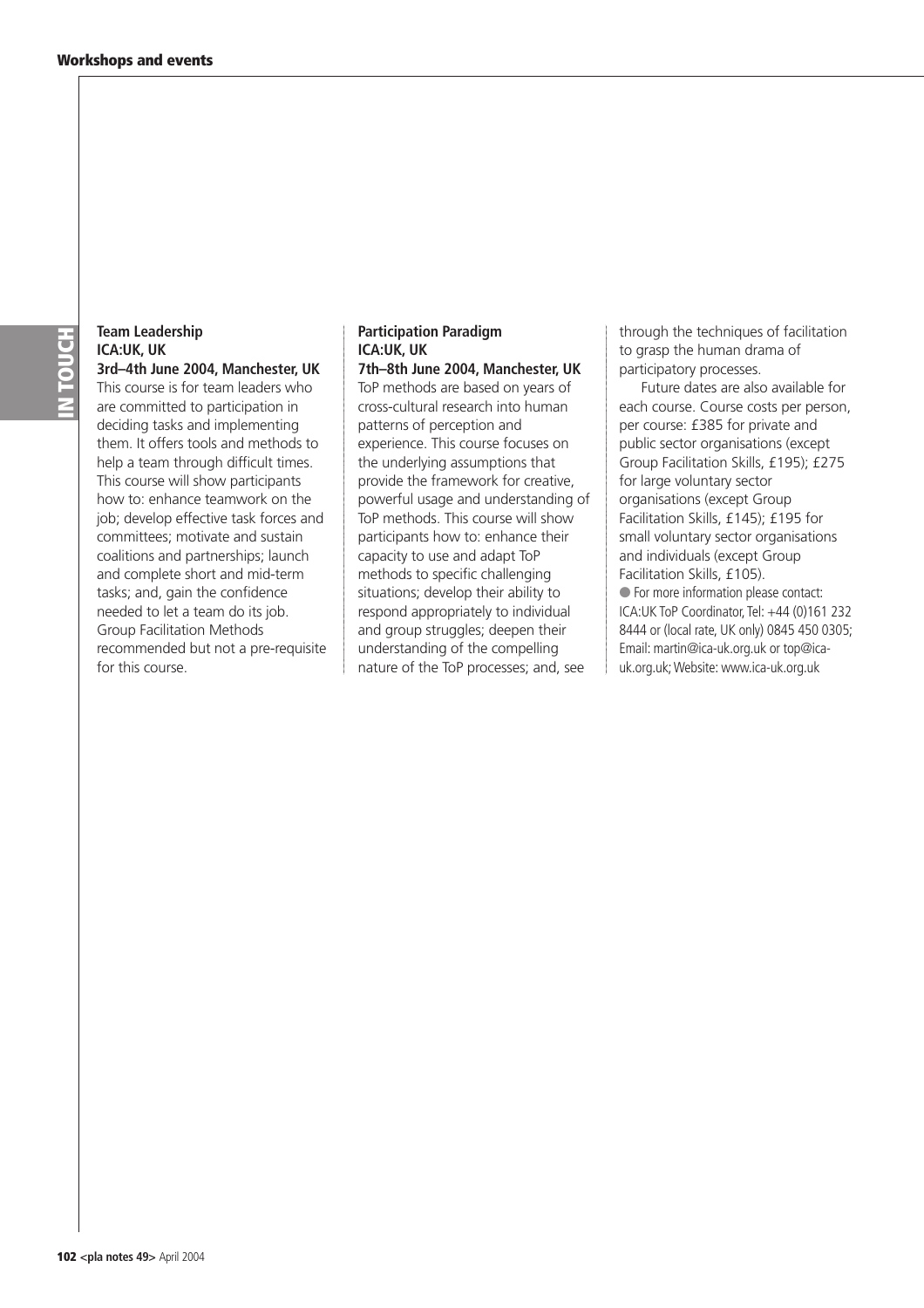# N TOU

# e-participation

#### **Renewal.net**

**www.renewal.net** This is a UK-based online guide to what works in neighbourhood renewal. Documents on the site include 'how to' guides, case studies, project summaries, and much more. Wherever possible, the documents are based on evaluated evidence. The site also includes a Local Strategic Partnerships (LSPs) toolkit, designed to support all LSPs in producing credible plans for neighbourhood renewal, putting in place their means for delivery, and reviewing and improving existing strategies. The toolkit contains a number of useful tips and case study examples that are drawn from research into neighbourhood renewal strategies.

#### **The Decentralised Livestock Services in Eastern Indonesia (DELIVERI) www.deliveri.org**

This website describes projects aiming to improve rural services in Indonesia, with information on how to improve services by government and nongovernment organisations by increasing participation and community empowerment, through decentralisation, government reform, privatisation, and establishing community-based services. The website has a database which includes basic information about a wide range of organisations that have been involved in community development in Indonesia, summary information about relevant audiovisual materials, literature and training materials, and contact details of relevant institutions and libraries.

#### **Khanya-Managing Rural Change www.khanya-mrc.co.za**

This is the website for Khanya, where one of our quest editors for this issue is based. The website includes downloadable publications and reports, and includes community-based planning manuals for Zimbabwe and South Africa, two of the four country projects that are discussed in this special issue. It also includes Khanya's regular newsletter 'Sustaining Livelihoods' online. The site also includes useful links to other, CBP-relevant organisations, and information and documents relating to community-based workers and service delivery.

#### **Olive (Organisation Development and Training) www.oliveodt.co.za**

Olive ODT is a not-for-profit development organisation based in Durban, South Africa. Olive publishes and produces a wide range of publications and periodicals covering various aspects of organisation development, management, and change. ODdebate, published quarterly, is a journal of ideas for all people involved in change and organisation development. The site also has many working papers on different topics available online, such as organisational development, tools and approaches, funding, NGOs, and development issues.

#### **Oneworld.net**

#### **www.oneworld.net**

The OneWorld partnership brings

1,500<br>
across the globe<br>
ble<br>
justice, and<br>
vebsite has a<br>
mexistes has a<br>
mexistes and more<br>
in sisues of<br>
working in the<br>
e development<br>
including many<br>
ols for non-<br>
ding and civil<br>
powerment,<br>
as country<br>
, and handy<br> together more than 1,500 organisations from across the globe to promote sustainable development, social justice, and human rights. This website has a vast array of current news and more in-depth reporting on issues of importance to those working in the arenas of sustainable development and empowerment, including many resources such as tools for nonprofits, capacity-building and civil society, women's empowerment, and much more. It has country guides, topic guides, and handy resource links to other relevant organisations for each topic and country.

#### **Development Gateway Foundation www.developmentgateway.org**

The Development Gateway Foundation aims to improve people's lives in developing countries by building partnerships and information systems that provide access to knowledge for development by increasing knowledge sharing, enabling aid effectiveness, improving public sector transparency, and building local capacity to empower communities.

The Development Gateway is an independent not-for-profit organisation, initially developed by the World Bank in 2001. The site includes news and updates on development activities across the world, a search engine, countryspecific Development Gateways, and many online documents relating to participation and development.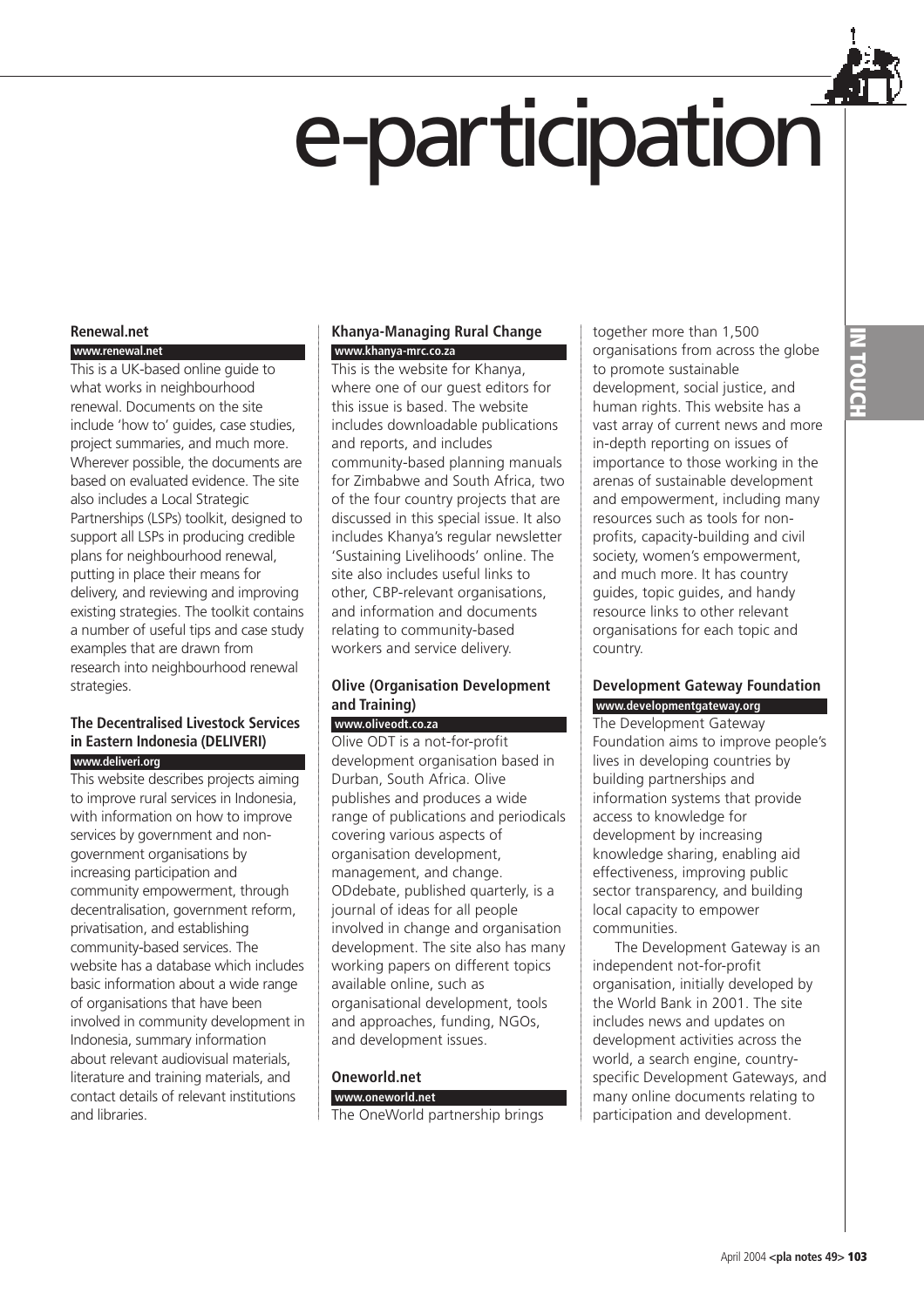## **RCPLA Network**

In this section, we aim to update readers on activities of the **Resource Centres for Participatory Learning and Action Network (RCPLA) Network** (www.rcpla.org) and its members. For more information please contact the RCPLA Network Steering Group:

**RCPLA Coordination:** Tom Thomas (Network Coordinator), Director, Institute for Participatory Practices (Praxis), S-75 South Extension, Part II, New Delhi, India 110 049. Tel/Fax: +91 11 5164 2348 to 51; Email: tomt@praxisindia.org or catherinek@praxisindia.org

Janet Boston, Director of Communications, Institute for Environment & Development (IIED), 3 Endsleigh Street, London WC1H 0DD, UK. Tel: +44 20 7388 2117; Email: janet.boston@iied.org; Website: www.iied.org **Asian Region:** Jayatissa Samaranayake, Institute for Participatory Interaction in Development (IPID), 591

Havelock Road, Colombo 06, Sri Lanka. Tel: +94 1 555521; Tel/Fax: +94 1 587361; Email: ipidc@panlanka.net

**West Africa Region:** Awa Faly Ba, IIED Programme Sahel, Point E, Rue 6 X A, B.P. 5579, Dakar, Sénégal. Tel: +221 824 4417; Fax: +221 824 4413; Email: awafba@sentoo.sn

#### **News from Praxis**

Greetings from RCPLA! I hope all of you have had a fruitful and productive first quarter of 2004. RCPLA has been busy in 2004 strategising about how the network can have a stronger presence within the development sector. In 2004, the network is consciously working to broaden its scope and transition from being simply a resource base and become a more influential voice in the development field. Presently, RCPLA is working on a few key initiatives for the network to successfully reorient its focus.

As a first step, RCPLA decided to revise the vision and mission statements of the network to reflect its changing focus. We all saw this as a critical component in formulating RCPLA's next step as network. After extensive consultations amongst our member organisations, the following are the new vision and mission statements for the network:

**Vision**: A just world that empowers all of the human race to participate and positively impact upon processes and decisions that affect their lives and collective destiny.

**Mission**: Bring together a diverse, international network of development practitioners to strengthen impact on processes of social change. By sharing field experiences, facilitating capacity building, and encouraging the use of participatory practices, RCPLA will positively influence development initiatives, while working towards qualitative social advancement, equity and justice.

In conjunction with taking a critical look at our vision and mission statements, it also was a logical time to reassess our membership base. RCPLA network would also like to focus on forging alliances across new networks and organisations to broaden its influence on policy processes. Ideally, the network will expand to have a global niche with a

**European Region:** Jane Stevens, Participation Group, Institute of Development Studies (IDS), University of Sussex, Brighton BN1 9RE, UK. Tel: + 44 1273 678690; Fax: + 44 1273 21202; Email: participation@ids.ac.uk; Participation group website: www.ids.ac.uk/ids/particip **Latin American Region:** Fernando Dick, Dirección de Programas de Investigación y Desarrollo (DPID), Universdad Nur, Casilla 3273, Ave Cristo Redendor No. 100, Santa Cruz, Bolivia. Tel: +591 3 363 939; Fax: +591 3 331 850; Email: participa@tabarsi.nur.edu; Website: www.dpid.nur.edu

**North Africa & Middle East Region:** Ali Mokhtar, Center for Development Services (CDS), 4 Ahmed Pasha Street, Citibank Building, Garden City, Cairo, Egypt. Tel: +20 2 795 7558; Fax: +20 2 794 7278; Email: cds.lrc@neareast.org; Website: www.neareast.org/explore/cds/index.htm

**Southern and Eastern Africa Region:** Eliud Wakwabubi, Participatory Methodologies Forum of Kenya (PAMFORK), Jabavu Road, PCEA Jitegemea Flats, Flat No. D3, P.O. Box 2645, KNH Post Office, Nairobi, Kenya. Tel/Fax: +254 2 716609; Email: pamfork@nbnet.co.ke

> vast geographical spread as well as an increased skill and capacity base. Although, strong institutions will add to the value of the network, the quality of the joining members is more important than numbers. Consequently, RCPLA is analysing its application and recruitment process to ensure that qualified organisations join the network and to guarantee that they are ideologically in tune with the new vision and mission of the group.

> RCPLA has a number of activities planned that will mobilise the member organisations towards its new focus. Regional programmes are set to commence in the beginning of 2004. This includes a series of writeshops that RCPLA members will implement throughout the world. In a concerted effort to provide the development sector with more documented field experiences, RCPLA members are organising three writeshops to take place in Asia,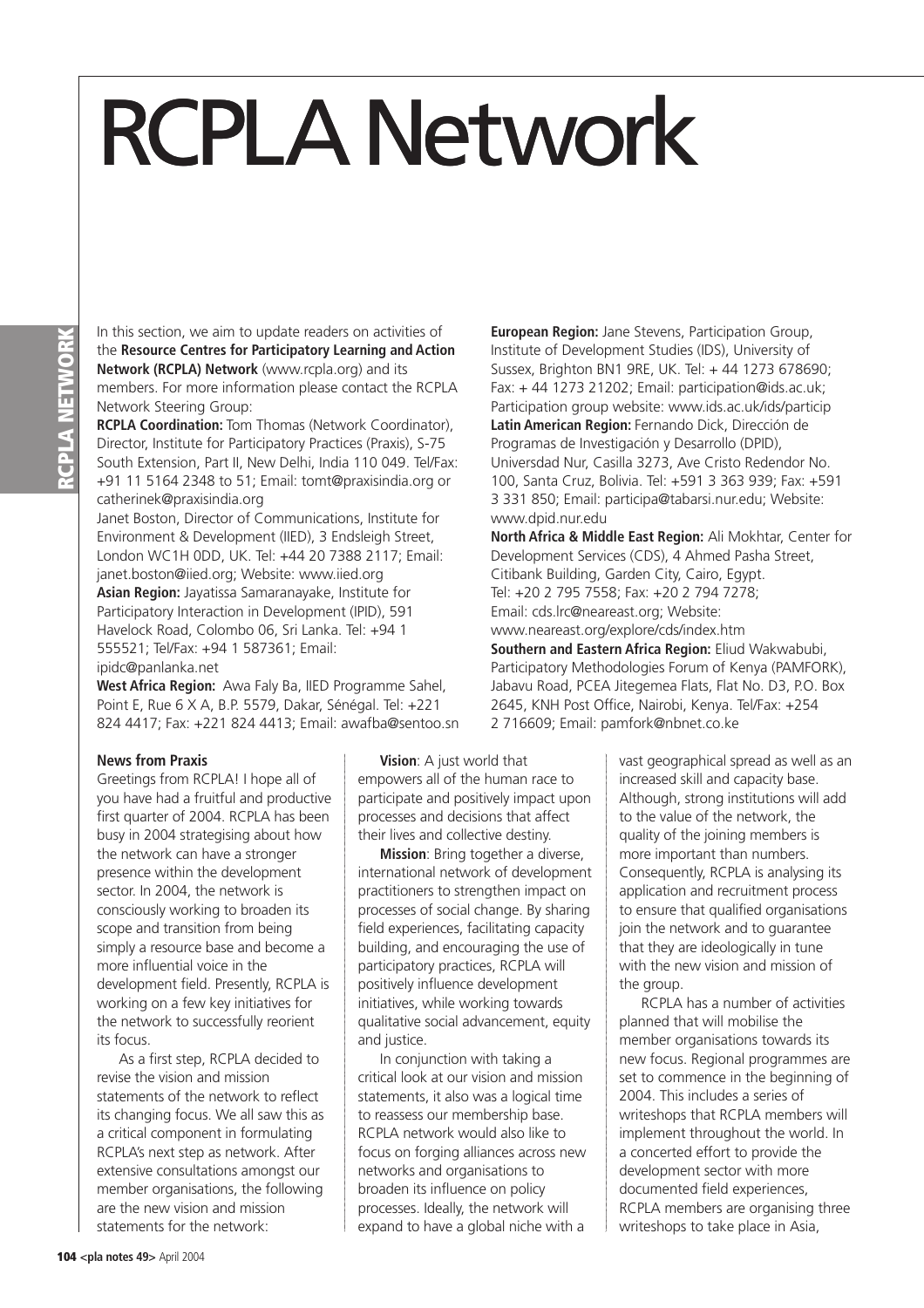Africa and the UK in 2004. RCPLA would like to utilise its extensive resources and scope to emphasise the importance of documenting the field experiences of development professionals. These writeshops will facilitate theoretical debates surrounding the use of participatory methods, while also providing a space for development practitioners to reflect upon their own personal experiences. With a diverse group of participants and a wide-range of high-profile resource people, RCPLA will bring together an accomplished group of development workers to contribute to existing scholarship on Participatory Practices and Democracy. This will not only provide development practitioners with the space to reflect upon their experiences, but it will also build their capacity to document their own field experiences. RCPLA is dedicated to documenting these important field experiences and we look forward to sharing our case studies and findings with all of you in future issues of *PLA Notes*. If you are interested in additional information on the RCPLA writeshops or the network in general. please contact Catherine Kannam at catherinek@praxisindia.org.

#### **News from IIED**

We welcome Dr Camilla Toulmin as Director of IIED from February 2004. Dr Toulmin had been Acting Director of IIED since July 2003 after the resignation of Nigel Cross on the grounds of ill health. Prior to that, she was a Senior Fellow of the Drylands Programme, having been Director of the Programme since she

established it in 1987. An economist by training, Dr Toulmin has worked mainly in francophone West Africa, on agricultural, pastoral, and tenure issues. She was a member of the International Expert Panel supporting the preparation of the Convention to Combat Desertification.

Janet Boston was appointed Director of Communications at IIED from March 2004, replacing Lillian Chatterjee. Ms Boston will continue to be Executive Producer of *Earth Report* (www.tve.org/earthreport), a major series that is part of the portfolio of Television Trust for the Environment (TVE). Her previous experience includes the position of Media Manager at the Intermediate Technology Development Group (ITDG). IIED welcomes her to the post.

## **RCPLA** NETWORK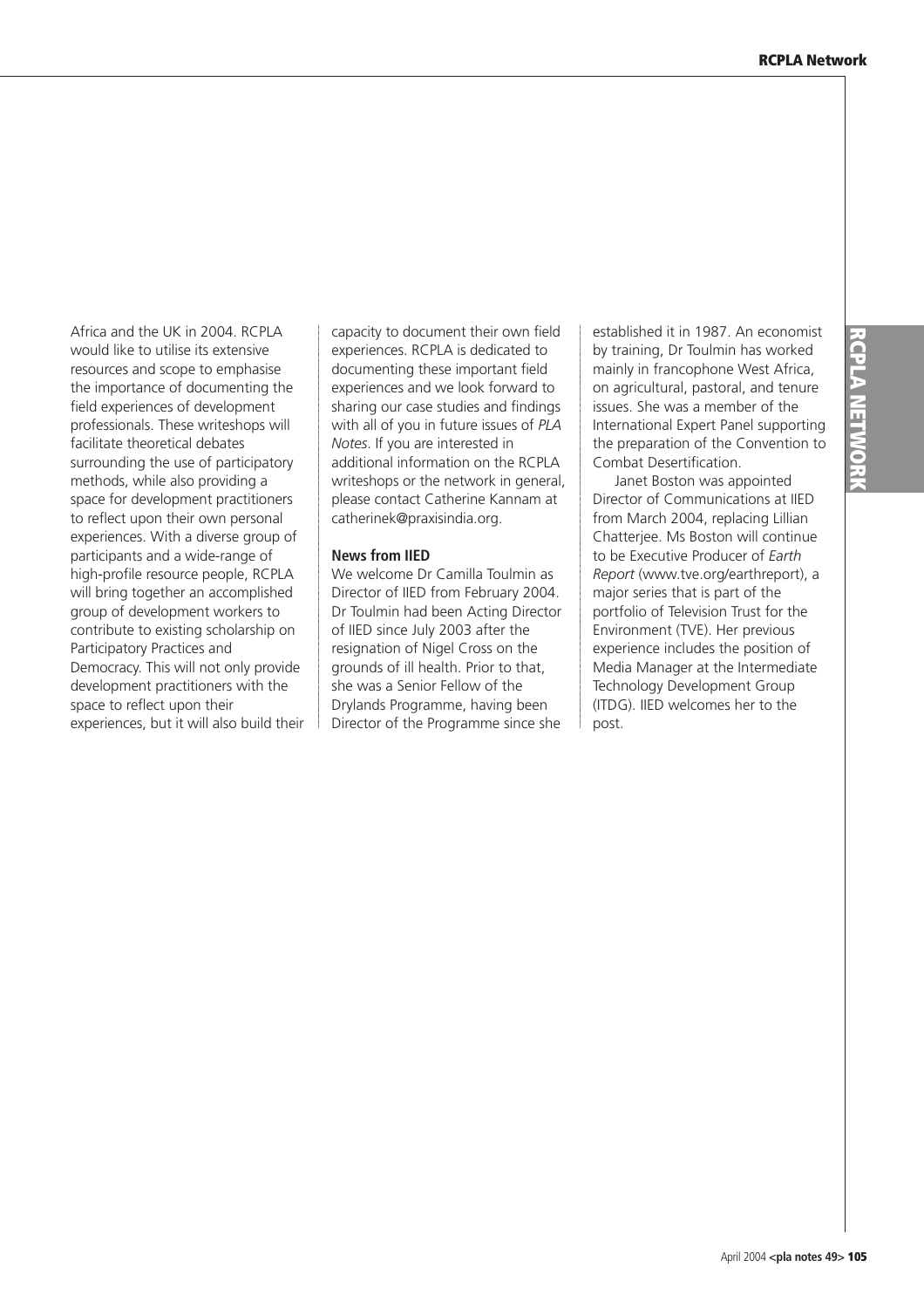

## pla notes subscriptions order form

**Return to:** *PLA Notes* Subscriptions, Earthprint Limited, Orders Department, PO Box 119, Stevenage SG1 4TP, UK.

Tel: +44 (0)1438 748111 Fax: +44 (0)1438 748844 Email: iied@earthprint.com Subscribe at www.planotes.org

For more information about the series please contact us at the above address or visit www.planotes.org

*PLA Notes* is published three times a year, and is available free of charge to non-OECD organisations and individuals based in non-OECD countries.**‡**

Prices: OECD† Individual One year – £25 or US\$40 Two years – £45 or US\$72 OECD† Institutional One year – £75 or US\$120 Two years – £140 or US\$224

#### **Free CD ROM offer**

Subscribe for two years and receive a free copy of the *PLA Notes* CD-ROM. Available whilst stocks last. Offer applies to all new subscribers (paying and non-paying), and existing paying subscribers who renew with a two-year subscription.

Please note that all free subscribers will be contacted every two years/six issues to renew their free subscription. We request that where possible, organisations share a free subscription or ask their organisation's library or resource centre to subscribe.

| <b>First Name:</b>                                                                                                                                                                                                                                                                                                                                                                                                                                                            |                                                                                                              | Surname:                                              |                    |
|-------------------------------------------------------------------------------------------------------------------------------------------------------------------------------------------------------------------------------------------------------------------------------------------------------------------------------------------------------------------------------------------------------------------------------------------------------------------------------|--------------------------------------------------------------------------------------------------------------|-------------------------------------------------------|--------------------|
| Organisation:                                                                                                                                                                                                                                                                                                                                                                                                                                                                 |                                                                                                              |                                                       |                    |
| Address:                                                                                                                                                                                                                                                                                                                                                                                                                                                                      |                                                                                                              |                                                       |                    |
| Postal Code/PO Box:                                                                                                                                                                                                                                                                                                                                                                                                                                                           |                                                                                                              | Country:                                              |                    |
| Tel:                                                                                                                                                                                                                                                                                                                                                                                                                                                                          | Fax:                                                                                                         | Email:                                                |                    |
| t OECD countries are: Australia, Austria, Belgium, Canada, Denmark, Finland, France, Germany, Greece, Iceland, Ireland, Italy, Japan, Luxembourg, Mexico,<br>The Netherlands, New Zealand, Norway, Portugal, Spain, Sweden, Switzerland, Turkey, U.K., U.S.A.<br># Non-OECD: Due to cost restrictions this excludes branches or regional offices of Northern-based organisations in non-OECD countries and non-OECD<br>organisations and individuals based in OECD countries. |                                                                                                              |                                                       |                    |
| Quantity                                                                                                                                                                                                                                                                                                                                                                                                                                                                      | Price at individual/ institutional rate*                                                                     |                                                       | <b>Total Price</b> |
|                                                                                                                                                                                                                                                                                                                                                                                                                                                                               | *Individual subscriptions are those paid from individual's own pockets and not reimbursed by an institution. |                                                       |                    |
| Save 25% with a bulk subscription discount<br>Take out five or more institutional one- or two-year subscriptions and save 25%. Please note that all copies will be sent<br>in bulk to one address.                                                                                                                                                                                                                                                                            |                                                                                                              |                                                       |                    |
| <b>Payment information</b>                                                                                                                                                                                                                                                                                                                                                                                                                                                    |                                                                                                              |                                                       |                    |
|                                                                                                                                                                                                                                                                                                                                                                                                                                                                               | $\Box$ I am from a non-OECD country and would like a free subscription $\ddagger$                            |                                                       |                    |
| $\Box$ I enclose an international money order or US\$ cheque drawn on a US bank account to the value of: $\Box$ US\$                                                                                                                                                                                                                                                                                                                                                          |                                                                                                              |                                                       |                    |
| $\Box$ I enclose a UK cheque to the value of: $\Box$ f<br>Cheques should be made payable to Earthprint Limited                                                                                                                                                                                                                                                                                                                                                                |                                                                                                              |                                                       |                    |
|                                                                                                                                                                                                                                                                                                                                                                                                                                                                               | $\Box$ Please debit my credit card to the value of: $\Box$ f                                                 | $\Box$ VISA $\Box$ Mastercard $\Box$ American Express |                    |
| <b>Credit Card Number:</b>                                                                                                                                                                                                                                                                                                                                                                                                                                                    |                                                                                                              | <b>Expiry Date:</b>                                   |                    |
| Holder's Name:                                                                                                                                                                                                                                                                                                                                                                                                                                                                |                                                                                                              | Signature:                                            |                    |
| Card Address (if different from above):                                                                                                                                                                                                                                                                                                                                                                                                                                       |                                                                                                              |                                                       |                    |
| $\Box$ Please send my institution an invoice                                                                                                                                                                                                                                                                                                                                                                                                                                  |                                                                                                              |                                                       |                    |
|                                                                                                                                                                                                                                                                                                                                                                                                                                                                               | Please indicate what type of organisation you work for:                                                      |                                                       |                    |
|                                                                                                                                                                                                                                                                                                                                                                                                                                                                               | Please indicate what your area of work/interests are:                                                        |                                                       |                    |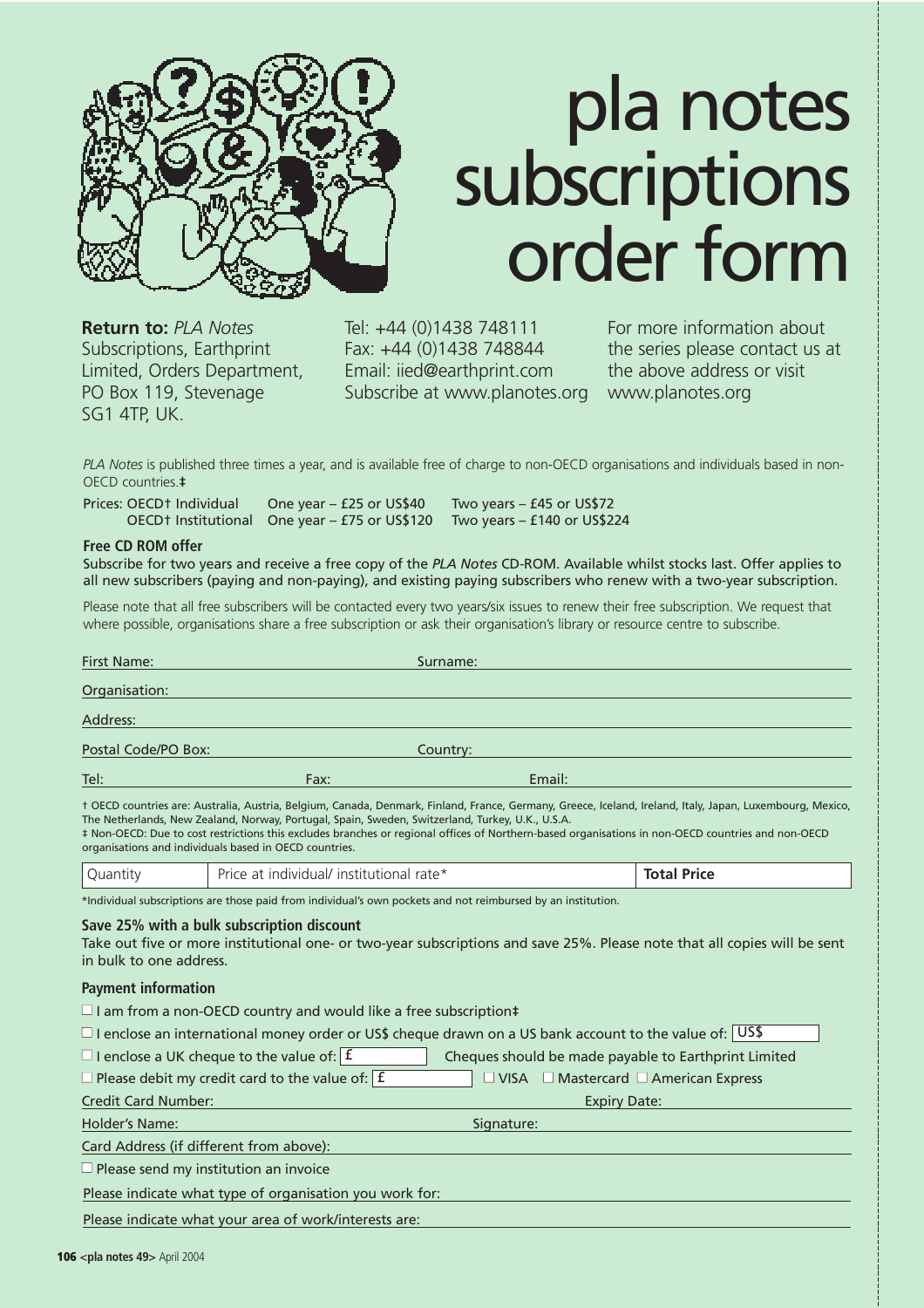# planotes theme issue order form

|                                                                                                                                   |                 |                  | <b>Order no:</b> | <b>Quantity</b><br>required |  |  |
|-----------------------------------------------------------------------------------------------------------------------------------|-----------------|------------------|------------------|-----------------------------|--|--|
| PLA Notes 49:                                                                                                                     | Apr 2004        | US\$22.50        | <b>9312 IIED</b> |                             |  |  |
| PLA Notes 48:                                                                                                                     | Dec 2003        | US\$22.50        | <b>9284 IIED</b> |                             |  |  |
| PLA Notes 47:                                                                                                                     | Aug 2003        | US\$22.50        | 9260 IIED        |                             |  |  |
| PLA Notes 46:                                                                                                                     | Feb 2003        | US\$22.50        | <b>9224 IIED</b> |                             |  |  |
| <b>PLA Notes 45:</b>                                                                                                              | Oct 2002        | US\$22.50        | <b>9218 IIED</b> |                             |  |  |
| <b>PLA Notes 44:</b>                                                                                                              | 2002<br>Jun.    | US\$22.50        | <b>9216 IIED</b> |                             |  |  |
| PLA Notes 43:                                                                                                                     | Feb 2002        | US\$22.50        | <b>9133 IIED</b> |                             |  |  |
| <b>PLA Notes 42:</b>                                                                                                              | Oct 2001        | US\$22.50        | 9113 IIED        |                             |  |  |
| PLA Notes 40:                                                                                                                     | Feb 2001        | US\$22.50        | <b>6345 IIED</b> |                             |  |  |
| <b>PLA Notes 39:</b>                                                                                                              | Oct 2000        | US\$18,00        | 6344 IIED        |                             |  |  |
| <b>PLA Notes 38:</b>                                                                                                              | 2000<br>Jun.    | US\$18,00        | 6341 IIED        |                             |  |  |
| <b>PLA Notes 37:</b>                                                                                                              | 2000<br>Feb.    | US\$18,00        | <b>6335 IIED</b> |                             |  |  |
| <b>PLA Notes 35:</b>                                                                                                              | 1999<br>Jun     | US\$18,00        | <b>6154 IIED</b> |                             |  |  |
| <b>PLA Notes 34:</b>                                                                                                              | 1999<br>Feb.    | US\$18.00        | 6150 IIED        |                             |  |  |
| <b>PLA Notes 33:</b>                                                                                                              | 1998<br>Oct     | US\$18.00        | 6143 IIED        |                             |  |  |
| PLA Notes 32:                                                                                                                     | Jun 1998        | US\$18,00        | <b>6137 IIED</b> |                             |  |  |
| PLA Notes 31:                                                                                                                     | Feb 1998        | US\$18,00        | 6131 IIED        |                             |  |  |
| PLA Notes 30:                                                                                                                     | 1997<br>Oct     | US\$18,00        | 6129 IIED        |                             |  |  |
| <b>PLA Notes 29:</b>                                                                                                              | 1997<br>Jun     | US\$18.00        | 6123 IIED        |                             |  |  |
| <b>PLA Notes 28:</b>                                                                                                              | 1997<br>Feb.    | US\$18,00        | 6115 IIED        |                             |  |  |
| PLA Notes 27:                                                                                                                     | 1996<br>Oct     | US\$18.00        | 6114 IIED        |                             |  |  |
| <b>PLA Notes 25:</b>                                                                                                              | Feb 1996        | US\$18.00        | 6099 IIED        |                             |  |  |
| PLA Notes 24:                                                                                                                     | Oct 1995        | US\$18,00        | 6093 IIED        |                             |  |  |
| <b>PLA Notes 23:</b>                                                                                                              | 1995<br>Jun.    | US\$18,00        | 6092 IIED        |                             |  |  |
| <b>RRA Notes 21:</b>                                                                                                              | Nov 1994        | US\$18.00        | 6090 IIED        |                             |  |  |
| <b>RRA Notes 20:</b>                                                                                                              | Apr 1994        | US\$18.00        | 6089 IIED        |                             |  |  |
| <b>RRA Notes 19:</b>                                                                                                              | Feb 1994        | US\$18,00        | 6088 IIED        |                             |  |  |
| <b>RRA Notes 16</b>                                                                                                               | 1992<br>Jul     | US\$18.00        | <b>6085 IIED</b> |                             |  |  |
| <b>RRA Notes 15:</b>                                                                                                              | <b>May 1992</b> | <b>US\$18.00</b> | 6084 IIED        |                             |  |  |
| For a full list of RRA/PLA Notes back issues available to buy please visit our website www.planotes.org or contact Earthprint Ltd |                 |                  |                  |                             |  |  |

pla<sub>notes</sub>

e *Participatory processes* 

pla notes

General issue

planotes

**December <sup>2003</sup>**

participatory learning and action

Learning and teaching<br>Learning and teaching

Return to: Earthprint Ltd. P.O. Box 119, Stevenage, Hertfordshire SG1 4TP, UK.

Tel: +44 (0)1438 748111; Fax: +44 (0)1438 748844;

| Email: orders@earthprint.com; Website: www.planotes.org or www.earthprint.com |  |
|-------------------------------------------------------------------------------|--|
|                                                                               |  |

| <b>First Name:</b> | Surname: |
|--------------------|----------|
|                    |          |

| Organisation:                                                                                                                                                                                                                                                                                                                                                          |          |             |                     |                         |  |  |  |
|------------------------------------------------------------------------------------------------------------------------------------------------------------------------------------------------------------------------------------------------------------------------------------------------------------------------------------------------------------------------|----------|-------------|---------------------|-------------------------|--|--|--|
| Address:                                                                                                                                                                                                                                                                                                                                                               |          |             |                     |                         |  |  |  |
| Postal Code/PO Box:                                                                                                                                                                                                                                                                                                                                                    | Country: |             |                     |                         |  |  |  |
| Tel:                                                                                                                                                                                                                                                                                                                                                                   | Fax:     |             | Email:              |                         |  |  |  |
| Save 15% by ordering a full set of back copies (PLA/RRA Notes 1-49 US \$780.00)                                                                                                                                                                                                                                                                                        |          |             |                     |                         |  |  |  |
| Please note that due to cost restrictions we are unable to supply, or respond to requests for, free copies of back issues.<br>Shipping charges: UK US\$5 for the first item; US\$2.50 for each additional item; <i>Europe</i> US\$6 for the first item; US\$3 for<br>each additional item Rest of the world US\$10 for the first item; US\$5 for each additional item. |          |             |                     |                         |  |  |  |
| <b>Payment information</b>                                                                                                                                                                                                                                                                                                                                             |          |             |                     |                         |  |  |  |
| $\Box$ I enclose an international money order or US\$ cheque drawn on a US bank account to the value of: US\$                                                                                                                                                                                                                                                          |          |             |                     |                         |  |  |  |
| $\Box$ I enclose a UK cheque to the value of (use an exchange rate of US\$1.50 to £1): $\Box$ £                                                                                                                                                                                                                                                                        |          |             |                     |                         |  |  |  |
| Cheques should be made payable to Earthprint Limited                                                                                                                                                                                                                                                                                                                   |          |             |                     |                         |  |  |  |
| Please debit my credit card to the value of: $f$                                                                                                                                                                                                                                                                                                                       |          | $\Box$ VISA | $\Box$ Mastercard   | $\Box$ American Express |  |  |  |
| <b>Credit Card Number:</b>                                                                                                                                                                                                                                                                                                                                             |          |             | <b>Expiry Date:</b> |                         |  |  |  |
| Holder's Name:                                                                                                                                                                                                                                                                                                                                                         |          | Signature:  |                     |                         |  |  |  |
| Card Address (if different from above):                                                                                                                                                                                                                                                                                                                                |          |             |                     |                         |  |  |  |
| $\Box$ Please send my institution an invoice                                                                                                                                                                                                                                                                                                                           |          |             |                     |                         |  |  |  |
| Do you wish your details to be disclosed to others? Yes/No                                                                                                                                                                                                                                                                                                             |          |             |                     |                         |  |  |  |

April 2004 **<pla notes 49> 107**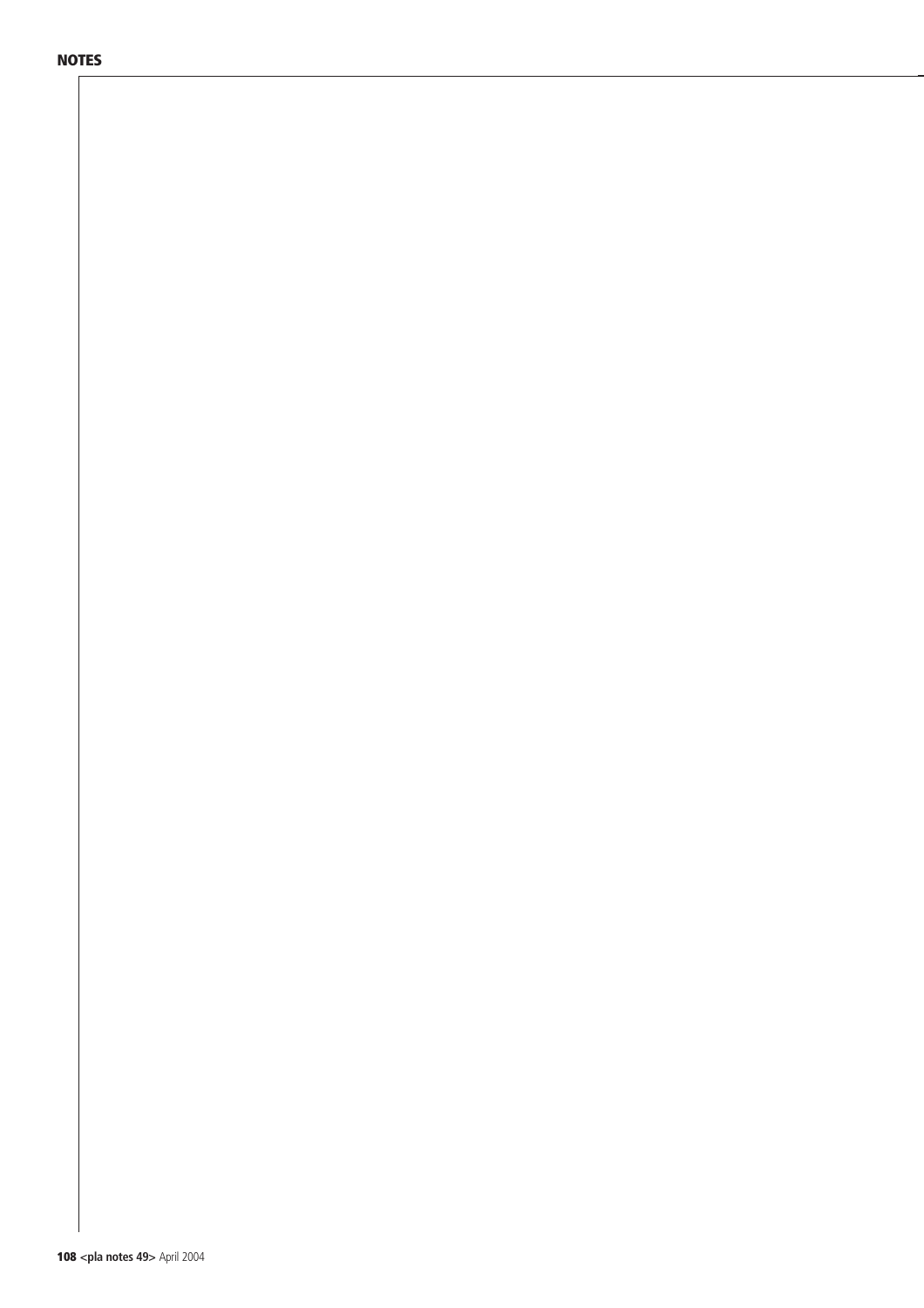# **NOTES**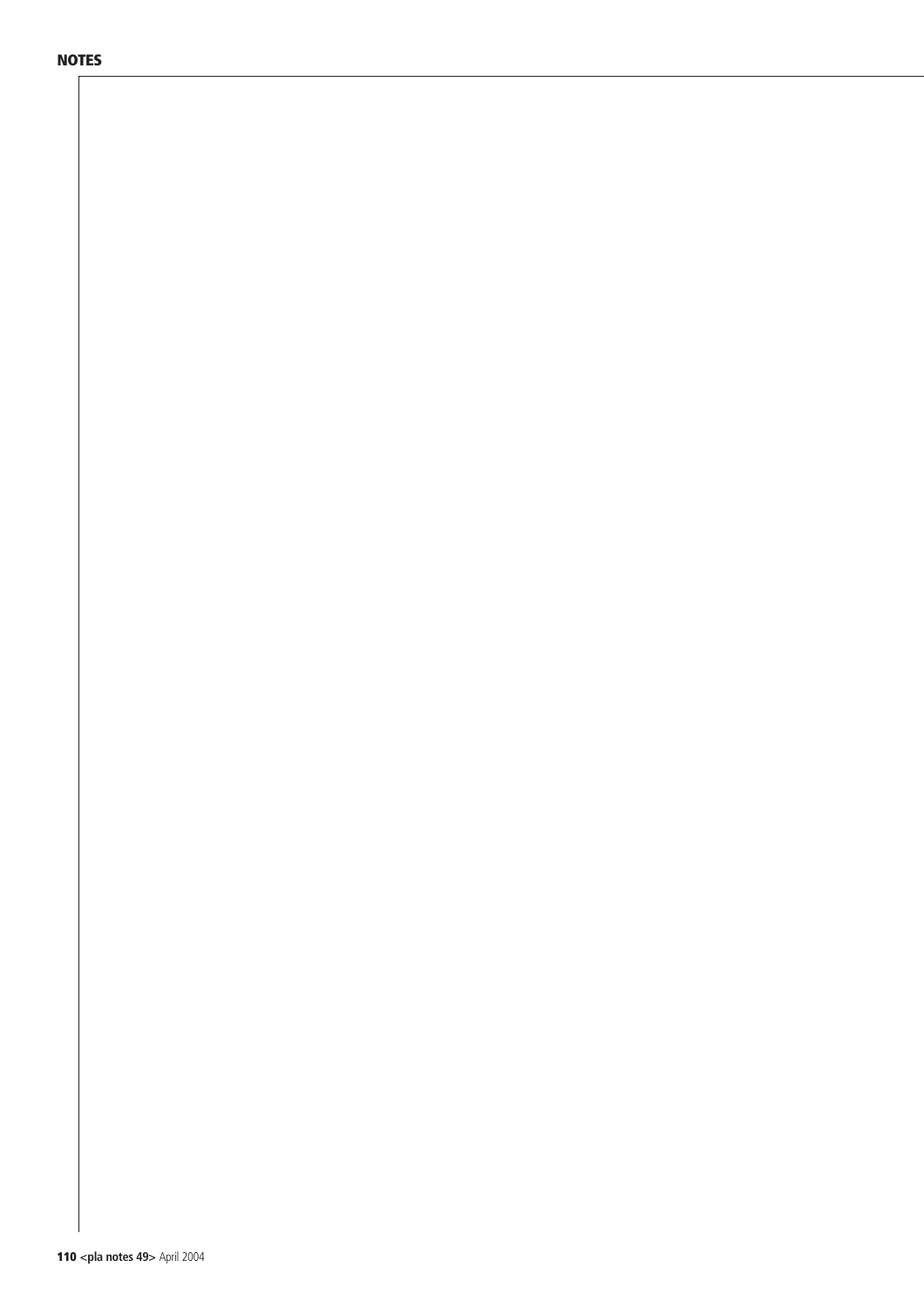# **NOTES**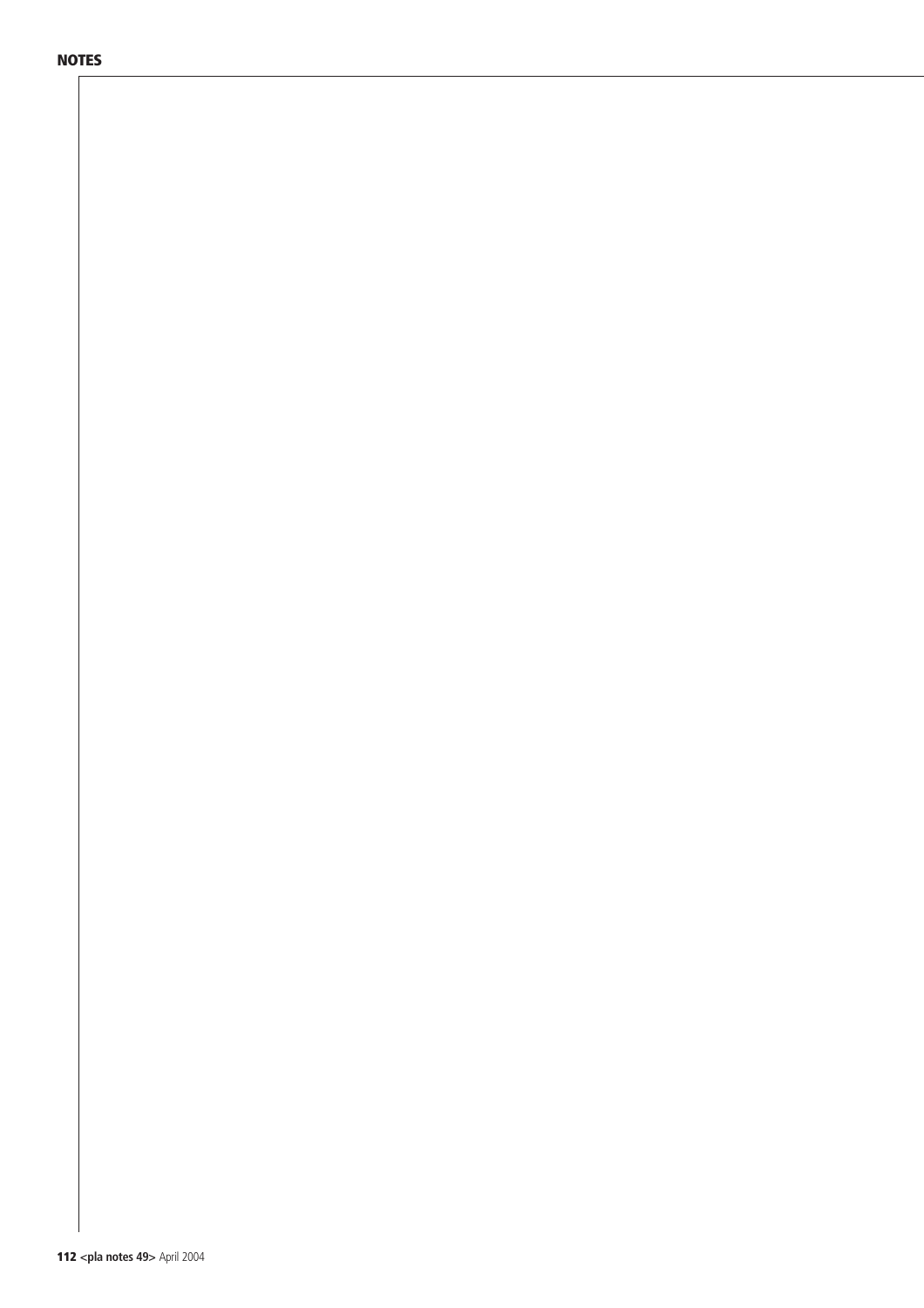# planotes participatory learning and action

### **Guidelines for contributors**

For a full set of guidelines, visit our website www.planotes.org or contact us at the address below.

### **Types of material accepted**

- *Articles*: max. 2500 words plus illustrations – see below for guidelines.
- *Feedback*: letters to the editor, or longer pieces (max. 1500 words) which respond in more detail to articles.
- *Tips for trainers*: training exercises, tips on running workshops, reflections on behaviour and attitudes in training, etc., max. 1000 words.
- *In Touch*: short pieces on forthcoming workshops and events, publications, and online resources.

We welcome accounts of recent experiences in the field (or in workshops) and current thinking around participation, and particularly encourage contributions from practitioners in the South. Articles should be co-authored by all those engaged in the research, project, or programme.

In an era in which participatory approaches have often been viewed as a panacea to development problems or where acquiring funds for projects has depended on the use of such methodologies, it is vital to pay attention to the quality of the methods and process of participation. Whilst we will continue to publish experiences of innovation in the field, we would like to emphasise the need to analyse the limitations as well as the successes of participation. *PLA Notes* is still a series whose focus is methodological, but it is important to give more importance to issues of power in the process and to the impact of participation, asking ourselves who sets the agenda for participatory practice. It is only with critical analysis that we can further develop our thinking around participatory learning and action.

We particularly favour articles which contain one or more of the following elements:

- an *innovative* angle to the concepts of participatory approaches or their application;
- *critical reflections* on the lessons learned from the author's experiences;
- an attempt to develop *new methods*, or innovative adaptations of existing ones;
- consideration of *the processes* involved in participatory approaches;
- an assessment of the impacts of a participatory process;
- potentials and limitations of *scaling up and institutionalising participatory approaches;* and,
- potentials and limitations of *participatory policy-making processes.*

### **Language and style**

Please try to keep contributions clear and accessible. Sentences should be short and simple. Avoid jargon, theoretical terminology, and overly academic language. Explain any specialist terms that you do use and spell out acronyms in full.

### **Abstracts**

Please include a brief abstract with your article (circa. 150-200 words).

### **References**

If references are mentioned, please include details. *PLA Notes* is intended to be informal, rather than academic, so references should be kept to a minimum.

### **Photographs and drawings**

These should have captions and the name(s) of the author(s)/photographer clearly written on the back. If you are sending electronic files, please make sure that the photos/drawings are scanned at a high enough resolution for print (300 dpi) and include a short caption and credit(s).

### **Format**

We accept handwritten articles but please write legibly. Typed articles should be double-spaced. Please keep formatting as simple as possible. Avoid embedded codes (e.g. footnotes/endnotes, page justification, page numbering).

### **Submitting your contribution**

Contributions can be sent on paper, by email, or on disk. We use Word 6 for Windows, but can read most other word processing packages. If you are sending a disk, please include a hard copy of the article as well. Contributions should be sent to: **The Editor, PLA Notes, IIED, 3 Endsleigh Street, London WC1 0DD, UK. Fax: +44 20 7388 2826 Email: pla.notes@iied.org Website: www.planotes.org**

### **Resource Centres for Participatory Learning and Action (RCPLA) Network**

Since June 2002, the IIED Resource Centre for Participatory Learning and Action is no longer able to provide a document delivery service. However, practical information and support on participation in development is still available from the various members of the RCPLA Network.

This initiative is a global network of resource centres for participatory learning and action, which brings together 15 organisations from Africa, Asia, South America, and Europe. The RCPLA Network is committed to information sharing and networking on participatory approaches.

Each member is itself at the centre of a regional or national network. Members share information about activities in their respective countries, such as training programmes, workshops and key events, as well as providing PLA information focused on the particular fields in which they operate.

As part of the devolution process, Tom Thomas, of Praxis, India has been appointed as network coordinator by the RCPLA steering committee. More information, including regular updates on RCPLA activities, can be found in the In Touch section of *PLA Notes*, or by visiting www.rcpla.org, or contacting:

Praxis, Delhi Office, C-75 South Extension, Part II, New Delhi, 110 049, India. Tel/fax: +91 11 5164 2348-51; Email: tom@praxisindia.org or catherinek@praxisindia.org

### **Participation at IDS**

Participatory approaches and methodologies are also a focus for the Participation Group at the Institute of Development Studies, University of Sussex, UK. This group of researchers and practitioners are involved in sharing knowledge, in strengthening capacity to support quality participatory approaches, and in deepening understanding of participatory methods, principles, and ethics. It focuses on South-South sharing, exchange visits, information exchange, action research projects, writing, and training. Services include a Participation Resource Centre (open weekdays) with an online database detailing materials held. The Group also produces a newsletter and operates an email distribution list.

For further information please contact: Jane Stevens, IDS, University of Sussex, Brighton BN1 9RE, UK. Tel: +44 1273 678690; Fax: +44 1273 621202; Email: J.Stevens@ids.ac.uk Website: www.ids.ac.uk